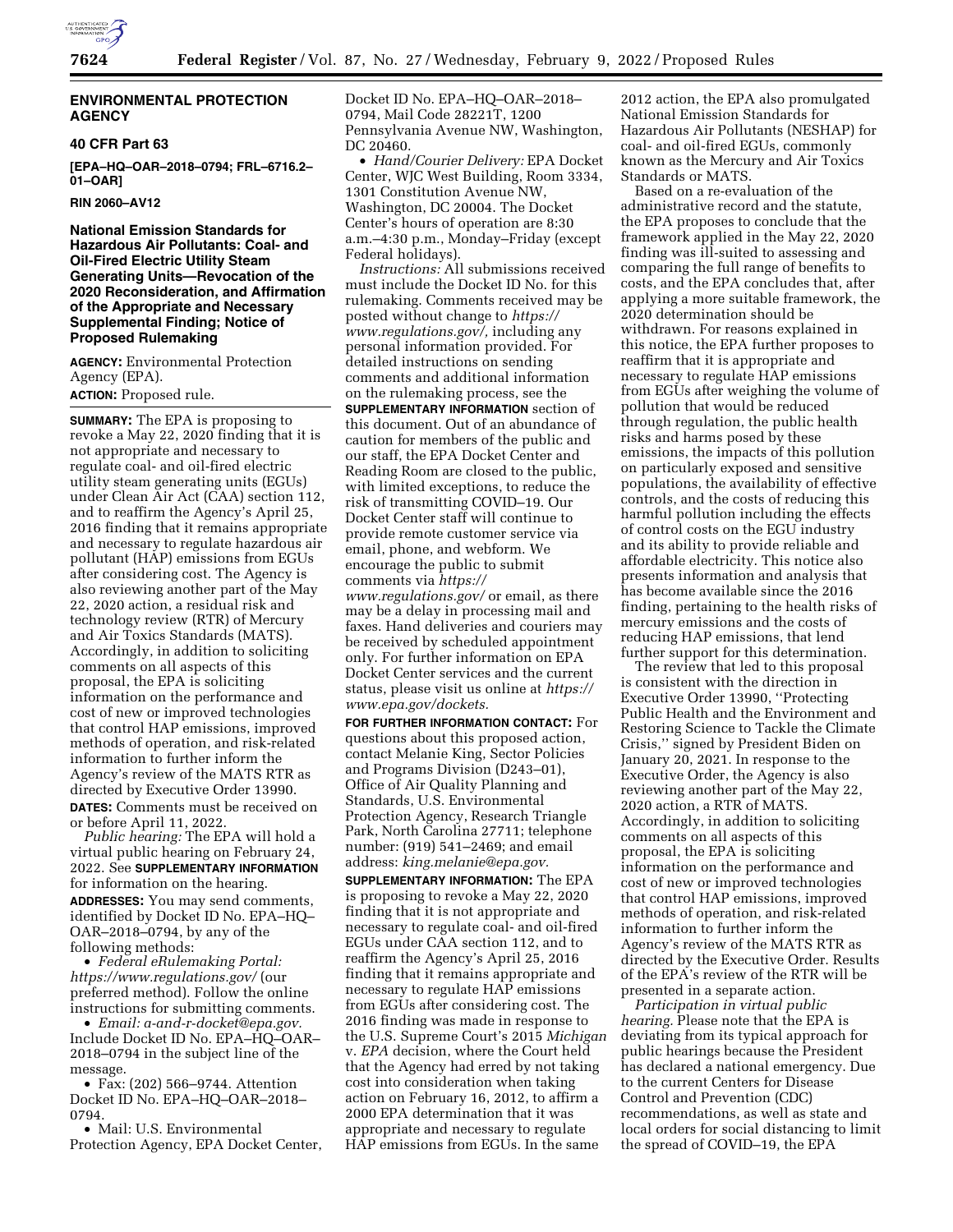cannot hold in-person public meetings at this time.

The virtual public hearing will be held via teleconference on February 24, 2022 and will convene at 10:00 a.m. Eastern Time (ET) and will conclude at 7:00 p.m. ET. The EPA may close a session 15 minutes after the last preregistered speaker has testified if there are no additional speakers. For information or questions about the public hearing, please contact the public hearing team at (888) 372–8699 or by email at *[SPPDpublichearing@epa.gov.](mailto:SPPDpublichearing@epa.gov)*  The EPA will announce further details at *[https://www.epa.gov/stationary](https://www.epa.gov/stationary-sources-air-pollution/mercury-and-air-toxics-standards)[sources-air-pollution/mercury-and-air](https://www.epa.gov/stationary-sources-air-pollution/mercury-and-air-toxics-standards)[toxics-standards.](https://www.epa.gov/stationary-sources-air-pollution/mercury-and-air-toxics-standards)* 

The EPA will begin pre-registering speakers for the hearing no later than 1 business day following publication of this document in the **Federal Register**. The EPA will accept registrations on an individual basis. To register to speak at the virtual hearing, please use the online registration form available at *[https://www.epa.gov/stationary-sources](https://www.epa.gov/stationary-sources-air-pollution/mercury-and-air-toxics-standards)[air-pollution/mercury-and-air-toxics](https://www.epa.gov/stationary-sources-air-pollution/mercury-and-air-toxics-standards)[standards](https://www.epa.gov/stationary-sources-air-pollution/mercury-and-air-toxics-standards)* or contact the public hearing team at (888) 372–8699 or by email at *[SPPDpublichearing@epa.gov.](mailto:SPPDpublichearing@epa.gov)* The last day to pre-register to speak at the hearing will be February 18, 2022. Prior to the hearing, the EPA will post a general agenda that will list preregistered speakers in approximate order at: *[https://www.epa.gov/](https://www.epa.gov/stationary-sources-air-pollution/mercury-and-air-toxics-standards)  [stationary-sources-air-pollution/](https://www.epa.gov/stationary-sources-air-pollution/mercury-and-air-toxics-standards) [mercury-and-air-toxics-standards.](https://www.epa.gov/stationary-sources-air-pollution/mercury-and-air-toxics-standards)* 

The EPA will make every effort to follow the schedule as closely as possible on the day of the hearing; however, please plan for the hearings to run either ahead of schedule or behind schedule.

Each commenter will have 5 minutes to provide oral testimony. The EPA encourages commenters to provide the EPA with a copy of their oral testimony electronically (via email) by emailing it to *[king.melanie@epa.gov.](mailto:king.melanie@epa.gov)* The EPA also recommends submitting the text of your oral testimony as written comments to the rulemaking docket.

The EPA may ask clarifying questions during the oral presentations but will not respond to the presentations at that time. Written statements and supporting information submitted during the comment period will be considered with the same weight as oral testimony and supporting information presented at the public hearing.

Please note that any updates made to any aspect of the hearing will be posted online at *[https://www.epa.gov/](https://www.epa.gov/stationary-sources-air-pollution/mercury-and-air-toxics-standards)  [stationary-sources-air-pollution/](https://www.epa.gov/stationary-sources-air-pollution/mercury-and-air-toxics-standards) [mercury-and-air-toxics-standards.](https://www.epa.gov/stationary-sources-air-pollution/mercury-and-air-toxics-standards)*  While the EPA expects the hearing to go

forward as set forth above, please monitor our website or contact the public hearing team at (888) 372–8699 or by email at *[SPPDpublichearing@](mailto:SPPDpublichearing@epa.gov) [epa.gov](mailto:SPPDpublichearing@epa.gov)* to determine if there are any updates. The EPA does not intend to publish a document in the **Federal Register** announcing updates.

If you require the services of a translator or a special accommodation such as audio description, please preregister for the hearing with the public hearing team and describe your needs by February 16, 2022. The EPA may not be able to arrange accommodations without advanced notice.

*Docket.* The EPA has established a docket for this rulemaking under Docket ID No. EPA–HQ–OAR–2018–0794.1 All documents in the docket are listed in *[https://www.regulations.gov/.](https://www.regulations.gov/)* Although listed, some information is not publicly available, *e.g.,* Confidential Business Information (CBI) or other information whose disclosure is restricted by statute. Certain other material, such as copyrighted material, is not placed on the internet and will be publicly available only in hard copy. With the exception of such material, publicly available docket materials are available electronically in *[https://](https://www.regulations.gov/) [www.regulations.gov/.](https://www.regulations.gov/)* 

*Instructions.* Direct your comments to Docket ID No. EPA–HQ–OAR–2018– 0794. The EPA's policy is that all comments received will be included in the public docket without change and may be made available online at *[https://](https://www.regulations.gov/)  [www.regulations.gov/,](https://www.regulations.gov/)* including any personal information provided, unless the comment includes information claimed to be CBI or other information whose disclosure is restricted by statute. Do not submit electronically any information that you consider to be CBI or other information whose disclosure is restricted by statute. This type of information should be submitted by mail as discussed below.

The EPA may publish any comment received to its public docket. Multimedia submissions (audio, video, *etc.*) must be accompanied by a written

comment. The written comment is considered the official comment and should include discussion of all points you wish to make. The EPA will generally not consider comments or comment contents located outside of the primary submission (*i.e.,* on the Web, cloud, or other file sharing system). For additional submission methods, the full EPA public comment policy, information about CBI or multimedia submissions, and general guidance on making effective comments, please visit *[https://www.epa.gov/dockets/](https://www.epa.gov/dockets/commenting-epa-dockets)  [commenting-epa-dockets.](https://www.epa.gov/dockets/commenting-epa-dockets)* 

The *<https://www.regulations.gov/>*  website allows you to submit your comment anonymously, which means the EPA will not know your identity or contact information unless you provide it in the body of your comment. If you send an email comment directly to the EPA without going through *[https://](https://www.regulations.gov/) [www.regulations.gov/,](https://www.regulations.gov/)* your email address will be automatically captured and included as part of the comment that is placed in the public docket and made available on the internet. If you submit an electronic comment, the EPA recommends that you include your name and other contact information in the body of your comment and with any digital storage media you submit. If the EPA cannot read your comment due to technical difficulties and cannot contact you for clarification, the EPA may not be able to consider your comment. Electronic files should not include special characters or any form of encryption and be free of any defects or viruses. For additional information about the EPA's public docket, visit the EPA Docket Center homepage at *[https://](https://www.epa.gov/dockets)  [www.epa.gov/dockets.](https://www.epa.gov/dockets)* 

The EPA is temporarily suspending its Docket Center and Reading Room for public visitors, with limited exceptions, to reduce the risk of transmitting COVID–19. Our Docket Center staff will continue to provide remote customer service via email, phone, and webform. We encourage the public to submit comments via *[https://](https://www.regulations.gov/) [www.regulations.gov/](https://www.regulations.gov/)* as there may be a delay in processing mail and faxes. Hand deliveries or couriers will be received by scheduled appointment only. For further information and updates on EPA Docket Center services, please visit us online at *[https://](https://www.epa.gov/dockets) [www.epa.gov/dockets.](https://www.epa.gov/dockets)* 

The EPA continues to carefully and continuously monitor information from the CDC, local area health departments, and our Federal partners so that we can respond rapidly as conditions change regarding COVID–19.

*Submitting CBI.* Do not submit information containing CBI to the EPA

<sup>1</sup>As explained in a memorandum to the docket, the docket for this action includes the documents and information, in whatever form, in Docket ID Nos. EPA–HQ–OAR–2009–0234 (National Emission Standards for Hazardous Air Pollutants for Coaland Oil-fired Electric Utility Steam Generating Units), EPA–HQ–OAR–2002–0056 (National Emission Standards for Hazardous Air Pollutants for Utility Air Toxics; Clean Air Mercury Rule (CAMR)), and Legacy Docket ID No. A-92-55 (Electric Utility Hazardous Air Pollutant Emission Study). *See* memorandum titled *Incorporation by reference of Docket Number EPA–HQ–OAR–2009– 0234, Docket Number EPA–HQ–OAR–2002–0056, and Docket Number A–92–55 into Docket Number EPA–HQ–OAR–2018–0794* (Docket ID Item No. EPA–HQ–OAR–2018–0794–0005).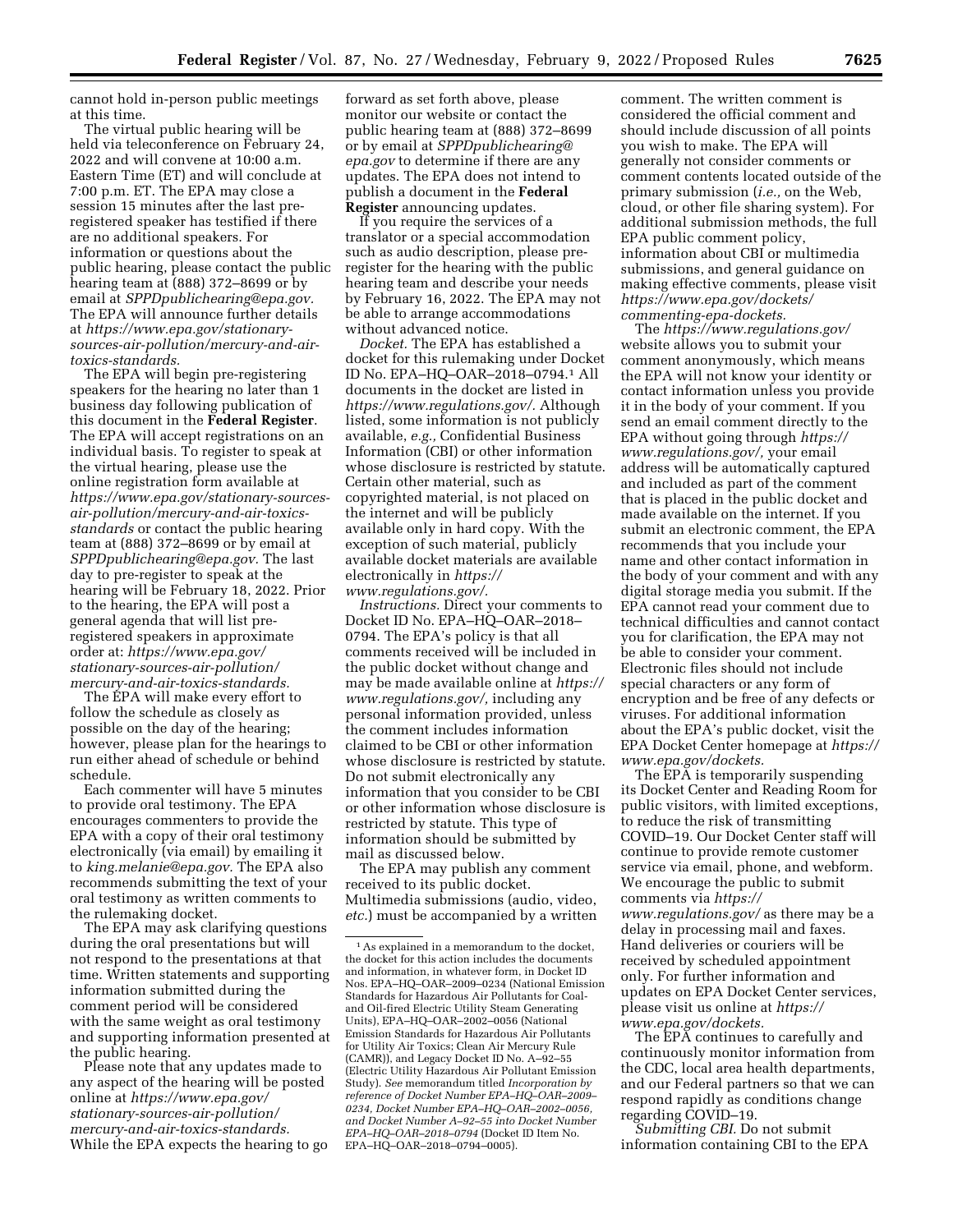through *<https://www.regulations.gov/>*or email. Clearly mark the part or all of the information that you claim to be CBI. For CBI information on any digital storage media that you mail to the EPA, mark the outside of the digital storage media as CBI and then identify electronically within the digital storage media the specific information that is claimed as CBI. In addition to one complete version of the comments that includes information claimed as CBI, you must submit a copy of the comments that does not contain the information claimed as CBI directly to the public docket through the procedures outlined in *Instructions*  above. If you submit any digital storage media that does not contain CBI, mark the outside of the digital storage media clearly that it does not contain CBI. Information not marked as CBI will be included in the public docket and the EPA's electronic public docket without prior notice. Information marked as CBI will not be disclosed except in accordance with procedures set forth in title 40 of the Code of Federal Regulations (CFR) part 2. Send or deliver information identified as CBI only to the following address: OAQPS Document Control Officer (C404–02), OAQPS, U.S. Environmental Protection Agency, Research Triangle Park, North Carolina 27711, Attention Docket ID No. EPA–HQ–OAR–2018–0794. Note that written comments containing CBI and submitted by mail may be delayed and no hand deliveries will be accepted.

*Preamble acronyms and abbreviations.* We use multiple acronyms and terms in this preamble. While this list may not be exhaustive, to ease the reading of this preamble and for reference purposes, the EPA defines the following terms and acronyms here:

- ACI activated carbon injection
- ATSDR Agency for Toxic Substances and Disease Registry
- ARP Acid Rain Program
- BCA benefit-cost analysis
- CAA Clean Air Act
- CAAA Clean Air Act Amendments of 1990
- CAMR Clean Air Mercury Rule
- CBI Confidential Business Information
- CFR Code of Federal Regulations
- CVD cardiovascular disease
- DSI dry sorbent injection
- EGU electric utility steam generating unit
- EIA Energy Information Administration
- EPA Environmental Protection Agency
- ESP electrostatic precipitator EURAMIC European Multicenter Case-
- Control Study on Antioxidants, Myocardial Infarction, and Cancer of the Breast Study
- FF fabric filter
- FGD flue gas desulfurization
- FR Federal Register
- GW gigawatt
- hazardous air pollutant(s)
- HCl hydrogen chloride
- HF hydrogen fluoride
- IHD ischemic heart disease
- IPM Integrated Planning Model
- Integrated Risk Information System
- KIHD Kuopio Ischaemic Heart Disease Risk Factor Study
- kW kilowatt
- MACT maximum achievable control technology
- MATS Mercury and Air Toxics Standards
- MI myocardial infarction
- MIR maximum individual risk<br>MW megawatt
- megawatt
- NAS National Academy of Sciences NESHAP national emission standards for
- hazardous air pollutants OMB Office of Management and Budget
- O&M operation and maintenance
- PM particulate matter
- PUFA polyunsaturated fatty acid
- 
- RfD reference dose<br>RIA regulatory imp regulatory impact analysis
- RTR residual risk and technology review
- 
- SCR selective catalytic reduction<br>SO2 sulfur dioxide
- SO<sub>2</sub> sulfur dioxide<br>TSD technical supr
- technical support document tpy tons per year

*Organization of this document.* The information in this preamble is organized as follows:

- I. General Information
- A. Executive Summary
- B. Does this action apply to me?
- Where can I get a copy of this document and other related information?
- II. Background
- A. Regulatory History
- B. Statutory Background
- III. Proposed Determination Under CAA Section  $112(n)(1)(A)$ 
	- A. Public Health Hazards Associated With Emissions From EGUs
	- B. Consideration of Cost of Regulating EGUs for HAP
	- C. Revocation of the 2020 Final Action
	- D. The Administrator's Proposed Preferred Framework and Proposed Conclusion
- E. The Administrator's Proposed Benefit-Cost Analysis Approach and Proposed Conclusion
- IV. Summary of Cost, Environmental, and Economic Impacts
- V. Request for Comments and for Information To Assist With Review of the 2020 RTR
- VI. Statutory and Executive Order Reviews
- A. Executive Order 12866: Regulatory Planning and Review and Executive Order 13563: Improving Regulation and Regulatory Review
- B. Paperwork Reduction Act (PRA)
- C. Regulatory Flexibility Act (RFA)
- D. Unfunded Mandates Reform Act (UMRA)
- E. Executive Order 13132: Federalism
- F. Executive Order 13175: Consultation and Coordination With Indian Tribal Governments
- G. Executive Order 13045: Protection of Children From Environmental Health Risks and Safety Risks
- H. Executive Order 13211: Actions Concerning Regulations That Significantly Affect Energy Supply, Distribution, or Use
- I. National Technology Transfer and Advancement Act (NTTAA)

J. Executive Order 12898: Federal Actions To Address Environmental Justice in Minority Populations and Low-Income Populations

### **I. General Information**

#### *A. Executive Summary*

On January 20, 2021, President Biden signed Executive Order 13990, ''Protecting Public Health and the Environment and Restoring Science to Tackle the Climate Crisis'' (86 FR 7037, January 25, 2021). The Executive Order, among other things, instructs the EPA to review the 2020 final action titled, ''National Emission Standards for Hazardous Air Pollutants: Coal- and Oil-Fired Electric Utility Steam Generating Units—Reconsideration of Supplemental Finding and Residual Risk and Technology Review'' (85 FR 31286; May 22, 2020) (2020 Final Action) and consider publishing a notice of proposed rulemaking suspending, revising, or rescinding that action. Consistent with the Executive Order, the EPA has undertaken a careful review of the 2020 Final Action, in which the EPA reconsidered its April 25, 2016 supplemental finding (81 FR 24420) (2016 Supplemental Finding). Based on that review, the Agency proposes to find that the decisional framework for making the appropriate and necessary determination under CAA section  $112(n)(1)(A)$  that was applied in the 2020 Final Action was unsuitable because it failed to adequately account for statutorily relevant factors. Therefore, we propose to revoke the May 2020 determination that it is not appropriate and necessary to regulate HAP emissions from coaland oil-fired EGUs under section 112 of the CAA. We further propose to reaffirm our earlier determinations—made in 2000 (65 FR 79825; December 20, 2000) (2000 Determination), 2012 (77 FR 9304; February 16, 2012) (2012 MATS Final Rule), and 2016—that it is appropriate and necessary to regulate coal- and oilfired EGUs under section 112 of the CAA.

In 1990, frustrated with the EPA's pace in identifying and regulating HAP, Congress radically transformed its treatment of that pollution. It rewrote section 112 of the CAA to require the EPA to swiftly regulate 187 HAP with technology-based standards that would require all major sources (defined by the quantity of pollution a facility has the potential to emit) to meet the levels of reduction achieved in practice by the best-performing similar sources. EGUs were the one major source category excluded from automatic application of these new standards. EGUs were treated differently primarily because the 1990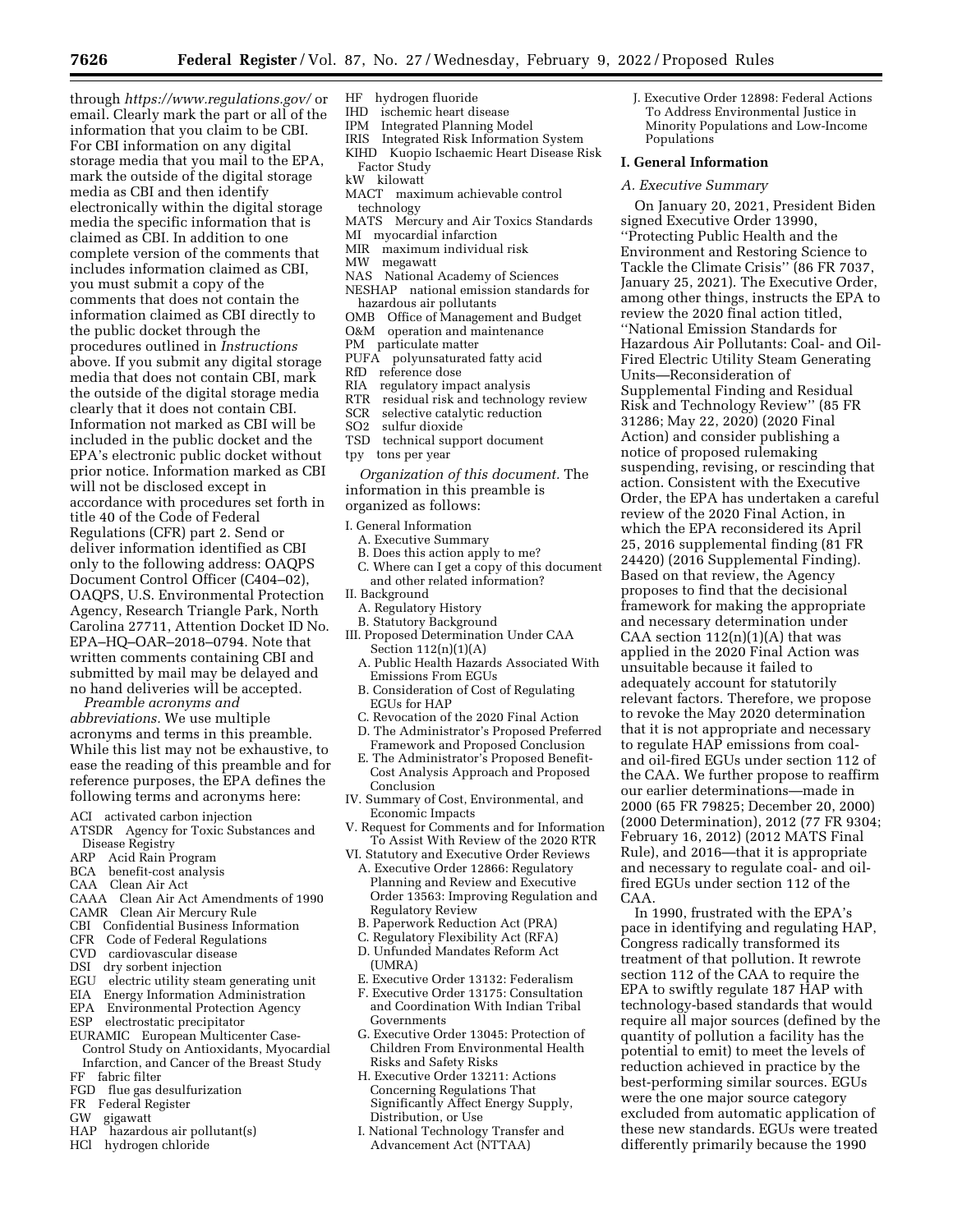challenges were denied and the finding and standards upheld in full in *White Stallion Energy Center* v. *EPA,* 748 F.3d

Amendments) included the Acid Rain Program (ARP), which imposed criteria pollution reduction requirements on EGUs. Congress recognized that the controls necessary to comply with this and other requirements of the 1990 Amendments might reduce HAP emissions from EGUs as well. Therefore, under CAA section  $112(n)(1)(A)$ , Congress directed the EPA to regulate EGUs if, after considering a study of ''the hazards to public health reasonably anticipated to occur as a result of [HAP] emissions by [EGUs] . . . after imposition of the [Acid Rain Program and other] requirements of this chapter,'' the EPA concluded that it ''is appropriate and necessary'' to do so. *See*  CAA section  $112(n)(1)(A)$ .

Amendments to the CAA (1990

The EPA completed that study in 1998 and, in 2000, concluded that it is appropriate and necessary to regulate HAP emissions from coal- and oil-fired EGUs. *See* 65 FR 79825 (December 20, 2000). The EPA reaffirmed that conclusion in 2012, explaining that the other requirements of the CAA, in particular the ARP, did not lead to the HAP emission reductions that had been anticipated because many EGUs switched to lower-sulfur coal rather than deploy pollution controls that may have also reduced emissions of HAP. Indeed, the statute contemplated that the EPA would be conducting the required study within 3 years of the 1990 Amendments; but when the EPA re-examined public health hazards remaining after imposition of the Act's requirements in 2012, the Agency accounted for over 20 years of CAA regulation, and EGUs still remained one of the largest sources of HAP pollution. Specifically, in 2012, the EPA concluded that EGUs were the largest domestic source of emissions of mercury, hydrogen fluoride (HF), hydrogen chloride (HCl), and selenium; and among the largest domestic contributors of emissions of arsenic, chromium, cobalt, nickel, hydrogen cyanide, beryllium, and cadmium. The EPA further found that a significant majority of EGUs were located at facilities that emitted above the statutory threshold set for major sources (*e.g.,* 10 tons per year (tpy) of any one HAP or 25 tpy or more of any combination of HAP). *See* 77 FR 9304 (February 16, 2012). In 2012, the EPA also established limits for emissions of HAP from coal- and oil-fired EGUs. *Id.* 

Many aspects of the EPA's appropriate and necessary determination and the CAA section 112 regulations were challenged in the U.S. Court of Appeals for the District of Columbia Circuit (D.C. Circuit), and all

1222 (2014). The Supreme Court granted review on a single issue and, in *Michigan* v. *EPA,* 576 U.S. 743 (2015), the Court held that the EPA erred when it failed to consider the costs of its regulation in determining that it is appropriate and necessary to regulate HAP emissions from EGUs, and remanded that determination to the D.C. Circuit for further proceedings. Following *Michigan,* in 2016 the EPA issued a Supplemental Finding that it is appropriate and necessary to regulate EGU HAP after considering the costs of such regulation. *See* 81 FR 24420 (April 25, 2016). In 2020, the Agency reversed that determination.2 In this action, we conclude that the methodology we applied in 2020 is ill-suited to the appropriate and necessary determination because, among other reasons, it did not give adequate weight to the significant volume of HAP emissions from EGUs and the attendant risks remaining after imposition of the other requirements of the CAA, including many adverse health and environmental effects of EGU HAP emissions that cannot be quantified or monetized. We propose, therefore, to revoke the 2020 Final Action.

We further propose to affirm, once again, that it is appropriate and necessary to regulate coal- and oil-fired EGUs under CAA section 112. We first examine the benefits or advantages of regulation, including new information on the risks posed by EGU HAP. We then examine the costs or disadvantages of regulation, including both the costs of compliance (which we explain we significantly overestimated in 2012) and how those costs affect the industry and the public. We then weigh these benefits and costs to reach the conclusion that it is appropriate and necessary to regulate using two alternative methodologies.

Our preferred methodology, as it was in the 2016 Supplemental Finding, is to consider all of the impacts of the regulation—both costs and benefits to society—using a totality-of thecircumstances approach rooted in the

*Michigan* court's direction to ''pay[ ] attention to the advantages *and*  disadvantages of [our] decision[ ].'' 576 U.S. at 753; *see id.* at 752 (''In particular, 'appropriate' is 'the classic broad allencompassing term that naturally includes consideration of all relevant factors.''). To help determine the relevant factors to weigh, we look to CAA section  $112(n)(1)(A)$ , the other provisions of CAA section 112(n)(1), and to the statutory design of CAA section 112.

Initially, we consider the human health advantages of reducing HAP emissions from EGUs because in CAA section 112(n)(1)(A) Congress directed the EPA to make the appropriate and necessary determination after considering the results of a ''study of the hazards to public health reasonably anticipated to occur as a result of [HAP] emissions'' from EGUs. *See* CAA section  $112(n)(1)(A)$ . We consider all of the advantages of reducing emissions of HAP (*i.e.,* the risks posed by HAP) regardless of whether those advantages can be quantified or monetized, and we explain why almost none of those advantages can be monetized. Consistent with CAA section 112(n)(1)(B)'s direction to examine the rate and mass of mercury emissions, and the design of CAA section 112, which required swift reduction of the volume of HAP emissions based on an assumption of risk, we conclude that we should place substantial weight on reducing the large volume of HAP emissions from EGUs—both in absolute terms and relative to other source categories—that, absent MATS, was entering our air, water, and land, thus reducing the risk of grave harms that can occur as a result of exposure to HAP. Also consistent with the statutory design of CAA section 112, in considering the advantages of HAP reductions, we consider the distribution of those benefits, and the statute's clear goal in CAA section 112(n)(1)(C) and other provisions of CAA section 112 to protect the most exposed and susceptible populations, such as communities that are reliant on local fish for their survival, and developing fetuses. We think it is highly relevant that while EGUs generate power for all, and EGU HAP pollution poses risks to all Americans exposed to such HAP, a smaller set of Americans who live near EGUs face a disproportionate risk of being significantly harmed by toxic pollution. Finally, we also consider the identified risks to the environment posed by mercury and acid-gas HAP, consistent with CAA section 112(n)(1)(B) and the general goal of CAA

 $^{\rm 2}$  The 2020 Final Action, while reversing the 2016 Supplemental Finding as to the EPA's determination that it was ''appropriate'' to regulate HAP from EGUs, did not rescind the Agency's prior determination that it was necessary to regulate. *See*  84 FR 2674 (February 7, 2019). Instead, the 2020 rulemaking stated that its rescission was based on the appropriate prong alone: ''CAA section  $112(n)(1)(A)$  requires the EPA to determine that both the appropriate *and* necessary prongs are met. Therefore, if the EPA finds that either prong is not satisfied, it cannot make an affirmative appropriate and necessary finding. The EPA's reexamination of its determination . . . focuses on the first prong of that analysis.'' *Id.*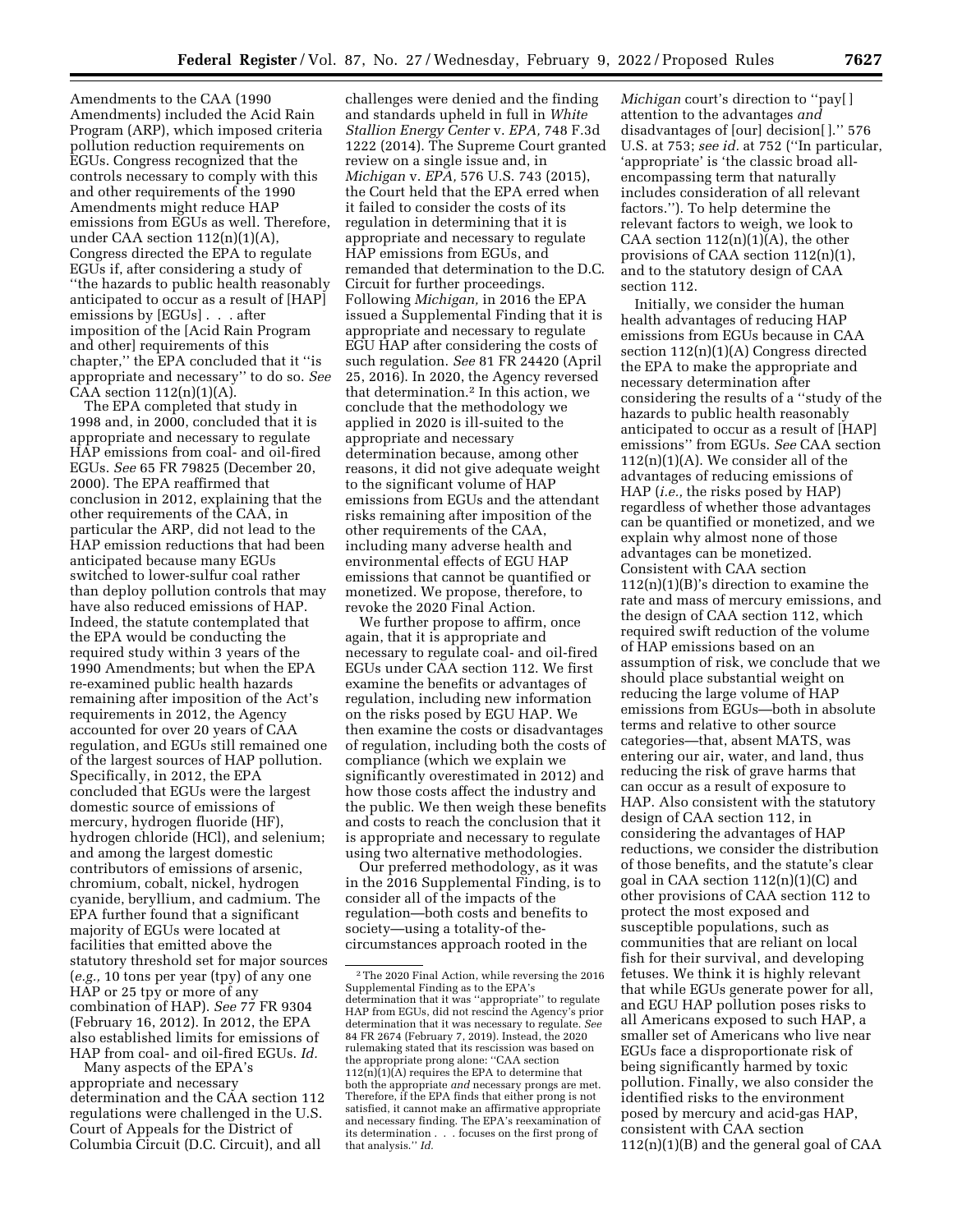section 112 to reduce risks posed by HAP to the environment.

We next weigh those advantages against the disadvantages of regulation, principally in the form of the costs incurred to control HAP before they are emitted into the environment. Consistent with the statutory design, we consider those costs comprehensively, examining them in the context of the effect of those expenditures on the economics of power generation more broadly, the reliability of electricity, and the cost of electricity to consumers. These metrics are relevant to our weighing exercise because they give us a more complete picture of the disadvantages to producers and consumers of electricity imposed by this regulation, and because our conclusion might change depending on how this burden affects the ability of the industry to thrive and to provide reliable, affordable electricity to the benefit of all Americans. These metrics are relevant measures for evaluating costs to the utility sector in part because they are the types of metrics considered by the owners and operators of EGUs themselves. *See* 81 FR 24428 (April 25, 2016). Per CAA section 112(n)(1)(B), we further consider the availability and cost of control technologies, including the relationship of that factor to controls installed under the ARP.

As explained in detail in this document, we ultimately propose to conclude that, weighing the risks posed by HAP emissions from EGUs against the costs of reducing that pollution on the industry and society as a whole, it is worthwhile (*i.e.,* ''appropriate'') to regulate those emissions to protect all Americans, and in particular the most vulnerable populations, from the inherent risks posed by exposure to HAP emitted by coal- and oil-fired EGUs. We propose to find that this is true whether we are looking at the record in 2016 (*i.e.,* information available as of the time of the 2012 threshold finding and rulemaking) or at the updated record in 2021, in which we quantify additional risks posed by HAP emissions from EGUs and conclude that the actual cost of complying with MATS was almost certainly significantly less than the EPA's projected estimate in the 2011 RIA, primarily because fewer pollution controls were installed than projected and because the unexpected increases in natural gas supply led to a dramatic decrease in the price of natural gas.

In the 2016 Supplemental Finding we did not consider non-HAP health benefits that occur by virtue of controlling HAP from EGUs as a relevant factor for our consideration

under the preferred approach. However, because the Supreme Court in *Michigan*  directed us to consider health and environmental effects beyond those posed by HAP, ''including, for instance, harms that regulation might do to human health or the environment,'' and stressed that ''[n]o regulation is 'appropriate' if it does significantly more harm than good,'' 576 U.S. at 752, we take comment on whether it is reasonable to also consider the advantages associated with non-HAP emission reductions that result from the application of HAP controls as part of our totality-of-the-circumstances approach. In the 2012 MATS Final Rule, we found that regulating EGUs for HAP resulted in substantial health benefits accruing from coincidental reductions in particulate matter (PM) pollution and its precursors. We also projected that regulating EGUs for HAP would similarly result in an improvement in ozone pollution. While we propose to reach the conclusion that HAP regulation is appropriate even absent consideration of these additional benefits, adding these advantages to the weighing inquiry would provide further support for our proposed conclusion that the advantages of regulation outweigh the disadvantages.

We recognize, as we did in 2016, that our preferred, totality-of-thecircumstances approach to making the appropriate and necessary determination is an exercise in judgment, and that ''[r]easonable people, and different decision-makers, can arrive at different conclusions under the same statutory provision'' (81 FR 24431; April 25, 2016). However, this type of weighing of factors and circumstances is an inherent part of regulatory decision-making, and we think it is a reasonable approach where the factors the statute identifies as important to consider cannot be quantified or monetized.

Next, we turn to our alternative approach of a formal benefit-cost analysis (BCA). This approach independently supports the determination that it is appropriate to regulate EGU HAP. Based on the 2011 Regulatory Impacts Analysis (2011 RIA) 3 performed as part of the 2012 MATS Final Rule, the total net benefits of MATS were overwhelming even though the EPA was only able to monetize one of the many benefits of reducing HAP emissions from EGUs. Like the preferred approach, this

conclusion is further supported by newer information on the risks posed by HAP emissions from EGUs as well as the actual costs of implementing MATS, which almost certainly were significantly lower than estimated in the 2011 RIA.

Our proposal is organized as follows. In section II.A of this preamble, we provide as background the regulatory and procedural history leading up to this proposal. We also detail, in preamble section II.B, the statutory design of HAP regulation that Congress added to the CAA in 1990 in the face of the EPA's failure to make meaningful progress in regulating HAP emissions from stationary sources. In particular, we point out that many provisions of CAA section 112 demonstrate the value Congress placed on reducing the volume of HAP emissions from stationary sources as much as possible and quickly, with a particular focus on reducing HAP related risks to the most exposed and most sensitive members of the public. This background assists in identifying the relevant statutory factors to weigh in considering the advantages and disadvantages of HAP regulation.

Against this backdrop, we propose to revoke the 2020 Final Action and reaffirm the 2016 determination that it remains appropriate to regulate HAP emissions from EGUs after a consideration of cost. Specifically, in section III.A of this preamble, we review the long-standing and extensive body of evidence, as well as new mercuryrelated risk analyses performed since 2016, identifying substantial risks to human health and the environment from HAP emissions from coal- and oilfired EGUs that support a conclusion that regulating HAP emissions from EGUs is appropriate. In preamble section III.B, we analyze information regarding how the power sector elected to comply with MATS, and how our 2012 projections for the cost of regulation almost certainly overestimated the actual costs of the regulation by a significant amount. In preamble section III.C, we explain our reasons for revoking the 2020 Final Action, which applied an ill-suited framework for evaluating cost because it gave little to no weight to the statutory concern with reducing the volume of and risks from HAP emissions to protect even the most exposed and most vulnerable members of the public. In section III.D of this preamble, we describe and apply our preferred, totality-of-the-circumstances approach, giving particular weight to the factors identified in CAA section 112(n)(1) and 112 more generally. We propose to conclude that after considering all of the

<sup>3</sup>U.S. EPA. 2011. *Regulatory Impact Analysis for the Final Mercury and Air Toxics Standards.* EPA– 452/R–11–011. Available at: *[https://www3.epa.gov/](https://www3.epa.gov/ttn/ecas/docs/ria/utilities_ria_final-mats_2011-12.pdf) [ttn/ecas/docs/ria/utilities](https://www3.epa.gov/ttn/ecas/docs/ria/utilities_ria_final-mats_2011-12.pdf)*\_*ria*\_*final-mats*\_*2011- [12.pdf.](https://www3.epa.gov/ttn/ecas/docs/ria/utilities_ria_final-mats_2011-12.pdf)*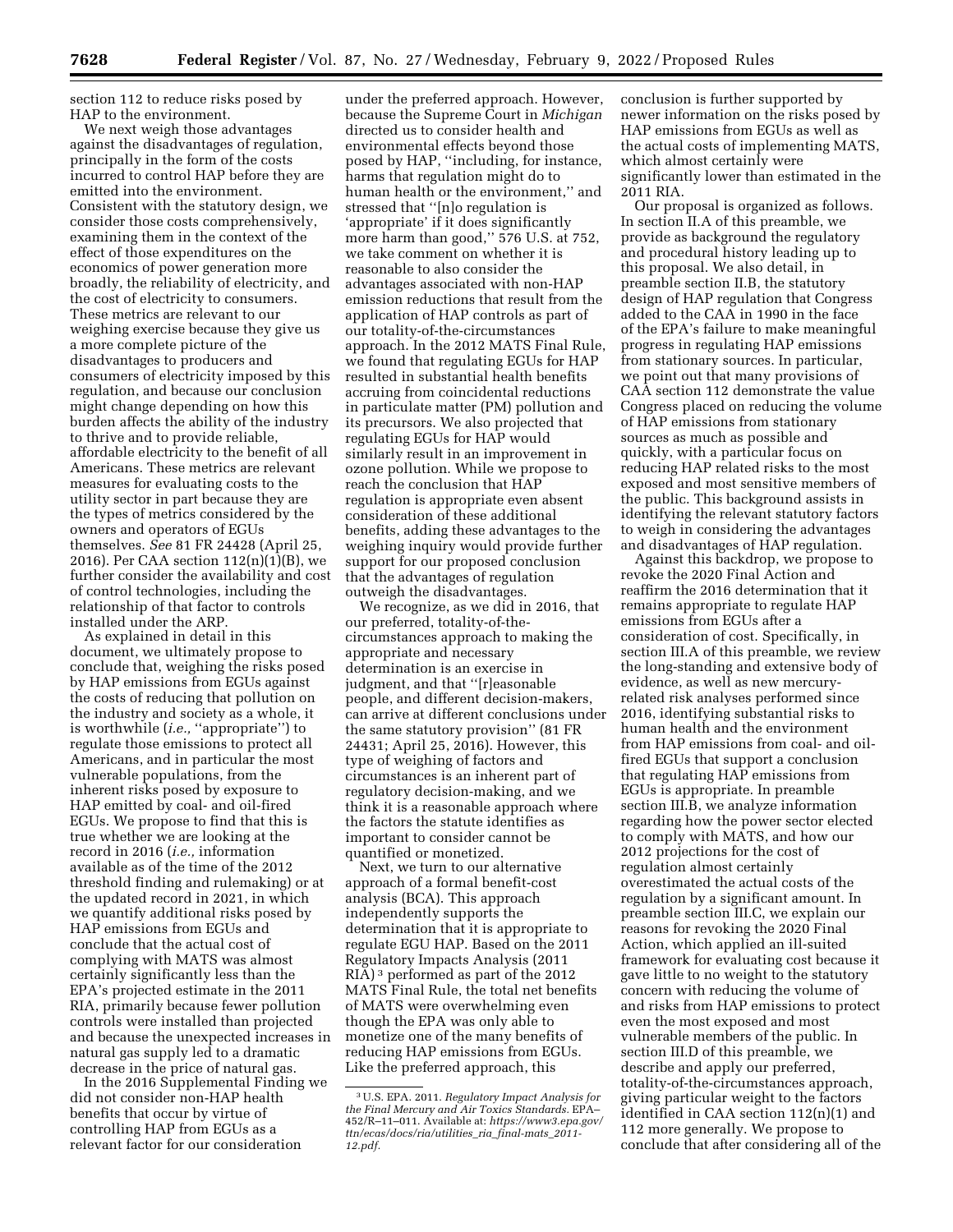relevant factors and weighing the advantages of regulation against the cost of doing so, it is appropriate and necessary to regulate EGUs under CAA section 112. In section III.E of this preamble, we propose an alternative formal benefit-cost approach for making the appropriate and necessary determination. Under this approach, we propose to conclude that it remains appropriate to regulate HAP emissions from EGUs after considering cost because the BCA issued with the MATS rule indicated that the total net benefits of MATS were overwhelming even though the EPA was only able to monetize one of many statutorily identified benefits of regulating HAP emissions from EGUs. The new information examined by the EPA with respect to updated science and cost information only strengthens our conclusions under either of these methodologies. Section IV of this preamble notes that because this proposal reaffirms prior determinations and does not impact implementation of MATS, this action, if finalized, would not change those standards.

Finally, in preamble section V, in addition to soliciting comments on all aspects of this proposed action, we separately seek comment on any data or information that will assist in the EPA's ongoing review of the RTR that the Agency completed for MATS in 2020.

# *B. Does this action apply to me?*

The source category that is the subject of this proposal is Coal- and Oil-Fired EGUs regulated by NESHAP under 40 CFR 63, subpart UUUUU, commonly known as MATS. The North American Industry Classification System (NAICS) codes for the Coal- and Oil-Fired EGU source category are 221112, 221122, and 921150. This list of NAICS codes is not intended to be exhaustive, but rather provides a guide for readers regarding the entities that this proposed action is likely to affect.

### *C. Where can I get a copy of this document and other related information?*

In addition to being available in the docket, an electronic copy of this action is available on the internet. Following signature by the EPA Administrator, the EPA will post a copy of this proposed action at *[https://www.epa.gov/](https://www.epa.gov/stationary-sources-air-pollution/mercury-and-air-toxics-standards)  [stationary-sources-air-pollution/](https://www.epa.gov/stationary-sources-air-pollution/mercury-and-air-toxics-standards) [mercury-and-air-toxics-standards.](https://www.epa.gov/stationary-sources-air-pollution/mercury-and-air-toxics-standards)*  Following publication in the **Federal Register***,* the EPA will post the **Federal Register** version of the proposal and key technical documents at this same website.

#### **II. Background**

### *A. Regulatory History*

In the 1990 Amendments, Congress substantially modified CAA section 112 to address hazardous air pollutant emissions from stationary sources. CAA section 112(b)(1) sets forth a list of 187 identified HAP, and CAA sections 112(b)(2) and (3) give the EPA the authority to add or remove pollutants from the list. CAA section 112(a)(1) and (2) specify the two types of sources to be addressed: major sources and area sources. A major source is any stationary source or group of stationary sources at a single location and under common control that emits or has the potential to emit, considering controls, 10 tpy or more of any HAP or 25 tpy or more of any combination of HAP. CAA section 112(a)(1). Any stationary source of HAP that is not a major source is an area source.4 CAA section 112(a)(2). All major source categories, besides EGUs, and certain area source categories, were required to be included on an initial published list of sources subject to regulation under CAA section 112. *See*  CAA sections  $112(a)(1)$  and  $(c)(1)$ . The EPA is required to promulgate emission standards under CAA section 112(d) for every source category on the CAA section 112(c)(1) list.

The general CAA section 112(c) process for listing source categories does not apply to EGUs. Instead, Congress enacted a special provision, CAA section  $112(n)(1)(A)$ , which establishes a separate process by which the EPA determines whether to add EGUs to the CAA section 112(c) list of source categories that must be regulated under CAA section 112. Because EGUs were subject to other CAA requirements under the 1990 Amendments, most importantly the ARP, CAA section  $112(n)(1)(A)$  directs the EPA to conduct a study to evaluate the hazards to public health that are reasonably anticipated to occur as a result of the HAP emissions from EGUs ''after imposition of the requirements of this chapter.'' *See* CAA section 112(n)(1)(A); *see also Michigan*  v. *EPA,* 576 U.S. at 748 (''Quite apart from the hazardous-air-pollutants program, the Clean Air Act Amendments of 1990 subjected power plants to various regulatory requirements. The parties agree that these requirements were expected to have the collateral effect of reducing power plants' emissions of hazardous air pollutants, although the extent of the reduction was unclear.''). The provision

directs that the EPA shall regulate EGUs under CAA section 112 if the Administrator determines, after considering the results of the study, that such regulation is ''appropriate and necessary.'' CAA section 112(n)(1)(A), therefore, sets a unique process by which the Administrator is to determine whether to add EGUs to the CAA section 112(c) list of sources that must be subject to regulation under CAA section 112.

The study required under CAA section  $112(n)(1)(A)$  is one of three studies commissioned by Congress under CAA section 112(n)(1), a subsection entitled ''Electric utility steam generating units.'' The first, which, as noted, the EPA was required to consider before making the appropriate and necessary determination, was completed in 1998 and was entitled the *Study of Hazardous Air Pollutant Emissions from Electric Utility Steam Generating Units– Final Report to Congress* (Utility Study).5 The Utility Study contained an analysis of HAP emissions from EGUs, an assessment of the hazards and risks due to inhalation exposures to these emitted pollutants, and a multipathway (inhalation plus non-inhalation exposures) risk assessment for mercury and a subset of other relevant HAP. The study indicated that mercury was the HAP of greatest concern to public health from coal- and oil-fired EGUs. The study also concluded that numerous control strategies were available to reduce HAP emissions from this source category. The second study commissioned by Congress under CAA section 112(n)(1)(B), the Mercury Study Report to Congress (Mercury Study),<sup>6</sup> was released in 1997. Under this provision, the statute tasked the EPA with focusing exclusively on mercury, but directed the Agency to look at other stationary sources of mercury emission in addition to EGUs, the rate and mass of emissions coming from those sources, available technologies for controlling mercury and the costs of such technologies, and a broader scope of impacts including environmental effects. As in the Utility Study, the EPA confirmed that mercury is highly toxic, persistent, and bioaccumulates in food chains. Fish consumption is the primary pathway for human exposure to mercury, which can lead to higher risks in certain populations. The third study, required under CAA section  $112(n)(1)(C)$ ,

<sup>4</sup>The statute includes a separate definition of ''EGU'' that includes both major and area source power plant facilities. CAA section 112(a)(8).

<sup>5</sup>U.S. EPA. *Study of Hazardous Air Pollutant Emissions from Electric Utility Steam Generating Units*—*Final Report to Congress.* EPA–453/R–98–

<sup>004</sup>a. February 1998. 6U.S. EPA. 1997. *Mercury Study Report to Congress.* EPA–452/R–97–003 December 1997.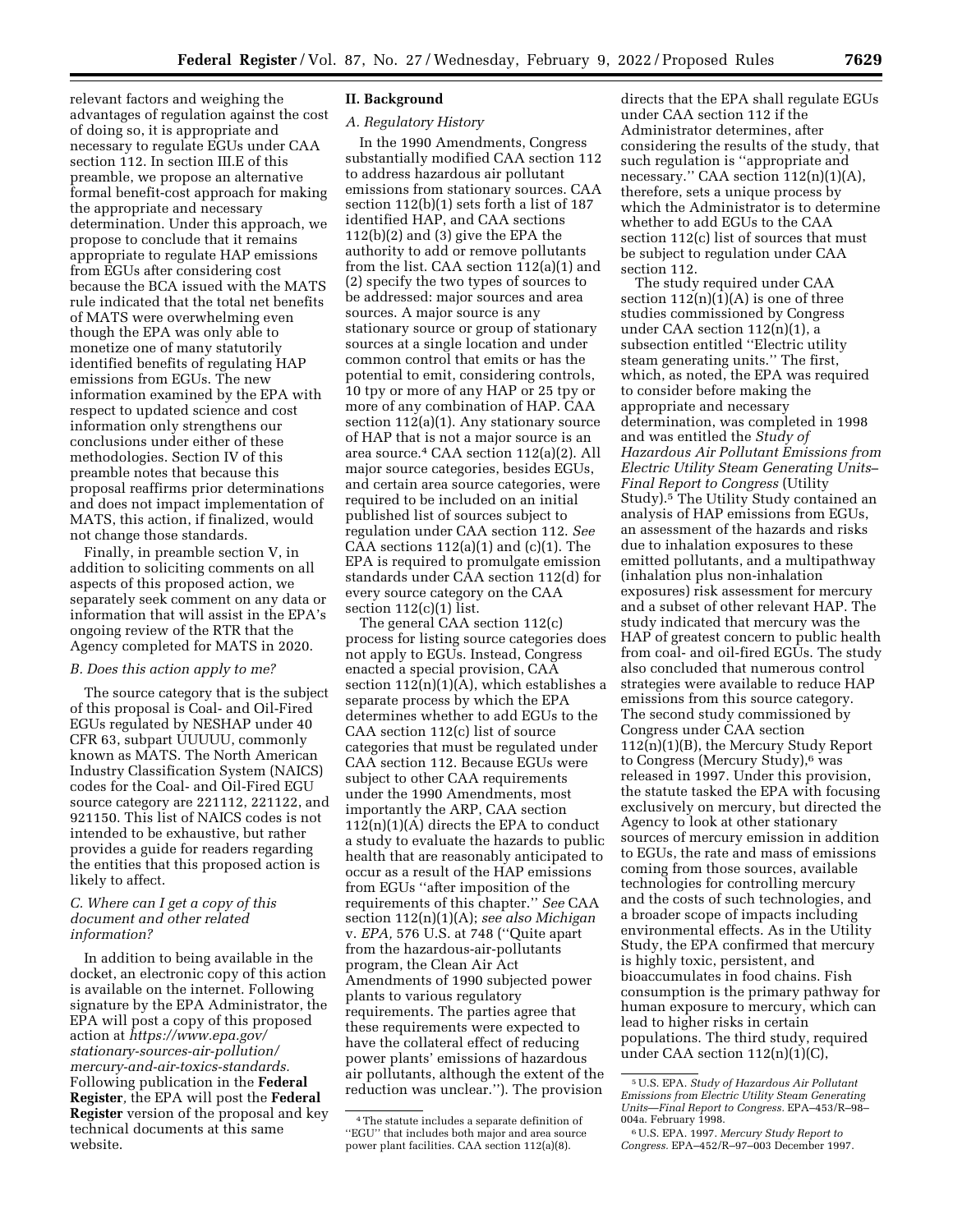directed the National Institute of Environmental Health Sciences (NIEHS) to conduct a study to determine the threshold level of mercury exposure below which adverse human health effects were not expected to occur (NIEHS Study). The statute required that the study include a threshold for mercury concentrations in the tissue of fish that could be consumed, even by sensitive populations, without adverse effects to public health. NIEHS submitted the required study to Congress in 1995.7 *See* 76 FR 24982 (May 3, 2011). Later, after submission of the CAA section  $112(n)(1)$  reports and as part of the fiscal year 1999 appropriations, Congress further directed the EPA to fund the National Academy of Sciences (NAS) to perform an independent evaluation of the data related to the health impacts of methylmercury, and, similar to the CAA section  $112(n)(1)(C)$  inquiry, specifically to advise the EPA as to the appropriate reference dose (RfD) for methylmercury. Congress also indicated in the 1999 conference report directing the EPA to fund the NAS Study, that the EPA should not make the appropriate and necessary regulatory determination until the EPA had reviewed the results of the NAS Study. *See* H.R. Conf. Rep. No. 105–769, at 281–282 (1998). This last study, completed by the NAS in 2000, was entitled Toxicological Effects of Methylmercury (NAS Study),<sup>8</sup> and it presented a rigorous peer-review of the EPA's RfD for methylmercury. Based on the results of these studies and other available information, the EPA determined on December 20, 2000, pursuant to CAA section  $112(n)(1)(A)$ , that it is appropriate and necessary to regulate HAP emissions from coal- and oil-fired EGUs and added such units to the CAA section 112(c) list of source categories that must be regulated under CAA section 112. *See* 65 FR 79825 (December 20, 2000) (2000 Determination).9

In 2005, the EPA revised the original 2000 Determination and concluded that it was neither appropriate nor necessary

9 In the same 2000 action, the EPA Administrator found that regulation of HAP emissions from natural gas-fired EGUs is not appropriate or necessary because the impacts due to HAP emissions from such units are negligible. *See* 65 FR 79831 (December 20, 2000).

to regulate EGUs under CAA section 112 in part because the EPA concluded it could address risks from EGU HAP emissions under a different provision of the statute. *See* 70 FR 15994 (March 29, 2005) (2005 Revision). Based on that determination, the EPA removed coaland oil-fired EGUs from the CAA section 112(c) list of source categories to be regulated under CAA section 112. In a separate but related 2005 action, the EPA also promulgated the Clean Air Mercury Rule (CAMR), which established CAA section 111 standards of performance for mercury emissions from EGUs. *See* 70 FR 28605 (May 18, 2005). Both the 2005 Revision and the CAMR were vacated by the D.C. Circuit in 2008. *New Jersey* v. *EPA,* 517 F.3d 574 (DC Cir. 2008). The D.C. Circuit held that the EPA failed to comply with the requirements of CAA section 112(c)(9) for delisting source categories, and consequently also vacated the CAA section 111 performance standards promulgated in CAMR, without addressing the merits of those standards. *Id.* at 582–84.

Subsequent to the *New Jersey*  decision, the EPA conducted additional technical analyses, including peerreviewed risk assessments on human health effects associated with mercury (2011 Final Mercury TSD) 10 and nonmercury metal HAP emissions from EGUs (2011 Non-Hg HAP Assessment).11 Those analyses, which focused on populations with higher fish consumption (*e.g.,* subsistence fishers) and residents living near the facilities who experienced increased exposure to HAP through inhalation, found that mercury and non-mercury HAP emissions from EGUs remain a public health hazard and that EGUs were the largest anthropogenic source of mercury emissions to the atmosphere in the U.S. Based on these findings, and other relevant information regarding the volume of HAP, environmental effects, and availability of controls, in 2012, the EPA affirmed the original 2000 Determination that it is appropriate and necessary to regulate EGUs under CAA

section 112. *See* 77 FR 9304 (February 16, 2012).

In the same 2012 action, the EPA established a NESHAP, commonly referred to as MATS, that required coaland oil-fired EGUs to meet HAP emission standards reflecting the application of the maximum achievable control technology (MACT) for all HAP emissions from EGUs.12 MATS applies to existing and new coal- and oil-fired EGUs located at both major and area sources of HAP emissions. An EGU is a fossil fuel-fired steam generating combustion unit of more than 25 megawatts (MW) that serves a generator that produces electricity for sale. *See*  CAA section 112(a)(8) (defining EGU). A unit that cogenerates steam and electricity and supplies more than onethird of its potential electric output capacity and more than 25 MW electric output to any utility power distribution system for sale is also an EGU. *Id.* 

For coal-fired EGUs, MATS includes standards to limit emissions of mercury, acid gas HAP, non-mercury HAP metals (*e.g.,* nickel, lead, chromium), and organic HAP (*e.g.,* formaldehyde, dioxin/furan). Standards for HCl serve as a surrogate for the acid gas HAP, with an alternate standard for sulfur dioxide  $(SO<sub>2</sub>)$  that may be used as a surrogate for acid gas HAP for those coal-fired EGUs with flue gas desulfurization (FGD) systems and  $SO<sub>2</sub>$  continuous emissions monitoring systems that are installed and operational. Standards for filterable PM serve as a surrogate for the nonmercury HAP metals, with standards for total non-mercury HAP metals and individual non-mercury HAP metals provided as alternative equivalent standards. Work practice standards that require periodic combustion process tune-ups were established to limit formation and emissions of the organic HAP.

For oil-fired EGUs, MATS includes standards to limit emissions of HCl and HF, total HAP metals (*e.g.,* mercury, nickel, lead), and organic HAP (*e.g.,*  formaldehyde, dioxin/furan). Standards for filterable PM serve as a surrogate for total HAP metals, with standards for total HAP metals and individual HAP metals provided as alternative equivalent standards. Periodic combustion process tune-up work practice standards were established to

<sup>7</sup>National Institute of Environmental Health Sciences (NIEHS) Report on Mercury; available in the rulemaking docket at EPA–HQ–OAR–2009– 0234–3053.

<sup>8</sup>National Research Council (NAS). 2000. *Toxicological Effects of Methylmercury.* Committee on the Toxicological Effects of Methylmercury, Board on Environmental Studies and Toxicology, National Research Council. Many of the peerreviewed articles cited in this section are publications originally cited in the NAS report.

<sup>10</sup>U.S. EPA. 2011. *Revised Technical Support Document: National-Scale Assessment of Mercury Risk to Populations with High Consumption of Selfcaught Freshwater Fish in Support of the Appropriate and Necessary Finding for Coal- and Oil-Fired Electric Generating Units.* Office of Air Quality Planning and Standards. December 2011. EPA–452/R–11–009. Docket ID Item No. EPA–HQ– OAR–2009–0234–19913 (2011 Final Mercury TSD).

<sup>11</sup>U.S. EPA. 2011. *Supplement to the Non-Hg Case Study Chronic Inhalation Risk Assessment In Support of the Appropriate and Necessary Finding for Coal- and Oil-Fired Electric Generating Units.*  Office of Air Quality Planning and Standards. November 2011. EPA–452/R–11–013. Docket ID Item No. EPA–HQ–OAR–2009–0234–19912 (2011 Non-Hg HAP Assessment).

<sup>12</sup>Although the 2012 MATS Final Rule has been amended several times, the amendments are not a result of actions regarding the appropriate and necessary determination and, therefore, are not discussed in this preamble. Detail regarding those amendatory actions can be found at *[https://](https://www.epa.gov/stationary-sources-air-pollution/mercury-and-air-toxics-standards) [www.epa.gov/stationary-sources-air-pollution/](https://www.epa.gov/stationary-sources-air-pollution/mercury-and-air-toxics-standards)  [mercury-and-air-toxics-standards.](https://www.epa.gov/stationary-sources-air-pollution/mercury-and-air-toxics-standards)*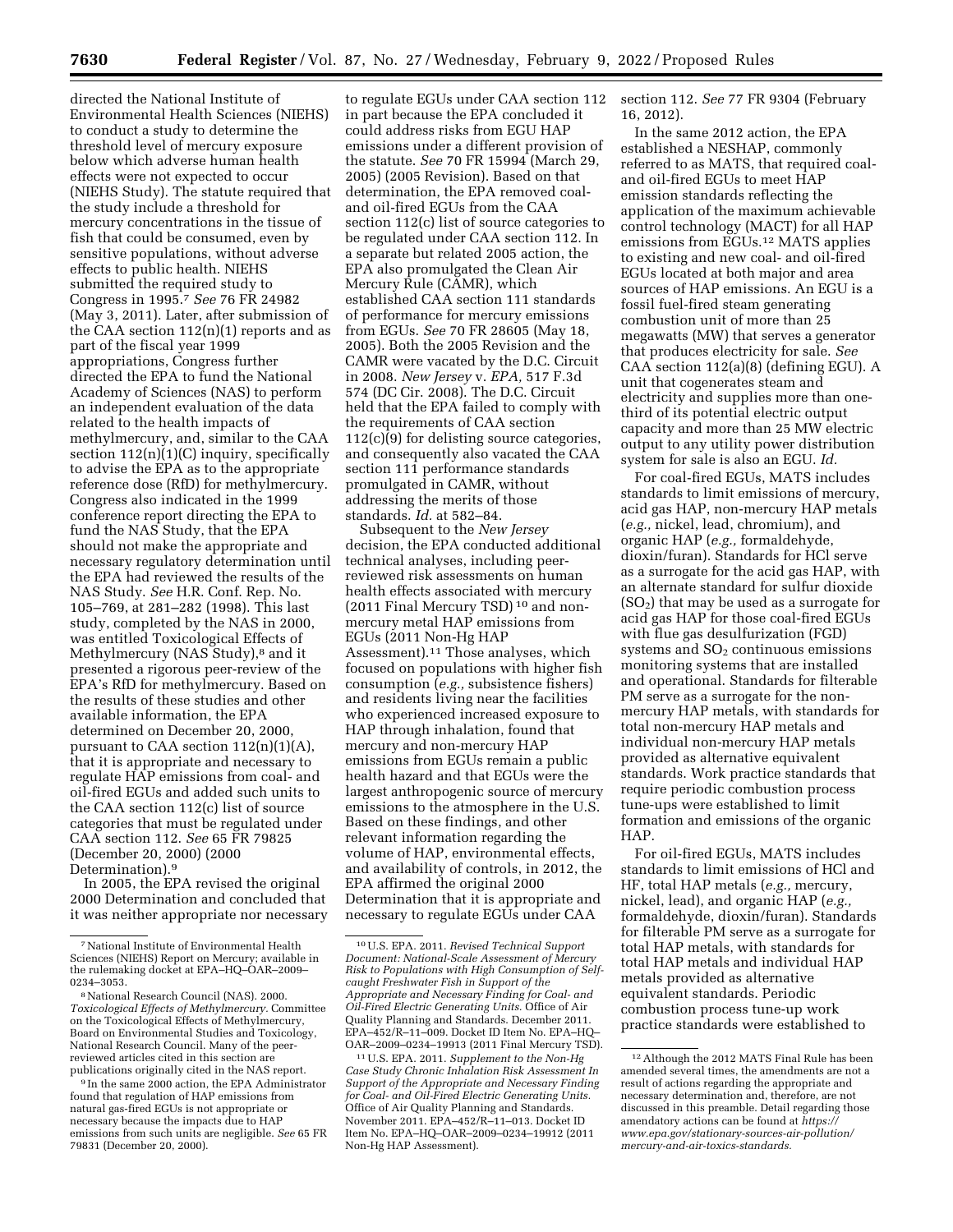limit formation and emissions of the organic HAP.

Additional detail regarding the types of units regulated under MATS and the regulatory requirements that they are subject to can be found in 40 CFR 63, subpart UUUUU.<sup>13</sup> The existing source compliance date was April 16, 2015, but many existing sources were granted an additional 1-year extension of the compliance date for the installation of controls.

After MATS was promulgated, both the rule itself and many aspects of the EPA's appropriate and necessary determination were challenged in the D.C. Circuit. In *White Stallion Energy Center* v. *EPA,* the D.C. Circuit unanimously denied all challenges to MATS, with one exception discussed below in which the court was not unanimous. 748 F.3d 1222 (D.C. Cir. 2014). As part of its decision, the D.C. Circuit concluded that the ''EPA's 'appropriate and necessary' determination in 2000, and the reaffirmation of that determination in 2012, are amply supported by EPA's findings regarding the health effects of mercury exposure.'' *Id.* at 1245.14 While joining the D.C. Circuit's conclusions as to the adequacy of the EPA's identification of public health hazards, one judge dissented on the issue of whether the EPA erred by not considering costs together with the harms of HAP pollution when making the ''appropriate and necessary'' determination, finding that cost was a required consideration under that determination. *Id.* at 1258–59 (Kavanaugh, J., dissenting).

The U.S. Supreme Court subsequently granted *certiorari,* directing the parties to address a single question posed by the Court itself: ''Whether the Environmental Protection Agency

As explained in the technical support document (TSD) accompanying the Final Rule, EPA determined that mercury emissions posed a significant threat to public health based on an analysis of women of child-bearing age who consumed large amounts of freshwater fish. *See*  [2011 Final] Mercury TSD . . . . The design of EPA's TSD was neither arbitrary nor capricious; the study was reviewed by EPA's independent Science Advisory Board, stated that it ''support[ed] the overall design of and approach to the risk assessment'' and found ''that it should provide an objective, reasonable, and credible determination of potential for a public health hazard from mercury emissions emitted from U.S. EGUs.'' . . . In addition, EPA revised the final TSD to address SAB's remaining concerns regarding EPA's data collection practices.

*Id.* at 1245–46.

unreasonably refused to consider cost in determining whether it is appropriate to regulate hazardous air pollutants emitted by electric utilities.'' *Michigan*  v. *EPA,* 135 S. Ct. 702 (Mem.) (2014). In 2015, the U.S. Supreme Court held that ''EPA interpreted [CAA section 112(n)(1)(A)] unreasonably when it deemed cost irrelevant to the decision to regulate power plants.'' *Michigan,* 576 U.S. at 760. In so holding, the U.S. Supreme Court found that the EPA ''must consider cost–including, most importantly, cost of compliance–before deciding whether regulation is appropriate and necessary.'' *Id.* at 2711. It is ''up to the Agency,'' the Court added, ''to decide (as always, within the limits of reasonable interpretation) how to account for cost.'' *Id.* The rule was ultimately remanded back to the EPA to complete the required cost analysis, and the D.C. Circuit left the MATS rule in place pending the completion of that analysis. *White Stallion Energy Center* v. *EPA,* No. 12–1100, ECF No. 1588459 (D.C. Cir. December 15, 2015).

In response to the U.S. Supreme Court's direction, the EPA finalized a supplemental finding on April 25, 2016, that evaluated the costs of complying with MATS and concluded that the appropriate and necessary determination was still valid. The 2016 Supplemental Finding promulgated two different approaches to incorporate cost into the decision-making process for the appropriate and necessary determination. *See* 81 FR 24420 (April 25, 2016). The EPA determined that both approaches independently supported the conclusion that regulation of HAP emissions from EGUs is appropriate and necessary.

The EPA's preferred approach to incorporating cost evaluated estimated costs of compliance with MATS against several cost metrics relevant to the EGU sector (*e.g.,* historical annual revenues, annual capital expenditures, and impacts on retail electricity prices), and found that the projected costs of MATS were reasonable for the sector in comparison with historical data on those metrics. The evaluation of cost metrics that the EPA applied was consistent with approaches commonly used to evaluate environmental policy cost impacts.15 The EPA also examined as part of its cost analysis what the

impact of MATS would be on retail electricity prices and the reliability of the power grid. Using a totality-of-thecircumstances approach, the EPA weighed these supplemental findings as to cost against the existing administrative record detailing the identified hazards to public health and the environment from mercury, nonmercury metal HAP, and acid gas HAP that are listed under CAA section 112, and the other advantages to regulation. Based on that balancing, the EPA concluded under the preferred approach that it remains appropriate to regulate HAP emissions from EGUs after considering cost. *See* 81 FR 24420 (April 25, 2016) (''After evaluating cost reasonableness using several different metrics, the Administrator has, in accordance with her statutory duty under CAA section  $112(n)(1)(A)$ , weighed cost against the previously identified advantages of regulating HAP emissions from EGUs—including the agency's prior conclusions about the significant hazards to public health and the environment associated with such emissions and the volume of HAP that would be reduced by regulation of EGUs under CAA section 112.'')

In a second alternative and independent approach (referred to as the alternative approach), the EPA considered the BCA in the 2011 RIA for the 2012 MATS Final Rule. *Id.* at 24421. In that analysis, even though the EPA was only able to monetize one HAPspecific endpoint, the EPA estimated that the final MATS rule would yield annual monetized net benefits (in 2007 dollars) of between \$37 billion to \$90 billion using a 3-percent discount rate and between \$33 billion to \$81 billion using a 7-percent discount rate, in comparison to the projected \$9.6 billion in annual compliance costs. *See id.* at 24425. The EPA therefore determined that the alternative approach also independently supported the conclusion that regulation of HAP emissions from EGUs remains appropriate after considering cost. *Id.* 

Several state and industry groups petitioned for review of the 2016 Supplemental Finding in the D.C. Circuit. *Murray Energy Corp.* v. *EPA,*  No. 16–1127 (D.C. Cir. filed April 25, 2016). In April 2017, the EPA moved the D.C. Circuit to continue oral argument and hold the case in abeyance in order to give the then-new Administration an opportunity to review the 2016 action, and the D.C. Circuit ordered that the consolidated challenges to the 2016

<sup>13</sup>Available at *[www.ecfr.gov/cgi-bin/text](http://www.ecfr.gov/cgi-bin/text-idx?node=sp40.15.63.uuuuu)[idx?node=sp40.15.63.uuuuu.](http://www.ecfr.gov/cgi-bin/text-idx?node=sp40.15.63.uuuuu)* 

<sup>14</sup> In discussing the 2011 Final Mercury TSD, the D.C. Circuit concluded that the EPA considered the available scientific information in a rational manner, and stated:

<sup>15</sup>For example, see ''Economic Impact and Small Business Analysis–Mineral Wool and Wool Fiberglass RTRs and Wool Fiberglass Area Source NESHAP'' (U.S. EPA, 2015; *[https://www.epa.gov/](https://www.epa.gov/sites/default/files/2020-07/documents/mwwf_eia_neshap_final_07-2015.pdf) [sites/default/files/2020-07/documents/mwwf](https://www.epa.gov/sites/default/files/2020-07/documents/mwwf_eia_neshap_final_07-2015.pdf)*\_*eia*\_ *neshap*\_*final*\_*[07-2015.pdf](https://www.epa.gov/sites/default/files/2020-07/documents/mwwf_eia_neshap_final_07-2015.pdf)*) or ''Economic Impact Analysis of Final Coke Ovens NESHAP'' (U.S. EPA, 2002; *[https://www.epa.gov/sites/default/files/2020-](https://www.epa.gov/sites/default/files/2020-07/documents/coke-ovens_eia_neshap_final_08-2002.pdf)  [07/documents/coke-ovens](https://www.epa.gov/sites/default/files/2020-07/documents/coke-ovens_eia_neshap_final_08-2002.pdf)*\_*eia*\_*neshap*\_*final*\_*08- [2002.pdf](https://www.epa.gov/sites/default/files/2020-07/documents/coke-ovens_eia_neshap_final_08-2002.pdf)*).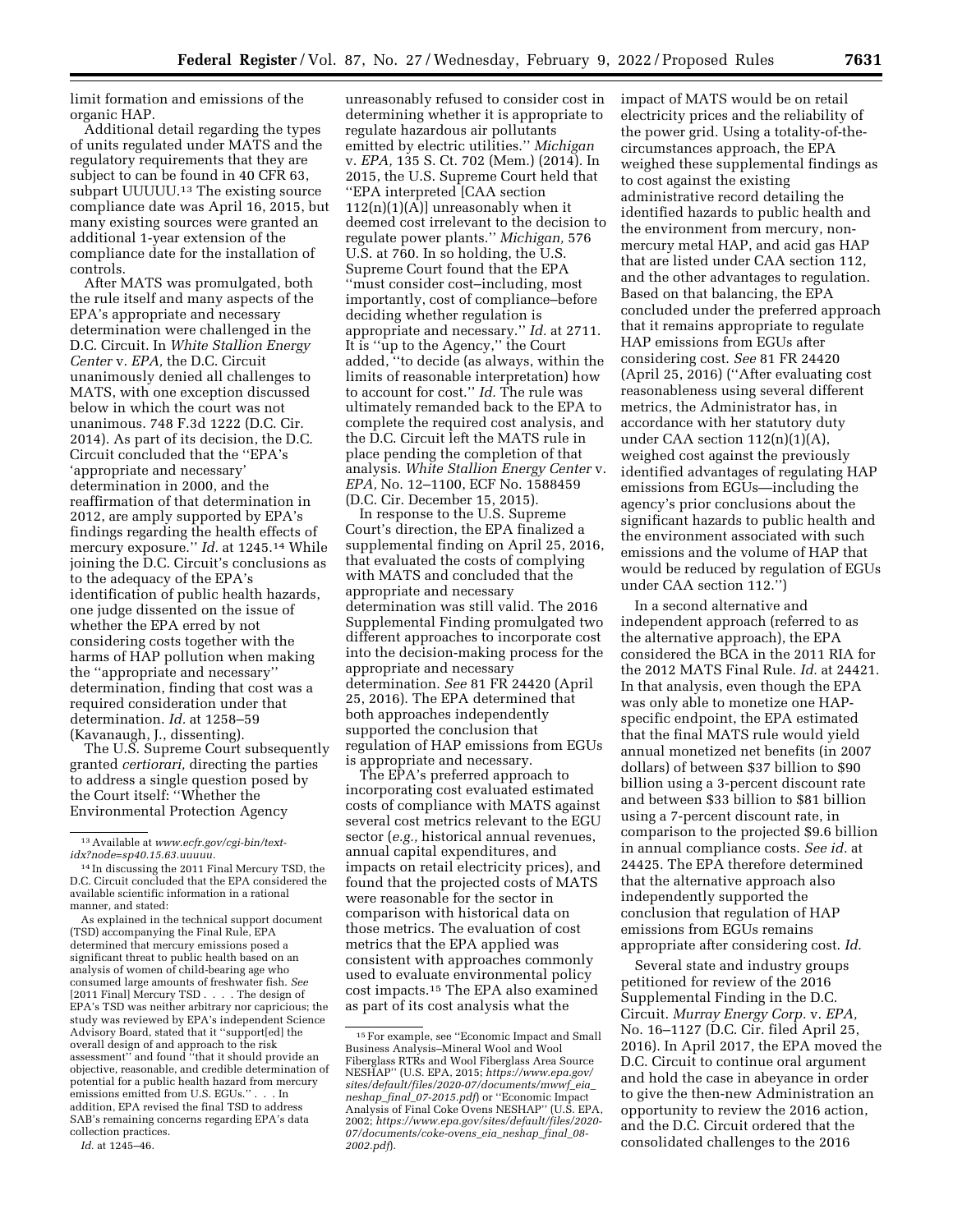Supplemental Finding be held in abeyance (*i.e.,* temporarily on hold).16

Accordingly, the EPA reviewed the 2016 action, and on May 22, 2020, finalized a revised response to the *Michigan* decision. *See* 85 FR 31286 (May 22, 2020). In the 2020 Final Action, after primarily comparing the projected costs of compliance to the one post control HAP emission reduction benefit that could be monetized, the EPA reconsidered its previous determination and found that it is not appropriate to regulate HAP emissions from coal- and oil-fired EGUs after a consideration of cost, thereby reversing the Agency's conclusion under CAA section  $112(n)(1)(A)$ , first made in 2000 and later affirmed in 2012 and 2016. Specifically, in its reconsideration, the Agency asserted that the 2016 Supplemental Finding considering the cost of MATS was flawed based on its assessment that neither of the two approaches to considering cost in the 2016 Supplemental Finding satisfied the EPA's obligation under CAA section  $112(n)(1)(A)$ , as that provision was interpreted by the U.S. Supreme Court in *Michigan.* Additionally, the EPA determined that, while finalizing the action would reverse the 2016 Supplemental Finding, it would not remove the Coal- and Oil-Fired EGU source category from the CAA section  $112(c)(1)$  list, nor would it affect the existing CAA section 112(d) emissions standards regulating HAP emissions from coal- and oil-fired EGUs that were promulgated in the 2012 MATS Final Rule.17 *See* 85 FR 31312 (May 22, 2020).

In the 2020 Final Action, the EPA also finalized the risk review required by CAA section 112(f)(2) and the first technology review required by CAA section 112(d)(6) for the Coal- and Oil-Fired EGU source category regulated under MATS.18 The EPA determined

that residual risks due to emissions of air toxics from the Coal- and Oil-Fired EGU source category are acceptable and that the current NESHAP provides an ample margin of safety to protect public health and to prevent an adverse environmental effect. In the technology review, the EPA did not identify any new developments in HAP emission controls to achieve further cost-effective emissions reductions. Based on the results of these reviews, the EPA found that no revisions to MATS were warranted. *See* 85 FR 31314 (May 22, 2020).

Several states, industry, public health, environmental, and civil rights groups petitioned for review of the 2020 Final Action in the D.C. Circuit. *American Academy of Pediatrics* v. *Regan,* No. 20– 1221 and consolidated cases (D.C. Cir. filed June 19, 2020). On September 28, 2020, the D.C. Circuit granted the EPA's unopposed motion to sever from the lead case and hold in abeyance two of the petitions for review: *Westmoreland Mining Holdings LLC* v. *EPA,* No. 20– 1160 (D.C. Cir. filed May 22, 2020) (challenging the 2020 Final Action as well as prior EPA actions related to MATS, including a challenge to the MATS CAA section 112(d) standards on the basis that the 2020 Final Action's reversal of the appropriate and necessary determination provided a ''grounds arising after'' for filing a petition outside the 60-day window for judicial review of MATS), and *Air Alliance Houston* v. *EPA,* No. 20–1268 (D.C. Cir. filed July 21, 2020) (challenging only the RTR portion of the 2020 Final Action).19

On January 20, 2021, President Biden signed Executive Order 13990, ''Protecting Public Health and the Environment and Restoring Science to Tackle the Climate Crisis.'' The Executive Order, among other things, instructs the EPA to review the 2020 Final Action and consider publishing a notice of proposed rulemaking suspending, revising, or rescinding that action. In February 2021, the EPA moved the D.C. Circuit to hold *American Academy of Pediatrics* and consolidated cases in abeyance, pending the Agency's review of the 2020 Final Action as prompted in Executive Order 13990, and on February 16, 2021, the

D.C. Circuit granted the Agency's motion.20

In the meantime, the requirements of MATS have been fully implemented, resulting in significant reductions in HAP emissions from EGUs and the risks associated with those emissions. The EPA had projected that annual EGU mercury emissions would be reduced by 75 percent with MATS implementation. In fact, EGU emission reductions have been far more substantial (down to approximately 4 tons in 2017), which represents an 86 percent reduction compared to 2010 (pre-MATS) levels. *See* Table 4 at 84 FR 2689 (February 7, 2019). Acid gas HAP and non-mercury metal HAP have similarly been reduced—by 96 percent and 81 percent, respectively—as compared to 2010 levels. *Id.* MATS is the only Federal requirement that guarantees this level of HAP control from EGUs.

The EPA is now proposing to revoke the 2020 reconsideration of the 2016 Supplemental Finding and to reaffirm once again that it is appropriate and necessary to regulate emissions of HAP from coal- and oil-fired EGUs. We will provide notice of the results of our review of the 2020 RTR in a separate future action.

#### *B. Statutory Background*

Additional statutory context is useful to help identify the relevant factors that the Administrator should weigh when making the appropriate and necessary determination.

#### 1. Pre-1990 History of HAP Regulation

In 1970, Congress enacted CAA section 112 to address the millions of pounds of HAP emissions that were estimated to be emitted from stationary sources in the country. At that time, the CAA defined HAP as ''an air pollutant to which no ambient air quality standard is applicable and which, in the judgment of the Administrator may cause, or contribute to, an increase in mortality or an increase in serious irreversible, or incapacitating reversible, illness,'' but the statute left it to the EPA to identify and list pollutants that were HAP. Once a HAP was listed, the statute required the EPA to regulate sources of that identified HAP ''at the level which in [the Administrator's] judgment provides an ample margin of safety to protect the public health from such hazardous air pollutants.'' CAA section 112(b)(1)(B) (pre-1990 amendments); Legislative History of the CAA Amendments of 1990 (''Legislative

<sup>16</sup>Order, *Murray Energy Corp.* v. *EPA,* No. 16– 1127 (D.C. Cir. April 27, 2017), ECF No. 1672987. In response to a joint motion from the parties to govern future proceedings, the D.C. Circuit issued an order in February 2021 to continue to hold the consolidated cases in *Murray Energy Corp.* v. *EPA*  in abeyance. Order, *Murray Energy Corp.* v. *EPA,*  No. 16–1127 (D.C. Cir. February 25, 2021), ECF No. 1887125.

<sup>17</sup>This finding was based on *New Jersey* v. *EPA,*  517 F.3d 574 (D.C. Cir. 2008), which held that the EPA is not permitted to remove source categories from the  $C\overline{A}A$  section 112(c)(1) list unless the  $C\overline{A}A$ section 112(c)(9) criteria for delisting have been met.

<sup>18</sup>CAA section 112(f)(2) requires the EPA to conduct a one-time review of the risks remaining after imposition of MACT standards under CAA section 112(d)(2) within 8 years of the effective date of those standards (risk review). CAA section 112(d)(6) requires the EPA to conduct a review of all CAA section 112(d) standards at least every 8 years to determine whether it is necessary to establish more stringent standards after considering,

among other things, advances in technology and costs of additional control (technology review). The EPA has always conducted the first technology review at the same time it conducts the risk review and collectively the actions are known at RTRs.

<sup>19</sup>Order, *Westmoreland Mining Holdings LLC* v. *EPA,* No. 20–1160 (D.C. Cir. September 28, 2020), ECF No. 1863712.

<sup>20</sup>Order, *American Academy of Pediatrics* v. *Regan,* No. 20–1221 (D.C. Cir. February 16, 2021), ECF No. 1885509.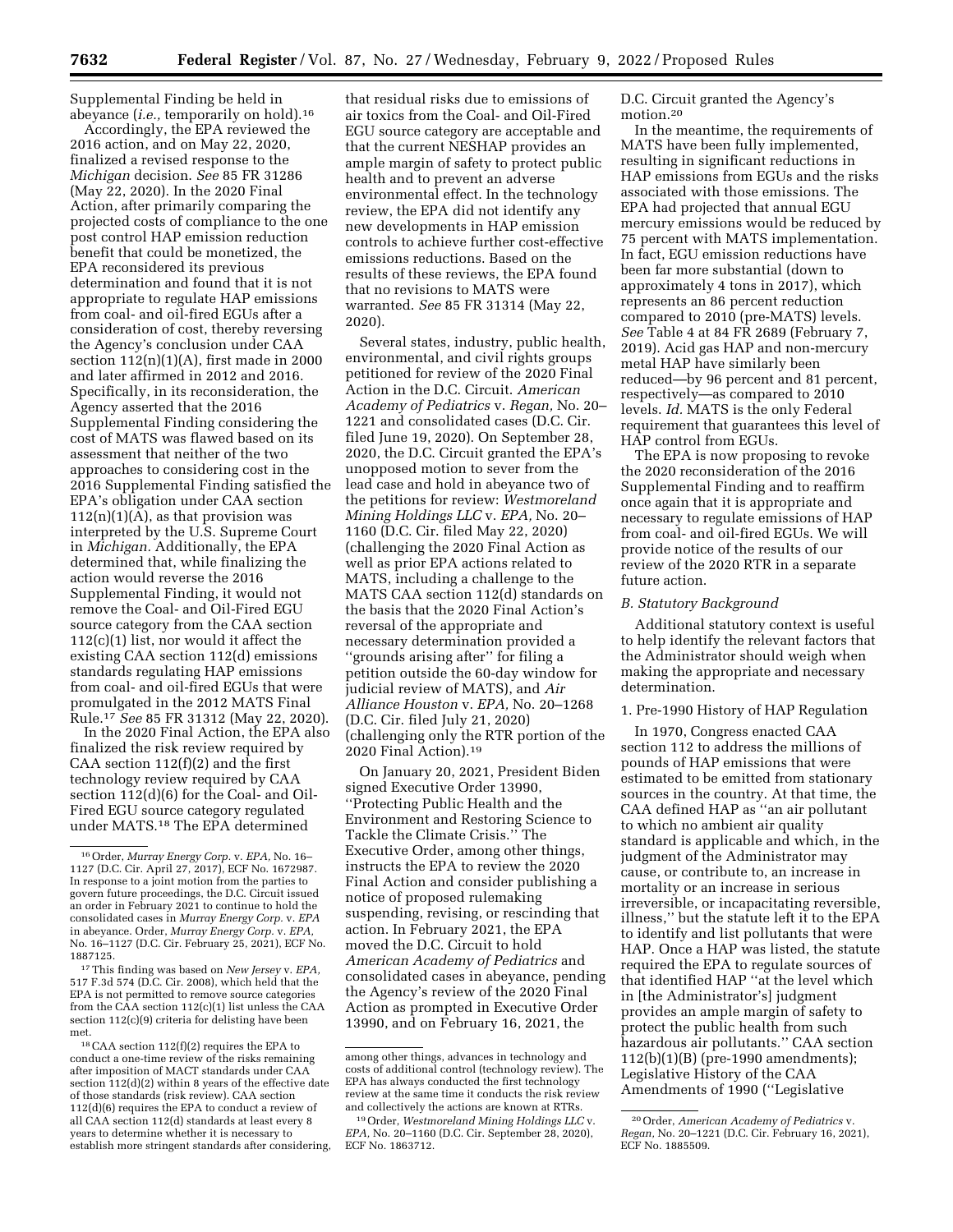History''), at 3174–75, 3346 (Comm. Print 1993). The statute did not define the term ''ample margin of safety'' or provide a risk metric on which the EPA was to establish standards, and initially the EPA endeavored to account for costs and technological feasibility in every regulatory decision. In *Natural Resources Defense Council (NRDC)* v. *EPA,* 824 F.2d 1146 (D.C. Cir. 1987), the D.C. Circuit concluded that the CAA required that in interpreting what constitutes ''safe,'' the EPA was prohibited from considering cost and technological feasibility. *Id.* at 1166.

The EPA subsequently issued the NESHAP for benzene in accordance with the *NRDC* holding.<sup>21</sup> Among other things, the Benzene NESHAP concluded that there is a rebuttable presumption that any cancer risk greater than 100-in-1 million to the most exposed individual is unacceptable, and per *NRDC,* must be addressed without consideration of cost or technological feasibility. The Benzene NESHAP further provided that, after evaluating the acceptability of cancer risks, the EPA must evaluate whether the current level of control provides an ample margin of safety for any risk greater than 1-in-1 million and, if not, the EPA will establish more stringent standards as necessary after considering cost and technological feasibility.22

2. Clean Air Act 1990 Amendments to Section 112

In 1990, Congress radically transformed section 112 of the CAA and its treatment of hazardous air pollution. The legislative history of the amendments indicates Congress' dissatisfaction with the EPA's slow pace addressing these pollutants under the 1970 CAA: ''In theory, [hazardous air pollutants] were to be stringently controlled under the existing Clean Air Act section 112. However, . . . only seven of the hundreds of potentially hazardous air pollutants have been regulated by EPA since section 112 was

margin of safety under section 112, EPA strives to provide maximum feasible protection against risks to health from hazardous air pollutants by (1) protecting the greatest number of persons possible to an individual lifetime risk level no higher than approximately 1 in 1 million and (2) limiting to no higher than approximately 1 in 10 thousand the estimated risk that a person living near a plant would have if he or she were exposed to the maximum pollutant concentrations for 70 years.'' Benzene NESHAP, 54 FR 38044–5, September 14, 1989.

enacted in 1970.'' H.R. Rep. No. 101– 490, at 315 (1990); *see also id.* at 151 (noting that in 20 years, the EPA's establishment of standards for only seven HAP covered ''a small fraction of the many substances associated . . . with cancer, birth defects, neurological damage, or other serious health impacts.''). Congress was concerned with how few sources had been addressed during this time. *Id.* (''[The EPA's] regulations sometimes apply only to limited sources of the relevant pollutant. For example, the original benzene standard covered just one category of sources (equipment leaks). Of the 50 toxic substances emitted by industry in the greatest volume in 1987, only one—benzene—has been regulated even partially by EPA.''). Congress noted that state and local regulatory efforts to act in the face of ''the absence of Federal regulations'' had ''produced a patchwork of differing standards,'' and that ''[m]ost states . . . limit the scope of their program by addressing a limited number of existing sources or source categories, or by addressing existing sources only on a case-by-case basis as problem sources are identified'' and that ''[o]ne state exempts all existing sources from review.'' *Id.* 

In enacting the 1990 Amendments with respect to the control of hazardous air pollution, Congress noted that ''[p]ollutants controlled under [section 112] tend to be less widespread than those regulated [under other sections of the CAA], but are often associated with more serious health impacts, such as cancer, neurological disorders, and reproductive dysfunctions.'' *Id.* at 315. In its substantial 1990 Amendments, Congress itself listed 189 HAP (CAA section 112(b)) and set forth a statutory structure that would ensure swift regulation of a significant majority of these HAP emissions from stationary sources. Specifically, after defining major and area sources and requiring the Agency to list all major sources and many area sources of the listed pollutants (CAA section 112(c)), the new CAA section 112 required the Agency to establish technology-based emission standards for listed source categories on a prompt schedule and to revisit those technology-based standards every 8 years (CAA section 112(d) (emission standards); CAA section 112(e) (schedule for standards and review)). The 1990 Amendments also obligated the EPA to evaluate the residual risk within 8 years of promulgation of technology-based standards. CAA section 112(f)(2).

In setting the standards, CAA section 112(d) requires the Agency to establish technology-based standards that achieve

the ''maximum degree of reduction,'' ''including a prohibition on such emissions where achievable.'' CAA section 112(d)(2). Congress specified that the maximum degree of reduction must be at least as stringent as the average level of control achieved in practice by the best performing sources in the category or subcategory based on emissions data available to the Agency at the time of promulgation. This technology-based approach permitted the EPA to swiftly set standards for source categories without determining the risk or cost in each specific case, as the EPA had done prior to the 1990 Amendments. In other words, this approach to regulation quickly required that all major sources and many area sources of HAP install control technologies consistent with the top performers in each category, which had the effect of obtaining immediate reductions in the volume of HAP emissions from stationary sources. The statutory requirement that sources obtain levels of emission limitation that have actually been achieved by existing sources, instead of levels that could theoretically be achieved, inherently reflects a built-in cost consideration.23

Further, after determining the minimum stringency level of control, or MACT floor, CAA section 112(d)(2) requires the Agency to determine whether more stringent standards are achievable after considering the cost of achieving such standards and any nonair-quality health and environmental impacts and energy requirements of additional control. In doing so, the statute further specifies in CAA section 112(d)(2) that the EPA should consider requiring sources to apply measures that, among other things, ''reduce the volume of, or eliminate emissions of, such pollutants . . .'' (CAA section  $112(d)(2)(A)$ , "enclose systems or processes to eliminate emissions'' (CAA section  $112(d)(2)(B)$ , and "collect, capture, or treat such pollutants when released . . .'' (CAA section 112(d)(2)(C)). The 1990 Amendments also built in a regular review of new

A Legislative History of the Clean Air Act Amendments of 1990 (CAA Legislative History), Vol 5, pp. 8508 –8509 (CAA Amendments of 1989; p. 168–169; Report of the Committee on Environment and Public Works S. 1630).

<sup>21</sup>National Emissions Standards for Hazardous Air Pollutants: Benzene Emissions from Maleic Anhydride Plants, Ethylbenzene/Styrene Plants, Benzene Storage Vessels, Benzene Equipment Leaks, and Coke By-Product Recovery Plants (Benzene NESHAP). 54 FR 38044 (September 14, 1989).<br> $22$  "In protecting public health with an ample

<sup>23</sup>Congress recognized as much:

<sup>&#</sup>x27;'The Administrator may take the cost of achieving the maximum emission reduction and any non-air quality health and environmental impacts and energy requirements into account when determining the emissions limitation which is achievable for the sources in the category or subcategory. Cost considerations are reflected in the selection of emissions limitations which have been achieved in practice (rather than those which are merely theoretical) by sources of a similar type or character.''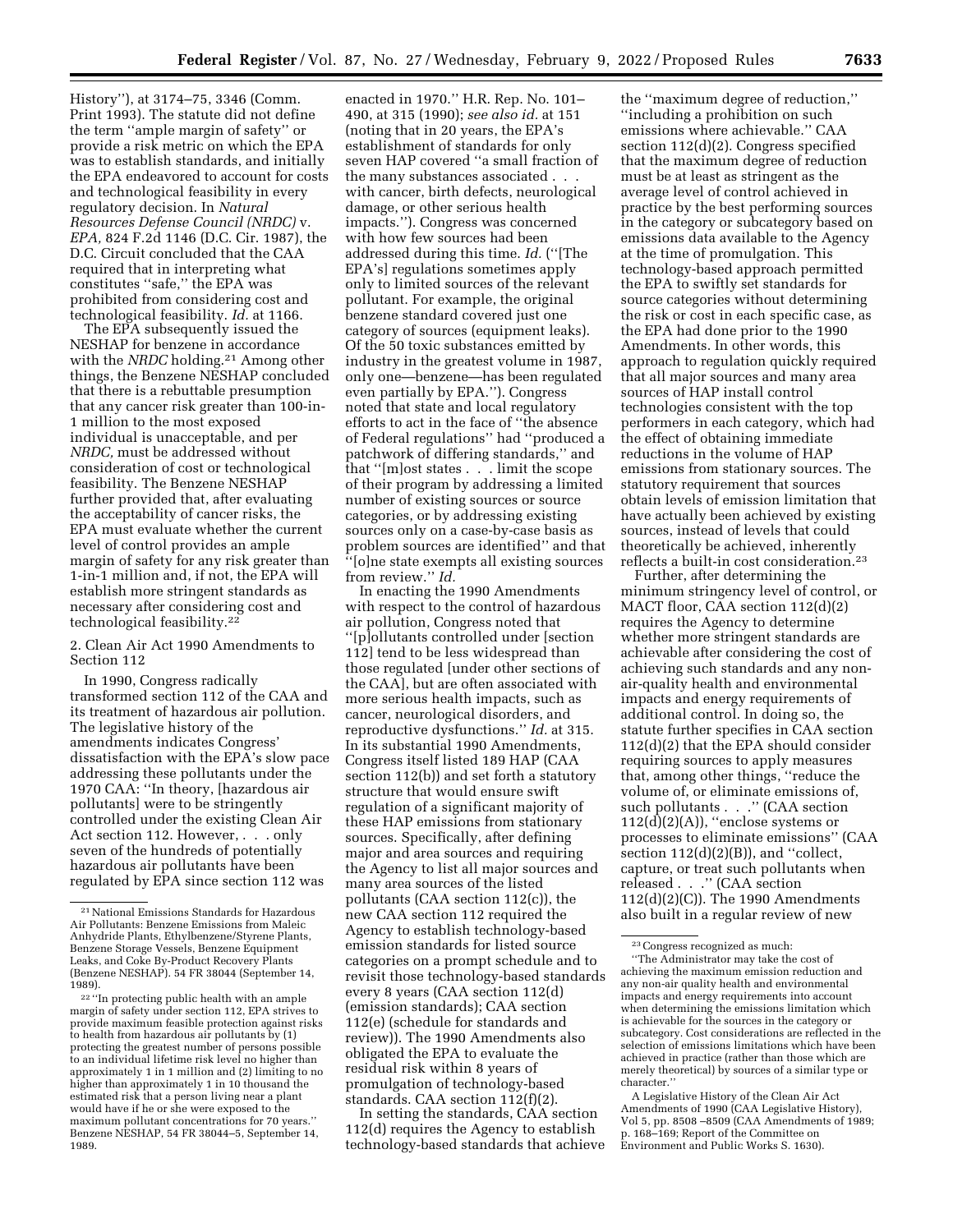technologies and a one-time review of risks that remain after imposition of MACT standards. CAA section 112(d)(6) requires the EPA to evaluate every NESHAP no less often than every 8 years to determine whether additional control is necessary after taking into consideration ''developments in practices, processes, and control technologies,'' without regard to risk. CAA section 112(f) requires the EPA to ensure that the risks are acceptable and that the MACT standards provide an ample margin of safety.

The statutory requirement to establish technology-based standards under CAA section 112 avoided the need for the EPA to identify hazards to public health and the environment in order to justify regulation of HAP emissions from stationary sources, reflecting Congress' judgment that such emissions are inherently dangerous. *See* S. Rep. No. 101–228, at 148 (''The MACT standards are based on the performance of technology, and not on the health and environmental effects of the [HAP].''). The technology review required in CAA section 112(d)(6) further mandates that the EPA continually evaluate standards to determine if additional reductions can be obtained, without consideration of the specific risk associated with the HAP emissions that would be reduced. Notably, the CAA section 112(d)(6) review of what additional reductions may be obtained based on new technology is required *even after* the Agency has conducted the CAA section 112(f)(2) review and determined that the existing standard will protect the public with an ample margin of safety.

The statutory structure and legislative history also demonstrate Congress' concern with the many ways that HAP can harm human health and Congress' goal of protecting the most exposed and vulnerable members of society. The committee report accompanying the 1990 Amendments discussed the scientific understanding regarding HAP risk at the time, including the 1989 report on benzene performed by the EPA noted above. H.R. Rep. No. 101– 490, at 315. Specifically, Congress highlighted the EPA's findings as to cancer incidence, and importantly, lifetime individual risk to the most exposed individuals. *Id.* The report also notes the limitations of the EPA's assessment: ''The EPA estimates evaluated the risks caused by emissions of a single toxic air pollutant from each plant. But many facilities emit numerous toxic pollutants. The agency's risk assessments did not consider the combined or synergistic effects of exposure to multiple toxics, or the effect of exposure through indirect pathways.''

*Id.* Congress also noted the EPA's use of the maximum exposed individual (MEI) tool to assess risks faced by heavily exposed citizens. *Id.* The report cited particular scientific studies demonstrating that some populations are more affected than others—for example, it pointed out that ''[b]ecause of their small body weight, young children and fetuses are especially vulnerable to exposure to PCBcontaminated fish. One study has found long-term learning disabilities in children who had eaten high-levels of Great Lakes fish.'' *Id.* 

The statutory structure confirms Congress' approach to risk and sensitive populations. As noted, the CAA section 112(f)(2) residual risk review requires the EPA to consider whether, after imposition of the CAA section 112(d)(2) MACT standard, there are remaining risks from HAP emissions that warrant more stringent standards to provide an ample margin of safety to protect public health or to prevent an adverse environmental effect. *See* CAA section 112(f)(2)(A). Specifically, the statute requires the EPA to promulgate standards under the risk review provision if the CAA section 112(d) standard does not ''reduce lifetime excess cancer risks to the individual most exposed to emissions from a source in the category or subcategory to less than one in one million.'' *Id.* Thus, even after the application of MACT standards, the statute directs the EPA to conduct a rulemaking if even *one*  person has a risk, not a guarantee, of getting cancer. This demonstrates the statutory intent to protect even the most exposed member of the population from the harms attendant to exposure to HAP emissions.

If a residual risk rulemaking is required, as noted above, the statute incorporates the detailed rulemaking approach set forth in the Benzene NESHAP for determining whether HAP emissions from stationary sources pose an unacceptable risk and whether standards provide an ample margin of safety. *See* CAA section 112(f)(2)(B) (preserving the prior interpretation of 'ample margin of safety'' set forth in the Benzene NESHAP). That approach includes a rebuttable presumption that any cancer risk greater than 100-in-1 million to the most exposed person is per se unacceptable. For non-cancer chronic and acute risks, the EPA has more discretion to determine what is acceptable, but even then, the statute requires the EPA to evaluate the risks to the most exposed individual and our RfDs are developed with the goal of being protective of even sensitive members of the population. *See e.g.,* 

CAA section  $112(n)(1)(C)$  (requiring, in part, the development of ''a threshold for mercury concentration in the tissue of fish which may be consumed (including consumption by sensitive populations) without adverse effects to public health''). If risks are found to be unacceptable, the EPA must impose additional control requirements to ensure that post CAA section 112(f) risks from HAP emissions are at an acceptable level, regardless of cost and technological feasibility.

After determining whether the risks are acceptable and developing standards to achieve an acceptable level of risk if necessary, the EPA must then determine whether more stringent standards are necessary to provide an ample margin of safety to protect public health, and at this stage we must take into consideration cost, technological feasibility, uncertainties, and other relevant factors. As stated in the Benzene NESHAP, ''In protecting public health with an ample margin of safety under section 112, EPA strives to provide maximum feasible protection against risks to health from hazardous air pollutants by . . . protecting the greatest number of persons possible to an individual lifetime risk level no higher than approximately 1 in 1 million.'' *See* 54 FR 38044–45 (September 14, 1989); *see also NRDC* v. *EPA,* 529 F.3d 1077, 1082 (D.C. Cir. 2008) (finding that ''the Benzene NESHAP standard established a maximum excess risk of 100-in-one million, while adopting the one-in-one million standard as an aspirational goal.'').

The various listing and delisting provisions of CAA section 112 further demonstrate a statutory intent to reduce risk and protect the most exposed members of the population from HAP emissions. *See, e.g.,* CAA section 112(b)(2) (requiring the EPA to add pollutants to the HAP list if the EPA determines the HAP ''presents, or may present'' adverse human health or adverse environmental effects); *id.* at CAA section 112(b)(3)(B) (requiring the EPA to add a pollutant to the list if a petitioner shows that a substance is known to cause or ''may reasonably be anticipated to cause adverse effects to human health or adverse environmental effects''); *id.* at CAA section 112(b)(3) (authorizing the EPA to delete a substance only on a showing that ''the substance may not reasonably be anticipated to cause any adverse effects to human health or adverse environmental effects.''); *id.* at CAA section 112(c)(9)(B)(i) (prohibiting the EPA from delisting a source category if even one source in the category causes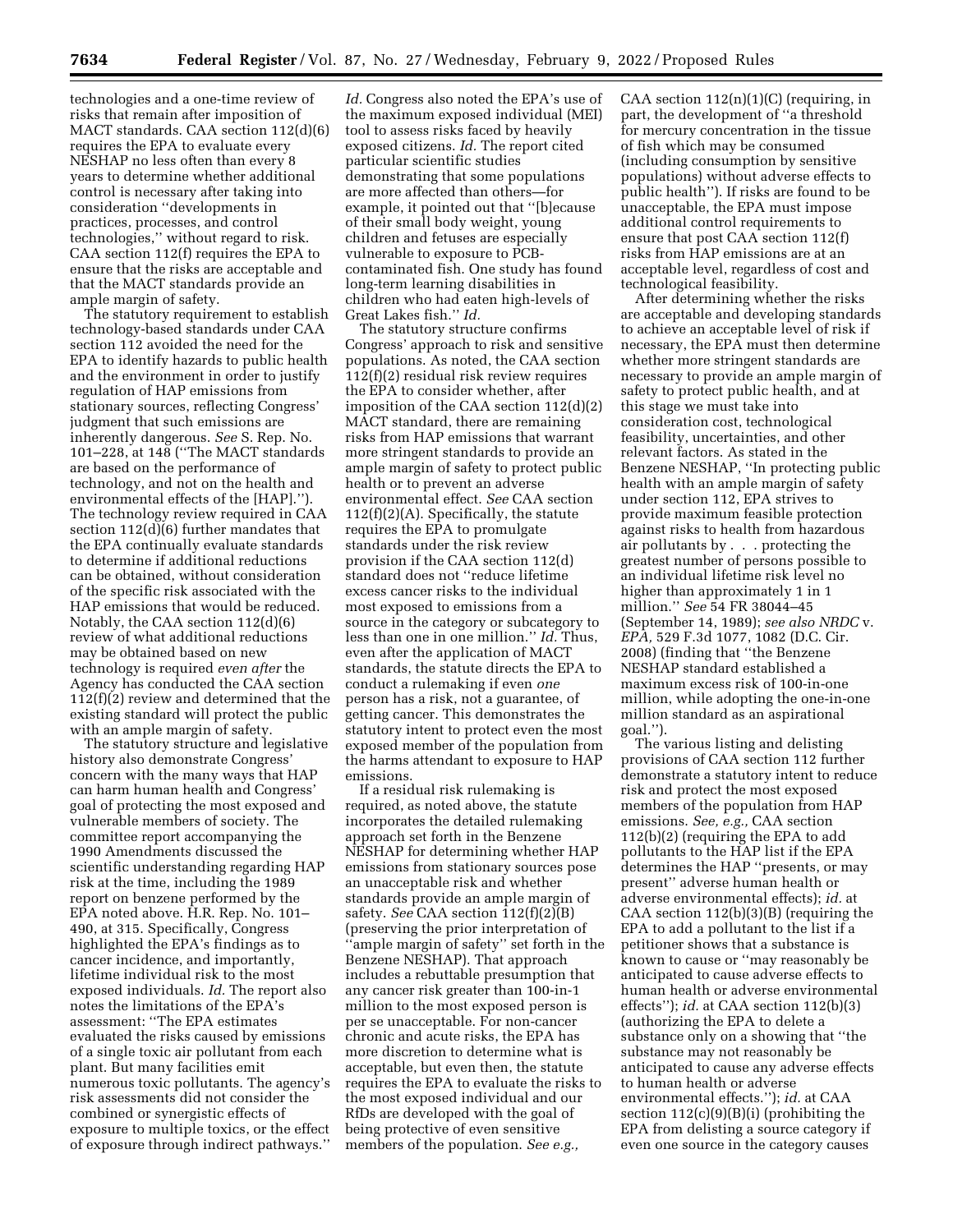a lifetime cancer risk greater than 1-in-1 million to ''the individual in the population who is most exposed to emissions of such pollutants from the source.''); *id.* at CAA section 7412(c)(9)(B)(i) (prohibiting the EPA from delisting a source category unless the Agency determines that the noncancer causing HAP emitted from the source category do not ''exceed a level which is adequate to protect public health with an ample margin of safety and no adverse environmental effect will result from emissions of any source'' in the category); *id.* at CAA section  $112(n)(1)(C)$  (requiring a study to determine the level of mercury in fish tissue that can be consumed by even sensitive populations without adverse effect to public health).

The deadlines for action included in the 1990 Amendments indicate that Congress wanted HAP pollution addressed quickly. The statute requires the EPA to list all major source categories within 1 year of the 1990 Amendments and to regulate those listed categories on a strict schedule that prioritizes the source categories that are known or suspected to pose the greatest risks to the public. *See* CAA sections 112(c)(1), 112(e)(1) and 112(e)(2). For area sources, where the statute provides the EPA with greater discretion to determine the sources to regulate, it also directs the Agency to collect the information necessary to make the listing decision for many area source categories and requires the Agency to act on that information by a date certain.

For example, CAA section 112(k) establishes an area source program designed to identify and list at least 30 HAP that pose the greatest threat to public health in the largest number of urban areas (urban HAP) and to list for regulation area sources that account for at least 90 percent of the area source emissions of the 30 urban HAP. *See*  CAA sections  $112(k)$  and  $112(c)(3)$ . In addition to the urban air toxics program, CAA section 112(c)(6) directs the EPA to identify and list sufficient source categories to ensure that at least 90 percent of the aggregate emissions of seven bioaccumulative and persistent HAP, including mercury, are subject to standards pursuant to CAA sections 112(d)(2) or (d)(4). *See* CAA section 112(c)(6). Notably, these requirements were *in addition to* any controls on mercury and other CAA section 112(c)(6) HAP that would be imposed if the EPA determined it was appropriate and necessary to regulate EGUs under CAA section 112. This was despite the fact that it was known at the time of enactment that other categories with much lower emissions of mercury

would have to be subject to MACT standards because of the exclusion of EGUs from CAA section 112(c)(6).

As the preceding discussion demonstrates, throughout CAA section 112 and its legislative history, Congress made clear its intent to quickly secure large reductions in the volume of HAP emissions from stationary sources because of its recognition of the hazards to public health and the environment inherent in exposure to such emissions. CAA section 112 and its legislative history also reveal Congress' understanding that fully characterizing the risks posed by HAP emissions was exceedingly difficult; thus, Congress purposefully replaced a regime that required an assessment of risk in the first instance with one that assumed that risk and directed swift and substantial reductions. The statutory design and direction also repeatedly emphasize that the EPA should regulate with the most exposed and most sensitive members of the population in mind in order to achieve an acceptable level of HAP emissions with an ample margin of safety. As explained further below, this statutory context informs the EPA's judgment as to the relevant factors to weigh in the analysis of whether regulation remains appropriate after a consideration of cost.

# **III. Proposed Determination Under CAA Section 112(n)(1)(A)**

In this action, the EPA is proposing to revoke the 2020 Final Action and to reaffirm the appropriate and necessary determination made in 2000, and reaffirmed in 2012 and 2016.24 We

propose to find that, under either our preferred totality-of-the-circumstances framework or our alternative formal BCA framework, the information that would have been available to the Agency as of the time of the 2012 rulemaking supports a determination that it is appropriate and necessary to regulate HAP from EGUs. We also consider new information regarding the hazards to public health and the environment and the costs of compliance with MATS that has become available since the 2016 Supplemental Finding, and find that the updated information strengthens the EPA's conclusion that it is appropriate and necessary to regulate HAP from coaland oil-fired EGUs.

At the outset, we note that CAA section  $112(n)(1)(A)$  is silent as to whether the EPA may consider updated information when acting on a remand of the appropriate and necessary determination. CAA section  $112(n)(1)(A)$  directs the EPA to conduct the Utility Study within 3 years, and requires the EPA to regulate EGUs if the Administrator makes a finding that it is appropriate and necessary to do so "after" considering the results of the Utility Study. Consistent with the EPA's interpretation in 2005, 2012, 2016, and 2020, we do not read this language to *require* the EPA to consider the mostup-to-date information where the Agency is compelled to revisit the determination, but nor do we interpret the provision to *preclude* consideration of new information where reasonable. *See* 70 FR 16002 (March 29, 2005); 77 FR 9310 (February 16, 2012); 81 FR 24432 (April 25, 2016); 85 FR 31306 (May 22, 2020). As such, the Agency has applied its discretion in determining when to consider new information under this provision based on the circumstances. For example, when the EPA was revisiting the determination in 2012, we noted that ''[b]ecause several years had passed since the 2000 finding, the EPA performed additional technical analyses for the proposed rule, even though those analyses were not required." 77 FR 9310 (February 16, 2012).25 Similarly, we think that it is reasonable to consider new information in the context of this proposal, given that almost a decade has passed since we last considered updated information. In this proposed reconsideration of the

25The EPA was not challenged on this interpretation in *White Stallion.* 

<sup>24</sup>Our proposal focuses on an analysis of the ''appropriate'' prong of the CAA section 112(n)(1)(A). The *Michigan* decision and subsequent EPA actions addressing that decision have been centered on supplementing the Agency's record with a consideration of the cost of regulation as part of the ''appropriate'' aspect of the overall determination. As noted, the 2020 Final Action, while reversing the 2016 Supplemental Finding as to the EPA's determination that it was ''appropriate'' to regulate HAP from EGUs, did not rescind the Agency's prior determination that it was necessary to regulate. *See* 84 FR 2674 (February 7, 2019) (''CAA section 112(n)(1)(A) requires the EPA to determine that both the appropriate *and*  necessary prongs are met. Therefore, if the EPA finds that either prong is not satisfied, it cannot make an affirmative appropriate and necessary finding. The EPA's reexamination of its determination . . . focuses on the first prong of that analysis.''). The ''necessary'' determination rested on two primary bases: (1) In 2012, the EPA determined that the hazards posed to human health and the environment by HAP emissions from EGUs would not be addressed in its future year modeling, which accounted for all CAA requirements to that point; and (2) our conclusion that the only way to ensure permanent reductions in U.S. EGU emissions of HAP and the associated risks to public health and the environment was through standards set under CAA section 112. *See* 76 FR 25017 (May 23, 2011). We therefore continue our focus in this

proposal on reinstating the ''appropriate'' prong of the determination, leaving undisturbed the Agency's prior conclusions that regulation of HAP from EGUs is ''necessary.'' *See* 65 FR 79830 (December 20, 2000); 76 FR 25017 (May 3, 2011); 77 FR 9363 (February 16, 2012).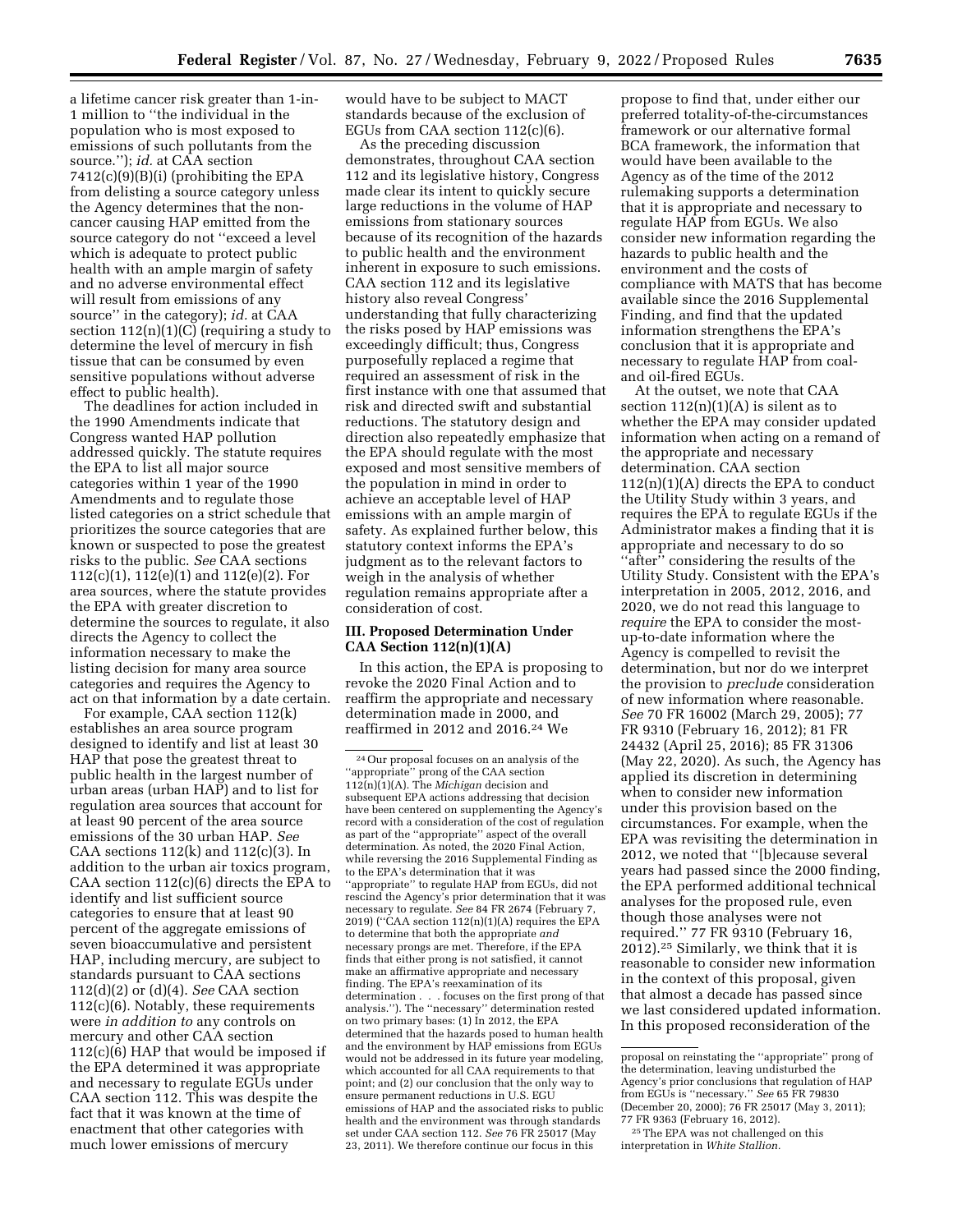determination per the President's Executive Order, both the growing scientific understanding of public health risks associated with HAP emissions and a clearer picture of the cost of control technologies and the make-up of power sector generation over the last decade may inform the question of whether it is appropriate to regulate, and, in particular, help address the inquiry that the Supreme Court directed us to undertake in *Michigan.*  We believe the evolving scientific information with regard to benefits and the advantage of hindsight with regard to costs warrant considering currently available information in making this determination. To the extent that our determination should flow from information that would have been available at the ''initial decision to regulate,'' *Michigan,* 576 U.S. at 754, we propose conclusions here based on analyses limited to this earlier record. But we also believe it is reasonable to consider new data, and propose to find that the new information regarding both public health risks and costs bolsters the finding and supports a determination that it is appropriate and necessary to regulate EGUs for HAP.

In section III.A of this preamble, we first describe the advantages of regulation—the reduction in emissions of HAP and attendant reduction of risks to human health and the environment, including the distribution of these health benefits. We carefully document the numerous risks to public health and the environment posed by HAP emissions from EGUs. This includes information previously recognized and documented in the statutorily mandated CAA section  $112(n)(1)$  studies, the 2000 Determination, the 2012 MATS Final Rule, and the 2016 Supplemental Finding about the nature and extent of health and environmental impacts from HAP that are emitted by EGUs, as well as additional risk analyses supported by new scientific studies. Specifically, new risk screening analyses on the connection between mercury and heart disease as well as IQ loss in children across the U.S. further supports the conclusion that HAP emissions from EGUs pose hazards to public health and the environment warranting regulating under CAA section 112. The EPA also discusses the challenges associated with fully quantifying and monetizing the human health and environmental effects associated with HAP emissions. Finally, we note that in addition to reducing the identified risks posed by HAP emissions from EGUs, regulation of such HAP emissions results in significant health and environmental co-benefits.

We then turn in preamble section III.B. to the disadvantages of regulation—the costs associated with reducing EGU HAP emissions and other potential impacts to the sector and the economy associated with MATS. With the benefit of hindsight, we first consider whether MATS actually cost what we projected in the 2011 RIA and conclude that the projection in the 2011 RIA was almost certainly a significant overestimate of the actual costs. We then evaluate the costs estimated in the 2011 RIA against several metrics relevant to the impacts those costs have on the EGU sector and American electricity consumers (*e.g.,* historical annual revenues, annual capital and production expenditures, impacts on retail electricity prices, and impacts on resource adequacy and reliability). These analyses, based on data available in 2012 and based on updated data, all show that the costs of MATS were within the bounds of typical historical fluctuations and that the industry would be able to comply with MATS and continue to provide a reliable source of electricity without price increases that were outside the range of historical variability.

In section III.C of this preamble, we explain why the methodology used in our 2020 Finding was ill-suited to determining whether EGU HAP regulation is appropriate and necessary because it gave virtually no weight to the volume of HAP that would be reduced, and the vast majority of the benefits of reducing EGU HAP, including the reduction of risk to sensitive populations, based on the Agency's inability to quantify or monetize post-control benefits of HAP regulations.

In preamble section III.D, we explain our preferred totality-of-thecircumstances methodology that we propose to use to make the appropriate determination, and our application of that methodology. This approach looks to the statute, and particularly CAA section  $112(n)(1)(A)$  and the other provisions in CAA section 112(n)(1), to help identify the relevant factors to weigh and what weight to afford those factors. Under that methodology we weigh the significant health and environmental advantages of reducing EGU HAP, and in particular the benefits to the most exposed and sensitive individuals, against the disadvantages of expending money to achieve those benefits—*i.e.,* the effects on the electric generating industry and its ability to provide reliable and affordable electricity. We ultimately propose to conclude that the advantages outweigh the disadvantages whether we look at

the record from 2012 or at our new record, which includes an expanded understanding of the health risks associated with HAP emissions and finds that the costs projected in the 2011 RIA were almost certainly significantly overestimated. We further consider that, if we also account for the non-HAP benefits in our preferred totality-of-thecircumstances approach, such as the benefits (including reduced mortality) of coincidental reductions in PM and ozone that flow from the application of controls on HAP, the balance weighs even more heavily in favor of regulating HAP emissions from coal- and oil-fired EGUs.

Finally, in section III.E, we consider an alternative methodology to make the appropriate determination, using a formal BCA of MATS that was conducted consistent with economic principles. This methodology is not our preferred way to consider advantages and disadvantages for the CAA section  $112(n)(1)(A)$  determination, because the EPA's inability to generate a monetized estimate of the full benefits of HAP reductions can lead to an underestimate of the monetary value of the net benefits of regulation. To the extent that a formal BCA is appropriate for making the CAA section  $112(n)(1)(A)$  determination, however, that approach demonstrates that the monetized benefits of MATS outweigh the monetized costs by a considerable margin, whether we look at the 2012 record or our updated record. We therefore propose that it is appropriate to regulate EGUs for HAP applying a BCA approach as well.

In sum, the EPA proposes to conclude that it is appropriate and necessary to regulate HAP emissions from coal- and oil-fired EGUs, whether we are applying the preferred totality-of-thecircumstances methodology or the alternative formal benefit-cost approach, and whether we are considering only the administrative record as of the original EPA response on remand to *Michigan* in 2016 or based on new information made available since that time. The information and data amassed by the EPA over the decades of administrative analysis and rulemaking devoted to this topic overwhelmingly support the conclusion that the advantages of regulating HAP emissions from coal- and oil-fired EGUs outweigh the costs. The EPA requests comment on this proposed finding and on the supporting information presented in this proposal, including information related to the risks associated with HAP emissions from U.S. EGUs and the actual costs incurred by the power sector due to MATS, as well as on the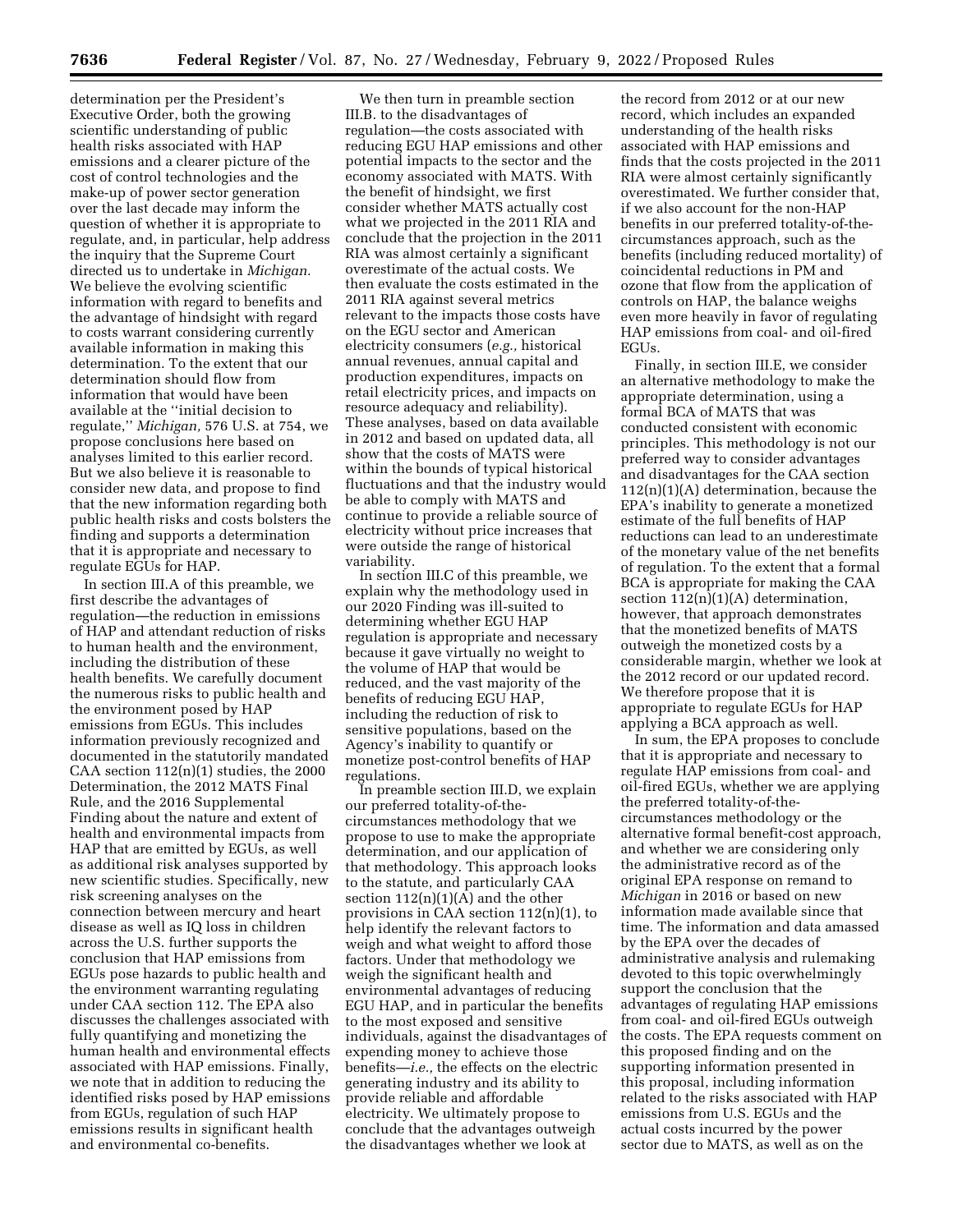preferred and alternative methodologies for reaching the proposed conclusion.

# *A. Public Health Hazards Associated With Emissions From EGUs*

### 1. Overview

The administrative record for the MATS rule detailed several hazards to public health and the environment from HAP emitted by EGUs that remained after imposition of the ARP and other CAA requirements. *See* 80 FR 75028–29 (December 1, 2015). *See also* 65 FR 79825–31 (December 20, 2000); 76 FR 24976–25020 (May 3, 2011); 77 FR 9304–66 (February 16, 2012). The EPA considered all of this information again in the 2016 Supplemental Finding, noting that this sector represented a large fraction of U.S. emissions of mercury, non-mercury metal HAP, and acid gases. Specifically, the EPA found that even after imposition of the other requirements of the CAA, but absent MATS, EGUs remained the largest domestic source of mercury, HF, HCl, and selenium and among the largest domestic contributors of arsenic, chromium, cobalt, nickel, hydrogen cyanide, beryllium, and cadmium, and that a significant majority of EGU facilities emitted above the major source thresholds for HAP emissions.

Further, the EPA noted that the totality of risks that accrue from these emissions were significant. These hazards include potential neurodevelopmental impairment, increased cancer risks, contribution to chronic and acute health disorders, as well as adverse impacts on the environment. Specifically, the EPA pointed to results from its revised nationwide Mercury Risk Assessment (contained in the 2011 Final Mercury TSD) 26 as well as an inhalation risk assessment (2011 Non-Hg HAP Assessment) for non-mercury HAP (*i.e.,*  arsenic, nickel, chromium, selenium, cadmium, HCl, HF, hydrogen cyanide, formaldehyde, benzene, acetaldehyde, manganese, and lead). The EPA estimated lifetime cancer risks for inhabitants near some coal- and oil-fired EGUs to exceed 1-in-1 million 27 and

noted that this case-study-based estimate likely underestimated the true maximum risks for the EGU source category. *See* 77 FR 9319 (February 16, 2012). The EPA also found that mercury emissions pose a hazard to wildlife, adversely affecting fish-eating birds and mammals, and that the large volume of acid gas HAP associated with EGUs also pose a hazard to the environment.28 These technical analyses were all challenged in the *White Stallion* case, and the D.C. Circuit found that the EPA's risk finding as to mercury alone that is, before reaching any other risk finding—established a significant public health concern. The court stated that ''EPA's 'appropriate and necessary' determination in 2000, and its reaffirmation of that determination in 2012, are amply supported by EPA's finding regarding the health effects of mercury exposure.'' *White Stallion Energy Center* v. *EPA,* 748 F.3d 1222, 1245 (D.C. Cir. 2014). Additional scientific evidence about the human health hazards associated with EGU HAP emissions that has been collected since the 2016 Supplemental Finding and is discussed in this section has extended our confidence that these emissions pose an unacceptable risk to the American public and in particular, to vulnerable, exposed populations.

This section of the preamble starts by briefly reviewing the long-standing and extensive body of evidence, including new scientific information made available since the 2016 Supplemental Finding, which demonstrates that HAP emissions from oil- and coal-fired EGUs present hazards to public health and the environment warranting regulation under CAA section 112 (section III.A.2). This is followed by an expanded discussion of the health risks associated with domestic EGU mercury emissions based on additional evidence regarding cardiovascular effects that has become available since the 2016 Supplemental Finding (section III.A.3). In section III.A.4, the EPA describes the reasons why it is extremely difficult to estimate the full health and environmental

impacts associated with exposure to HAP. We note the longstanding challenges associated with quantifying and monetizing these effects, which may be permanent and life-threatening and are often distributed unevenly (*i.e.,*  concentrated among highly exposed individuals). Next, the section provides an expanded discussion of some identified environmental justice (EJ) issues associated with these emissions (section III.A.5). Section III.A.6 identifies health effects associated with other, non-HAP emissions from EGUs such as  $SO_2$ , direct  $PM_{2.5}$  and other PM<sub>2.5</sub> and ozone precursors. Because these pollutants are co-emitted with HAP, the controls necessary to reduce HAP emissions from EGUs often reduce these pollutants as well. After assessing all the evidence, the EPA concludes again (section III.A.7) that regulation of HAP emissions from EGUs under CAA section 112 greatly improves public health for Americans by reducing the risks of premature mortality from heart attacks, cancer, and neurodevelopmental delays in children, and by helping to restore economically vital ecosystems used for recreational and commercial purposes. Further, we conclude that these public health improvements will be particularly pronounced for certain segments of the American population that are especially vulnerable (*e.g.,* subsistence fishers 29 and their children) to impacts from EGU HAP emissions. In addition, the concomitant reductions in co-emitted pollutants will also provide substantial public health and environmental benefits.

2. Overview of Health Effects Associated With Mercury and Non-Mercury HAP

In calling for the Agency to consider the regulation of HAP from EGUs, the

Burger J, (2002). *Daily consumption of wild fish and game: exposures of high end recreationalists.*  International Journal of Environmental Health Research 12:4, p. 343–354.

<sup>26</sup>U.S. EPA. 2011. *Revised Technical Support Document: National-Scale Assessment of Mercury Risk to Populations with High Consumption of Selfcaught Freshwater Fish In Support of the Appropriate and Necessary Finding for Coal- and Oil-Fired Electric Generating Units.* Office of Air Quality Planning and Standards. November. EPA– 452/R–11–009. Docket ID Item No. EPA–HQ–OAR– 2009–0234–19913.

<sup>27</sup>The EPA determined the 1-in-1 million standard was the correct metric in part because CAA section 112(c)(9)(B)(1) prohibits the EPA from removing a source category from the list if even one person is exposed to a lifetime cancer risk greater than 1-in-1 million, and CAA section  $112(\tilde{f})(2)(A)$ 

directs the EPA to conduct a residual risk rulemaking if even one person is exposed to a lifetime excess cancer risk greater than 1-in-1 million. *See White Stallion* at 1235–36 (agreeing it was reasonable for the EPA to consider the 1-in-1 million delisting criteria in defining ''hazard to public health" under CAA section 112(n)(1)(A)).

<sup>28</sup>The EPA had determined it was reasonable to consider environmental impacts of HAP emissions from EGUs in the appropriate determination because CAA section 112 directs the EPA to consider impacts of HAP emissions on the environment, including in the CAA section 112(n)(1)(B) Mercury Study. *See White Stallion* at 1235–36 (agreeing it was reasonable for the EPA to consider the environmental harms when making the appropriate and necessary determination).

<sup>29</sup>Subsistence fishers, who by definition obtain a substantial portion of their dietary needs from selfcaught fish consumption, can experience elevated levels of exposure to chemicals that bioaccumulate in fish including, in particular, methylmercury. Subsistence fishing activity can be related to a number of factors including socio-economic status (poverty) and/or cultural practices, with ethnic minorities and tribal populations often displaying increased levels of self-caught fish consumption (Burger *et al.,* 2002, Shilling *et al.,* 2010, Dellinger 2004).

Shilling F, White A, Lippert L, Lubell M, (2010). *Contaminated fish consumption in California's Central Valley Delta.* Environmental Research 110, p. 334–344.

Dellinger J, (2004). *Exposure assessment and initial intervention regarding fish consumption of tribal members in the Upper Great Lakes Region in the United States.* Environmental Research 95, p. 325–340.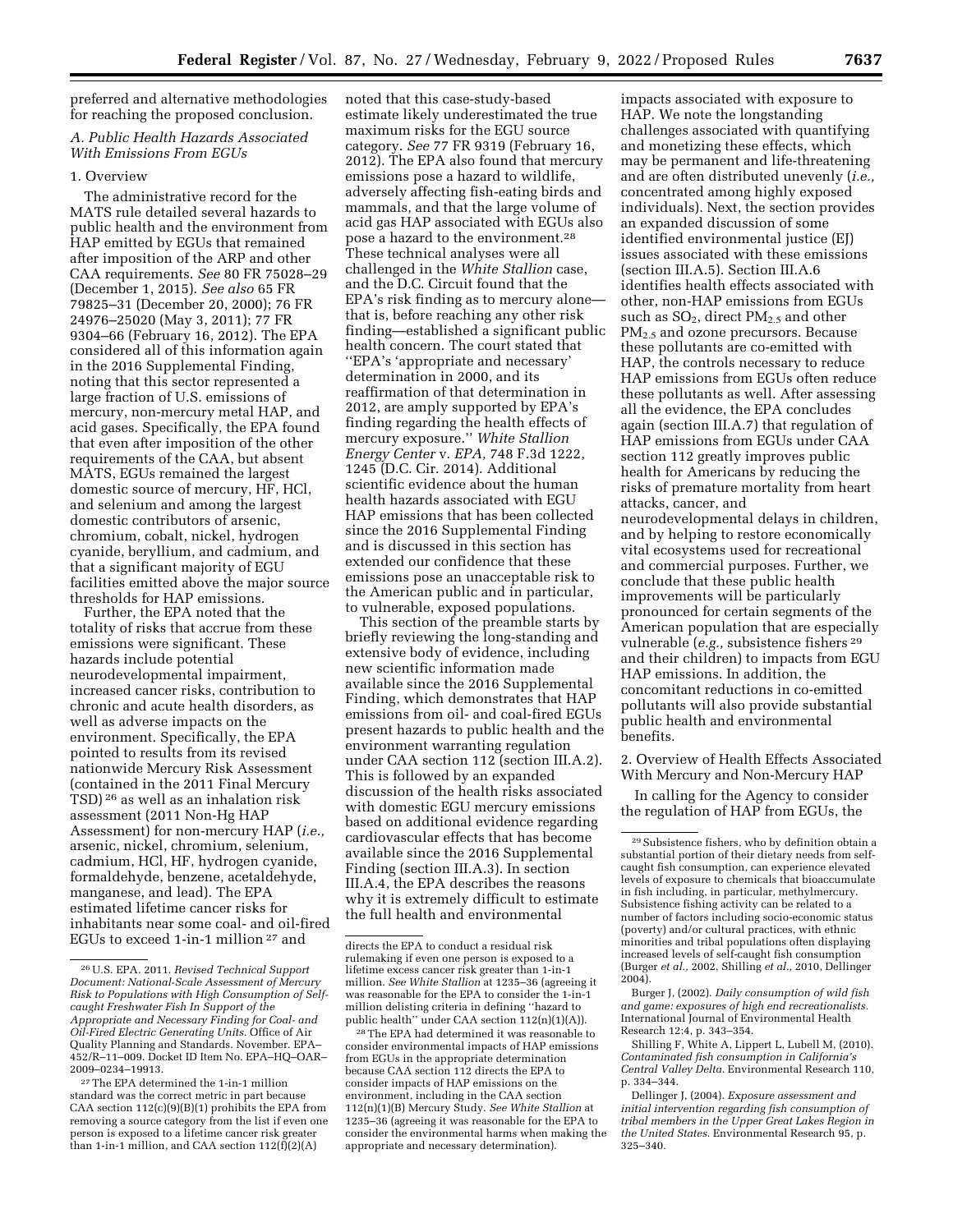CAA stipulated that the EPA complete three studies (all of which were extensively peer-reviewed) exploring various aspects of risk posed to human health and the environment by HAP released from EGUs. The first of these studies, the Utility Study, published in 1998, focused on the hazards to public health specifically associated with EGUsourced HAP including, but not limited to, mercury. *See* CAA section  $112(n)(1)(A)$ . A second study, the Mercury Study, released in 1997, while focusing exclusively on mercury, was broader in scope including not only human health, but also environmental impacts and specifically addressed the potential for mercury released from multiple emissions sources (in addition to EGUs) to affect human health and the environment. *See* CAA section 112(n)(1)(B). The third study, required under CAA section  $112(n)(1)(C)$ , the NIEHS Study, submitted to Congress in 1995, considered the threshold level of mercury exposure below which adverse human health effects were not expected to occur. An additional fourth study, the NAS Study, directed by Congress in 1999 and completed in 2000, focused on determining whether a threshold for mercury health effects could be identified for sensitive populations and, as such, presented a rigorous peer review of the EPA's RfD for methylmercury. The aggregate results of these peer-reviewed studies commissioned by Congress as part of CAA section  $112(n)(1)$  supported the determination that HAP emissions from EGUs represented a hazard to public health and the environment that would not be addressed through imposition of the other requirements of the CAA. In the 2 decades that followed, the EPA has continued to conduct additional research and risk assessments and has surveyed the latest science related to the risk posed to human health and the environment by HAP released from EGUs.

a. Review of Health Effects and Previous Risk Analyses for Methylmercury

Mercury is a persistent and bioaccumulative toxic metal that, once released from power plants into the ambient air, can be readily transported and deposited to soil and aquatic environments where it is transformed by microbial action into methylmercury. *See* Mercury Study; 76 FR 24976 (May 3, 2011) (2011 NESHAP Proposal); 80 FR 75029 (December 1, 2015) (2015 Proposal). Methylmercury bioaccumulates in the aquatic food web eventually resulting in highly concentrated levels of methylmercury within the larger and longer-living fish,

which can then be consumed by humans.30 As documented in both the NAS Study and the Mercury Study, fish and seafood consumption is the primary route of human exposure to methylmercury, with populations engaged in subsistence-levels of consumption being of particular concern.31 The NAS Study reviewed the effects of methylmercury on human health, concluding that it is highly toxic to multiple human and animal organ systems. Of particular concern is chronic prenatal exposure via maternal consumption of foods containing methylmercury. Elevated exposure has been associated with developmental neurotoxicity and manifests as poor performance on neurobehavioral tests, particularly on tests of attention, fine motor function, language, and visualspatial ability. Evidence also suggests potential for adverse effects on the cardiovascular system, adult nervous system, and immune system, as well as potential for causing cancer.32 Below we review the broad range of public health hazards associated with methylmercury exposure.

*Neurodevelopmental Effects of Exposure to Methylmercury.*  Methylmercury is a powerful neurotoxin. Because the impacts of the neurodevelopmental effects of methylmercury are greatest during periods of rapid brain development, developing fetuses and young children are particularly vulnerable. Children born to populations with high fish consumption (*e.g.,* people consuming fish as a dietary staple) or impaired nutritional status (*e.g.,* people with iron or vitamin C deficiencies) are especially vulnerable to adverse neurodevelopmental outcomes. These dietary and nutritional vulnerabilities are often particularly pronounced in underserved communities with minority populations and low-income populations that have historically faced economic and environmental injustice

31 In light of the methylmercury impacts, the EPA and the Food and Drug Administration have collaborated to provide advice on eating fish and shellfish as part of a healthy eating pattern (*[https://](https://www.fda.gov/food/consumers/advice-about-eating-fish)  [www.fda.gov/food/consumers/advice-about-eating](https://www.fda.gov/food/consumers/advice-about-eating-fish)[fish](https://www.fda.gov/food/consumers/advice-about-eating-fish)*). In addition, states provide fish consumption advisories designed to protect the public from eating fish from waterbodies within the state that could harm their health based on local fish tissue sampling.

32National Research Council. 2000. *Toxicological Effects of Methylmercury.* Washington, DC: The National Academies Press. *[https://doi.org/](https://doi.org/10.17226/9899) [10.17226/9899.](https://doi.org/10.17226/9899)* 

and are overburdened by cumulative levels of pollution.33

Infants in the womb can be exposed to methylmercury when their mothers eat fish and shellfish that contain methylmercury. This exposure can adversely affect unborn infants' growing brains and nervous systems. Children exposed to methylmercury while they are in the womb can have impacts to their cognitive thinking, memory, attention, language, fine motor skills, and visual spatial skills. Based on scientific evidence reflecting concern about a range of neurodevelopmental effects seen in children exposed *in utero*  to methylmercury, the EPA defined an RfD of 0.0001 mg/kg-day for methylmercury.34 An RfD is defined as an estimate (with uncertainty spanning perhaps an order of magnitude) of a daily exposure to the human population (including sensitive subgroups) that is likely to be without an appreciable risk of deleterious effects during a lifetime (EPA, 2002).35

Prenatal exposure to methylmercury from maternal consumption of fish has been associated with several adverse neurodevelopmental outcomes in various fish consuming populations. Although data are limited, the EPA has focused on several subpopulations likely to be at higher risk from methylmercury exposure associated with EGU HAP due to fish consumption. As part of the 2011 Final Mercury TSD, the EPA completed a national-scale risk assessment focused on mercury emissions from domestic EGUs. Specifically, we examined risk associated with mercury released from U.S. EGUs that deposits to watersheds within the continental U.S., bioaccumulates in fish as methylmercury, and is consumed when fish are eaten by female subsistence fishers of child-bearing age and other freshwater self-caught fish consumers. There is increased risk for *in utero*  exposure and adverse outcomes in children born to female subsistence fishers with elevated exposure to methylmercury. The risk assessment modeled scenarios representing highend self-caught fish consumers active at inland freshwater lakes and streams. The analysis estimated that 29 percent of the watersheds studied would lead to

<sup>30</sup>We recognize that mercury deposition over land with subsequent impacts to agriculturalsourced food may also represent a public health concern, however as noted below, primary exposure to the U.S. population is through fish consumption.

<sup>33</sup>Burger J, 2002. *Daily consumption of wild fish and game: Exposures of high end recreationalists.*  International Journal of Environmental Health Research 12:4, p. 343–354.

<sup>34</sup>U.S. EPA. 2001. *IRIS Summary for Methylmercury.* U.S. Environmental Protection Agency, Washington, DC. (USEPA, 2001).

<sup>35</sup>U.S. EPA. 2002. *A Review of the Reference Dose and Reference Concentration Processes.* EPA/ 630/P–02/002F, December 2002.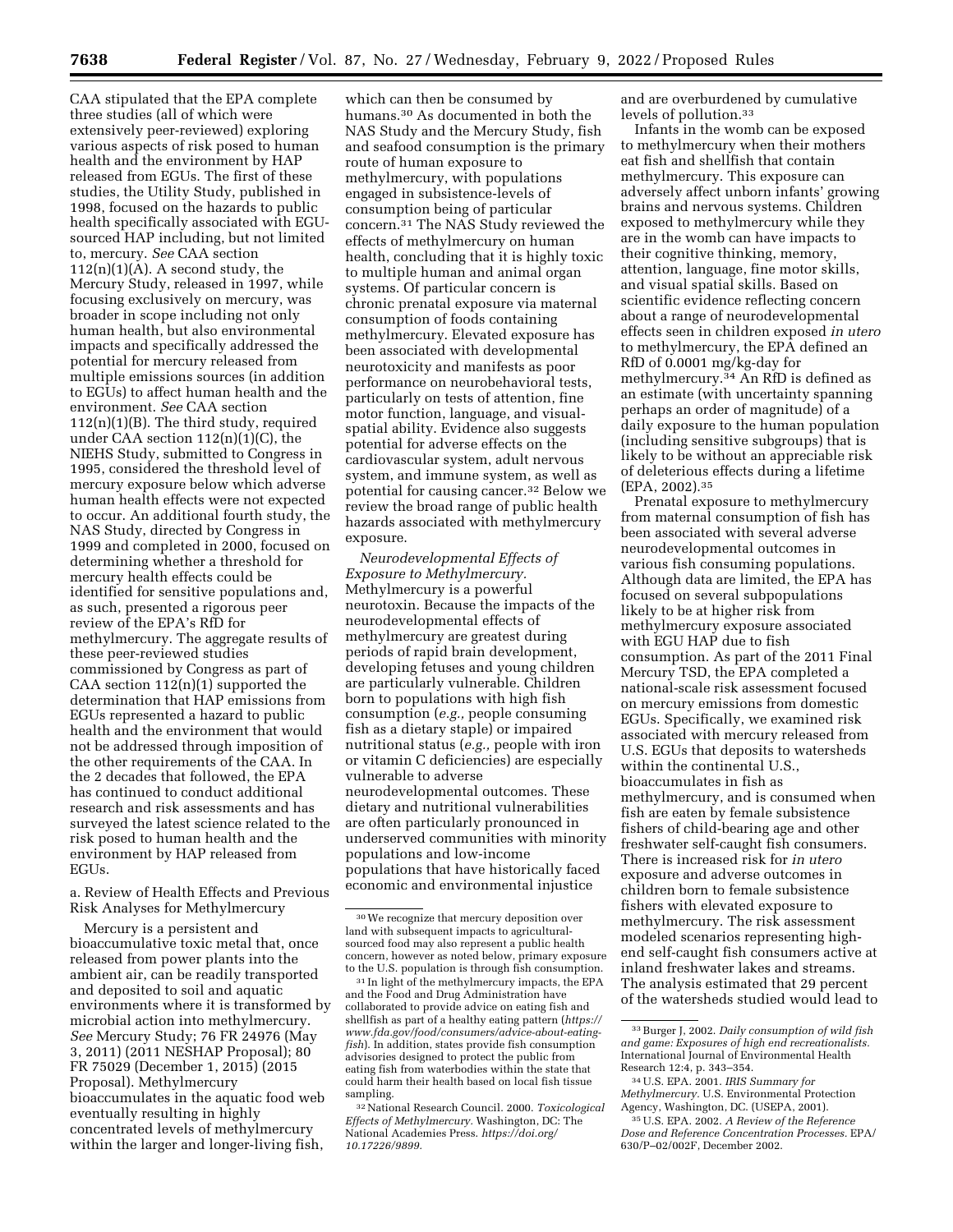female subsistence fishers having exposures which exceeded the methylmercury RfD, based on *in utero*  effects, due in whole or in part to the contribution of domestic EGU emissions of mercury. This included up to 10 percent of modeled watersheds where deposition from U.S. EGUs alone leads to potential exposures that exceed the RfD.36

In addition to the 2011 Final Mercury TSD focusing on subsistence fishers referenced above, the EPA also completed a RIA in 2011 including the characterization of benefits associated with the prospective reduction of U.S. EGU mercury emissions under MATS.37 However, due to limitations on the available data with regard to the extent of subsistence fishing activity in the U.S., which prevented the enumeration of subsistence fisher populations, the EPA was unable to develop a quantitative estimate of the reduction in population-level risk or associated dollar benefits for children of female subsistence fishers. Instead, in the 2011 MATS RIA, the EPA focused on a different population of self-caught fish consumers that could be enumerated. Specifically, we quantitatively estimated the amount and value of IQ loss associated with prenatal methylmercury exposure among the children of recreational anglers consuming self-caught fish from inland freshwater lakes, streams and rivers (unlike subsistence fishers, available data allow the characterization of recreational fishing activity across the U.S. including enumeration of these populations). Although the EPA acknowledged uncertainty about the size of the affected population and acknowledged that it could be underestimated, these unborn children associated with recreational anglers represented precisely the type of sensitive population most at risk from mercury exposure that CAA section 112

37The 2011 MATS RfD-based risk assessment focusing on the subsistence fisher population was designed as a screening-level analysis to inform consideration for whether U.S. EGU-sourced mercury represented a public health hazard. As such, the most appropriate risk metric was modeled exposure (for highly-exposed subsistence fishers) compared to the RfD for methylmercury. By contrast, the 2011 RIA was focused on estimating the dollar benefits associated with MATS and as such focused on a health endpoint which could be readily enumerated and then monetized, which at the time was IQ for infants born to recreational anglers.

is designed to protect. The results generated in the 2011 RIA for recreational anglers suggested that by reducing methylmercury exposure, MATS was estimated to yield an additional 511 IQ points among the affected population of children, which would increase their future lifetime earnings. The EPA noted at the time that the analysis likely underestimated potential benefits for children of recreational anglers since, due to data limitations, it did not cover consumption of recreationally caught seafood from estuaries, coastal waters, and the deep ocean which was expected to contribute significantly to overall exposure. Nevertheless, this single endpoint alone, evaluated solely for the recreational angler, provides evidence of potentially significant health harm from methylmercury exposure.

In 2011 we noted that other, more difficult to quantify endpoints may also contribute to the overall burden across a broader range of subgroups. The metrics studied in addition to IQ include those measured by performance on neurobehavioral tests, particularly on tests of attention, fine motor-function, language, and visual spatial ability (USEPA, 2001; Agency for Toxic Substances and Disease Registry (ATSDR), 1999).38 Such adverse neurodevelopmental effects are well documented in cohorts of subsistence fisher populations (*i.e.,* Faroe Islands and the Nunavik region of Arctic Canada).

At this time, the EPA is conducting an updated methylmercury IRIS assessment and recently released preliminary assessment materials, an IRIS Assessment Plan (IAP) and Systematic Review Protocol for methylmercury.39 The update to the methylmercury IRIS assessment will focus on updating the quantitative aspects of neurodevelopmental outcomes associated with methylmercury exposure. As noted in these early assessment materials, new studies are available, since 2001, assessing the effects of methylmercury exposure on cognitive function, motor function, behavioral, structural, and electrophysiological outcomes at various ages following prenatal or postnatal exposure to methylmercury (USEPA, 2001; NAS Study; 84 FR 13286

(April 4, 2019); 40 85 FR 32037 (May 8, 2020)).41

*Cardiovascular Impacts of Exposure to Methylmercury.* The NAS Study indicated that there was evidence that exposure to methylmercury in humans and animals can have adverse effects on both the developing and adult cardiovascular system. Infant exposure in the womb to methylmercury has been associated with altered blood-pressure and heart-rate variability in children. In adults, dietary exposure to methylmercury has been linked to a higher risk of acute myocardial infarction (MI), coronary heart disease, or cardiovascular heart disease. To date, the EPA has not attempted to utilize a quantitative dose-response assessment for cardiovascular effects associated with methylmercury exposures because of a lack of consensus among scientists on the dose-response functions for these effects and inconsistency among available studies as to the association between methylmercury exposure and various cardiovascular system effects.

However, additional studies have become available that have increased the EPA's confidence in characterizing the dose-response relationship between methylmercury and adverse cardiovascular outcomes. These new studies were leveraged to inform new quantitative screening analyses (described in section III.A.3, below) to estimate one cardiovascular endpoint incidence of MI mortality—that may potentially be linked to U.S. EGU mercury emissions as well as the number of U.S. EGU impacted watersheds. In addition to a new metaanalysis (Hu *et al.,* 2021) 42 on the association of methylmercury generally with cardiovascular disease (CVD), stroke, and ischemic heart disease (IHD), there is a limited body of existing literature that has examined associations between mercury and various cardiovascular outcomes. These include acute MI, hypertension, atherosclerosis, and heart rate variability (Roman *et al.,* 2011).43

<sup>36</sup>The EPA chose this risk metric in part because CAA section 112(n)(1)(C) directed the NIEHS to develop a threshold for mercury concentration in fish tissue that can be consumed by even sensitive populations without adverse effect and because CAA section 112(c)(6) demonstrates a special interest in protecting the public from exposure to mercury.

<sup>38</sup>Agency for Toxic Substances and Disease Registry (ATSDR). 1999. *Toxicological profile for mercury.* Atlanta, GA: U.S. Department of Health and Human Services, Public Health Service. 39*[https://iris.epa.gov/ChemicalLanding/](https://iris.epa.gov/ChemicalLanding/&substance_nmbr=73)* 

*[<sup>&</sup>amp;substance](https://iris.epa.gov/ChemicalLanding/&substance_nmbr=73)*\_*nmbr=73.* 

<sup>40</sup>*Availability of the IRIS Assessment Plan for Methylmercury.* 84 FR 13286 (April 4, 2019).

<sup>41</sup>*Availability of the Systematic Review Protocol for the Methylmercury Integrated Risk Information System (IRIS) Assessment.* 85 FR 32037 (May 28, 2020).

<sup>42</sup>Hu, X. F., Lowe, M., Chan, H.M., *Mercury exposure, cardiovascular disease, and mortality: A systematic review and dose-response meta-analysis.*  Environmental Research 193 (2021),110538.

<sup>43</sup> Roman HA, Walsh TL, Coull BA, Dewailly É, Guallar E, Hattis D, Mariën K, Schwartz J, Stern AH, Virtanen JK, Rice G. *Evaluation of the cardiovascular effects of methylmercury exposures: Current evidence supports development of a doseresponse function for regulatory benefits analysis.*  **Continued**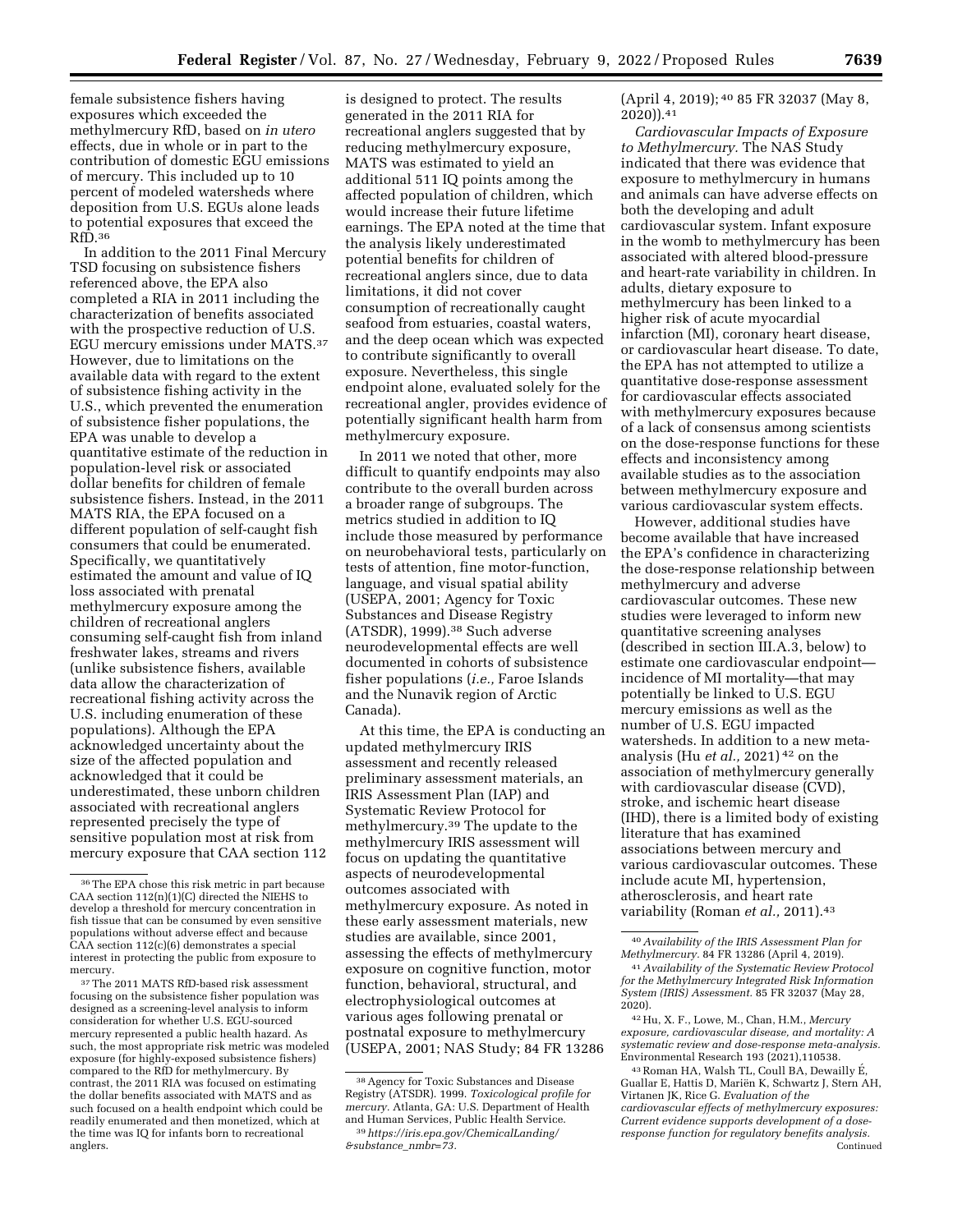*Immunotoxic Effects of Exposure to Methylmercury.* Although exposure to some forms of mercury can result in a decrease in immune activity or an autoimmune response (ATSDR, 1999), evidence for immunotoxic effects of methylmercury is limited (NAS Study).

*Other Mercury-Related Human Toxicity Data Including Potential Carcinogenicity.* The Mercury Study noted that methylmercury is not a potent mutagen but is capable of causing chromosomal damage in a number of experimental systems. The NAS Study indicated that the evidence that human exposure to methylmercury causes genetic damage is inconclusive; it noted that some earlier studies showing chromosomal damage in lymphocytes may not have controlled sufficiently for potential confounders. One study of adults living in the Tapajos River region in Brazil (Amorim *et al.,* 2000) 44 reported a relationship between methylmercury concentration in hair and DNA damage in lymphocytes, as well as effects on chromosomes. Long-term methylmercury exposures in this population were believed to occur through consumption of fish, suggesting that genotoxic effects (largely chromosomal aberrations) may result from dietary, chronic methylmercury exposures similar to and above those seen in the populations studied in the Faroe Islands and Republic of Seychelles. Since 2000, more recent studies have evaluated methylmercury genotoxicity *in vitro* in human and animal cell lines and *in vivo* in rats.

Based on limited human and animal data, methylmercury is classified as a ''possible human carcinogen'' by the International Agency for Research on Cancer (IARC, 1993) 45 and in IRIS (USEPA, 2001). However, a quantitative estimate of the carcinogenic risk of methylmercury has not been assessed under the IRIS program at this time. Multiple human epidemiological studies have found no significant association between methylmercury

45 International Agency for Research on Cancer (IARC) Working Group on the Evaluation of Carcinogenic Risks to Humans. *Beryllium, Cadmium, Mercury, and Exposures in the Glass Manufacturing Industry.* Lyon (FR): International Agency for Research on Cancer; 1993. (IARC Monographs on the Evaluation of Carcinogenic Risks to Humans, No. 58.) Mercury and Mercury Compounds. Available from: *[https://www.ncbi.nlm.](https://www.ncbi.nlm.nih.gov/books/NBK499780) [nih.gov/books/NBK499780.](https://www.ncbi.nlm.nih.gov/books/NBK499780)* 

exposure and overall cancer incidence, although a few studies have shown an association between methylmercury exposure and specific types of cancer incidence (*e.g.,* acute leukemia and liver cancer) (NAS Study).

Some evidence of reproductive and renal toxicity in humans from methylmercury exposure exists. However, overall, human data regarding reproductive, renal, and hematological toxicity from methylmercury are very limited and are based on studies of the two high-dose poisoning episodes in Iraq and Japan or animal data, rather than epidemiological studies of chronic exposures at the levels of interest in this analysis.

b. Review of Health Effects for Non-Mercury HAP

As noted earlier, EGUs are the largest source of HCl, HF, and selenium emissions, and are a major source of metallic HAP emissions including arsenic, chromium, nickel, cobalt, and others. Exposure to these HAP, depending on exposure duration and levels of exposures, is associated with a variety of adverse health effects. These adverse health effects may include chronic health disorders (*e.g.,* irritation of the lung, skin, and mucus membranes; decreased pulmonary function, pneumonia, or lung damage; detrimental effects on the central nervous system; damage to the kidneys; and alimentary effects such as nausea and vomiting).

As of 2021, three of the key metal HAP emitted by EGUs (arsenic, chromium, and nickel) have been classified as human carcinogens, while three others (cadmium, selenium, and lead) are classified as probable human carcinogens. Overall (metal and nonmetal), the EPA has classified four of the HAP emitted by EGUs as human carcinogens and five as probable human carcinogens. *See* 76 FR 25003–25005 (May 3, 2011) for a fuller discussion of the health effects associated with these pollutants.

As summarized in the *Supplement to the Non-Hg Case Study Chronic Inhalation Risk Assessment In Support of the Appropriate and Necessary Finding for Coal- and Oil-Fired Electric Generating Units* (2011 Non-Hg HAP Assessment),46 the EPA previously completed a refined chronic inhalation risk assessment for 16 EGU case studies

in order to assess potential public health risk associated with non-mercury HAP. The 16 case studies included one unit that used oil and 15 that used coal. As noted in the 2015 Proposal, this set of case studies was designed to include those facilities with potentially elevated cancer and non-cancer risk based on an initial risk screening of prospective EGU units completed utilizing the Human Exposure Model paired with HAP emissions data obtained from the 2005 National Emissions Inventory. For each of the 16 case study facilities, we conducted refined dispersion modeling with the EPA's AERMOD (American Meteorological Society/Environmental Protection Agency Regulatory Model) system to calculate annual ambient concentrations (*see* 2011 Non-Hg HAP Assessment). Average annual concentrations were calculated at census block centroids. We calculated the MIR for each facility as the cancer risk associated with a continuous lifetime (24 hours per day, 7 days per week, and 52 weeks per year for a 70 year period) exposure to the maximum concentration at the centroid of an inhabited census block, based on application of the unit risk estimate from the EPA's IRIS program. Based on estimated actual emissions, the highest estimated individual lifetime cancer risk from any of the 16 case study facilities was 20-in-1 million, driven by nickel emissions from the one case study facility with oil-fired EGUs. Of the facilities with coal-fired EGUs, five facilities had MIR greater than 1-in-1 million (the highest was 5-in-1 million), with the risk from four due to emissions of chromium VI and the risk from one due to emissions of nickel. There were also two facilities with coal-fired EGUs that had MIR equal to 1-in-1 million. Based on this analysis, the EPA concludes that cancer risks associated with these HAP emissions supports a finding that it is appropriate to regulate HAP emissions from EGUs.

c. Review of Other Adverse Environmental Effects Associated With EGU HAP Emissions

*Ecological Effects of Methylmercury.*  Along with the human health hazards associated with methylmercury, it is well-established that birds and mammals are also exposed to methylmercury through fish consumption (Mercury Study). At higher levels of exposure, the harmful effects of methylmercury include slower growth and development, reduced reproduction, and premature mortality. The effects of methylmercury on wildlife are variable across species but have been observed in the environment

Environ Health Perspect. 2011 May;119(5):607–14. doi: 10.1289/ehp.1003012. Epub 2011 Jan 10.

<sup>44</sup>Amorim MI, Mergler D, Bahia MO, Dubeau H, Miranda D, Lebel J, Burbano RR, Lucotte M. *Cytogenetic damage related to low levels of methyl mercury contamination in the Brazilian Amazon.*  An Acad Bras Cienc. 2000 Dec;72(4):497–507. doi: 10.1590/s0001–37652000000400004.

<sup>46</sup>U.S. EPA. 2011. *Supplement to the Non-Hg Case Study Chronic Inhalation Risk Assessment In Support of the Appropriate and Necessary Finding for Coal- and Oil-Fired Electric Generating Units.*  Office of Air Quality Planning and Standards. November. EPA–452/R–11–013. Docket ID Item No. EPA–HQ–OAR–2009–0234–19912.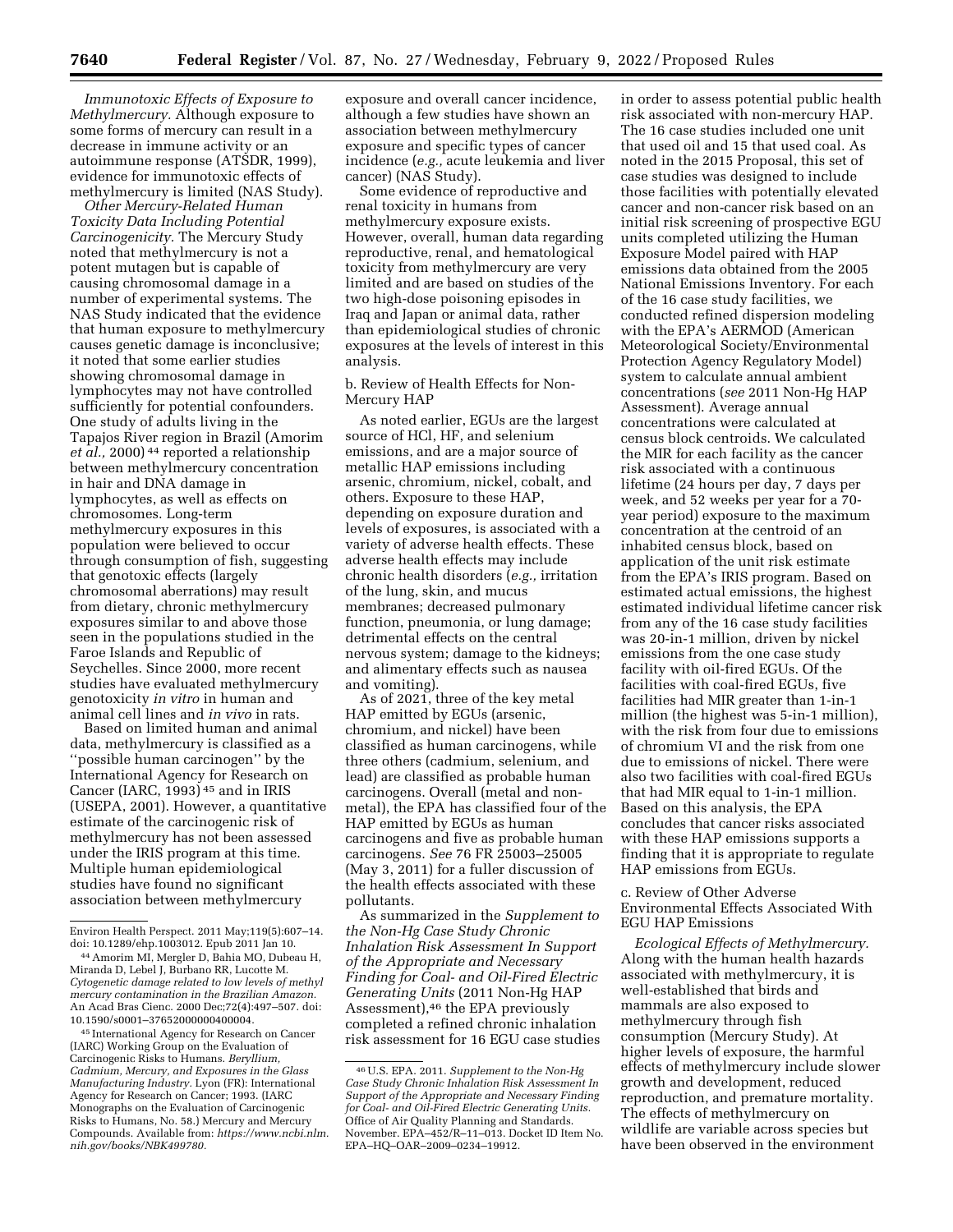for numerous avian species and mammals including polar bears, river otters, and panthers. These adverse effects can propagate into impacts on human welfare to the extent they influence economies that depend on robust ecosystems (*e.g.,* tourism).

*Ecological Effects of Acid Gas HAP.*  Even after the ARP was largely implemented in 2005, EGU sources comprised 82 percent of all anthropogenic HCl (a useful surrogate for all acid gas HAP) emissions in the U.S. When HCl dissolves in water, hydrochloric acid is formed. When hydrochloric acid is deposited by rainfall into terrestrial and aquatic ecosystems, it results in acidification of those systems. The MATS rule was expected to result in an 88 percent reduction in HCl emissions. As part of a recent Integrated Science Assessment  $(EPA, 2020)$ ,<sup>47</sup> the EPA concluded that the body of evidence is sufficient to infer a causal relationship between acidifying deposition and adverse changes in freshwater biota. Affected biota from acidification of freshwater include plankton, invertebrates, fish, and other organisms. Adverse effects can include physiological impairment, as well as alteration of species richness, community composition, and biodiversity in freshwater ecosystems. This evidence is consistent and coherent across multiple species. More species are lost with greater acidification.

### 3. Post-2016 Screening-Level Risk Assessments of Methylmercury Impacts

This section of the preamble describes three screening-level risk assessments completed since the 2016 Supplemental Finding that further strengthen the conclusion that U.S. EGU-sourced mercury represents a hazard to public health. These ''screening-level'' assessments are designed as broad bounding exercises intended to illustrate the potential scope and public health importance of methylmercury risks associated with U.S. EGU emissions. In some cases, they incorporate newer peer-reviewed literature that was not available to the Agency previously. Remaining uncertainties, however, prohibit the EPA from generating a more precise estimate at this time. Two of the three risk assessments focus on the potential for methylmercury exposure to increase the risk of MI-related mortality in adults and for that reason, section III.A.3.a

begins by describing the methodology used in the analyses, including discussion of the concentration response (CR) function 48 for MI-related mortality and the incorporation of confidence cutpoints designed to address uncertainty. Then, the EPA describes an extension of the original watershed-level subsistence fisher methylmercury risk assessment to evaluate the potential for elevated MImortality risk among subsistence fishers (section III.A.3.b). In addition, a separate risk assessment is presented for elevated MI mortality among all adults utilizing a bounding approach that explores potential risks associated with exposure of the general U.S. population to methylmercury (sourced from U.S. EGUs) through fish consumption (section III.A.3.c). Finally, focusing on neurodevelopmental outcomes, another bounding analysis is presented that focuses on the risk of IQ points loss in children exposed *in utero* through maternal fish consumption by the population of general U.S. fish consumers (section III.A.3.d). Each of these analyses quantify potential impacts on incidence of adverse health effects. Section III.A.4 provides illustrative examples of how these incidence estimates translate to monetized benefits.

### a. Methodology for Estimating MI-Mortality

This section describes the methodology used in the new screeninglevel risk assessments related to mortality, including the EPA's application of a CR function characterizing the relationship between increased MI-mortality and methylmercury exposure. As discussed further in the 2021 Risk TSD,49 which is contained in the docket for this action, the approach draws on recommendations provided by an expert panel convened by the EPA in 2010 to evaluate the cardiovascular effects associated with methylmercury

49U.S. EPA. 2021. *National-Scale Mercury Risk Estimates for Cardiovascular and Neurodevelopmental Outcomes for the National Emission Standards for Hazardous Air Pollutants: Coal- and Oil-Fired Electric Utility Steam Generating Units—Revocation of the 2020 Reconsideration, and Affirmation of the Appropriate and Necessary Supplemental Finding; Notice of Proposed Rulemaking.* 

exposure (the findings of the expert panel were summarized as a peerreviewed paper, Roman *et al.,* 2011). The panel ''found the body of evidence exploring the link between [methylmercury] and acute myocardial infarction (MI) to be sufficiently strong to support its inclusion in future benefits analyses, based both on direct epidemiological evidence of [a methylmercury]–MI link and on [methylmercury's] association with intermediary impacts that contribute to MI risk.'' Given the likely mechanism of action associated with MI, the panel further recommended that either hairmercury or toenail-mercury be used as an exposure metric because both reflect a longer-term pattern of exposure. Regarding the shape of the CR function, the panel noted that the EURAMIC study (Guallar *et al.,* 2002*)* 50 had identified a log-linear model form with log-of exposure providing the best fit using toenail mercury as the biomarker of exposure. The panel also discussed the issue of potential effect modification by cardioprotective compounds including polyunsaturated fatty acids (PUFA).51 Kuopio Ischaemic Heart Disease Risk Factor Study (KIHD) and European Multicenter Case-Control Study on Antioxidants, Myocardial Infarction, and Cancer of the Breast Study (EURAMIC) datasets ''provide the strongest and most useful data sets for quantifying methylmercury-related incidence of MI.'' However, the panel did note the disconnect between typical levels of exposure to methylmercury in the U.S. population and the relatively higher levels of exposure reflected in the two recommended epidemiology studies (KIHD and EURAMIC). Therefore, the panel suggested that consideration be given to restricting modeling MI mortality to those with higher concentrations reflecting the levels of exposure found in the two key epidemiology studies (corresponding to roughly 75th to 95th percentile hairmercury levels for U.S. women of childbearing age, as characterized in National Health and Nutrition Examination

<sup>47</sup>U.S. EPA. *Integrated Science Assessment (ISA) for Oxides of Nitrogen, Oxides of Sulfur and Particulate Matter Ecological Criteria* (Final Report). U.S. Environmental Protection Agency, Washington, DC, EPA/600/R–20/278, 2020.

<sup>48</sup>Concentration-response functions relate levels of exposure for the chemical of interest to the probability or rate of response for the adverse health outcome in the exposed individual or population. Typically these mathematical relationships are based on data obtained either from human epidemiology studies, clinical studies, or toxicological (animal) studies. In this case, CR functions for MI-related mortality are based on epidemiology studies as discussed further below.

<sup>50</sup> Guallar E, Sanz-Gallardo MI, van't Veer P, Bode P, Aro A, Gómez-Aracena J, Kark JD, Riemersma RA, Martín-Moreno JM, Kok FJ; Heavy Metals and Myocardial Infarction Study Group. *Mercury, fish oils, and the risk of myocardial infarction.* N Engl J Med. 2002 Nov 28;347(22):1747–54. doi: 10.1056/ NEIMoa020157.

<sup>51</sup> Virtanen JK, Voutilainen S, Rissanen TH, Mursu J, Tuomainen TP, Korhonen MJ, Valkonen VP, Seppänen K, Laukkanen JA, Salonen JT. *Mercury, fish oils, and risk of acute coronary events and cardiovascular disease, coronary heart disease, and all-cause mortality in men in eastern Finland.*  Arterioscler Thromb Vasc Biol. 2005 Jan;25(1):228– 33. doi: 10.1161/01.ATV.0000150040.20950.61. Epub 2004 Nov 11.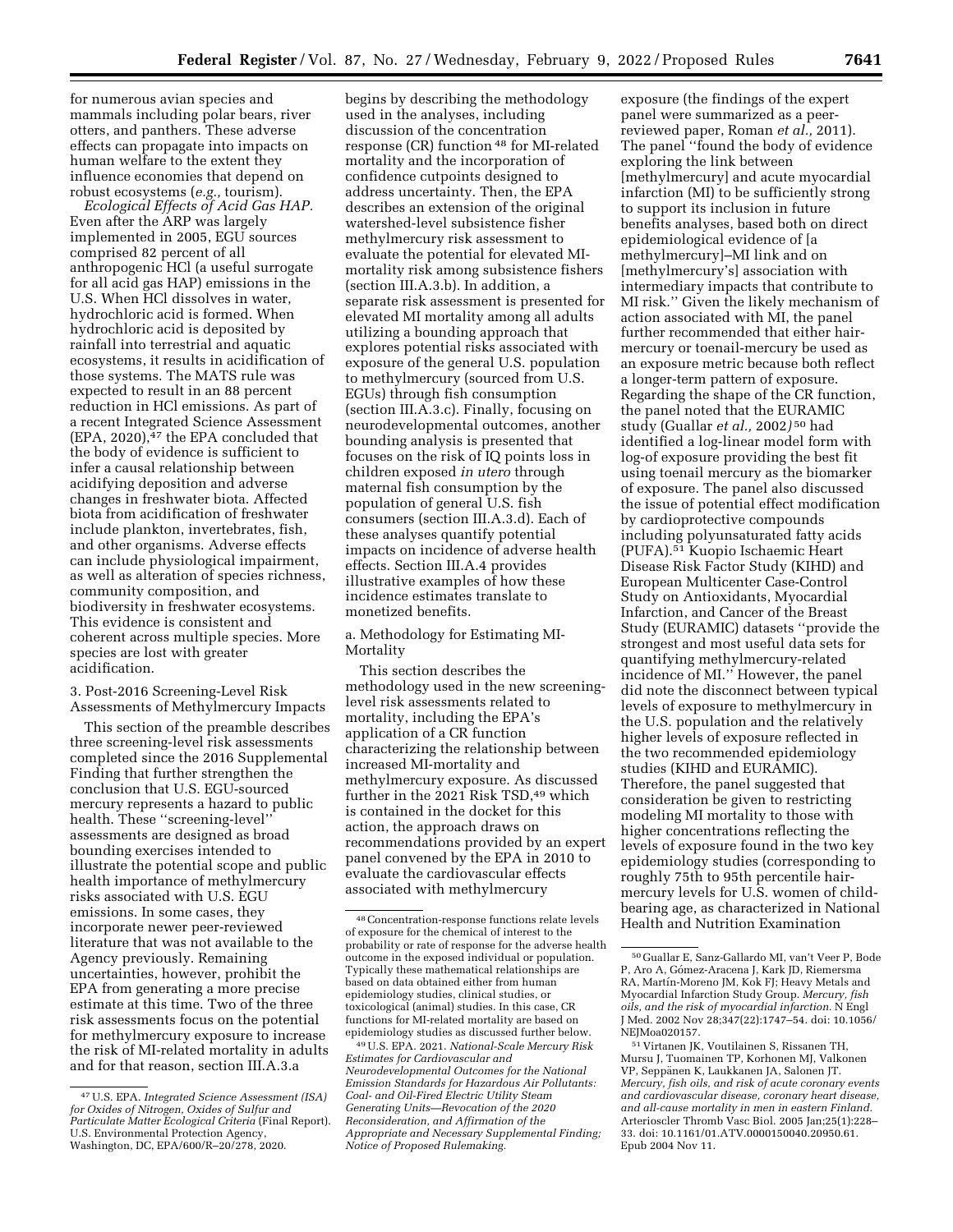Survey (NHANES) data and referenced by the panel).

In the intervening period since the release of the expert panel's findings in 2011 (Roman *et al.,* 2011), the EPA has continued to review literature characterizing the relationship between methylmercury exposure and cardiovascular effects. While the EPA has not yet conducted a systematic review, two recent studies are of particular interest for quantifying the potential relationship between U.S. EGU mercury emissions and acute MI that informed a modeling approach. Giang and Selin (2016) 52 presented an approach for modeling MI mortality reflecting a number of the recommendations presented in Roman *et al.,* 2011 including the use of the KIHD and EURAMIC studies as the basis for a CR function including both the loglinear functional form and the effect estimate derived from the KIHD study results. A second study, Hu *et al.*  2021,53 presented a meta-analysis looking at the relationship between methylmercury exposure and mortality. That paper utilized eight studies each determined to be of good quality and reflecting at a minimum, adjustments for age, sex, and n-3 PUFA in specifying dose-response relationships. Historically, studies which account for n-3 PUFA have assumed a linear relationship between PUFAs and risk of MI (Roman *et al.,* 2011). However, the association between PUFA intake and cardiovascular risk may not be linear (Mozaffarian and Rimm, 2006).54 The potential for confounding and effect modification by PUFA and selenium makes it difficult to interpret the relationship between methylmercury and MI, particularly at lower doses where there is potential for masking of methylmercury toxicity. The results of the meta-analysis by Hu *et al.,* 2021 illustrated this phenomenon with their J-shaped functions for both IHD and CVD, both of which showed an initial region of negative slope (diminishing net risk with methylmercury exposure) before reaching an inflection point (between 1 and 2 microgram per gram  $(\mu g/g)$  hair-mercury depending on the

endpoint) where the function turns positive (increasing risk).

For the EPA's new screening-level assessment, we have considered the recommendations presented in Roman *et al.,* 2011, as well as the J-shaped functions presented in Hu *et al.,* 2021, and their implications for considering overall confidence in specifying the relationship between cardiovascularrelated mortality and methylmercury exposure. In particular, the EPA has higher confidence in the log-linear relationship at levels of hair-mercury exposure above the selected confidence cutpoints. In specifying these confidence cutpoints (for modeling MI mortality) we have looked to recommendations presented in Roman *et al.,* 2011, specifically that we consider modeling risk for levels of exposure reflected in the EURAMIC and KIHD studies (with these equating to roughly 0.66 and 1.9 mg/g hair-mercury, respectively, or approximately the 75th-95th percentile of hair-mercury levels seen in women of childbearing age in available 1999–2000 NHANES survey data 55). Further, we note that these confidence cutpoints roughly match the inflection point for IHD and CVD seen in the J-shaped plot presented in Hu *et al.,* 2021, which further supports their use in defining regions of methylmercury exposure above which we have increased confidence in modeling MI mortality. However, as noted earlier, we are not concluding here that there is an absence of risk below these cutpoints, as such conclusions would require a weight of the evidence analysis and subsequent independent peer review. Rather, we are less confident in our ability to specify the nature of the CR function in those lower exposure regions due to possible effect modification and/or confounding by PUFA and/or selenium. Therefore, in applying the CR function in modeling MI mortality, we included a set of three functions–two including the cutpoints described above and a third no-cutpoint version of the function reflecting the assumption that risk extends across the entire range of methylmercury exposure. In terms of the other elements of the CR function (shape and effect estimate), we

have also followed the advice presented in Roman *et al.,* 2011, as further illustrated through the analysis published by Giang and Selin 2016, and utilized a log-linear form and an effect estimate of 0.10 for MI mortality obtained from the KIHD study (*see* 2021 Risk TSD). As with the other risk estimates presented for methylmercury, these estimates reflect the baseline for U.S. EGUs prior to implementation of MATS (*i.e.,* 29 tons).

### b. Increased MI-Mortality Risk in Subsistence Fishers Exposed to Methylmercury

This screening-level analysis of MImortality risk is an extension of the female subsistence-fisher-based at-risk watershed analysis originally completed as part of the 2011 risk assessment supporting the appropriate and necessary determination (USEPA, 2011) and documented in the 2011 Final Mercury TSD. In that original analysis, a series of female subsistence fisher risk scenarios was evaluated for a subset of 3,141 watersheds within the continental U.S. for which there were sampled methylmercury fish tissue data (that fish tissue data allowing a higher-confidence empirically-based assessment of methylmercury risk to be generated for those watersheds). For each watershed, we used the fish tissue methylmercury data to characterize total mercuryrelated risk and then we estimated the portion of that total risk attributable to U.S. EGUs (based on the fraction of total mercury deposition to those watersheds associated with U.S. EGU emissions as supported by the Mercury Maps approach, USEPA, 2011).56

We have now extended the at-risk watershed analysis completed in 2011 for the subsistence fisher scenarios to include an assessment of the potential for increased MI mortality risk.57 Specifically, we have utilized the U.S. EGU-attributable methylmercury  $exposure$  extimates  $(\mu g/kg$ -day methylmercury intake) generated for the subsistence fisher scenario in each

<sup>52</sup> Giang A, Selin NE. *Benefits of mercury controls for the United States.* Proc Natl Acad Sci U S A. 2016 Jan 12;113(2):286–91. doi: 10.1073/ pnas.1514395113. Epub 2015 Dec 28.

<sup>53</sup>Hu XF, Lowe M, Chan HM. *Mercury exposure, cardiovascular disease, and mortality: A systematic review and dose-response meta-analysis.* Environ Res. 2021 Feb;193:110538. doi: 10.1016/ j.envres.2020.110538. Epub 2020 Dec 5.

<sup>54</sup>Mozaffarian D, Rimm EB. *Fish intake, contaminants, and human health: Evaluating the risks and the benefits.* JAMA. 2006 Oct 18;296(15):1885–99. doi: 10.1001/jama.296.15.1885. Erratum in: JAMA. 2007 Feb 14;297(6):590.

<sup>55</sup>NHANES has not continued to collect hairmercury data in subsequent years since the NHANES dataset referenced here. While NHANES has continued with total blood-mercury monitoring, hair mercury is a better biomarker for characterizing methylmercury exposure over time. Given that the CR functions based on the KIHD study (as well as observations presented in Roman *et al.* 2011 regarding cardio-modeling) were all based on hairmercury, this was chosen as the anchoring analytical biometric. The potential for bias due to the use of the 1999–2000 NHANES data is further discussed in the 2021 Risk TSD.

<sup>56</sup>A detailed discussion of the Mercury Maps approach (establishing a proportional relationship between mercury deposition and methylmercury concentrations in fish at the watershed level) is presented in section 1.4.6.1 of the 2011 Final Mercury TSD which in turn references: *Mercury Maps—A Quantitative Spatial Link Between Air Deposition and Fish Tissue Peer Reviewed Final Report.* U.S. EPA, Office of Water, EPA–823–R–01– 009, September, 2001.

<sup>57</sup>Note that while the 2011 Final Mercury TSD, in utilizing an RfD-based approach reflecting neurodevelopmental effects, focused on female subsistence fishers; the analysis focused on MImortality risk covers all adult subsistence fishers, and we use our cutpoint bounding analysis because there is not an RfD focused specifically on cardiovascular effects for methylmercury.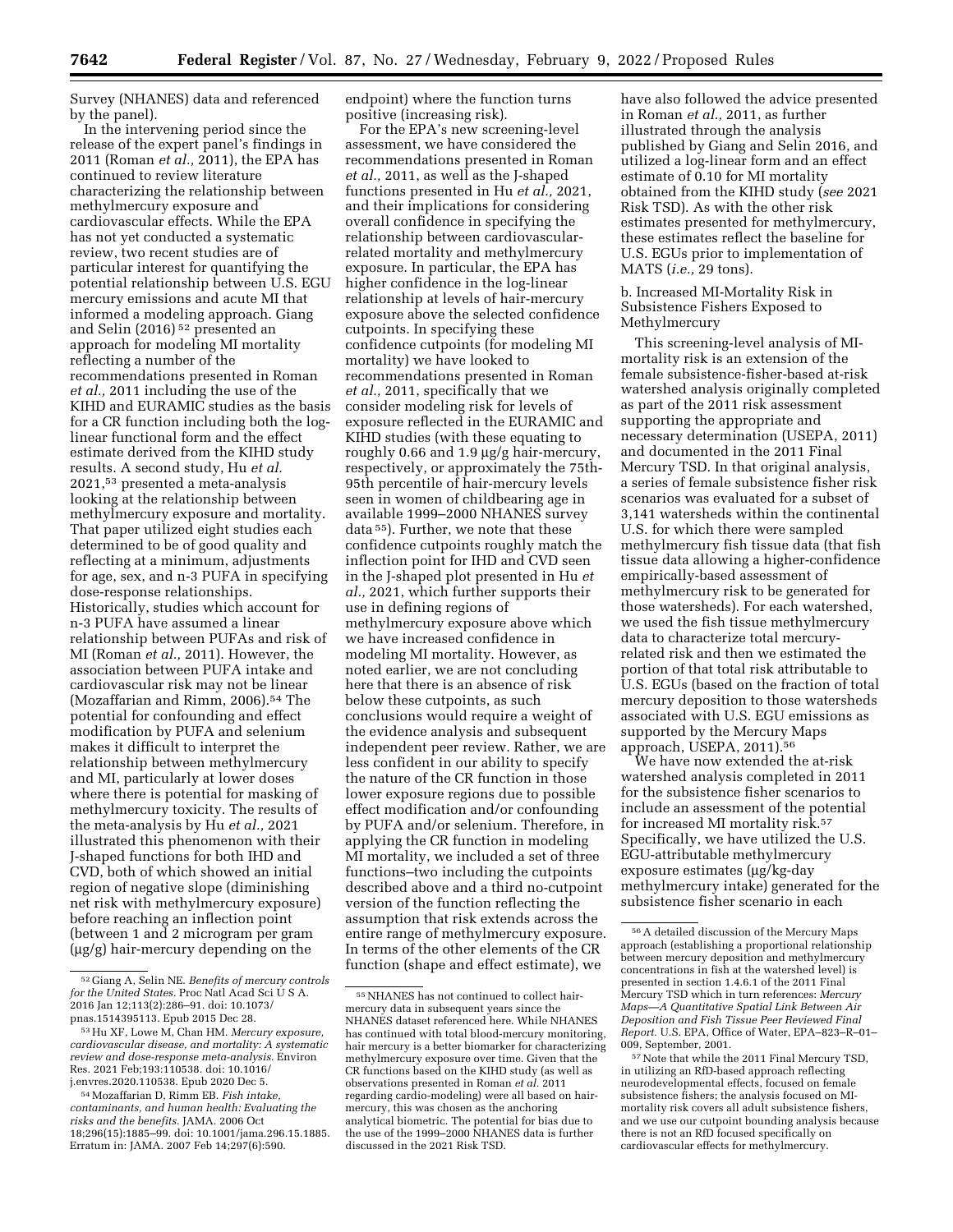watershed to generate equivalent hairmercury exposure estimates for that subsistence fisher scenario in each watershed (*see* 2021 Risk TSD for additional detail on the conversion of daily methylmercury intake rates into hair-mercury levels). We then compare those hair-mercury levels to the confidence cutpoints developed for the MI mortality screening-level risk assessment described above in section III.A.3.a. If the hair-mercury level for a particular watershed is above either the EURAMIC or KIHD confidence cutpoint  $(i.e., above 0.66 and 1.9 \mu g/g hair$ mercury, respectively), then we consider that watershed to be at increased risk for MI mortality exclusively due to that U.S. EGUattributable methylmercury exposure.58 Note, that this is not to suggest that exposures at watersheds where U.S. EGU-attributable contributions are below these cutpoints are without risk, but rather that when exposure levels exceed these cutpoints, we have increased confidence in concluding there is an increased risk of MI mortality for subsistence fishers active within that watershed. It is also important to note that in many cases, total methylmercury exposure (*i.e.,* EGU contribution plus contributions from other sources) may exceed these confidence cutpoints such that subsistence fishers active at those watersheds would be at increased risk of MI mortality at least in part due to EGU emissions. *See White Stallion,* 748 F.3d at 1242–43 (finding reasonable the EPA's decision to consider cumulative impacts of HAP from EGUs and other sources in determining whether HAP emissions from EGUs pose a hazard to public health under CAA section 112(n)(1)(A)); *see also* CAA section  $112(n)(1)(B)$  (directing the EPA to study the cumulative impacts of mercury emissions from EGUs and other domestic stationary sources of mercury).

Table 3 of the 2021 Risk TSD presents the results of the analysis of risk for MImortality for the subsistence fisher scenarios. As with the original RfDbased risk estimates, these results are dimensioned on two key parameters (*self-caught fish consumption rate* and *the watershed percentile exposure level—hair-mercury*  $\mu$ *g/g*). Those watershed percentile hair-mercury

values that exceed the EURAMIC-based MI mortality confidence cutpoints (0.66  $\mu$ g/g hair-mercury) are shaded in the table and those cells that also exceed the KIHD-based MI mortality confidence cutpoint  $(1.9 \mu g/g \text{ hair-mercury})$  are bolded. Once again, these thresholds identify levels of methylmercury exposure (hair-mercury) associated with a clear association with MI-related health effects (*i.e.,* increased risk). Unlike the RfD-based risk estimates, for MI-mortality estimates we only focus on U.S. EGU-attributable methylmercury (*i.e.,* whether U.S. EGU-attributable hair-mercury exceeds the cutpoints of interest).

Results for the typical subsistence fisher, representing high-end self-caught fish consumption in the U.S. population, suggest that up to 10 percent of the watersheds modeled are associated with hair-mercury levels (due to U.S. EGU mercury emissions alone) that exceed the lower EURAMIC cutpoint for MI-mortality risk, with 1 percent of modeled watersheds also exceeding the KIHD cutpoint (due to U.S. EGU-mercury emissions alone). For low-income Black subsistence fishers active in the Southeast, up to 25 percent of the watersheds exceed the lower EURAMIC confidence threshold (assuming the highest rate of fish consumption), with only the upper 1 percent of watersheds exceeding the KIHD threshold (again based only on U.S. EGU-sourced mercury exposure).

c. Characterization of MI-Mortality Risk for the General U.S. Population Resulting From the Consumption of Commercially-Sourced Fish

The second of the three new screening-level risk analyses estimates the incidence of MI mortality in the general U.S. population resulting from consumption of commercially-sourced fish containing methylmercury emitted from U.S. EGUs.<sup>59</sup> This is accomplished by first estimating the total burden of methylmercury-related MI mortality in the U.S. population and then estimating the fraction of that total increment attributable to U.S. EGUs. The task of modeling this health endpoint can involve complex mechanistic modeling of the multi-step process leading from U.S. EGU mercury emissions to mercury deposition over global/regional fisheries to bioaccumulation of methylmercury in fisheries stocks to exposure of U.S. fish consumers through consumption of those commercially-sourced fish (*e.g.,*  Giang and Selin, 2016). However, in recognition of the uncertainty associated with attempting to model this more complex multi-step process, we have instead developed a simpler screening analysis approach intended to generate a range of risk estimates that reflects the impact of critical sources of uncertainty associated with this exposure scenario. Rather than attempting to generate a single high-confidence estimate of risk, which in our estimation is challenging given overall uncertainty associated with this exposure pathway, the goal with the bounding approach is simply to generate a range of risk estimates for MI mortality that furthers our understanding of the significant public health burden associated with EGU HAP emissions.

The bounding approach developed for this particular scenario is based on the assumption that fish sourced from global commercial fisheries are loaded by mercury deposited to those fisheries and that the fraction of that deposited mercury originating from U.S. EGUs will eventually be reflected as a fraction of methylmercury in those fish and subsequently as a fraction of MI mortality risk associated with those U.S. EGUs. One of the challenges associated with this screening analysis is how to attribute domestic EGU contributions to global fisheries and how that might vary from location to location. For simplicity, the bounding analysis includes two assumptions: (1) A potential lowerbound reflecting the assumption that U.S. fish consumption is largely sourced from global fisheries and consequently the U.S. EGU contribution to total global mercury emissions (anthropogenic and natural) can be used to approximate the U.S. EGU fractional contribution to MI mortality and (2) a potential upperbound where we assume that fisheries closer to U.S. EGUs (*e.g.,* within the continental U.S. or just offshore and/or along the U.S. Atlantic and Pacific coastlines) supply most of the fish and seafood consumed within the U.S., and therefore U.S. EGU average deposition over the U.S. (as a fraction of total mercury deposition) can be used to approximate the U.S. EGU fractional contribution to MI mortality (*see* 2021 Risk TSD for more detail).60 The EPA is

<sup>58</sup>Although we have used the MI-mortality CR function described in section III.A.3.a of this preamble to generate mortality incidence estimates for the general fish consuming population (*see*  section III.A.3.c), this is not possible for subsistence fishers since we are not able at this point to enumerate them. Consequently, we use the confidence cutpoints associated with that CR function to identify exposures associated with MI mortality risk as described here.

<sup>59</sup>Although the analysis presented here focuses on methylmercury exposure associated with fish consumption which, as noted earlier, is the primary source of methylmercury exposure for the U.S. population, EGU mercury deposited to land can also impact other food sources including those associated with agricultural production (*e.g.,* rice). In the context of fish consumption, commerciallysourced fish refers to fish consumed in restaurants or from food stores.

<sup>60</sup>Another way of stating this is that the lowerbound estimate reflects an assumption that U.S. EGU mercury is diluted as part of a global pool and impacts commercial fish sourced from across the globe (with lower levels of methylmercury contribution) while the upper-bound estimate Continued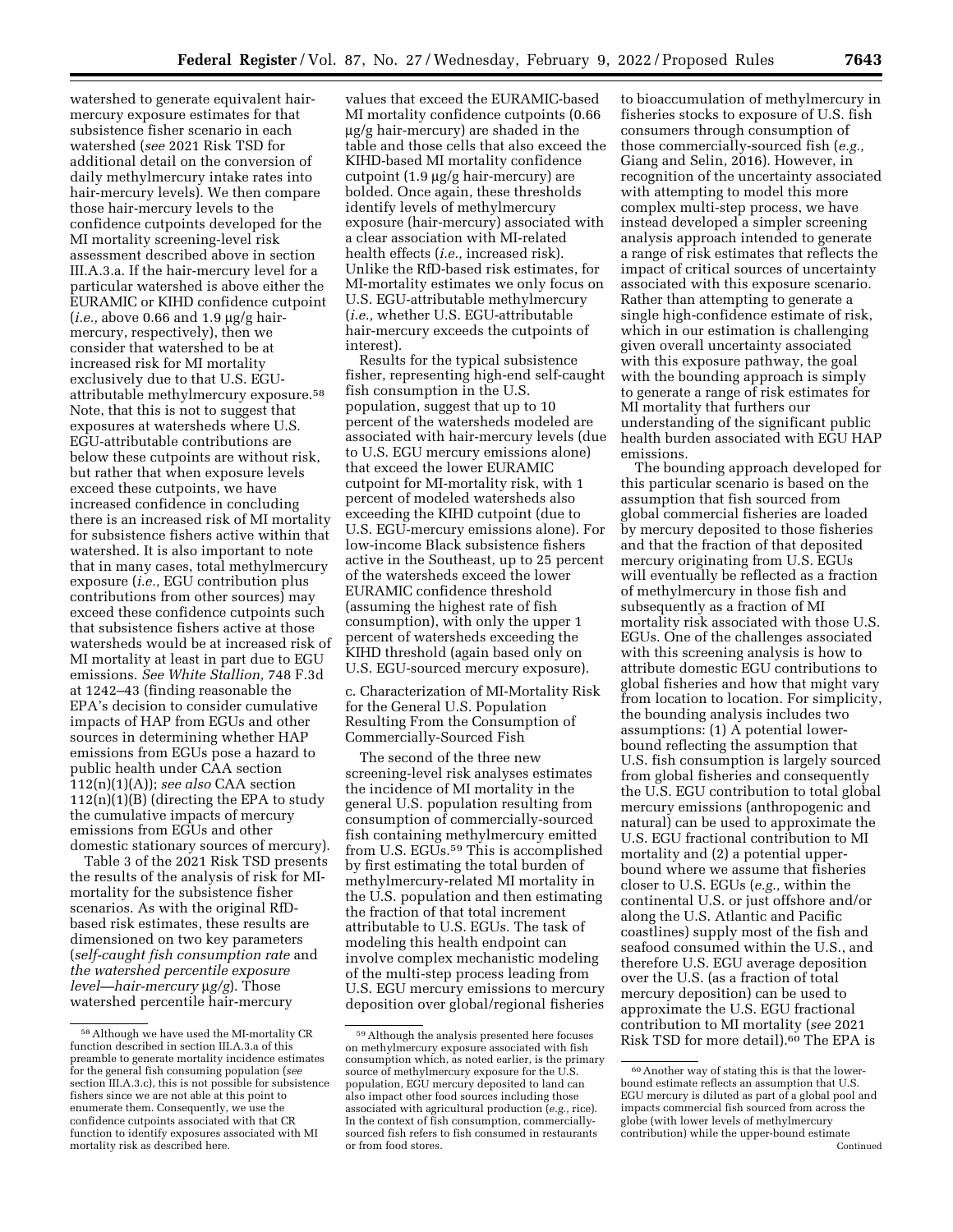continuing to review the literature (including consideration of research by FDA) to better define the relative contributions for sources of fish consumed within the U.S. Note that the bounding analysis also includes consideration for another key source of uncertainty, namely, the specification of the CR function linking methylmercury exposure to increased MI mortality and, in particular, efforts to account for increased confidence in specifying the CR function for higher levels of methylmercury exposure through the use of confidence cutpoints (section III.A.3.a). Additional detail on the stepwise process used to first generate the total U.S. burden of MI-mortality related to total methylmercury exposure and then apportion that total risk estimate to the fraction contributed by U.S. EGUs is presented the 2021 Risk TSD. Based on the 29 tons of mercury emitted by U.S. EGUs prior to implementation of MATS, the bounding estimates from the fraction of total mercury deposition attributable to U.S. EGUs at the global scale is 0.48 percent (lower bound) and 1.8 percent (upper bound). These estimated bounding percentages are important since they have a significant impact on the overall incidence of MI mortality ultimately attributable to U.S. EGU-sourced mercury.

Reflecting both the spread in the apportionment of U.S. EGU-sourced mercury (as described above) and application of the three possible applications of the CR function for MI mortality (no confidence-cutpoint, KIHD cutpoint, EURAMIC cutpoint), the estimated MI-mortality attributable to U.S. EGU-sourced mercury for the general U.S. population associated primarily with consumption of commercially-sourced fish ranges from 5 to 91 excess deaths each year.61 For those Americans with high levels of methylmercury in their body (*i.e.,* above certain cutpoints), the science suggests that any additional increase in methylmercury exposure will raise the risk of fatal heart attacks. Based on this screening analysis, even after imposition of the ARP and other CAA criteria pollutant requirements that also reduce HAP emissions from domestic EGU sources, we find that mercury

emissions from EGUs pose a risk of premature mortality due to MI.

d. Characterization of IQ Loss for Children Born to Mothers in the General U.S. Population Resulting From the Consumption of Commercially Sourced Fish (and Other Food Items Containing Methylmercury)

The third new screening-level risk analysis estimates the incidence of IQ loss in children in the general U.S. population resulting from maternal consumption of commercially sourced fish containing methylmercury attributable to U.S. EGUs (resulting in subsequent prenatal exposure to methylmercury). The approach used in estimating incidence of this adverse health effect shares several elements with the approach described above for modeling MI mortality in the general U.S. population, including in particular, the method used to apportion the total methylmercury-related health burden to the fraction associated with U.S. EGU mercury emissions (*e.g.,* use of lower and upper bound estimates of the fractional contribution of domestic EGU sources). Other elements of the modeling approach, including the specification of the number of children born annually in the U.S., the specification of maternal baseline hairmercury levels (utilizing NHANES data) and the characterization of the linkage between methylmercury exposure (*in utero*) and IQ loss, are based on methods used in the original 2011 benefits analysis completed for MATS (USEPA, 2011) and are documented in the 2021 Risk TSD.

As with the MI-mortality estimates described earlier, the two bounding estimates for the fraction of total mercury deposition attributable to U.S. EGUs at the global and regional scales (0.48 percent and 1.8 percent, respectively) have a significant impact on the overall magnitude of IQ points lost (for children born to the general U.S. population) which are ultimately attributable to U.S. EGUs. However, the EPA has relatively high confidence in modeling this endpoint due to greater confidence in the IQ loss CR function. The range in IQ points lost annually due to U.S. EGU-sourced mercury is estimated at 1,600 to 6,000 points, which is distributed across the population of U.S. children covered by this analysis.62 Given variation in key factors related to maternal methylmercury exposure, it is likely

that modeled IQ loss will not be uniformly distributed across the population of exposed children and may instead, display considerable heterogeneity.<sup>63</sup> The bounding analysis described here was not designed to characterize these complex patterns of heterogeneity in IQ loss across the population of children simulated and we note that such efforts would be subject to considerable uncertainty. However, it does provide evidence of specific adverse outcomes with real implications to those affected. Even small degradations in IQ in the early stages of life are associated with diminished future outcomes in education and earnings potential.

4. Most HAP Benefits Cannot Be Quantified or Monetized

Despite the array of adverse health and environmental risks associated with HAP emissions from U.S. coal- and oilfired EGUs documented above, as the above discussion demonstrates, it can be technically challenging to estimate the extent to which EGU HAP emissions will result in adverse effects quantitively across the U.S. population absent regulation. In fact, the vast majority of the post-control benefits of reducing HAP cannot be quantified or monetized with sufficient quality to inform regulatory decisions due to data gaps, particularly with respect to sensitive populations. But that does not mean that these benefits are small, insignificant, or nonexistent. There are numerous unmonetized effects that contribute to additional benefits realized from emissions reductions. These include additional reductions in neurodevelopmental and cardiovascular effects from exposure to methylmercury, adverse ecosystem effects including mercury-related impacts on recreational and commercial fishing, health risks from exposure to non-mercury HAP, and health risks in EJ subpopulations that face disproportionally high exposure to EGU HAP.

Congress well understood the challenges in monetizing risks. As discussed in section II.B above, the statutory language in CAA section 112 clearly supports a conclusion that the intended benefit of HAP regulation is a reduction in the volume of HAP emissions to reduce assumed and

reflects a focus on more near-field regional impacts by U.S. EGU mercury to fish sourced either within the continental U.S. or along its coastline (with greater relative contribution to methylmercury<br>levels).

 $61$  Inclusion of 95th percentile confidence intervals for the effect estimate used in modeling MI mortality extends this range to from 3 to 143 deaths (reflecting the 5th percentile associated with the 5 lower bound estimate to the 95th percentile for the upper bound estimate of 91).

<sup>62</sup> Inclusion of 95th percentile confidence intervals for the effect estimate used in modeling this endpoint extends this range to from 80 to 12,600 IQ points lost (reflecting the 5th and 95th percentiles).

<sup>63</sup>Maternal exposure (and hence IQ impacts to children) from U.S. EGU-sourced mercury can display considerable variation due to (a) spatial patterns of U.S. EGU mercury fate and transport (including deposition and methylation) which affects impacts on fish methylmercury and (b) variations in fish consumption by mothers (including differences in daily intake, types of fish consumed and geographical origins of that fish).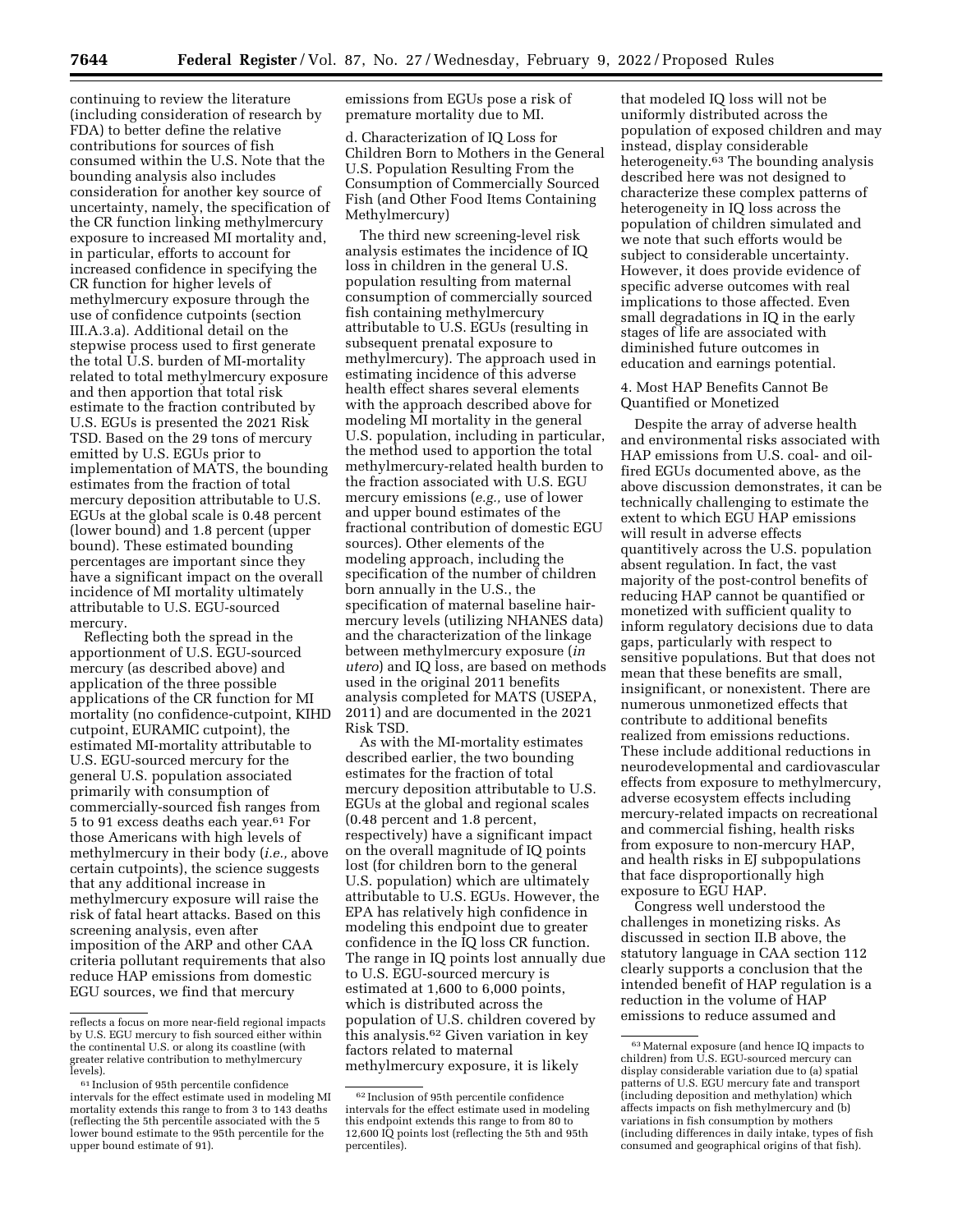identified risks from HAP with the goal of protecting even the most exposed and most sensitive members of the population. The statute requires the EPA to move aggressively to quickly reduce and eliminate HAP, placing high value on doing so in the face of uncertainty regarding the full extent of harm posed by hazardous pollutants on human health and welfare. The statute also clearly places great value on protecting even the most vulnerable members of the population, by instructing the EPA, when evaluating risk in the context of a determination of whether regulation is warranted, to focus on risk to the most exposed and most sensitive members of the population. *See, e.g.,* CAA sections 112(c)(9)(B), 112(f)(2)(B), and  $112(n)(1)(C)$ . For example, in evaluating the potential for cancer effects associated with emissions from a particular source category under CAA section 112(f)(2), the EPA is directed by Congress to base its determinations on the maximum individual risk (MIR) to the most highly exposed individual living near a source. Similarly, in calculating the potential for non-cancer effects to occur, the EPA evaluates the impact of HAP to the most exposed individual and accounts for sensitive subpopulations.

Notably, Congress in CAA section 112 did not require the EPA to quantify risk across the entire population, or to calculate average or ''typical'' risks. The statutory design focusing on maximum risk to individuals living near sources acknowledges the inherent difficulty in enumerating HAP effects, given the large number of pollutants and the uncertainties associated with those pollutants, as well as the large number of sources emitting HAP. However, this does not mean that these effects do not exist or that society would not highly value these reductions, despite the fact that the post-control effects of the reductions generally cannot be quantified. The EPA has long acknowledged the difficulty of quantifying and monetizing HAP benefits. In March 2011, the EPA issued a report on the post-control benefits and costs of the CAA. This Second Prospective Report 64 is the latest in a series of EPA studies that estimate and compare the post-control benefits and costs of the CAA and related programs over time. Notably, it was the first of these reports to include any attempt to

quantify and monetize the impacts of reductions in HAP, and it concentrated on a small case study for a single pollutant, entitled ''Air Toxics Case Study—Health Benefits of Benzene Reductions in Houston, 1990–2020.'' As the EPA summarized in the Second Prospective Report, ''[t]he purpose of the case study was to demonstrate a methodology that could be used to generate human health benefits from CAAA controls on a single HAP in an urban setting, while highlighting key limitations and uncertainties in the process. . . . Benzene was selected for the case study due to the availability of human epidemiological studies linking its exposure with adverse health effects.'' (pg. 5–29). In describing the approach, the EPA noted: ''[b]oth the Retrospective analysis and the First Prospective analysis omitted a quantitative estimation of the benefits of reduced concentrations of air toxics, citing gaps in the toxicological database, difficulty in designing population-based epidemiological studies with sufficient power to detect health effects, limited ambient and personal exposure monitoring data, limited data to estimate exposures in some critical microenvironments, and insufficient economic research to support valuation of the types of health impacts often associated with exposure to individual air toxics.'' (pg. 5–29). These difficulties have long hindered the Agency's ability to quantify post-control HAP impacts and estimate the monetary benefits of HAP reductions.

In preparing the benzene case study for inclusion in the Second Prospective Report, the Agency asked the Advisory Council on Clean Air Compliance Analysis (the Council) to review the approach. In its 2008 consensus advice to the EPA after reviewing the benzene case study,65 the Council noted that ''Benzene . . . has a large epidemiological database which OAR used to estimate the health benefits of benzene reductions due to CAAA controls. The Council was asked to consider whether this case study provides a basis for determining the value of such an exercise for HAP benefits characterization nationwide.'' They concluded:

As recognized by OAR, the challenges for assessing progress in health improvement as a result of reductions in emissions of hazardous air pollutants (HAPs) are daunting. Accordingly, EPA has been unable to adequately assess the economic benefits

associated with health improvements from HAP reductions due to a lack of exposureresponse functions, uncertainties in emissions inventories and background levels, the difficulty of extrapolating risk estimates to low doses and the challenges of tracking health progress for diseases, such as cancer, that have long latency periods. . . .

The benzene case study successfully synthesized best practices and implemented the standard damage function approach to estimating the benefits of reduced benzene, however the Council is not optimistic that the approach can be repeated on a national scale or extended to many of the other 187 air toxics due to insufficient epidemiological data. With some exceptions, it is not likely that the other 187 HAPs will have the quantitative exposure-response data needed for such analysis. Given EPA's limited resources to evaluate a large number of HAPs individually, the Council urges EPA to consider alternative approaches to estimate the benefits of air toxics regulations.

In addition to the difficulties noted by the Council, there are other challenges that affect the EPA's ability to fully characterize post-control impacts of HAP on populations of concern, including sensitive groups such as children or those who may have underlying conditions that increase their risk of adverse effects following exposure to HAP. Unlike for criteria pollutants such as ozone and PM, the EPA lacks information from controlled human exposure studies conducted in clinical settings which enable us to better characterize dose-response relationships and identify subclinical outcomes. Also, as noted by the Council and by the EPA itself in preparing the benzene case study, the almost universal lack of HAP-focused epidemiological studies is a significant limitation. Estimated risks reported in epidemiologic studies of fine PM  $(PM_{2.5})$ and ozone enable the EPA to estimate health impacts across large segments of the U.S. population and quantify the economic value of these impacts. Epidemiologic studies are particularly well suited to supporting air pollution health impact assessments because they report measures of population-level risk that can be readily used in a risk assessment.

However, such studies are infrequently performed for HAP. Exposure to HAP is typically more uneven and more highly concentrated among a smaller number of individuals than exposure to criteria pollutants. Hence, conducting an epidemiologic study for HAP is inherently more challenging; for starters, the small population size means such studies often lack sufficient statistical power to detect effects. For example, in the case of mercury, the most exposed and most sensitive members of the population

<sup>64</sup>U.S. EPA Office of Air and Radiation, April 2011. *The Benefits and Costs of the Clean Air Act from 1990 to 2020,* Final Report—Rev. A. Available at *[https://www.epa.gov/sites/production/files/2015-](https://www.epa.gov/sites/production/files/2015-07/documents/fullreport_rev_a.pdf) [07/documents/fullreport](https://www.epa.gov/sites/production/files/2015-07/documents/fullreport_rev_a.pdf)*\_*rev*\_*a.pdf.* 

<sup>65</sup>U.S. EPA Advisory Council on Clean Air Act Compliance Analysis, Review of the Benzene Air Toxics Health Benefits Case Study. July 11, 2008. Available at *[https://nepis.epa.gov/Exe/ZyPDF.cgi/](https://nepis.epa.gov/Exe/ZyPDF.cgi/P1000ZYP.PDF?Dockey=P1000ZYP.PDF)  [P1000ZYP.PDF?Dockey=P1000ZYP.PDF.](https://nepis.epa.gov/Exe/ZyPDF.cgi/P1000ZYP.PDF?Dockey=P1000ZYP.PDF)*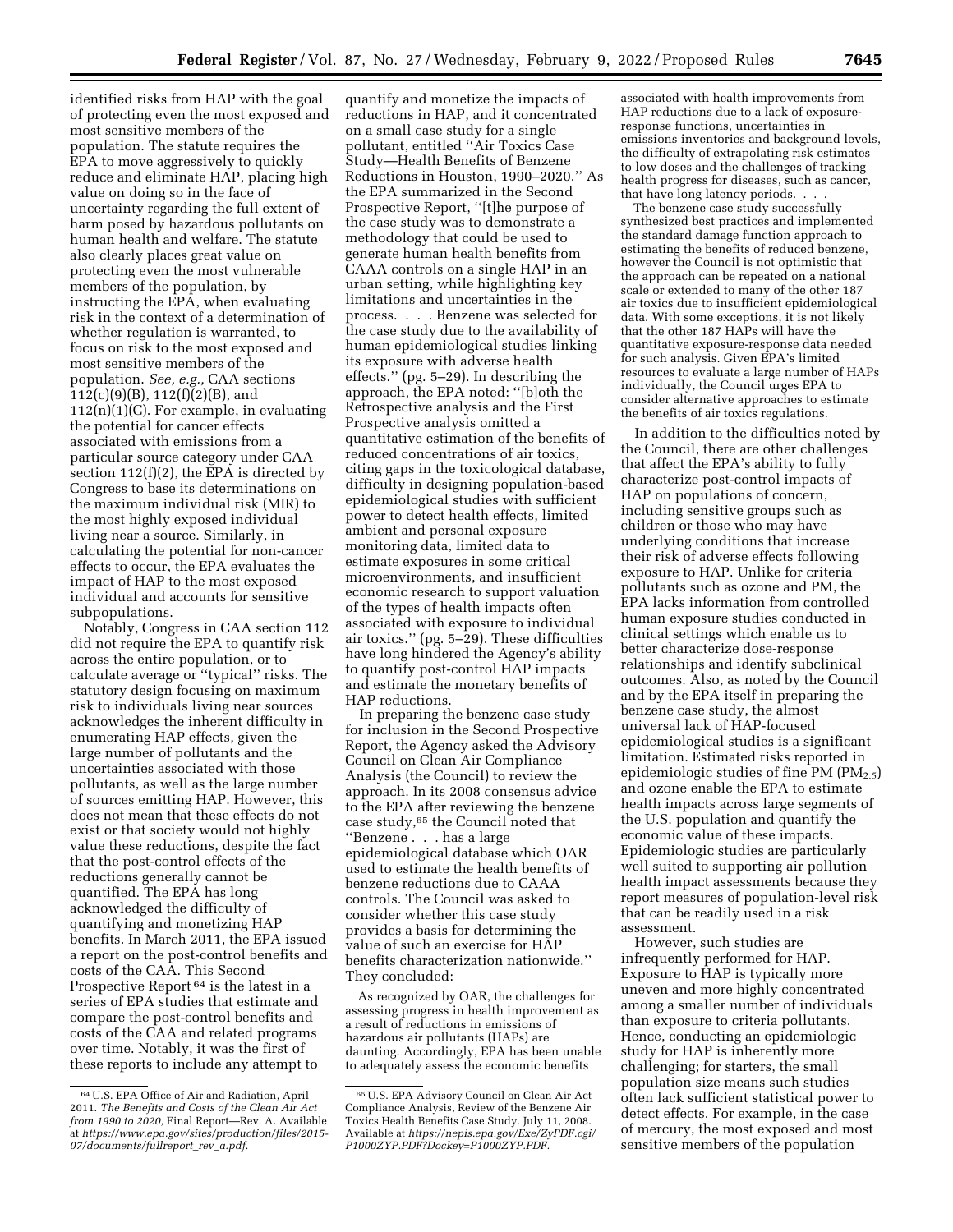may be both small and highly concentrated, such as the subsistence fishers that the EPA has identified as likely to suffer deleterious effects from U.S. EGU HAP emissions. While it is possible to estimate the potential risks confronting this population in a casestudy approach (an analysis that plays an important role in supporting the public health hazard determination for mercury as discussed above in sections III.A.2 and III.A.3), it is not possible to translate these risk estimates into postcontrol quantitative population-level impact estimates for the reasons described above.

Further, for many HAP-related health endpoints, the Agency lacks economic data that would support monetizing HAP impacts, such as willingness to pay studies that can be used to estimate the social value of avoided outcomes like heart attacks, IQ loss, and renal or reproductive failure. In addition, the absence of socio-demographic data such as the number of affected individuals comprising sensitive subgroups further limits the ability to monetize HAPimpacted effects. All of these deficiencies impede the EPA's ability to quantify and monetize post-control HAP-related impacts even though those impacts may be severe and/or impact significant numbers of people.

Though it may be difficult to quantify and monetize most post-control HAPrelated health and environmental benefits, this does not mean such benefits are small. The nature and severity of effects associated with HAP exposure, ranging from lifelong cognitive impairment to cancer to adverse reproductive effects, implies that the economic value of reducing these impacts would be substantial if they were to be quantified completely. By extension, it is reasonable to expect both that reducing HAP-related incidence affecting individual endpoints would yield substantial benefits if fully quantified, and moreover that the total societal impact of reducing HAP would be quite large when evaluated across the full range of endpoints. In judging it appropriate to regulate based on the risks associated with HAP emissions from U.S. EGUs, the EPA is placing weight on the likelihood that these effects are significant and substantial, as supported by the health evidence. The EPA's new screening-level analyses laid out in the Risk TSD for this proposal illustrate this point. Specifically, in exploring the potential for MI-related mortality risk attributable to mercury emissions from U.S. EGUs, the EPA's upper bound estimate is that these emissions may contribute to as many as 91 additional

premature deaths each year. The value society places on avoiding such severe effects is very high; as the EPA illustrates in the valuation discussion in the 2021 Risk TSD, the benefit of avoiding such effects could approach \$720 million per year. Similarly, for IQ loss in children exposed *in utero* to U.S. EGU-sourced mercury, our upper bound estimate approaches 6,000 IQ points lost which could translate into a benefit approaching \$50 million per year.

These estimates are intended to illustrate the point that the HAP impacts are large and societally meaningful, but not to suggest that they are even close to the full benefits of reducing HAP. There are many other unquantified effects of reducing EGU HAP that would also have substantial value to society. As described above, mercury alone is associated with a host of adverse health and environmental effects. The statute clearly identifies this basket of effects as a significant concern in directing the EPA to study them specifically. If the EPA were able to account for all of these post-control effects in our quantitative estimates, the true benefits of MATS would be far clearer. However, available data and methods currently preclude a full quantitative accounting of the postcontrol impacts of reducing HAP emissions from U.S. EGUs and a monetization of these impacts.

There are other aspects of social willingness to pay that are not accounted for in the EPA's quantitative estimate of benefits either. For example, in previous MATS-related rulemakings and analysis, the EPA has not estimated what individuals would be willing to pay in order to reduce the exposure of *others* who are exposed (even if they are not experiencing high levels of HAP exposure themselves). These may be considered and quantified as benefits depending on whether it is the health risks to others in particular that is motivating them.<sup>66</sup> For example, Cropper *et al.* (2016) found that focus group participants indicated a preference for more equitable distribution of health risks than for income, which indicates that it is specifically the risks others face that was important to the participants.<sup>67</sup> This result is particularly important as exposure to HAP is often disproportionately borne by underserved and underrepresented

communities (Bell and Ebisu, 2012).<sup>68</sup> Unfortunately, studies to quantify the willingness to pay for a more equitable distribution of HAP exposures are limited, so quantification of this benefit likely cannot be performed until new research is conducted.

The HAP-related legislative history for the 1990 Amendments includes little discussion of the monetized benefits of HAP, perhaps due to these attendant difficulties. When such monetized benefits were estimated in several outside reports submitted to Congress before passage of the 1990 Amendments, the estimates were based on reduced cancer deaths and the value of the benefits that are quantified were estimated to be small as compared to the estimated costs of regulating HAP emissions under CAA section 112. *See, e.g., A Legislative History of the Clean Air Act Amendments of 1990,* Vol. I at 1366–67 (November 1993) (estimating the total annual cost of CAA section 112 to be between \$6 billion and \$10 billion per year and the estimated annual benefits to be between \$0 and \$4 billion per year); *id.* at 1372–73 (estimating the total annual cost of CAA section 112 to be between \$14 billion and \$62 billion per year and the estimated annual benefits to be between \$0 and \$4 billion per year). Despite the apparent disparity of estimated costs and monetized benefits, Congress still enacted the revisions to CAA section 112. Thus, it is reasonable to conclude that Congress found HAP emissions to be worth regulating even without evidence that the monetized benefits of doing so were greater than the costs. The EPA believes this stems from the value that the statute places on reducing HAP regardless of whether the post-control benefits of doing so can be quantified or monetized, and the statute's purpose of protecting even the most exposed and most sensitive members of the population.

5. Characterization of HAP Risk Relevant to Consideration of Environmental Justice

In assessing the adverse human health effects of HAP pollution from EGUs, we note that these effects are not borne equally across the population, and that some of the most exposed individuals and subpopulations—protection of whom is, as noted, of particular concern under CAA section 112—are minority and/or low-income populations. Executive Order 12898 (59 FR 7629;

<sup>66</sup> Jones-Lee, M.W. *Paternalistic Altruism and the Value of Statistical Life.* The Economic Journal, vol. 102, no. 410, 1992, pp. 80–90.

<sup>67</sup>Cropper M., Krupnick A., and W. Raich, *Preferences for Equality in Environmental Outcomes,* Working Paper 22644 *[http://](http://www.nber.org/papers/w22644) [www.nber.org/papers/w22644](http://www.nber.org/papers/w22644)* National Bureau of Economic Research, September 2016.

<sup>68</sup>Bell, Michelle L., and Keita Ebisu. *Environmental inequality in exposures to airborne particulate matter components in the United States.*  Environmental Health Perspectives 120.12 (2012): 1699–1704.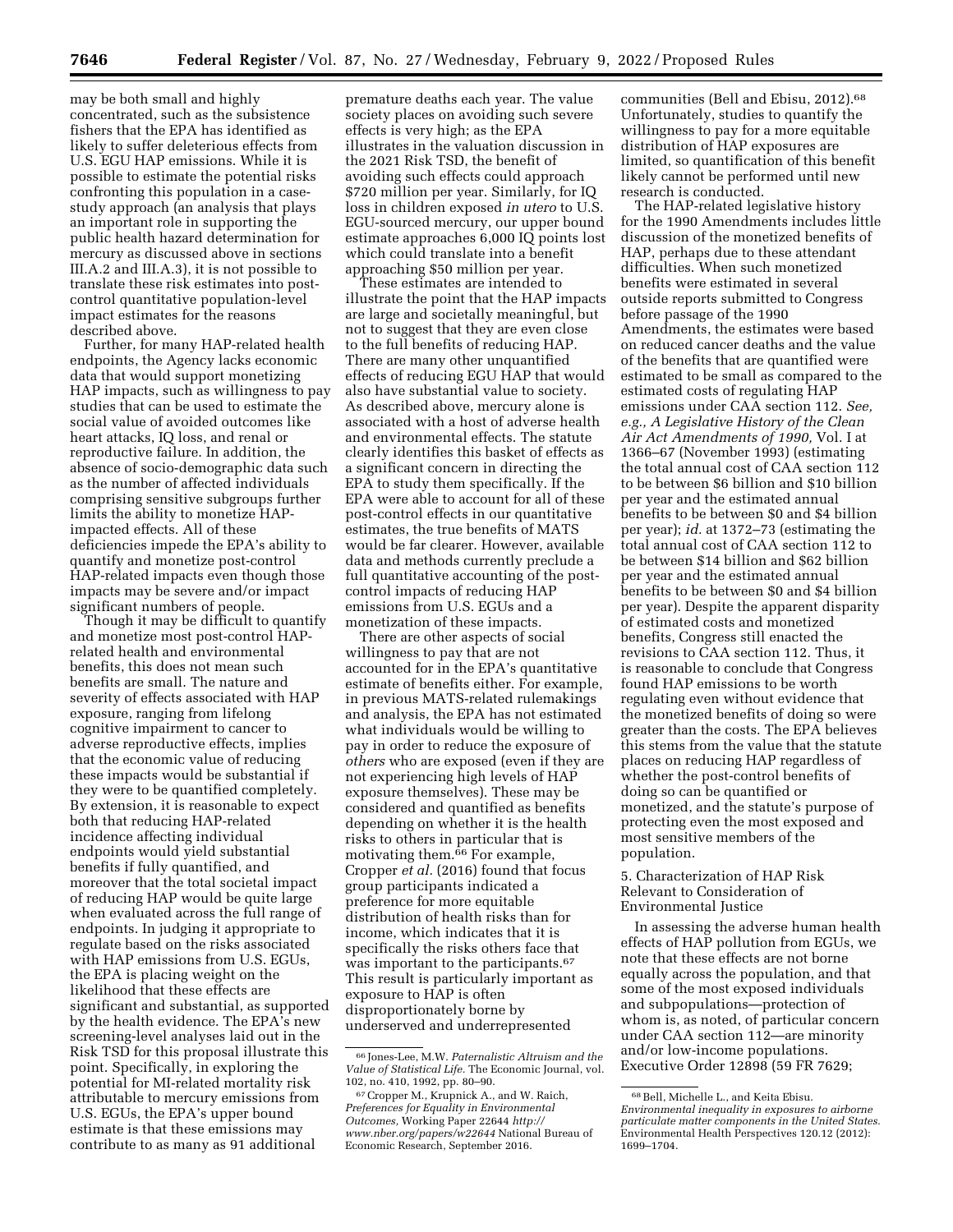February 16, 1994) establishes Federal executive policy on EJ issues. That Executive Order's main provision directs Federal agencies, to the greatest extent practicable and permitted by law, to make EJ part of their mission by identifying and addressing, as appropriate, disproportionately high and adverse human health or environmental effects of their programs, policies, and activities on minority populations and low-income populations. Executive Order 14008 (86 FR 7619; February 1, 2021) also calls on Federal agencies to make achieving EJ part of their missions ''by developing programs, policies, and activities to address the disproportionately high and adverse human health, environmental, climate-related and other cumulative impacts on disadvantaged communities, as well as the accompanying economic challenges of such impacts.'' That Executive Order also declares a policy ''to secure environmental justice and spur economic opportunity for disadvantaged communities that have been historically marginalized and overburdened by pollution and underinvestment in housing, transportation, water and wastewater infrastructure, and health care.'' Under Executive Order 13563, Federal agencies may consider equity, human dignity, fairness, and distributional considerations, where appropriate and permitted by law.

In the context of MATS, exposure scenarios of clear relevance from an EJ perspective include the full set of subsistence fisher scenarios included in the watershed-level risk assessments completed for the rule. Subsistence fisher populations are potentially exposed to elevated levels of methylmercury due to their elevated levels of self-caught fish consumption which, in turn, are often driven either by economic need (*i.e.,* poverty) and/or cultural practices. In the context of MATS, we completed watershed-level assessments of risks for a broad set of subsistence fisher populations covering two health endpoints of clear public health significance including: (a) Neurodevelopmental effects in children exposed prenatally to methylmercury (the methylmercury-based RfD analysis described in the 2011 Final Mercury TSD) and (b) potential for increased MImortality risk in adults due to methylmercury exposure (section III.A.3.b above).

The general subsistence fisher population that was evaluated nationally for both analyses was not subdivided by socioeconomic status,

race, or cultural practices.<sup>69</sup> Therefore, the risk estimates derived do not fully inform our consideration of EJ impacts, although the significantly elevated risks generated for this general population are clearly relevant from a public health standpoint. However, the other, more differentiated subsistence fisher populations, which are subdivided into smaller targeted communities, are relevant in the EJ context and in some instances were shown to have experienced levels of risk significantly exceeding those of the general subsistence fisher population, as noted earlier in section III.A.3.b.

In particular, for the watershed analysis focusing on the methylmercury RfD-based analysis (*i.e.,*  neurodevelopmental risk for children exposed prenatally), while the general female fisher scenario suggested that modeled exposures (from U.S. EGUsourced mercury alone) exceeded the methylmercury RfD in approximately 10 percent of the watersheds modeled (2011 Final Mercury TSD, Table 2–6), for low-income Black subsistence fisher females in the Southeast, modeled exposures exceeded the RfD in approximately 25 percent of the watersheds. These results suggest a greater potential for adverse effects in low-income Black populations in the Southeast. Similarly, while the general subsistence fisher had exposure levels suggesting an increased risk for MImortality risk in 10 percent of the watersheds modeled, two subpopulations were shown to be even further disadvantaged. Low-income Black and white populations in the Southeast and tribal fishers active near the Great Lakes had the potential for increased risk in 25 percent of the watersheds modeled.70 Both of these results (the neurodevelopmental RfD-

70Recognizing challenges in obtaining high-end consumption rates for tribal populations active in areas of high U.S. EGU impact (*e.g.,* Ohio River valley, areas of the central Southeast such as northern Georgia, northern South Carolina, North Carolina and Tennessee) there is the potential for our analysis of tribal-associated risk to have missed areas of elevated U.S. EGU-sourced mercury exposure and risk. In that case, estimates simulated for other subsistence populations active in those areas (*e.g.,* low-income whites and Blacks in the Southeast as reported here and in Table 3 of the 2021 Risk TSD) could be representative of the ranges of risk experienced by tribal populations to the extent that cultural practices result in similar levels of increased fish consumption.

based analysis and the analysis of increased MI-mortality risk) suggest that subsistence fisher populations that are racially or culturally, geographically, and income-differentiated could experience elevated risks relative to not only the general population but also the population of subsistence fishers generally. We think these results are relevant in considering the benefits of regulating EGU HAP.

6. Overview of Health and Environmental Effects Associated With Non-HAP Emissions From EGUs

Alongside the HAP emissions enumerated above, U.S. EGUs also emit a substantial quantity of criteria pollutants, including direct  $PM<sub>2.5</sub>$ , nitrogen oxides  $(NO<sub>X</sub>)$  (including  $NO<sub>2</sub>$ ), and  $SO<sub>2</sub>$ , even after implementation of the ARP and numerous other CAA requirements designed to control criteria pollutants. In the 2011 RIA, for example, the EPA estimated that U.S. EGUs would emit 3.4 million tons of  $SO<sub>2</sub>$  and 1.9 million tons of  $NO<sub>X</sub>$  in 2015 prior to implementation of any controls under MATS (*see* Table ES–2). These EGU  $SO<sub>2</sub>$  emissions were approximately twice as much as all other sectors combined (EPA SO2 Integrated Science Assessment, 2017).71 These pollutants contribute to the formation of  $PM_{2.5}$  and ozone criteria pollutants in the atmosphere, the exposure to which is causally linked with a range of adverse public health effects. SO<sub>2</sub> both directly affects human health and is a precursor to  $PM_{2.5}$ . Short-term exposure to  $SO_2$ causes respiratory effects, particularly among adults with asthma.  $SO<sub>2</sub>$  serves as a precursor to  $PM_{2.5}$ , the exposure to which increases the risk of premature mortality among adults, lung cancer, new onset asthma, exacerbated asthma, and other respiratory and cardiovascular diseases. Likewise, EGU-related emissions of  $NO<sub>X</sub>$  will adversely affect human health in the form of respiratory effects including exacerbated asthma.  $NO<sub>x</sub>$  is a precursor pollutant to both PM2.5 and ground-level ozone. Exposure to ozone increases the risk of respiratory-related premature death, new onset asthma, exacerbated asthma, and other outcomes. Fully accounting for the human health impacts of reduced EGU emissions under MATS entails quantifying both the direct impacts of HAP as well as the avoided premature deaths and illnesses associated with reducing these coemitted criteria pollutants. Similarly,

<sup>69</sup>Note that the RfD-based analysis described in the 2011 Final Mercury TSD and referenced here addressed the potential for neurodevelopmental effects in children and therefore focused on the ingestion of methylmercury by female subsistence fishers. By contrast, the analysis focusing on increased MI-mortality risk for subsistence fishers described in the 2021 Risk TSD and referenced here was broader in scope and encompassed all adult subsistence fishers.

<sup>71</sup>U.S. EPA. *Integrated Science Assessment for Sulfur Oxides—Health Criteria* (Final Report). U.S. Environmental Protection Agency, Washington, DC, EPA/600/R–17–451, December 2017.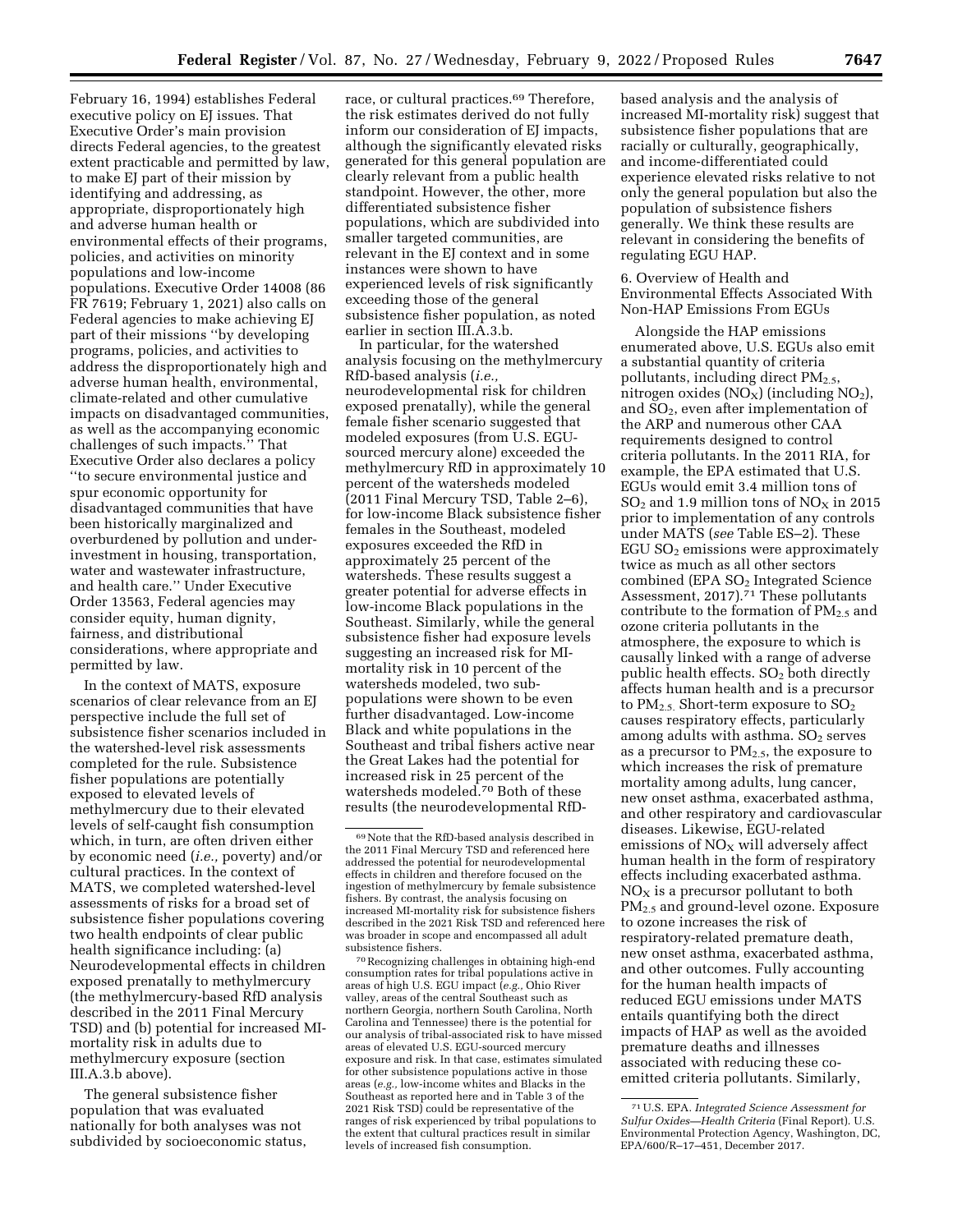U.S. EGUs emit substantial quantities of CO2, a powerful greenhouse gas (GHG): The EPA estimated these emissions at 2.23 million metric tpy in 2015 (2011 RIA, Table ES–2). The environmental impacts of GHG emissions are accounted for through the social cost of carbon,72 which can be used to estimate the benefits of emissions reductions due to regulation.

Not all of the non-HAP benefits of MATS were quantified or monetized in the 2011 RIA. However, the EPA thoroughly documented these potential effects and identified those for which quantification and/or monetization was possible. Specifically, the EPA calculated the number and value of avoided PM2.5-related impacts, including 4,200 to 11,000 premature deaths, 4,700 nonfatal heart attacks, 2,600 hospitalizations for respiratory and cardiovascular diseases, 540,000 lost work days, and 3.2 million days when adults restrict normal activities because of respiratory symptoms exacerbated by  $PM_{2.5}$  (2011 RIA, p. ES-3). We also estimated substantial additional health improvements for children from reductions in upper and lower respiratory illnesses, acute bronchitis, and asthma attacks. In addition, we included in our monetized co-benefits estimates the effect from the reduction in  $CO<sub>2</sub>$  emissions resulting from this rule, based on the interagency SC–CO2 estimates. These benefits stemmed from imposition of MATS and would be coincidentally realized alongside the HAP benefits.

7. Summary of Public Health Hazards Associated With Emissions From EGUs

The EPA is proposing to find that the evidence provided in this section of the preamble, informed where possible with new scientific evidence available since the publication of the 2016 Supplemental Finding, once again demonstrates that HAP released from U.S. EGUs represent a significant public health hazard absent regulation under

CAA section 112. As noted earlier, the EPA found that even after imposition of the other requirements of the CAA, EGUs were the largest domestic source of mercury, HF, HCl, and selenium and among the largest domestic contributors of arsenic, chromium, cobalt, nickel, hydrogen cyanide, beryllium, and cadmium. The EPA has documented a wide range of adverse health effects in children and adults associated with mercury including, in particular, neurodevelopmental effects in children exposed prenatally (*e.g.,* IQ, attention, fine motor-function, language, and visual spatial ability) and a range of cardiovascular effects in adults including fatal MI and non-fatal IHD. Non-mercury HAP have also been associated with a wide range of chronic health disorders (*e.g.,* irritation of the lung; decreased pulmonary function, pneumonia, or lung damage; detrimental effects on the central nervous system; and damage to the kidneys). Furthermore, three of the key metal HAP emitted by EGUs (arsenic, chromium, and nickel) have been classified as human carcinogens and there is evidence to suggest that, prior to MATS, emissions from these sources had the potential to result in cancer risks greater than 1-in-1 million.

Further, this section describes the results from several new screening-level risk assessments considering mercury from domestic EGU sources. These risk assessments focused on two broad populations of exposure: (a) Subsistence fishers exposed to mercury through selfcaught fish consumption within the continental U.S. and (b) the general U.S. population exposed to mercury through the consumption of commerciallysourced fish (*i.e.,* purchased from restaurants and food stores). The results of these screening-level risk assessments are useful for informing our understanding about the potential scope and public health importance of these impacts, but remaining uncertainties prohibit precise estimates of the size of these impacts currently. For example, numerous studies considering multiple, large cohorts have shown that people exposed to high amounts of mercury are at higher risk of fatal and non-fatal CVD. While U.S. EGUs are only one of multiple global sources that contribute to this mercury exposure, the EPA's screening analysis suggests the potential for U.S. EGU emissions of mercury to contribute to premature mortality in the general U.S. population.

Furthermore, as part of the subsistence fisher analyses, we included scenario modeling for a number of EJrelevant populations showing that several populations (including lowincome Blacks and whites in the Southeast and tribal populations near the Great Lakes) had risk levels that were significantly above the general subsistence fisher population modeled for the entire U.S. As noted earlier, the EPA believes that Congress intended in CAA section 112 to address risks to the most exposed and most sensitive members of the public. These additional risk assessments suggest that there are populations that are particularly vulnerable to EGU HAP emissions, including populations of concern from an EJ standpoint.

MATS plays a critical role in reducing the significant volume and risks associated with EGU HAP emissions discussed above. Mercury emissions have declined by 86 percent, acid gas HAP by 96 percent, and non-mercury metal HAP by 81 percent since 2010 (pre-MATS). *See* Table 4 at 84 FR 2689 (February 7, 2019). MATS is the only Federal requirement that guarantees this level of HAP control from EGUs. At the same time, the concomitant reductions in CO2, NOX, and SO2, also provide substantial public health and environmental benefits. Given the numerous and important public health and environmental risks associated with EGU emissions, the EPA again concludes that the advantages of regulating HAP emissions from this sector are significant. Acknowledging the difficulties associated with characterizing risks from HAP emissions discussed earlier in this section, we solicit comments about the health and environmental hazards of EGU HAP emissions discussed in this section and the appropriate approaches for quantifying such risks, as well any information about additional risks and hazards not discussed in this proposal.

### *B. Consideration of Cost of Regulating EGUs for HAP*

#### 1. Introduction

In evaluating the costs and disadvantages of MATS, we begin with the costs to the power industry of complying with MATS. This assessment uses a sector-level (or system-level) accounting perspective to estimate the cost of MATS, looking beyond just pollution control costs for directly affected EGUs to include incremental costs associated with changes in fuel supply, construction of new capacity, and costs to non-MATS units that were also projected to adjust operating decisions as the power system adjusted to meet MATS requirements. Such an approach is warranted due to the nature of the power sector, which is a large, complex, and interconnected industry.

<sup>72</sup>*See [https://19january2017snapshot.epa.gov/](https://19january2017snapshot.epa.gov/climatechange/social-cost-carbon_.html)  [climatechange/social-cost-carbon](https://19january2017snapshot.epa.gov/climatechange/social-cost-carbon_.html)*\_*.html:* ''EPA and other federal agencies use estimates of the social cost of carbon  $(SC$ – $CO<sub>2</sub>$ ) to value the climate impacts of rulemakings. The  $SC$ – $CO<sub>2</sub>$  is a measure, in dollars, of the long-term damage done by a ton of carbon dioxide  $(CO<sub>2</sub>)$  emissions in a given year. This dollar figure also represents the value of damages avoided for a small emission reduction (*i.e.*, the benefit of a  $CO<sub>2</sub>$  reduction). The  $SC$ – $CO<sub>2</sub>$ is meant to be a comprehensive estimate of climate change damages and includes changes in net agricultural productivity, human health, property damages from increased flood risk, and changes in energy system costs, such as reduced costs for heating and increased costs for air conditioning. However, given current modeling and data limitations, it does not include all important damages.''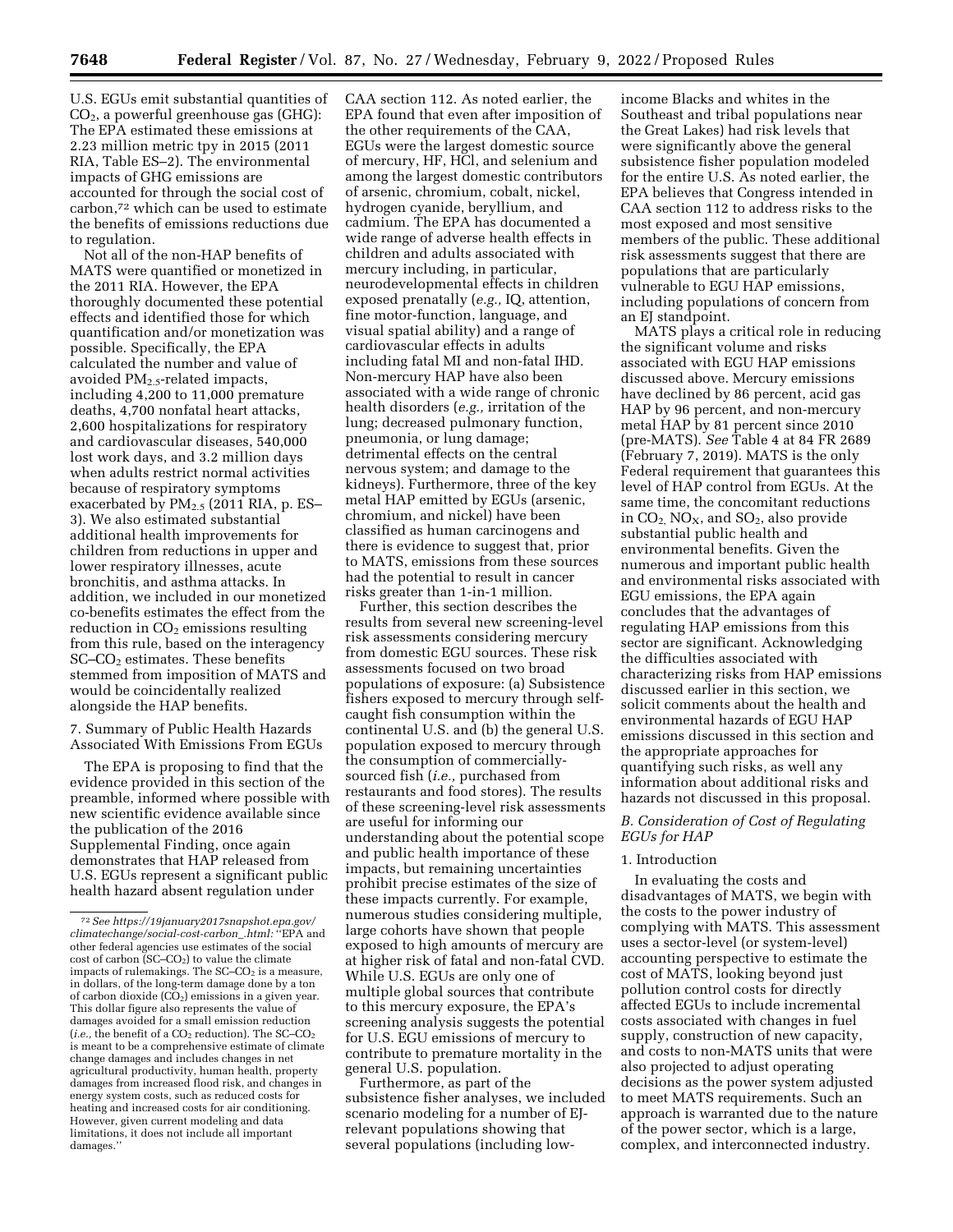This means that while the MATS requirements are directed at a subset of EGUs in the power sector, the compliance actions of the MATSregulated EGUs can affect production costs and revenues of other units due to generation shifting and fuel and electricity price changes. Thus, the EPA's projected compliance cost estimate represents the incremental costs to the entire power sector to generate electricity, not just the compliance costs projected to be incurred by the coal- and oil-fired EGUs that are regulated under MATS. Limiting the cost estimate to only those expenditures incurred by EGUs directly regulated by MATS would provide an incomplete estimate of the costs of the rule.

Using this broad view, in the 2011 RIA we projected that the compliance cost of MATS would be \$9.6 billion per year in 2015.73 This estimate of compliance cost was based on the change in electric power generation costs between a base case without MATS and a policy case where the sector complies with the HAP emissions limits in the final MATS. The EPA generated this cost estimate using the Integrated Planning Model (IPM).74 This model is designed to reflect electricity markets as accurately as possible using the best available information from utilities, industry experts, natural gas and coal market experts, financial institutions, and government statistics. Notably, the model includes cost and performance estimates for state-of-theart air pollution control technologies with respect to mercury and other HAP controls. But there are inherent limits to what can be predicted *ex ante.* And because the estimate was made 5 years prior to full compliance with MATS, stakeholders, including a leading power sector trade association, have indicated that our initial cost projection significantly overestimated actual costs expended by industry. There are significant challenges to producing an *ex post* cost estimate that provides an apples-to-apples comparison to our initial cost projections, due to the complex and interconnected nature of

the industry. However, independent analyses provided to the EPA indicate that we may have overestimated the cost of MATS by billions of dollars per year. Moreover, there have been significant changes in the power sector in the time since MATS was promulgated that were not anticipated in either EPA or U.S. Energy Information Administration (EIA) projections at the time.75 Entirely outside of the realm of EPA regulation, there were dramatic shifts in the cost of natural gas and renewables, state policies, and Federal tax incentives, which have also further encouraged construction of new renewables. These have led to significantly faster and greater than anticipated retirement of coal capacity and coal-fired generation.

While there are significant limitations to producing an *ex post* cost estimate, we have endeavored, where possible, to approximate the extent of our overestimate. The unexpected shifts in the power sector, including the rapid increase in natural gas supplies that occurred after promulgation of MATS, resulted in our projected estimates of natural gas prices to be approximately double what they were in actuality. Incremental natural gas expenditures accounted for approximately 25 percent of the \$9.6 billion compliance cost estimate for 2015 in the 2011 RIA. The market trends of the power sector also had major impacts on the number of controls installed and operated on coalfired EGUs in the years following promulgation of MATS. With respect to just pollution control installation and operation, we project that we overestimated annual compliance costs by at least \$2.2 to 4.4 billion per year, simply as a result of fewer pollution controls being installed than were estimated in the 2011 RIA. Though this range of an overestimate is limited to costs associated with pollution controls and operation, those costs made up 70 percent of the projected \$9.6 billion figure.

We additionally find that the controls that were installed at MATS-regulated EGUs were likely both less expensive and more effective in reducing pollution than originally projected, resulting in our estimate likely being too high for these reasons as well. Lastly, since completing the 2011 RIA, we have updated several assumptions in our

modeling that would also have resulted in a lower cost estimate had they been incorporated into our modeling at the time of the rule. Taking into account the above considerations, we believe we overestimated the cost of MATS by billions of dollars.

We next examine the projected cost of MATS—both total cost and specific types of costs—using sector-level metrics that put those cost estimates in context with the economics of the power sector. The reason we examine these metrics is to better understand the disadvantages that expending these costs had on the EGU industry and the public more broadly, just as on the benefits side we look beyond the volume of pollution reductions to the health and environmental advantages conferred by the reductions.

For purposes of these analyses, we use the 2011 RIA projections, keeping in mind our newer analyses, which indicated that those projections were almost certainly overestimated. Specific to the power sector, we evaluate the projected costs of the rule to revenues from electricity sales across nearly 20 years, and we compare the projected expenditures required under the rule with historic expenditures by the industry over the same time period. We additionally evaluate broader impacts on the American public by looking at projected effects of MATS on retail electricity prices and our analyses of whether the power sector could continue to provide adequate and reliable electricity after imposition of the rule. We find that, when viewed in context, the projected costs of MATS to both the power sector and the public were small relative to these metrics and well within the range of historical variability. Moreover, experience has borne out our projection that the EGU sector could continue to provide adequate, reliable, and affordable electricity to the American public after the imposition of the rule.

Section III.B.2 contains our discussion of the ways in which the compliance costs for MATS were likely overestimated. Section III.B.3 expands upon and re-evaluates the cost metrics used in the 2016 Supplemental Finding by adding post-promulgation information to our analysis, and we discuss impacts on power sector generating capacity. In section III.B.4, we propose to reaffirm additional cost considerations regarding the availability and cost of control technologies discussed in earlier rulemakings, and in section III.B.5, we provide our proposed conclusions regarding the costs, or disadvantages, of regulating HAP from EGUs.

<sup>73</sup>All costs were reported in 2007 dollars.

<sup>74</sup> IPM, developed by ICF International, is a stateof-the-art, peer-reviewed, dynamic, deterministic linear programming model of the contiguous U.S. electric power sector. IPM provides forecasts of least-cost capacity expansion, electricity dispatch, and emission control strategies while meeting electricity demand and various environmental, transmission, dispatch, and reliability constraints. The EPA has used IPM for over 2 decades to understand power sector behavior under future business-as-usual conditions and to evaluate the economic and emission impacts of prospective environmental policies.

<sup>75</sup> In 2009, coal-fired generation was by far the most important source of utility scale generation, providing more power than the next two sources (natural gas and nuclear) combined. By 2016, natural gas had passed coal-fired generation as the leading source of generation in the U.S. While natural gas-fired generation, nuclear generation and renewable generation have all increased since 2009, coal-fired generation has significantly declined.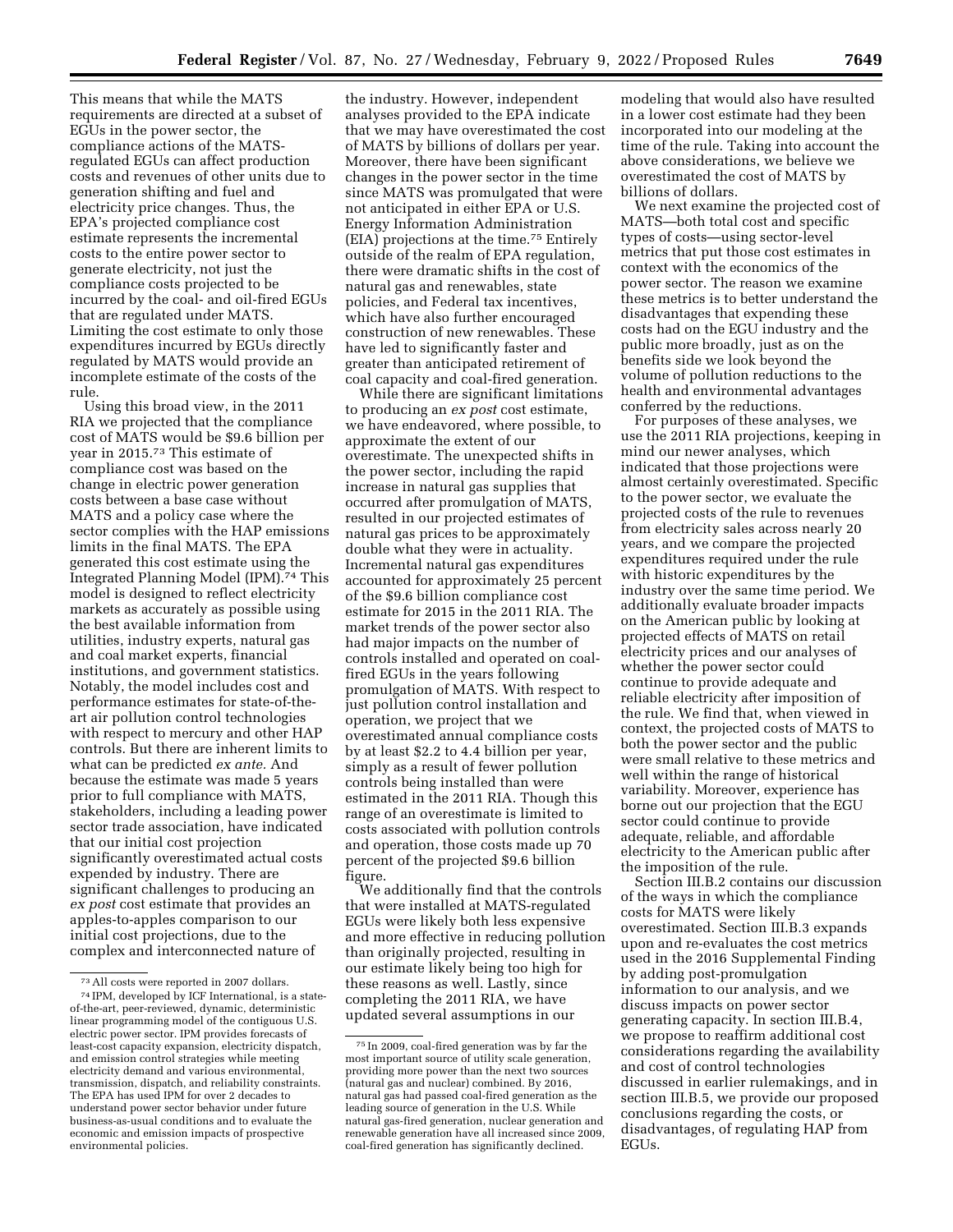2. Compliance Cost Projections in the 2011 RIA Were Likely Significantly Overestimated

In issuing this proposal, the EPA finds itself in a position Congress was not likely to have contemplated when it promulgated the 1990 Amendments. The statute contemplated that the EPA would have completed the required studies and presumably made its determination more than 20 years ago. Due to litigation and multiple changes of administration following *Michigan,*  we are, at this point, nearly 10 years after promulgation of the regulation about which we are making a threshold determination, and 5 years after full implementation of that regulation. The vast majority of MATS-affected sources were required to be in compliance with the rule's requirements by April 2016, and installation of new controls–or upgrades to existing controls–were in place by 2017.76 This means we now have on hand unit-level data regarding installations, a clearer picture about market trends, and updated, more accurate assumptions that, taken together, produce a very different picture of the actual costs of MATS than what we projected when we reaffirmed the appropriate and necessary determination and promulgated the rule in 2012. Therefore, while the Agency considers that the information that was available at the time of MATS promulgation provided a valid analytical basis for the threshold appropriate and necessary determination, because many years have elapsed since then, the EPA believes it is reasonable to examine how the power sector has evolved since MATS was finalized and, with the benefit of hindsight, compare important aspects of the 2011 RIA projections with what actually happened since MATS was promulgated. Because our obligation under CAA section  $112(n)(1)(A)$  is to fully consider the advantages and disadvantages of regulating a large, critically important industry, whose role impacts the lives of every American, we think it is important to evaluate and consider the best, currently available information, even if, as discussed in sections III.B.3 and 4, the pre-existing record supports the same conclusion. This *ex post* examination demonstrates

that the EPA almost certainly significantly overestimated compliance costs in the 2011 RIA, which further supports the determination that regulation is appropriate and necessary after considering cost. We also do not view this updated, post-hoc evaluation of what happened post-promulgation as undermining the record we established in 2012. Models are not invalidated ''solely because there might be discrepancies between those predictions and the real world. That possibility is inherent in the enterprise of prediction.'' *EME Homer City Generation, L.P.* v. *EPA,* 795 F.3d 118, 135–36 (D.C. Cir. 2015).

In an ideal world, with perfect information, we would be able to generate an *ex post* analysis of regulatory costs that could be compared to our *ex ante* cost estimate prepared at the time MATS was issued. However, it is extremely challenging to produce rigorous retrospective estimates of regulatory costs. A literature review and series of case studies performed by EPA staff provides insights on how analysts can perform retrospective cost analysis.77 Kopits *et al.* (2015) identifies several challenges associated with *ex post* cost assessments, including data limitations with respect to how facilities chose to comply with regulations and comprehensive facility-level pollution abatement costs. A key component to a rigorous retrospective analysis noted by the authors that can be particularly difficult to achieve is an accurate definition of the counterfactual, that is, what would have occurred absent the rule. It is this counterfactual that provides the baseline against which the incremental costs of regulation are estimated.

In the case of MATS, to construct an estimate of *ex post* implementation costs that is directly comparable to the *ex ante* 2011 RIA cost estimate, we would first need to accurately attribute changes in the power sector that were due to MATS requirements rather than to market and technological changes, other regulations, or, importantly, combinations of these factors (*i.e.,*  properly specify the counterfactual). Second, we would need actual information of the incremental costs that had been associated with facilitylevel operational changes due to MATS, such as observed changes in dispatch, actual fuel consumption, and how controls in MATS-affected units were actually operated. Even the operation of

non-MATS affected units would be relevant to such an analysis, because operational decisions are interconnected on the grid via dispatch decisions as well as through fuel markets. While there may be approaches such as econometric analysis, simulation modeling, and event study analysis that could capture and estimate components of the problem identified above and derive an estimate of *ex post* MATS costs, the approach would very likely require different methods and assumptions than the 2011 RIA estimates which were based on the comparison of two forward-looking sets of projections. Even if we undertook such additional analysis or modeling, ultimately we would still only be able to provide a new *estimate* of regulatory costs, not an *actual* cost. Given how challenging it is to produce rigorous retrospective estimates of regulatory costs, particularly at a system-level, an *ex post* analysis is better suited to comparing particular aspects of the analysis, which can help us understand whether costs in the 2011 RIA were over- or under-estimated and can yield a general sense of how much reality diverged from the projection, than to attempting to generate a new and precise ''actual'' total compliance cost estimate for MATS.

Estimating retrospective costs for a rule of the magnitude of MATS is an especially significant challenge because the rule regulates hundreds of units within a complex, interdependent, and dynamic economic sector. Units within the power sector are also subject to many regulatory requirements and other economic drivers. While we can observe the decisions of the sector and individual units in terms of decisions on controls, fuels, and retirement, we cannot pinpoint the reason(s) behind each unit-level decision. With respect to identifying the counterfactual against which to evaluate retrospective compliance costs, several unforeseen factors since MATS promulgation have driven changes in the power sector that have led to the composition of the current fleet being different than the fleet projected in the 2011 RIA. For example, dramatic increases in the supply of natural gas, along with advances in cost and performance of renewable generation technologies and low electricity demand growth, none of which were fully anticipated in the 2011 RIA, have made strong contributions to shifts away from coalfired generation.78 79 Additionally, other

<sup>76</sup>Affected sources were required to be in compliance with the requirements in MATS within 3 years after the effective date of the rule (*i.e.,* by April 2015). However, sources were allowed to request an additional year to comply with the rule and the vast majority of sources were required to be in compliance with the rule's requirements by April 2016. We therefore think 2017 is a reasonable year in which to analyze installed controls on the EGU fleet.

<sup>77</sup> Kopits, E., A. McGartland, C. Morgan, C. Pasurka, R. Shadbegian, N. B. Simon, D. Simpson and A. Wolverton (2015). *Retrospective cost analyses of EPA regulations: a case study approach.*  Journal of Benefit-Cost Analysis 5(2): 173–193.

<sup>78</sup>Linn, J. and K. McCormack (2019). *The Roles of Energy Markets and Environmental Regulation in Reducing Coal-Fired Plant Profits and Electricity*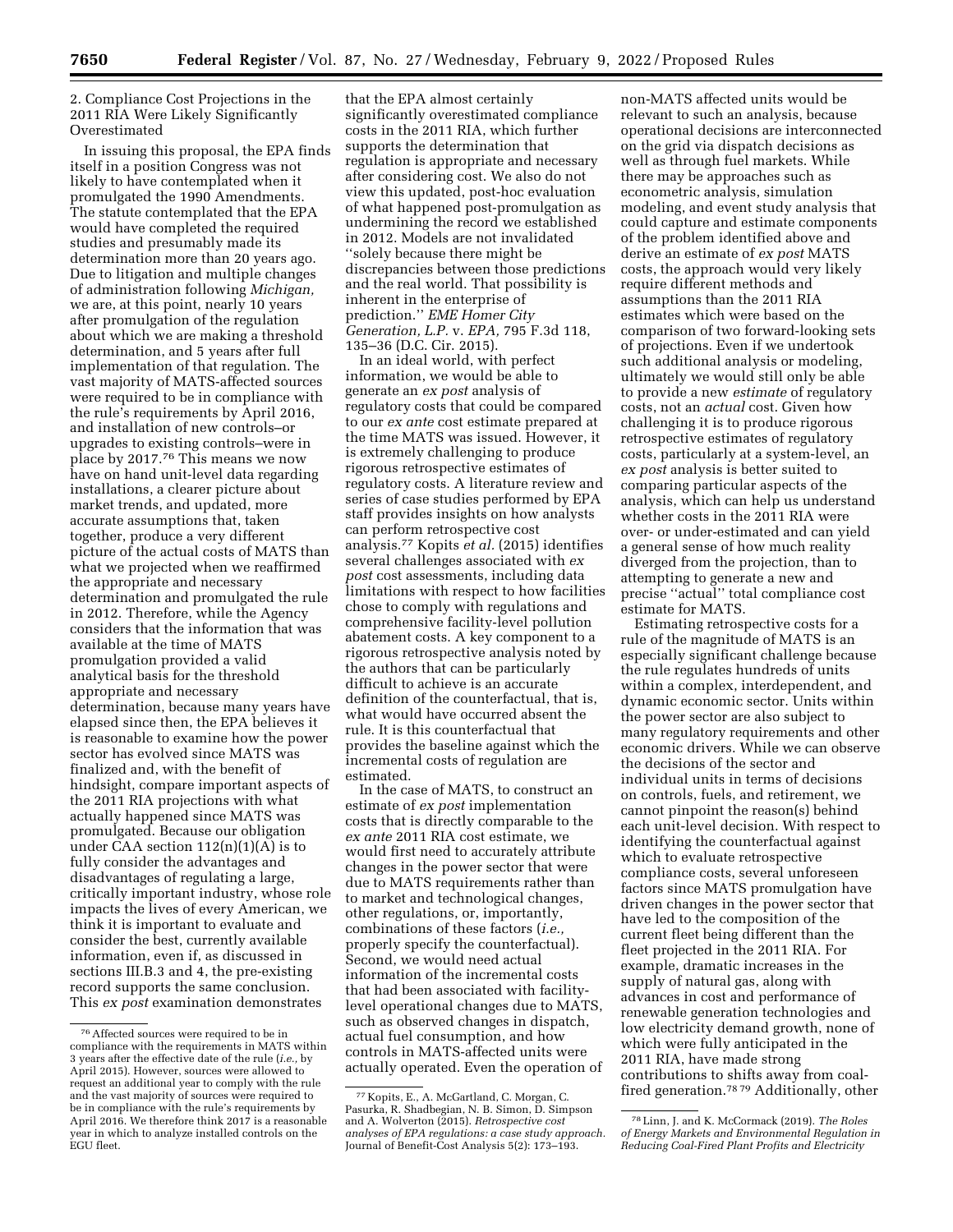EPA regulations such as the Disposal of Coal Combustion Residuals from Electric Utilities final rule, the Steam Electric Power Generating Effluent Guidelines—2015 Final Rule, and the 2020 Steam Electric Reconsideration Rule, were promulgated after MATS.80 While the compliance periods of these rules all postdate the MATS compliance date, utilities are likely to consider multiple regulations simultaneously when making planning decisions, a likelihood that also complicates the identification of the counterfactual scenario of a world without MATS that is needed to generate an *ex post*  incremental cost estimate of MATS that would be directly comparable to the *ex ante* 2011 RIA cost estimate.

Even though it is extremely challenging to produce the type of *ex post* incremental cost estimate discussed above, several stakeholders have conducted analyses, focusing on different components of the regulation's cost, to assess actual costs of compliance. While none of these estimates can be precisely compared against the EPA *ex ante* estimates because they use different methods than the power sector modeling the EPA used in the 2011 RIA, all of the independent analyses suggested that the actual compliance costs expenditures were significantly lower—by billions of dollars—than the EPA estimated in the 2011 RIA.

First, a 2015 analysis by Andover Technology Partners focused on the capital and operating costs associated with the actual installation and operation of pollution control equipment at MATS-regulated units and made two key findings: the number of installed controls was significantly lower than the number of controls that was projected in the 2011 RIA and the cost of the installed controls was generally lower than the control costs that the EPA assumed in the 2011 RIA modeling. Based on these findings, the study estimated that the EPA's projected cost of compliance was over-estimated by approximately \$7 billion.<sup>81 82</sup> In other

82 In addition to the 2015 study, Andover Technology Partners produced two other analyses words, the Andover Technology Partners estimated that the EPA's projected cost was approximately four times higher than their retrospective estimate of cost, which they estimated to be approximately \$2 billion per year.

Second, a 2017 study performed by M.J. Bradley & Associates (MJB&A) used information from the EIA and estimated that owners and operators of coal-fired EGUs incurred total capital expenditures on environmental retrofits of \$4.45 billion from December 2014 to April 2016.83 To the EPA's understanding, the MJB&A cost estimate represents total upfront capital costs (not ongoing operating and maintenance expenditures), and is not annualized as was the capital expenditure in the 2011 RIA-based projected cost estimate. For comparison, the estimated total upfront (not annualized) capital expenditures underpinning the 2011 RIA annual compliance cost estimate is about \$36.5 billion, which is more than eight times higher than the MJB&A estimates. This result suggests that the capital cost component of the 2011 RIA cost projections was significantly overestimated, potentially by a factor of more than eight.

Third, the Edison Electric Institute (EEI), the association that represents all U.S. investor-owned electric companies, estimated that by April 2019, owners and operators of coal- and oil-based EGUs incurred *cumulative* (not annual) compliance costs of more than \$18 billion to comply with MATS, including both capital and operations and maintenance costs since MATS became effective in April 2012.84 In order to provide a simple comparison between the EEI figure, which was incurred over 7 years, and the annualized amount presented in the 2011 RIA (\$9.6 billion), we can divide the EEI figure by 7 to estimate an average annual amount of approximately \$2.6 billion, which is similar to the Andover Technology Partners estimate of approximately \$2 billion. Also in line with the Andover Technology Partners estimate, EEI's

estimate suggests that the annual costs related to MATS compliance were overestimated in the 2011 RIA by approximately \$7 billion. While there is some uncertainty in the amount of time over which those costs were incurred, as well as the exact nature of those expenditures, it is clear that the information provided by EEI supports a conclusion that the costs of compliance with MATS were significantly lower than the Agency's projections.

In summary, it is the EPA's understanding that two of these studies indicate that the 2011 RIA may have overestimated annual compliance costs by approximately \$7 billion, and the third study finds that the projected total upfront capital costs may have been overestimated by a factor of more than eight. While each of these retrospective cost estimates is developed from bases that are dissimilar from one another and, in particular, from how the EPA developed the prospective cost estimates in the 2011 RIA, each of the independent analyses indicate that the costs of MATS are likely significantly less than the EPA estimated in the 2011 RIA.

For this proposal, the EPA has evaluated whether the *ex ante* estimates in the 2011 RIA were likely accurate, overestimated, or underestimated, and the details of the EPA's new analysis are contained in the docketed TSD (referred to herein as the ''Cost TSD'').85 Consistent with our systems-level approach, we begin our analysis with an evaluation of natural gas expenditures during the relevant time period. The rapid decrease in the price of natural gas during this time period affected U.S. power generation profoundly, including U.S. EGU fuel expenditures; this has significant implications for our *ex post*  analysis because natural gas expenditures constituted approximately 25 percent of the projected 2015 compliance costs in the 2011 RIA.86 These market shifts in the industry also impacted expenditures associated with the installation and operation of pollution control equipment at MATSaffected facilities. Those costs constituted a majority—about 70 percent—of the projected annual compliance costs in 2015. The following

*Sector Emissions.* RAND Journal of Economics 50: 733–767.

<sup>79</sup>Coglianese, J., *et al.* (2020). *The Effects of Fuel Prices, Environmental Regulations, and Other Factors on U.S. Coal Production, 2008–2016.* The Energy Journal 41(1): 55–82.

<sup>80</sup> 85 FR 53516 (August 28, 2020), 80 FR 67838 (November 3, 2015), and 85 FR 64650 (October 13, 2020), respectively.

<sup>81</sup> Declaration of James E. Staudt, Ph.D., CFA, at 3, *White Stallion Energy Center* v. *EPA,* No. 12– 1100 (DC Cir., December 24, 2015). Also available at Docket ID Item No. EPA–HQ–OAR–2009–0234– 20549.

in 2017 and 2019, respectively, that estimated the ongoing costs of MATS. The 2017 report estimated that the total annual operating cost for MATSrelated environmental controls was about \$620 million, an estimate that does not include ongoing payments for installed environmental capital. The 2019 report estimates the total annual ongoing incremental costs of MATS to be about \$200 million; again, this estimate does not include ongoing MATS-related capital payment. The 2017 report is available in Docket ID Item No. EPA–HQ– OAR–2018–0794–0794. The 2019 report is available in Docket ID Item No. EPA–HQ–OAR–2018–0794– 1175.

<sup>83</sup>Available in Docket ID Item No. EPA–HQ– OAR–2018–0794–1145.

<sup>84</sup>Available in Docket ID Item No. EPA–HQ– OAR–2018–0794–2267.

<sup>85</sup>U.S. EPA. 2021. *Supplemental Data and Analysis for the National Emission Standards for Hazardous Air Pollutants: Coal- and Oil-Fired Electric Utility Steam Generating Units—Revocation of the 2020 Reconsideration, and Affirmation of the Appropriate and Necessary Supplemental Finding; Notice of Proposed Rulemaking (*''*Cost TSD*''*).* 

<sup>86</sup>We projected that regulation of coal- and oilfired EGUs under MATS would induce units to switch to natural gas, which in turn would increase the price of natural gas and the cost of those expenditures.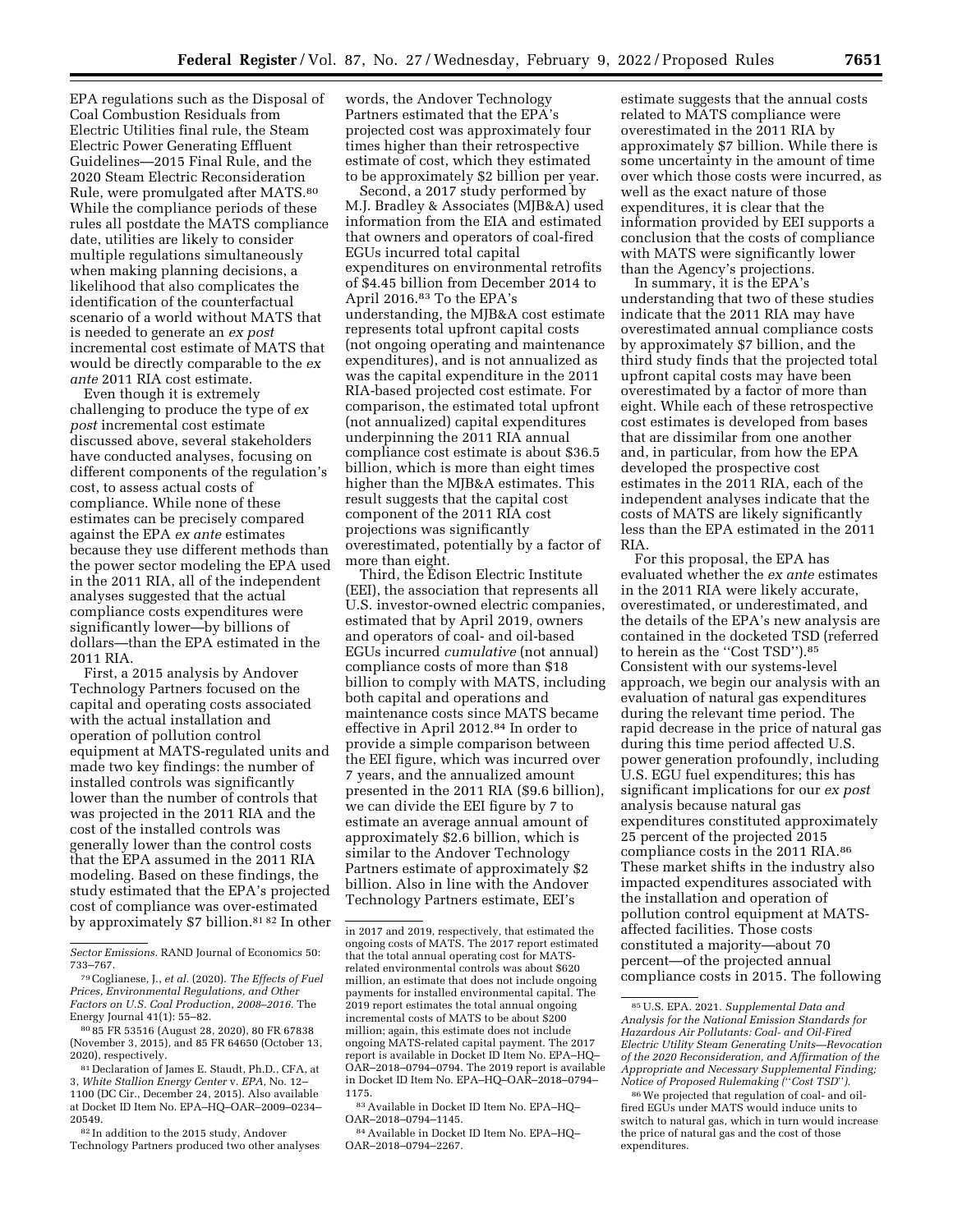sections closely examine these two components of the compliance cost and use available information to evaluate whether the projected compliance costs reported in the 2011 RIA were likely higher or lower than actual costs. We also review important cost assumptions used in the 2011 RIA. Taken together, this suite of quantitative and qualitative evaluations indicates that the projected costs in the 2011 RIA were almost certainly significantly overestimated. We find that the 2011 RIA's estimate of the number of installations alone led to an overestimate of about \$2.2 to \$4.4 billion, and that if recent updates to the cost and performance assumption for pollution controls had been reflected in the 2011 RIA modeling, the projected

compliance costs would likely have been even lower (suggesting the overestimate could be greater than \$4.4 billion).

# a. Natural Gas Supply

The natural gas industry has undergone significant change in recent years. Starting in the mid-2000s, technological changes in natural gas drilling and extraction initiated major market changes that resulted in significant increases to domestic supplies of natural gas. As these technologies have continued to advance, they have had a lasting impact on natural gas markets, resulting in major shifts in the economics of electric sector operations given the abundant supply of natural gas at relatively low costs. This section summarizes these changes and the implications for the cost projection presented in the 2011 RIA.

In 2005, the EIA estimated that proved reserves of natural gas were 213 trillion cubic feet (tcf).87 In 2019, the estimate of proved reserves was 495 tcf, an increase of 132 percent. The market effects of this major supply shift were profound across the economy, but especially for the power sector. By the end of 2019, aided by advances in drilling and hydraulic fracturing techniques, natural gas production from tight and shale gas formations was the major source of domestic production (*see* Table 1 below) and had increased three-fold from 2005 production levels.

# TABLE 1—U.S. NATURAL GAS PRODUCTION, BY SOURCE

[Trillion cubic feet]

| Year | Tight/shale<br>qas | Other lower<br>48 onshore | Lower 48<br>offshore | Other |
|------|--------------------|---------------------------|----------------------|-------|
| 2005 | 7.2                | 5.1                       | 3.4                  | 2.3   |
| 2006 | 8.0                | 5.1                       | 3.2                  | 2.3   |
| 2007 | 9.0                | 4.9                       | 3.1                  | 2.3   |
| 2008 | 10.3               | 4.9                       | 2.6                  | 2.4   |
| 2009 |                    | 4.5                       |                      | 2.4   |
| 2010 | 12.4               | 4.2                       | 2.5                  | 2.2   |
| 2011 | 14.8               | 4.0                       | 2.0                  | 2.1   |
| 2012 | 16.7               | 3.7                       | 1.6                  | 2.0   |
| 2013 | 17.6               | 3.5                       | 1.4                  |       |
| 2014 | 19.5               | 3.4                       | 1.3                  | 1.6   |
| 2015 | 21.0               | 3.2                       | 1.4                  | 1.5   |
| 2016 | 21.1               | 2.8                       | 1.3                  | 1.4   |
| 2017 | 22.2               | 2.7                       |                      | 1.3   |
| 2018 | 25.7               | 2.7                       | 1.0                  | 1.3   |
| 2019 | 29.3               | 2.4                       |                      | 1.2   |
| 2020 | 29.2               | 2.3                       |                      |       |

Source: U.S. EIA, [https://www.eia.gov/energyexplained/natural-gas/where-our-natural-gas-comes-from.php,](https://www.eia.gov/energyexplained/natural-gas/where-our-natural-gas-comes-from.php) accessed July 25, 2021.

**Note:** ''Other'' includes production from Alaska and Coalbed Methane sources.

As a result, the natural gas market underwent a long period of sustained low prices (*see* Table 2 below). These market shifts were not fully anticipated or predicted by observers, as indicated

by natural gas futures prices at the time of MATS promulgation. Although these changes took root in the mid-2000s, the lasting market disruption would take more time to cement itself. From 2010 through 2019, the U.S became one of the world's leading producers of natural gas, breaking domestic production

records year-on-year through the decade, while maintaining record-low prices. During this timeframe, the U.S. shifted from a *total* net energy importer to an exporter,88 while maintaining some of the lowest relative natural gas prices globally.89

# TABLE 2—NATURAL GAS PRICES

| Year                 | NYMEX natural<br>gas Henry Hub<br>natural gas futures<br>(\$/MMBtu), annual<br>average, as of:<br>2011-03-16 | NYMEX natural<br>gas Henry Hub<br>natural gas futures<br>(\$/MMBtu), annual<br>average, as of:<br>$2011 - 12 - 21$ | Henry Hub spot<br>natural gas index<br>annual average<br>price<br>(\$/MMBtu) |
|----------------------|--------------------------------------------------------------------------------------------------------------|--------------------------------------------------------------------------------------------------------------------|------------------------------------------------------------------------------|
| 2005<br>2006<br>2007 | <br>                                                                                                         | <br>                                                                                                               | 8.63<br>6.74<br>6.96                                                         |

87*U.S. Crude Oil and Natural Gas Proved Reserves, Year-end 2019* (Table 9: U.S. proved reserves of natural gas). EIA, January 11, 2021 release available at *[https://www.eia.gov/naturalgas/](https://www.eia.gov/naturalgas/crudeoilreserves) [crudeoilreserves.](https://www.eia.gov/naturalgas/crudeoilreserves)* Accessed July 23, 2021.

88 *Monthly Energy Review,* EIA (June 24, 2021) and *Today in Energy* (''U.S. total energy exports exceed imports in 2019 for the first time in 67 years''), EIA (April 20, 2020) available at *[https://](https://www.eia.gov/todayinenergy/detail.php?id=43395) [www.eia.gov/todayinenergy/detail.php?id=43395.](https://www.eia.gov/todayinenergy/detail.php?id=43395)*  Accessed July 23, 2021.

89BP, *Statistical Review of World Energy 2021*  available at *[https://www.bp.com/en/global/](https://www.bp.com/en/global/corporate/energy-economics/statistical-review-of-world-energy.html) [corporate/energy-economics/statistical-review-of](https://www.bp.com/en/global/corporate/energy-economics/statistical-review-of-world-energy.html)[world-energy.html.](https://www.bp.com/en/global/corporate/energy-economics/statistical-review-of-world-energy.html)* Accessed July 23, 2021.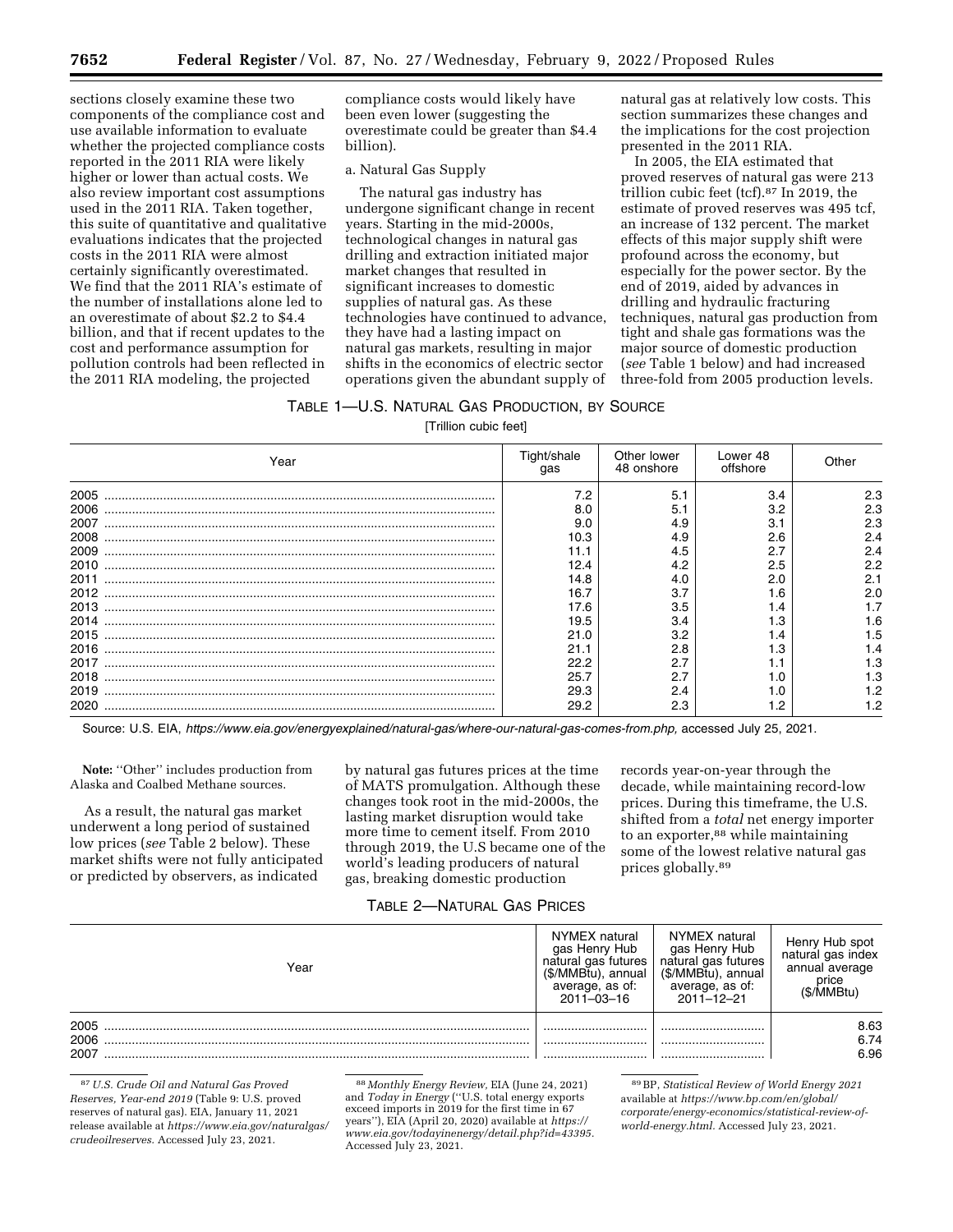| Year | NYMEX natural<br>gas Henry Hub<br>natural gas futures<br>(\$/MMBtu), annual<br>average, as of:<br>2011-03-16 | NYMEX natural<br>gas Henry Hub<br>natural gas futures<br>(\$/MMBtu), annual<br>average, as of:<br>2011-12-21 | Henry Hub spot<br>natural gas index<br>annual average<br>price<br>(\$/MMBtu) |
|------|--------------------------------------------------------------------------------------------------------------|--------------------------------------------------------------------------------------------------------------|------------------------------------------------------------------------------|
| 2008 |                                                                                                              |                                                                                                              | 8.90                                                                         |
| 2009 |                                                                                                              |                                                                                                              | 3.94                                                                         |
| 2010 |                                                                                                              |                                                                                                              | 4.37                                                                         |
| 2011 | 4.24                                                                                                         |                                                                                                              | 4.00                                                                         |
| 2012 | 4.91                                                                                                         | 3.43                                                                                                         | 2.75                                                                         |
| 2013 | 5.31                                                                                                         | 4.07                                                                                                         | 3.73                                                                         |
| 2014 | 5.67                                                                                                         | 4.43                                                                                                         | 4.37                                                                         |
| 2015 | 6.04                                                                                                         | 4.66                                                                                                         | 2.63                                                                         |
| 2016 | 6.36                                                                                                         | 4.90                                                                                                         | 2.51                                                                         |
| 2017 | 6.67                                                                                                         | 5.16                                                                                                         | 2.98                                                                         |
| 2018 | 6.97                                                                                                         | 5.43                                                                                                         | 3.16                                                                         |
| 2019 | 7.25                                                                                                         | 5.70                                                                                                         | 2.56                                                                         |
| 2020 | 7.50                                                                                                         | 5.96                                                                                                         | 2.03                                                                         |
| 2021 | 7.76                                                                                                         | 6.23                                                                                                         |                                                                              |
| 2022 | 8.02                                                                                                         | 6.50                                                                                                         |                                                                              |
| 2023 | 8.28                                                                                                         | 6.78                                                                                                         |                                                                              |
|      |                                                                                                              | 7.06                                                                                                         |                                                                              |

# TABLE 2—NATURAL GAS PRICES—Continued

Source: Annual Average Henry Hub Price, EIA. NYMEX price, from S&P Global data. 2015 data from 2011 RIA, Chapter 3.

The EPA projected a 2015 natural gas price of roughly \$5/MMBtu when MATS was finalized in December 2011, which was a reasonable expectation based on prevailing market conditions at that time. However, natural gas prices post-MATS promulgation ended up being considerably lower than anticipated, which resulted in major shifts in the economics of fossil fuelfired electric generating technologies (*see* Table 2 above and Chart A–1 in the Cost TSD). From 2005 through 2010, annual average natural gas prices (at Henry Hub) averaged about \$6.60/ MMBtu. Several years later, as MATS compliance began, prices averaged roughly \$2.75/MMBtu for the years 2015 through 2019. This market shift greatly changed the economics of power plant operation for fossil fuel-fired facilities, with the electric sector surpassing the industrial sector to become the largest consumer of natural gas (38 percent of the total in 2020),<sup>90</sup> and gas-fired generators becoming the leading source of electric generation in the electric sector, representing 40 percent of total generation in 2020.91

The modeling supporting the 2011 RIA did not anticipate this major change in natural gas supply, which has clearly had a significant impact on the electric power sector and those sources covered by MATS. While we do not quantify the impact this change would have on the

projected compliance costs associated with incremental changes in natural gas use and price (about 25 percent of the total projected compliance cost in the 2011 RIA), we note that any closures of covered units that occurred as a result of the changed relative economics of fuel prices would decrease the MATSrelated compliance costs for the sector. These closures reduced the amount of control capacity necessary for compliance with MATS, and we estimate below a range of costs associated with the overestimation of control installations in the 2011 RIA.

Several researchers have investigated the role of relative fuel prices as a factor in decisions that were made regarding closures of coal-fired units around 2015. Generally, these studies attribute closures primarily to the decrease in natural gas prices, and they also note smaller factors such as advances in the cost and performance of renewable generating sources, lower-thananticipated growth in electricity demand, and environmental regulations.

For example, Linn and McCormack (2019) developed a simulation model of the U.S. Eastern Interconnection that reproduced unit operation, emissions, and retirements over the 2005–2015 period. The authors use this model to explain the relative contributions of demand, natural gas prices, wind generation, and environmental regulations, including MATS, to the changes in the share of coal in electricity generation. The results showed that lower electricity consumption and natural gas prices account for a large majority of the

declines in coal plant profitability and resulting retirements. The authors found that the environmental regulations they modeled,  $NO<sub>X</sub>$  emissions caps and MATS, played a relatively minor role in declines of coal plant profitability and retirements.

Additionally, Coglianese *et al.* (2020) developed a statistical modeling approach to enable the decomposition of changes in U.S. coal production from 2008–2016 into changes due to a variety of factors, including changes in electricity demand, natural gas prices relative to coal, renewable portfolio standards, and environmental regulations that affect coal-fired plants. The results indicated that declines in natural gas prices explained about 92 percent of the decrease in coal production between 2008 and 2016. Air regulations, including MATS, explained about 6 percent of the drop in coal production. The study attributed about 5.2 GW of coal-fired EGU retirements to MATS.

These studies both demonstrate that the decrease in natural gas prices played a significant role in closures of coalfired EGUs. While we do not quantify the impact this change had on the projected costs included in the 2011 RIA, we note that any closures of covered units that occurred as a result of the dramatically changed relative economics of fuel prices would decrease the MATS-related compliance costs for the sector.

<sup>90</sup>Table 4.3, *Monthly Energy Review,* EIA, April 2021, available at *[https://www.eia.gov/totalenergy/](https://www.eia.gov/totalenergy/data/monthly/archive/00352104.pdf) [data/monthly/archive/00352104.pdf.](https://www.eia.gov/totalenergy/data/monthly/archive/00352104.pdf)* 

<sup>91</sup>EIA, Electricity Data Browser, Net generation, United States, all sectors, annual, available at *[https://www.eia.gov/electricity/data/browser/.](https://www.eia.gov/electricity/data/browser/)*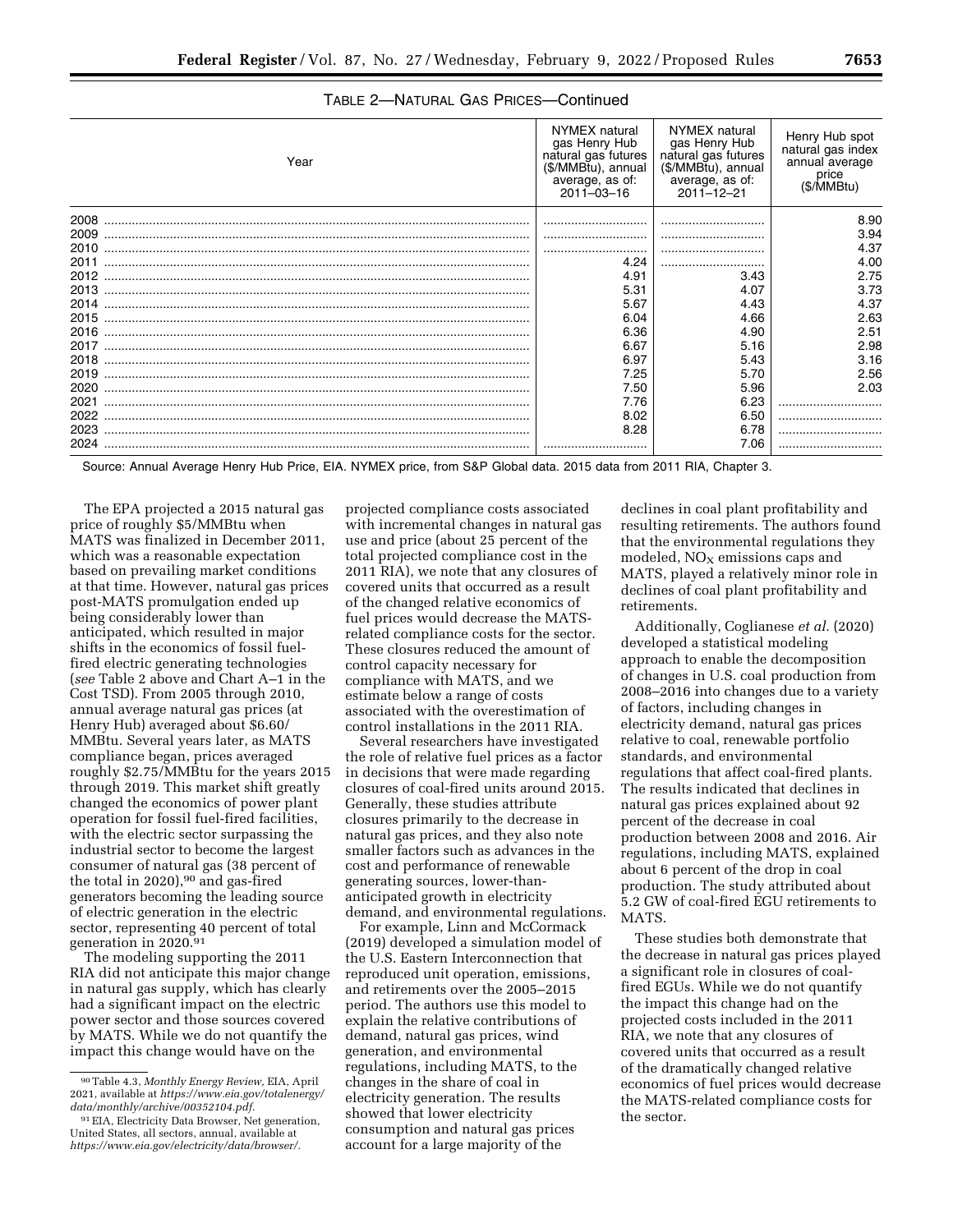b. Projected Versus Observed Pollution Control Installations

The 2011 RIA reported a sector-level compliance cost of \$9.6 billion annually in 2015. The majority of those costs about 70 percent—represented the incremental annualized capital and annual operation and maintenance (O&M) costs associated with installation and operation of pollution controls for compliance with MATS at coal steam units. Given the time that has passed, we can now compare the incremental projected pollution control capacity reported in the 2011 RIA with available information regarding actual (observed) control installations. For this proposal, therefore, the EPA has compared observed installations and costs over 2013–2016 to unit-level estimates of the control installation capacity and associated costs presented in the 2011 RIA. This analysis demonstrates, subject to the caveats and uncertainty discussed below, that the 2011 RIA likely overestimated total pollution control retrofit capacity that would occur in response to MATS and, thus, likely overestimated MATS compliance costs. For example, the analysis that follows demonstrates that fabric filter (FF)

systems—which are an expensive and capital-intensive control technology were only installed on less than onethird of the capacity anticipated in the 2011 RIA analysis.

This comparison of projected to observed control capacity installations relies on the simplifying assumption that all dry scrubbers (*e.g.,* dry FGD systems), dry sorbent injection (DSI) systems, activated carbon injection (ACI) systems, and FF systems installed during the 2013–2016 period were installed for compliance with the MATS emissions limits. This assumption is necessitated by the absence of comprehensive data on the specific reasons EGUs installed pollution control equipment. While assuming pollution controls of these types that were installed in this period are singularly attributable to MATS requirements is a reasonable assumption for this analysis, it is a highly conservative assumption given that some of the observed installations likely occurred in response to other regulations to control criteria air pollutants (*e.g.,* Cross-State Air Pollution Rule, Regional Haze, Federal implementation plans, or state implementation plans) or enforcement

actions (*e.g.,* consent decrees). Because some of the observed installations in this analysis likely resulted from non-MATS requirements, the approach potentially over-attributes the amount of pollution controls built specifically for MATS compliance, thereby leading to an overestimate of the control costs associated with MATS.

Table 3 presents the findings of this analysis in capacity terms. The total capacity projected to retrofit with each control in the 2011 RIA is reported for the base case (*i.e.,* projected future conditions absent MATS) and under MATS. The difference is presented in the 'Projected Incremental Controls' column. So, for example, in the 2011 RIA the EPA projected that there would be an incremental 20.3 GW of capacity retrofitting with dry FGD that is attributable to MATS. We compare the projected incremental controls capacity value to the observed installations capacity value. Note that we are unable to estimate the total capacity of observed upgrades to electrostatic precipitators (ESP) and scrubbers due to a lack of available data regarding such upgrades. For additional information, *see* the docketed Cost TSD.

#### TABLE 3—PROJECTED VS. OBSERVED CAPACITY  $[O]$ igawatta  $(O$ W)]

| Pollution control retrofit | Base case | MATS  | Projected<br>incremental<br>controls | Observed<br>installations<br>$(2013 - 2016)$ | Difference:<br>Observed<br>minus<br>projected<br>$(2013 - 2016)$ | Percent<br>difference:<br>Observed<br>minus<br>projected<br>$(2013 - 2016)$ |
|----------------------------|-----------|-------|--------------------------------------|----------------------------------------------|------------------------------------------------------------------|-----------------------------------------------------------------------------|
| Dry FGD                    | 4.6       | 24.8  | 20.3                                 | 16.0                                         | $-4.3$                                                           | $-21$                                                                       |
| <b>DSI</b>                 | 8.6       | 52.5  | 43.9                                 | 15.8                                         | $-28.1$                                                          | $-64$                                                                       |
| ACI                        |           | 99.3  | 99.3                                 | 96.1                                         | $-3.2$                                                           | $-3$                                                                        |
|                            | 12.7      | 114.7 | 102                                  | 31.4                                         | $-70.6$                                                          | $-69$                                                                       |
|                            |           | 33.9  | 33.9                                 | N/A                                          | N/A                                                              | N/A                                                                         |
|                            |           | 63.1  | 63.1                                 | N/A                                          | N/A                                                              | N/A                                                                         |

Source: Projected Controls: 2011 RIA; Observed Installations: NEEDS v.5.16.

**Note:** FF installations include installations specifically related to PM control, as well as installations included with dry scrubber, DSI, and some ACI retrofits in the modeling. Totals may not sum due to rounding.

This analysis demonstrates that projected incremental capacity of dry FGD, DSI, ACI, and FF was likely significantly overestimated in the 2011 RIA. The capacities of actual installed control technologies are lower, often significantly lower, than projected (and again, this analysis attributes *all* control installations of certain types during this time period to MATS, even though some portion of those installations were likely made in whole or in part due to other regulations). For example, the installed DSI capacity is about two-thirds lower than was projected. The difference between observed installed control capacities and what we projected those

incremental control capacities would be translates directly into significantly lower costs than estimated. Because the vast majority of compliance costs in the 2011 RIA were related to the installation and operation of pollution controls, and because significant deployment of any higher-cost compliance strategies did not occur, the large differences observed in Table 3 suggest that the projected compliance costs were likely significantly overestimated as well. For example, approximately \$2 billion was estimated to be attributable to the installation and operation of DSI controls (21 percent of the total annual projected costs of MATS), when in

actuality, only one-third of those installations occurred (and some were likely attributable to regulations other than MATS).

We also conduct an analysis of the approximate costs related to the overestimate of projected incremental pollution controls. This analysis is discussed in detail in the Cost TSD. Specifically, we compared observed installations over 2013–2016 to unitlevel estimates of the control installation capacity and associated costs presented in the 2011 RIA to develop a range of the potential overestimate of compliance costs related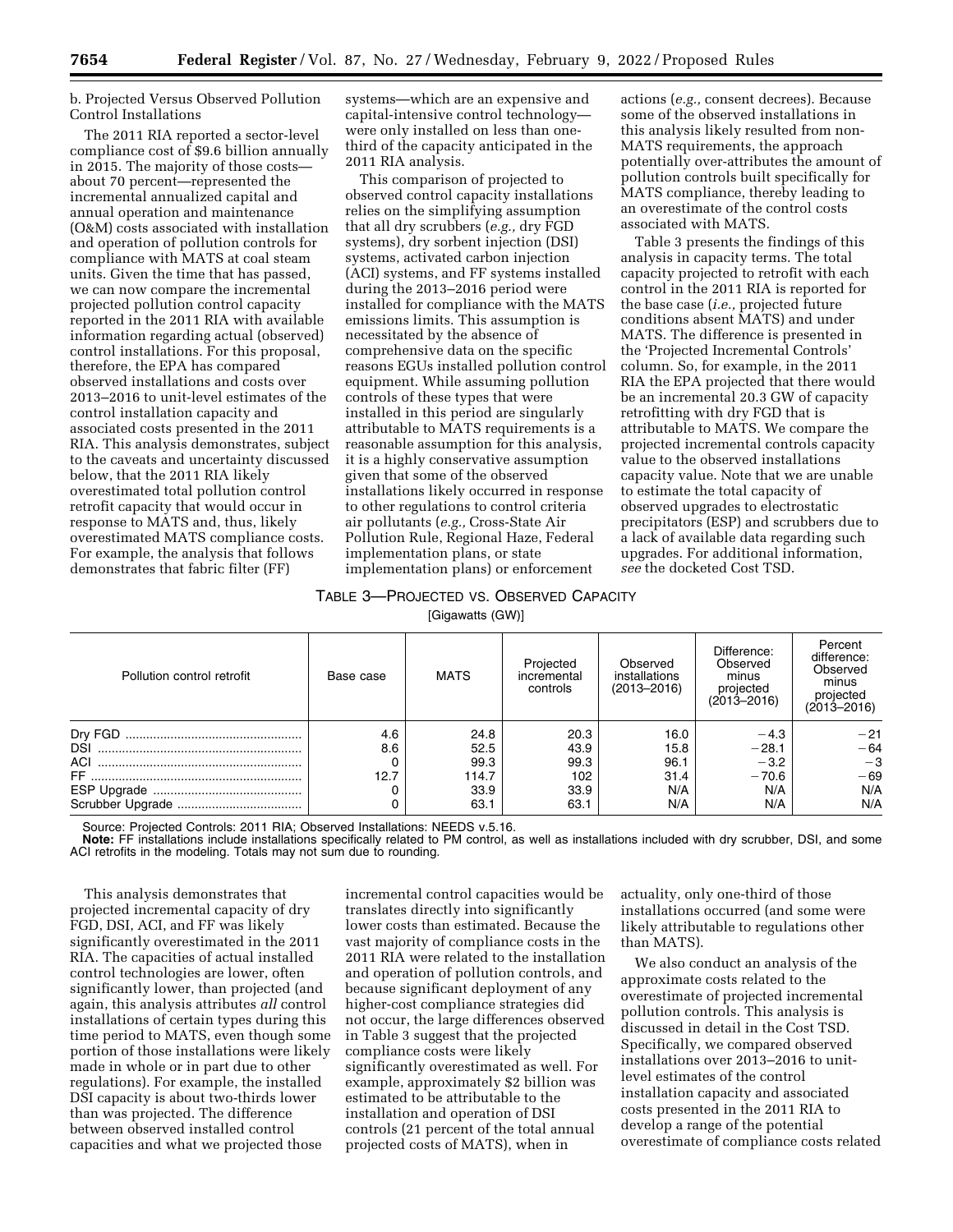to projected control installations that did not occur.

As result of this analysis, we find that based on this one variable—the number of control technology installations—the 2011 RIA overestimated control costs by about \$2.2 to \$4.4 billion (or 2.7 times). If recent updates to the cost and performance assumptions for pollution controls had been reflected in the 2011 RIA modeling, the projected compliance costs would likely have been even lower (suggesting the overestimate could be greater than \$4.4 billion). The EPA did not quantify advances in cost and performance of control technology between the time of the EPA's modeling and implementation of the rule due to uncertainty. We note that this may be one reason that the Andover Technology Partners' overestimate for control costs of \$7 billion exceeds the EPA's range of overestimates (\$2.2–4.4 billion) for the same control and operation costs. The next section helps explain some of the difference quantified above, and provides further qualitative evidence supporting the EPA's conclusion that the 2011 RIA likely significantly overestimated the compliance costs associated with meeting MATS requirements.

c. 2011 RIA Modeling Assumptions

Since promulgation of MATS, the EPA has found it necessary to update some of the modeling assumptions used in the IPM modeling that informed the RIA cost estimate, in order to capture the most recently available information and best reflect the current state of the power sector. Several of these recent updates are directly related to pollution control retrofits that were projected to be installed for MATS in the 2011 RIA. Had these updates been reflected in our modeling, it likely would have projected fewer controls needing to be installed and therefore a lower cost estimate overall.

The full suite of assumptions utilized in the IPM modeling are reported in the model documentation, which provides additional information on the assumptions discussed here as well as all other assumptions and inputs to the model.92 Updates specific to MATS modeling are also in the IPM 4.10 Supplemental Documentation for MATS.93 As was included in the 2011 RIA discussion regarding uncertainty and limitations of the power sector modeling analysis (Section 3.15), the

cost and emissions impact projections did not take into account the potential for advances in the capabilities of pollution control technologies or reductions in their costs over time. EPA modeling cannot anticipate in advance the full spectrum of compliance strategies that the power sector may innovate to achieve required emission reductions, and experience has shown that regulated industry often is able to comply at lower costs through innovation or efficiencies. Where possible, the EPA designs regulations to assure environmental performance while preserving flexibility for affected sources to design their own solutions for compliance. Industry will employ an array of responses, some of which regulators may not fully anticipate and will generally lead to lower costs associated with the rule than modeled in *ex ante* analysis. *See, e.g.,* section III.D of this preamble, discussing how the actual cost of the ARP was up to 70 percent less than what had been estimated.

A first example regards the assumptions of HCl removal for certain types of coal. When lignite and subbituminous coals are combusted, the chemistry of coal ash alkalinity removes HCl emissions. The 2011 RIA modeling assumed a 75 percent reduction of HCl emissions from lignite and subbituminous coals.94 Upon subsequent review of available data, the EPA updated this assumption to 95 percent HCl removal.95 This revised assumption regarding improved HCl removal from coal ash alkalinity effectively lowers uncontrolled HCl emissions rates in the projections and is a better reflection of actual removal rates observed by EGUs combusting subbituminous and/or lignite coal. This updated assumption, had it been used in the 2011 RIA modeling, would have significantly decreased the incremental capacity of acid gas controls (*e.g.,* DSI, dry FGD) that the model projected to be needed for compliance with the MATS acid gas limits.96 The lower projection for controls would in turn have resulted in a lower cost estimate.

For a second example, the EPA updated the DSI retrofit cost methodology used in our power sector modeling. The 2011 RIA compliance

cost projections assumed an  $SO<sub>2</sub>$ removal rate of 70 percent and a corresponding HCl removal effect of 90 percent 97 based on a technical report, developed by Sargent and Lundy in August 2010.98 These assumptions have been updated to reflect an  $SO<sub>2</sub>$  removal rate of 50 percent and a corresponding HCl removal effect of 98 percent for units with FF in the EPA's recent modeling,99 based on an updated technical report from Sargent and Lundy.100

These revised assumptions, which better reflect the actual cost and performance of DSI, would reduce the variable costs significantly, by about one-third at a representative plant,101 because less sorbent is required to achieve the same amount of HCl reduction. If the EPA had been able to use this new information in the 2011 RIA modeling, the projected compliance costs would have been lower, reflecting the reduced sorbent necessary to achieve the MATS emission limits. Furthermore, we note that while these modeling assumptions are based on a single sorbent (trona), alternative sorbents are available, potentially at a lower cost for some units.

A third example relates to the assumed cost of ESP upgrades. In the 2011 RIA modeling, the EPA assumed that a range of upgrades would be necessary at units with existing ESP controls in order to meet the MATS PM standard. The EPA assumed the cost of these upgrades ranged from \$55/ kilowatt (kW) to \$100/kW (in 2009 dollars). However, new evidence suggests that many ESP upgrades were installed and are available at less than \$50/kW.102

These examples highlight the uncertainty inherent in *ex ante*  compliance cost projections, and contribute additional evidence that the projected compliance costs presented in

99*See [https://www.epa.gov/airmarkets/](https://www.epa.gov/airmarkets/documentation-epa-platform-v6-november-2018-reference-case-chapter-5-emission-control)  [documentation-epa-platform-v6-november-2018](https://www.epa.gov/airmarkets/documentation-epa-platform-v6-november-2018-reference-case-chapter-5-emission-control) [reference-case-chapter-5-emission-control.](https://www.epa.gov/airmarkets/documentation-epa-platform-v6-november-2018-reference-case-chapter-5-emission-control)*  Accessed July 23, 2021.

<sup>100</sup>*See Dry Sorbent Injection for SO*2*/HCl Control Cost Development Methodology* at *[https://](https://www.epa.gov/sites/production/files/2018-05/documents/attachment_5-5_dsi_cost_development_methodology.pdf) [www.epa.gov/sites/production/files/2018-05/](https://www.epa.gov/sites/production/files/2018-05/documents/attachment_5-5_dsi_cost_development_methodology.pdf) [documents/attachment](https://www.epa.gov/sites/production/files/2018-05/documents/attachment_5-5_dsi_cost_development_methodology.pdf)*\_*5-5*\_*dsi*\_*cost*\_*development*\_ *[methodology.pdf.](https://www.epa.gov/sites/production/files/2018-05/documents/attachment_5-5_dsi_cost_development_methodology.pdf)* Accessed July 23, 2021.

101Based on a 500 MW plant with a heat rate of 9,500 Btu/kWh burning bituminous coal.

102*Analysis of PM and Hg Emissions and Controls from Coal-Fired Power Plants.* Andover Technology Partners (August 19, 2021), available in the rulemaking docket.

<sup>92</sup>*See [https://www.epa.gov/airmarkets/ipm](https://www.epa.gov/airmarkets/ipm-analysis-proposed-mercury-and-air-toxics-standards-mats)[analysis-proposed-mercury-and-air-toxics](https://www.epa.gov/airmarkets/ipm-analysis-proposed-mercury-and-air-toxics-standards-mats)[standards-mats.](https://www.epa.gov/airmarkets/ipm-analysis-proposed-mercury-and-air-toxics-standards-mats)* Accessed July 23, 2021.

<sup>93</sup>*See [https://www.epa.gov/airmarkets/](https://www.epa.gov/airmarkets/documentation-supplement-base-case-v410mats)  [documentation-supplement-base-case-v410mats.](https://www.epa.gov/airmarkets/documentation-supplement-base-case-v410mats)*  Accessed July 23, 2021.

<sup>94</sup> *Id.* 

<sup>95</sup>*See [https://www.epa.gov/sites/default/files/](https://www.epa.gov/sites/default/files/2019-03/documents/chapter_5.pdf)  [2019-03/documents/chapter](https://www.epa.gov/sites/default/files/2019-03/documents/chapter_5.pdf)*\_*5.pdf.* Accessed July 23, 2021.

<sup>96</sup>While we are unable to quantify precisely the impact that updating this assumption would have on the projected compliance costs, we can observe that most incremental DSI capacity (about 40 GW) would not require DSI controls in the 2011 RIA modeling, holding all else constant.

<sup>97</sup>*See [https://www.epa.gov/sites/production/files/](https://www.epa.gov/sites/production/files/2015-07/documents/updates_to_epa_base_case_v4.10_ptox.pdf)  [2015-07/documents/updates](https://www.epa.gov/sites/production/files/2015-07/documents/updates_to_epa_base_case_v4.10_ptox.pdf)*\_*to*\_*epa*\_*base*\_*case*\_ *v4.10*\_*[ptox.pdf.](https://www.epa.gov/sites/production/files/2015-07/documents/updates_to_epa_base_case_v4.10_ptox.pdf)* Accessed July 23, 2021.

<sup>98</sup>*See Dry Sorbent Injection Cost Development Methodology* at *[https://www.epa.gov/sites/](https://www.epa.gov/sites/production/files/2015-07/documents/append5_4.pdf) [production/files/2015-07/documents/append5](https://www.epa.gov/sites/production/files/2015-07/documents/append5_4.pdf)*\_ *[4.pdf.](https://www.epa.gov/sites/production/files/2015-07/documents/append5_4.pdf)* Accessed July 23, 2021.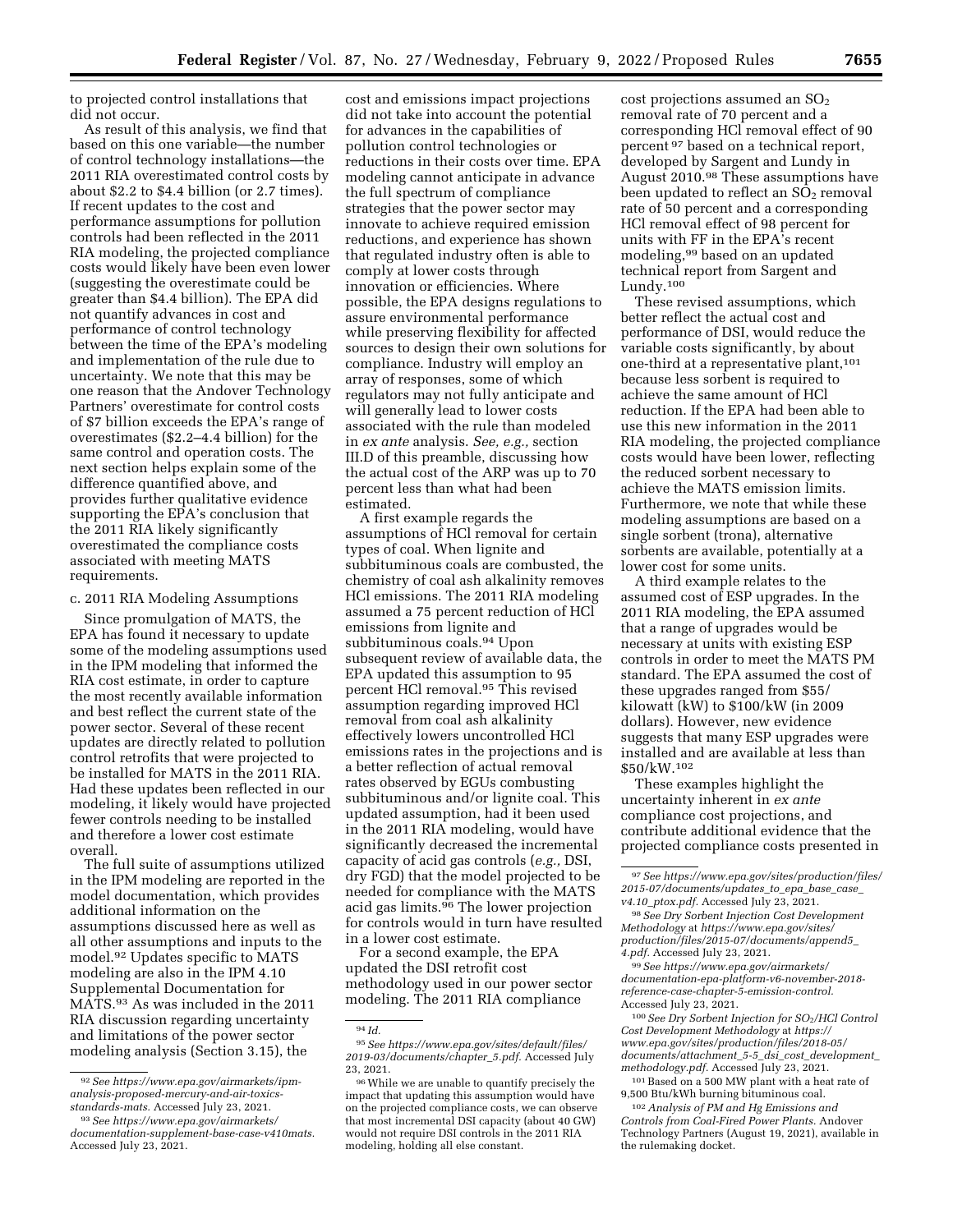the 2011 RIA were likely overestimated and that actual compliance costs for MATS in 2015 were likely significantly less than the \$9.6 billion estimate.

d. Conclusion That the 2011 RIA Costs Were Overestimated

After reviewing this suite of quantitative and qualitative updates and considering studies that were performed by outside entities, the EPA concludes that the available *ex post* evidence points to significantly lower costs of compliance for the power sector under MATS than suggested by the *ex ante*  projections in the 2011 RIA. There are numerous reasons for this, and chief among them is the fact that the natural gas industry has undergone profound change in recent years. Following the promulgation of MATS, natural gas supply increased substantially, leading to dramatic price decreases that resulted in major shifts in the economics of fossil fuel-fired electric generating technologies. The 2011 RIA modeling did not fully anticipate this historic change in natural gas supply and the related decrease in natural gas prices. As a result of this and other fundamental changes in the industry, we see a very different pattern of control installations than was projected: 103

• 21 percent less capacity of dry FGD than projected;

• 64 percent less capacity of DSI than projected;

• 3 percent less capacity of ACI than projected;

• 69 percent less capacity of FF than projected; and

• Likely fewer ESP and scrubber control upgrades than projected. These controls were responsible for approximately 70 percent of the projected annual compliance costs in the 2011 RIA. Because so many projected controls were not installed, we know that the control-related costs were almost certainly significantly overestimated. By simply comparing between projected and installed controls, we now find that the projected control-related costs for 2015 of about \$7 billion were likely overestimated by \$2.2 to \$4.4 billion, and possibly more.

In addition, we have updated some of the modeling assumptions that supported the 2011 RIA. Specifically:

• HCl emissions for EGUs burning subbituminous and lignite coals are much lower than originally modeled, reducing the number of controls necessary for compliance in the model;

• DSI controls require less sorbent than originally assumed, lower the operating cost of these controls, and other lower-cost sorbents are likely available; and

• The assumed cost of ESP upgrades in the modeling was likely much higher than the actual cost of these upgrades.

While not quantified here, the advances in cost and performance of control technology between the time of the EPA's modeling and implementation of the rule would, if quantified, likely add to the \$2.2 to \$4.4 billion overestimate.

Furthermore, the three studies submitted to the EPA during earlier rulemakings support this finding that the 2011 RIA cost projection was significantly overestimated:

• Andover Technology Partners estimated that the actual costs of compliance with MATS were approximately \$2 billion, and that the 2011 RIA may have overestimated compliance costs by approximately \$7 billion.

• MJB&A estimated that the total upfront capital expenditures of pollution controls installed for compliance with the rule were overestimated in the 2011 RIA by a factor of more than eight.

• EEI, the association that represents all U.S. investor-owned electric companies, estimated cumulative costs incurred by the industry in response to MATS, and that estimate suggests an annual amount about \$7 billion less than the 2011 RIA projected.

Taken together, this information indicates that the projected costs in the 2011 RIA were almost certainly significantly overestimated. We solicit comment on data resource and methods such as econometric, simulation, and event study approaches that may aid the EPA in better characterizing the *ex post*  regulatory costs of MATS for consideration before we issue the final rule.

3. Evaluation of Metrics Related to MATS Compliance

In the next four sections, we place the costs that we estimated in 2011, and which, as just explained, were likely significantly overestimated, in the context of the EGU industry and the services the EGU industry provides to society. The purpose of these comparisons is to better understand the disadvantages conferred by expending this money, both in terms of their scale and distribution, in order to weigh cost as a factor in our preferred methodology for making the appropriate determination. While we recognize the projected cost estimate from the 2011

RIA in absolute terms is perceived as a large number, our findings demonstrate that, for example, the (overestimated) projected cost estimate is less than 3 percent of the power sector's revenues from electricity sales, even when compared against data from 2019 (which had the lowest electricity sale revenues in a nearly 20 year period). As we did in 2016, we first contextualize the costs of MATS against power sector data for the years 2000 to 2011, *i.e.,* the information that was available to the Agency when we were promulgating MATS in 2012 and reaffirming the appropriate and necessary determination. For purposes of this proposal, we also expand our assessment to compare the 2011 cost estimates to the most recent years of data available regarding, for example, industry revenue and electricity prices. The intent of expanding the years of analysis is to update our assessments from the 2016 Supplemental Finding considering power sector trends with the newest information. We continue to use projections developed for the 2011 RIA for purposes of these evaluations, because as discussed in section III.B.2, we are unable to generate new, bottomline actual cost projections. However, in section III.D, we consider these evaluations in light of the EPA's finding that the projected costs were almost certainly significantly overestimated.

a. Compliance Costs as a Percent of Power Sector Sales

The first metric examined here (as in 2016) is a comparison of the annual compliance costs of MATS to electricity sales at the power sector-level (*i.e.,*  revenues), often called a sales test. The sales test is a frequently used indicator of potential impacts from compliance costs on regulated industries.104 Incorporating updated information from the EIA, Section 2.a and Table A–4 of the Cost TSD present the value of retail electricity sales from 2000 to 2019, as well as net generation totals for the electric power sector for the same period.

This information indicates that the \$9.6 billion in annual compliance costs of MATS projected for 2015 would have represented about 2.7 percent of 2008 power sector revenues from retail electricity sales, the peak year during

<sup>103</sup>As discussed above, although we attributed all controls of these types to MATS in this analysis, even those controls that were installed were likely due in part or in whole for reasons other than MATS.

<sup>104</sup>For example, the sales test is often used by the EPA when evaluating potential economic impacts of regulatory actions on small entities. In the context of a small entity analysis, an evaluation of the change in profits to owners is likely the best approach to assessing the economic burden to owners from a regulatory action. Data limitations prevent solely analyzing profit changes to EGU owners as a result of MATS in this proposal.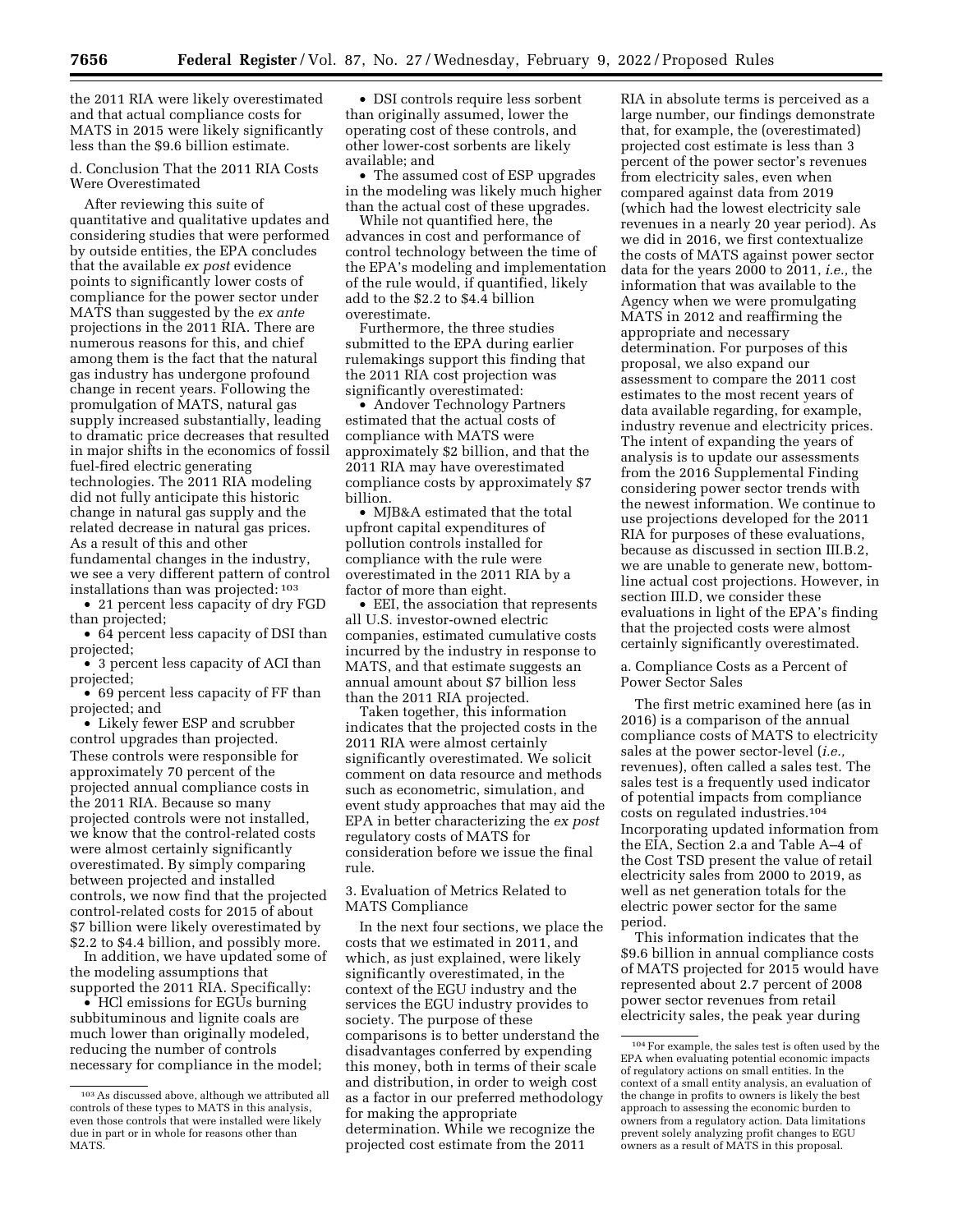the 2000 to 2019 period. The \$9.6 billion in projected compliance costs would constitute about 2.9 percent of 2019 sales, which was the lowest sales level observed in the post-2011 period. These projected compliance costs are a very small percentage of total EGU revenues from electricity sales in both robust or lean years, and newer data confirms the findings of the 2016 record. Moreover, if we account for the fact that the \$9.6 billion figure likely significantly overestimated the actual cost of compliance, the percentage of compliance costs to revenues would be even smaller.

b. Compliance Expenditures Compared to the Power Sector's Annual Expenditures

The next metrics we examine are a comparison of the annual capital expenditures projected in the 2011 RIA to be needed for MATS compliance to historical power sector-level overall capital expenditures, followed by a comparison of projected annual capital and production expenditures related to MATS compliance to historical power sector-level overall capital and production expenditures.

First, we evaluate capital expenditures. Capital costs represent largely irreversible investments for firms that must be paid off regardless of future economic conditions, as opposed to other important variable costs, such as fuel costs, that may vary according to economic conditions and generation needs. Section 2.b and Table A–5 of the Cost TSD present two sets of estimates for trends in annual capital expenditures by the electric power sector through 2019. The first set of information is based on data compiled by S&P Global, a private sector firm that provides data and analytical services. The second set of information is from the U.S. Census Bureau's Annual Capital Expenditures Survey. While each dataset has limitations, the estimates from each correspond to one another reasonably well.

The 2011 RIA modeling estimated the incremental capital expenditures associated with MATS compliance to be \$4.2 billion for 2015. As discussed in section III.B.2, the 2011 RIA likely significantly overestimated compliance costs. This conclusion also applies to the capital cost component of the overall cost because, as detailed earlier, fewer pollution controls were installed during the 2013–2016 timeframe than were projected in the 2011 RIA. While the EPA is not able to produce an alternative capital cost estimate directly comparable to the estimates from the 2011 RIA, the analysis discussed in

section III.B.2 and the Cost TSD indicated the annualized capital expenditures at units that installed controls under MATS might be as low as \$0.7 billion (\$3.5 billion lower than projected in 2011 RIA, or less than onefifth).

Even using the significantly overestimated figure of \$4.2 billion in our comparison shows that the projected capital expenditures associated with MATS represent a small fraction of the power sector's overall capital expenditures in recent years. Specifically, the \$4.2 billion estimate represents about 3.6 or 3.7 percent of 2019 (*i.e.,* most recent) power sector level capital expenditures based on the S&P Global and U.S. Census information, respectively. Compared against 2004 power sector level capital expenditures (*i.e.,* the 20-year low), the \$4.2 billion figure represents 10.4 or 9.3 percent of sector level capital expenditures (using the two respective data sets). Additionally, the projected \$4.2 billion in incremental capital costs is well within the range of annual variability associated with capital expenditures for the sector over the 2000–2019 period. During this period, based on the Census information, for example, the largest year-to-year decrease in power sector-level capital expenditures was \$19.5 billion (from 2001 to 2002) and the largest year-toyear increase in power sector-level capital expenditures was \$23.4 billion (from 2000 to 2001). This wide range  $(-\$19.5$  to  $+\$23.4$  billion) indicates substantial year-to-year variability in industry capital expenditures, and the projected \$4.2 billion increase in capital expenditures in 2015 projected under MATS falls well within this variability. Similar results are found using the S&P Global information. If a \$4.2 billion increase in capital expenditures in 2015 projected under MATS falls well within the variability of historical trends, then a capital expenditure of less than \$4.2 billion would also fall within this variability.

Next, in order to provide additional perspective to the projected cost information, we look at a broader set of costs faced by industry, including both capital and production expenditures together. Section 2.b and Table A–6 of the Cost TSD present two sets of estimates through 2019 for trends in annual total (capital and production) expenditures by the electric power sector using the same two data sets as above, which we then compare with the projected annual total expenditures required by MATS.

We find that even the overestimated \$9.6 billion compliance cost projection

from the 2011 RIA represents a small fraction of the power sector's annual capital and production expenditures compared to historical data, and is well within annual variability in total costs over the 2000 to 2011 and the 2012 to 2019 periods. Compared to 2008 data (*i.e.,* the historic high for total industry expenditures), the projected \$9.6 billion estimate represents about 4.2 to 4.3 percent of total expenditures. The MATS projected compliance cost represents 6.2 to 6.6 percent of total expenditures in 2003 (which was the lowest year for total industry expenditures during the studied time period). Additionally, the EPA notes that, similar to the capital expenditures analysis set forth in the 2015 Proposal, the projected \$9.6 billion in incremental capital plus production costs is well within the range of annual variability in costs in general over the 2000 to 2019 period. For example, during this period, the largest year-to-year decrease in power sector-level capital and production expenditures ranged from \$30.5 billion to \$32.8 billion. The largest year-to-year increase in power sector-level capital and production expenditures in this period ranged from \$27.5 billion to \$28.7 billion. If a \$9.6 billion increase in expenditures falls well within the variability of historical trends, then an expenditure substantially less than \$9.6 billion would also fall within this variability.

#### c. Impact on Retail Price of Electricity

We are cognizant that, for an industry like the power sector, costs and disadvantages to regulation are not solely absorbed by regulated sources. Many firms in the industry are assured cost-recovery for expenditures, so there is considerable potential for EGUs to pass through the costs of compliance to consumers via increases in retail electricity prices. This is especially true given that the demand for electricity is not particularly price-responsive. That is, because people are dependent on electricity for daily living, they are not likely to reduce their consumption of electricity even when the price goes up but will instead pay the higher price, thus absorbing the costs of compliance incurred by the industry. Notably, average retail electricity prices have fallen since the promulgation of MATS.

While we analyze these aspects of cost separately, control costs and electricity prices are not separate economic indicators. Electricity price increases are generally related to increases in the capital and operating expenditures by the power sector. Therefore, the electricity price impacts and the associated increase in electricity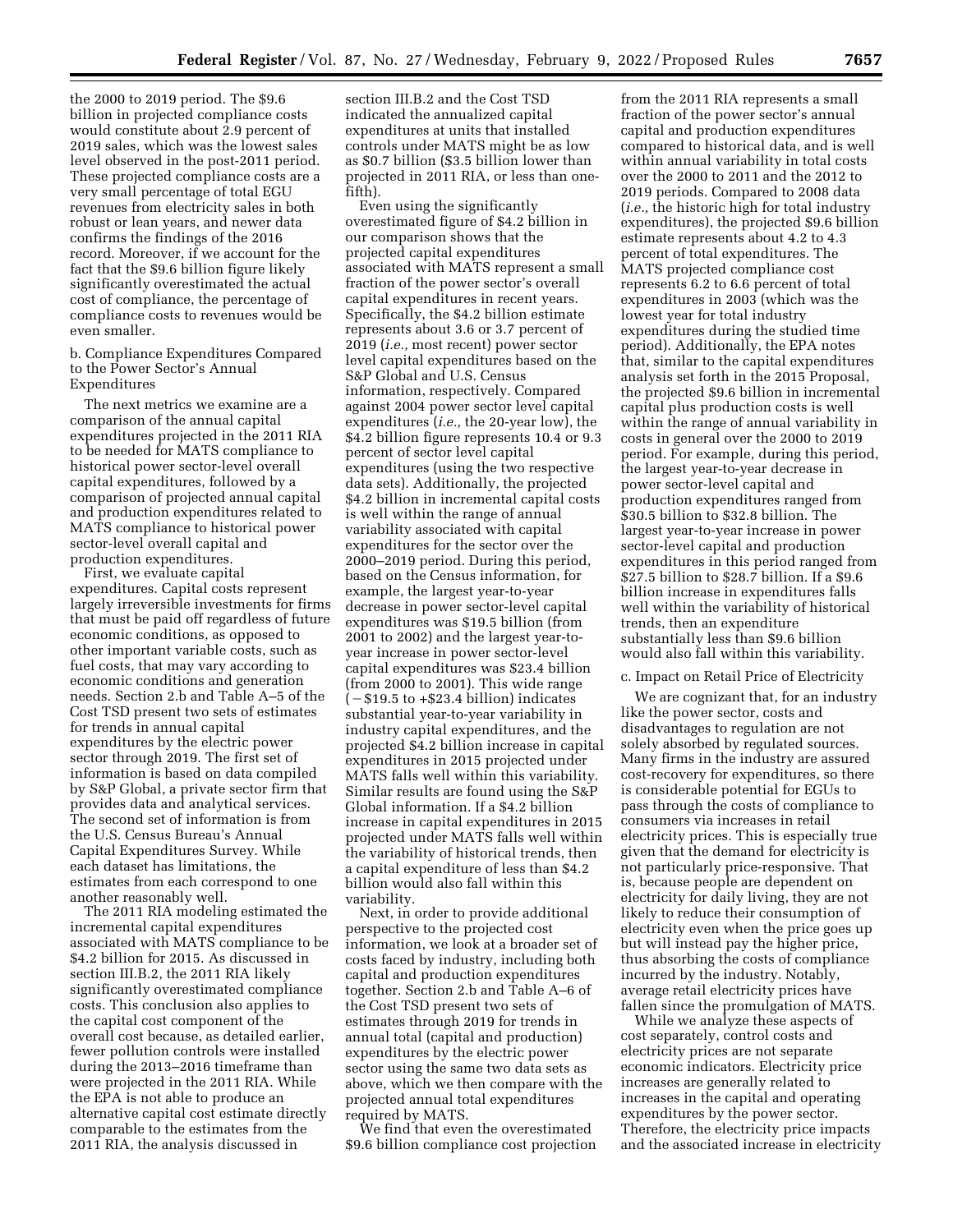bills by consumers are not costs that are additional to the compliance costs described earlier in this section. In fact, to the extent the compliance costs are passed on to electricity consumers, the costs to the EGU owners in the power sector are reduced. Therefore, in order to further assess the disadvantages to regulation, in this case to consumers of electricity in all sectors (residential, commercial, industrial, transportation, and other sectors), we evaluate as we did in 2016 the projected effect MATS was anticipated to have on retail electricity prices, as measured against the variations in electricity prices from year to year. For this proposal, we expanded that analysis using updated data from the EIA, as presented in section 2.c and Table A–7 of the Cost TSD.

Looking at 2000–2019 data, we find that the projected 0.3 cents per kilowatthour projected increase in national average retail electricity price under MATS is well within the range of annual variability over the 2000–2019 period. During that time period, the largest year-to-year decrease in national average retail electricity price was  $-0.2$ cents per kilowatt-hour (from 2001 to 2002) and the largest year-to-year increase was 0.5 cents per kilowatt-hour (from 2005 to 2006). For the newer data analyzed, we also found that average retail electricity prices have generally decreased since 2011, from 9.33 cents per kilowatt-hour in 2011 to 8.68 cents per kilowatt-hour in 2019, or by nearly 7 percent.

After considering the potential impacts of MATS on retail electricity prices, the EPA concludes that the projected increase in electricity prices is within the historical range. In addition, any increase in electricity prices would not be additive to the overall compliance costs of MATS. Rather, such price impacts would in part reflect the ability of many EGUs to pass their costs on to consumers, thereby reducing the share of MATS compliance costs borne by owners of EGUs. Given the relationship between compliance costs and electricity prices, we would also therefore expect the significant overestimate of compliance costs reflected in the \$9.6 billion figure to translate into overestimates in our projections for electricity price increases. Therefore, incorporating this newer data into our analysis, we find that MATS did not result in increases in electricity prices for American consumers that were outside the range of normal year-to-year variability, and during the period when MATS was implemented, electricity prices generally decreased.

d. Impact on Power Sector Generating Capacity

We recognize that the power sector plays a role of critical importance to the American public. A potential disadvantage to regulation that we consider to be a relevant factor in our consideration under CAA section  $112(n)(1)(A)$  is how such regulation would impact the provision of adequate and reliable electricity throughout the country.105 Therefore, we analyzed, as part of the 2012 record, projected net changes in generation capacity under MATS, as compared to the base case, that is, what expected generation capacity would have been absent the rule.106 We also conducted an analysis of the impacts of projected retirements on electric reliability. *Id.* And finally, in parallel with finalizing MATS, the EPA's Office of Enforcement and Compliance Assurance issued a policy memorandum describing an approach for units that were reliability critical that could demonstrate a need to operate in noncompliance with MATS for up to a year.<sup>107</sup>

Our analysis indicated that the vast majority of the generation capacity in the power sector directly affected by the requirements of MATS would remain operational following MATS. Specifically, our model projected that operational capacity with MATS in place would be reduced by less than 1 percent nationwide. *See* Resource Adequacy and Reliability TSD at 2. With respect to reliability, our modeling indicated that coal retirements would be distributed throughout the power grid, and that there would only be small impacts at the regional level, and that in those regions, we anticipated small decreases in overall adequacy of resources and robust remaining reserve margins. *Id.* These analyses therefore found that the power sector would be able to continue to provide adequate and reliable electricity even with regulation of the EGU sector for HAP.

106U.S. EPA. 2011. *Resource Adequacy and Reliability in the Integrated Planning Model Projections for the MATS Rule* (Resource Adequacy and Reliability TSD), *[http://www3.epa.gov/ttn/atw/](http://www3.epa.gov/ttn/atw/utility/revised_resource_adequacy_tsd.pdf) [utility/revised](http://www3.epa.gov/ttn/atw/utility/revised_resource_adequacy_tsd.pdf)*\_*resource*\_*adequacy*\_*tsd.pdf,* Docket ID Item No. EPA–HQ–OAR–2009–0234–19997.

107U.S. EPA. 2011. *The Environmental Protection Agency's Enforcement Response Policy For Use of Clean Air Act Section 113(a) Administrative Orders In Relation To Electric Reliability And The Mercury and Air Toxics Standard, [https://www.epa.gov/](https://www.epa.gov/sites/default/files/documents/mats-erp.pdf)  [sites/default/files/documents/mats-erp.pdf,](https://www.epa.gov/sites/default/files/documents/mats-erp.pdf)* Docket ID Item No. EPA–HQ–OAR–2009–0234–20577.

Additionally, since MATS was promulgated, the EPA has not been made aware of reliability or resource adequacy problems attributable to MATS. As noted, the EPA's enforcement office concurrently issued a policy memorandum to work with sources that faced demonstrated reliability concerns, and five administrative orders were issued in connection with the policy.108 We think this small number of sources obtaining relief due to their reliability critical status provides some confirmation of the EPA's projections that regulation would not cause widespread resource and reliability problems.

#### 4. Other Cost Considerations

We also propose to reaffirm our previous findings regarding the costs of mercury controls, consistent with the instruction from the statute to study the availability and cost of such controls in CAA section 112(n)(1)(B). 80 FR 75036– 37 (December 1, 2015). We similarly propose to reaffirm our previous records and findings regarding the cost of controls for other HAP emissions from EGUs, and the cost of implementing the utility-specific ARP, which Congress wrote into the 1990 CAA Amendments and implementation of which Congress anticipated could result in reductions in HAP emissions. *Id.* With respect to the costs of technology for control of mercury and non-mercury HAP, the record evidence shows that in 2012 controls were available and routinely used and that control costs had declined considerably over time. *Id.* at 75037–38. With regard to the ARP, industry largely complied with that rule by switching to lower-sulfur coal, and subsequently the actual costs of compliance were substantially lower than projected. Though the reasons for discrepancies between projected and actual costs are different for MATS, as discussed in section III.B.2, the newer information examined as part of this proposal demonstrates that the projected cost estimates for MATS were also likely significantly overestimated.

5. Summary of Consideration of Cost of Regulating EGUs for HAP

In this section, the EPA noted several studies performed by outside entities suggesting that costs of MATS may have been overestimated in the 2011 RIA. We discussed the dramatic impacts to the power sector over the last 10 years due to increasing supplies and decreasing price of natural gas and renewables, and

<sup>105</sup>The EPA generally uses the term ''reliability'' to refer to the ability to deliver the resources to the projected electricity loads so the overall power grid remains stable, and the term ''resource adequacy'' generally refers to the provision of adequate generating resources to meet projected load and generating reserve requirements in each region.

<sup>108</sup>*[https://www.epa.gov/enforcement/](https://www.epa.gov/enforcement/enforcement-response-policy-mercury-and-air-toxics-standard-mats)  [enforcement-response-policy-mercury-and-air](https://www.epa.gov/enforcement/enforcement-response-policy-mercury-and-air-toxics-standard-mats)[toxics-standard-mats.](https://www.epa.gov/enforcement/enforcement-response-policy-mercury-and-air-toxics-standard-mats)*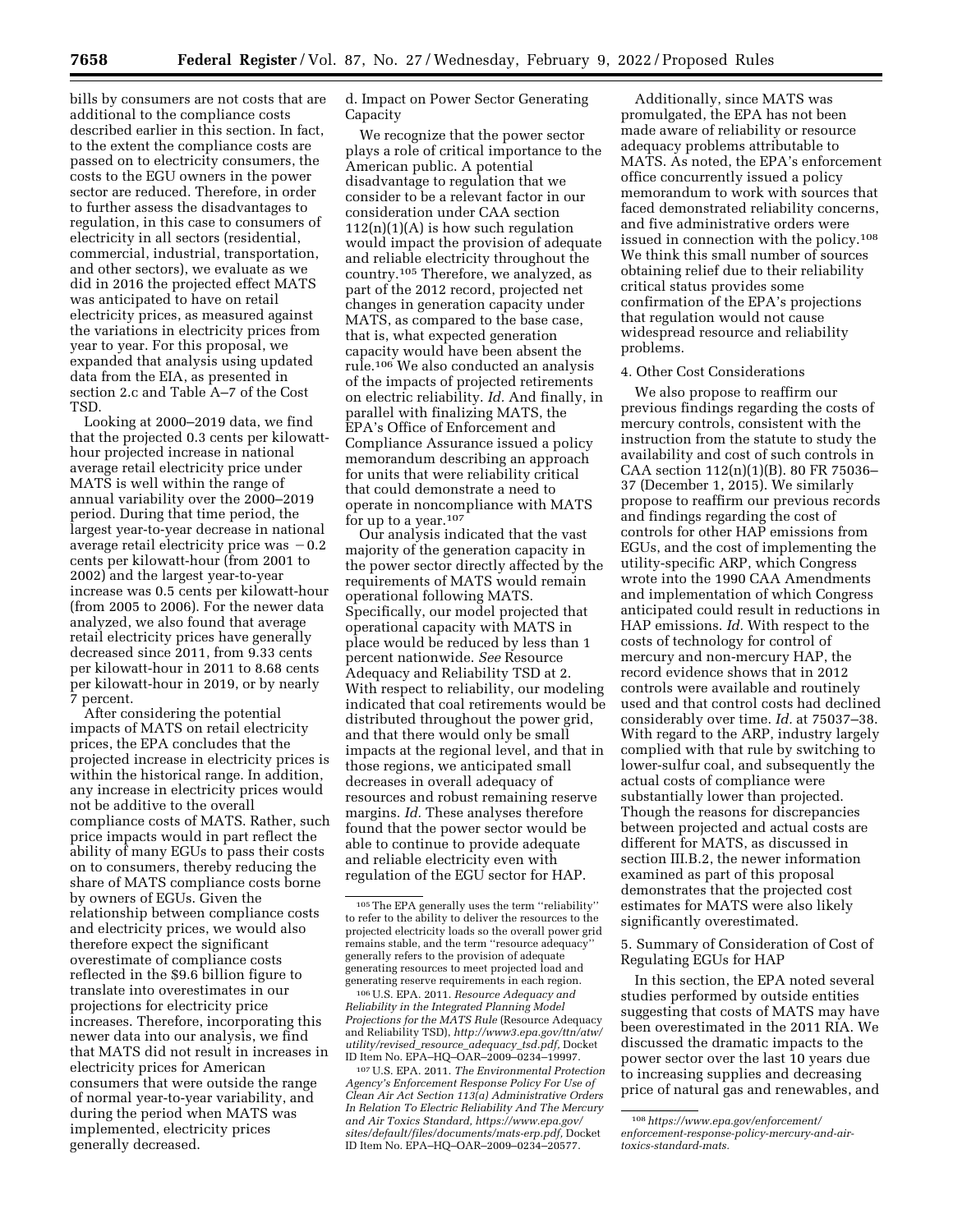we conducted a suite of quantitative and qualitative updates to the information available in the 2011 RIA. Based on this information, we propose to conclude that the available *ex post* evidence points to a power sector that incurred significantly lower costs of compliance obligations under MATS than anticipated based on the *ex ante*  projections when the rule was finalized in 2012. This overestimate was significant—for just one part of the original compliance cost estimate, the EPA was able to quantify a range of at least \$2.2 to \$4.4 billion in projected costs related to the installation, operation, and maintenance of controls which were not expended by industry. This projected overestimation is limited to these costs; it does not account for other ways in which the rule's costs were likely overestimated, such as advances in control technologies that made control applications less expensive or more efficient at reducing emissions. The other studies conducted by stakeholders asserted there were even greater differences between projected and actual costs of MATS.

We next examined the 2011 projected costs, which were almost certainly significantly overestimated, in the context of the EGU industry and the services the EGU industry provides to society. The purpose of these comparisons was to better understand the disadvantages imposed by these costs, in order to weigh cost as a factor in our preferred methodology for making the appropriate determination. Even though the cost estimates we used in this analysis were almost certainly significantly overestimated, we noted they were relatively small when placed in the context of the industry's revenues and expenditures, and well within historical variations.

Based on the 2011 RIA, the total projected cost of the MATS rule to the power sector in 2015 represented between 2.7 and 3.0 percent of annual electricity sales when compared to years from 2000 to 2019, a small fraction of the value of overall sales (and even smaller when one takes into account that the 2011 RIA projections were likely significantly overestimated). Looking at capital expenditures, the EPA demonstrated that the projected MATS capital expenditures in 2015 represented between 3.6 and 10.4 percent of total annual power sector capital expenditures when compared to years surrounding the finalization of the MATS rule. Such an investment by the power sector would comprise a small percentage of the sector's historical annual capital expenditures on an absolute basis and also would fall

within the range of historical variability in such capital expenditures. Similarly, the EPA demonstrated that the projected capital and operating expenditures in 2015 represented between 4.3 and 6.2 percent of total annual power sector capital and operating expenditures over 2000 to 2019, and is well within the substantial range of annual variability. This proposal's analysis indicating that the far fewer controls were installed than the EPA had projected would be required is particularly relevant to considering our findings as to this metric; with the overestimation of capital expenditures in mind, actual investments by the power sector to comply with MATS would have comprised an even smaller percentage of historical annual capital expenditures.

With respect to impacts on the wider American public, the EPA examined impacts on average retail electricity prices and found the modest increases which, like overall compliance costs, are also likely to have been significantly overestimated—to be within the range of historical variability. Experience has also shown that national average retail electricity prices in years after MATS promulgation have declined. Finally, previous analysis indicated that the vast majority of the generation capacity in the power sector would remain operational and that the power sector would be able to continue to provide adequate and reliable electricity after implementation of the rule, and we have seen no evidence to contradict those findings.

The EPA proposes that each of these analyses are appropriate bases for evaluating the disadvantages to society conferred by the MATS-related projected compliance expenditures. As we note above, even though the projected costs we use in this analysis are almost certainly significantly overestimated, we find that they are still relatively small when placed in the context of the economics of the industry, and well within historical variations. We solicit comments on all aspects of this proposed consideration of costs.

#### *C. Revocation of the 2020 Final Action*

We are proposing to revoke the 2020 Final Action because we find that the framework used to consider cost in 2020, which centered the Agency's mandated determination under CAA section  $112(n)(1)(A)$  on a comparison of costs to monetized HAP benefits, was an approach ill-suited to making the appropriate and necessary determination in the context of CAA section  $112(n)(1)(A)$  specifically and the

CAA section 112 program generally. Moreover, the statutory text and legislative history do not support a conclusion that the 2020 framework is required under CAA section  $112(n)(1)(A)$ , and we exercise our discretion to adopt a different approach. We also disagree with the conclusions presented in the 2020 Final Action as to the 2016 Supplemental Finding's two approaches.

The 2020 Final Action established the following framework for making the appropriate and necessary determination. It stated:

''The Administrator has concluded that the following procedure provides the appropriate method under which the EPA should proceed to determine whether it is appropriate and necessary to regulate EGUs under CAA section 112(n)(1)(A). First, the EPA compares the monetized costs of regulation against the subset of HAP benefits that could be monetized. . . . Second, the EPA considers whether unquantified HAP benefits may alter that outcome. . . . Third, the EPA considers whether it is appropriate, notwithstanding the above, to determine that it is ''appropriate and necessary'' to regulate EGUs under CAA section 112(n)(1)(A) out of consideration for the PM co-benefits that result from such regulation.'' 85 FR 31302 (May 22, 2020).

Applying the first part of the framework, the Agency noted that the costs of regulation estimated in the 2011 RIA were disproportionately higher—by three orders of magnitude—than the monetized HAP benefits, and concluded ''[t]hat does not demonstrate 'appropriate and necessary.' '' *Id.* Under the framework's second inquiry, the EPA determined that the unquantified HAP benefits, even if monetized, were unlikely to alter its conclusion under the first part of the framework. *Id.; see also* 85 FR 31304 (noting that ''valuing HAP-related morbidity outcomes would not likely result in estimated economic values similar to those attributed to avoiding premature deaths''). Finally, applying the third part of its framework, the EPA noted that nearly all of the monetized benefits of MATS as reflected in the 2011 RIA were derived from PM benefits. *See* 85 FR 31302–03 (May 22, 2020). The EPA then posited that, ''[h]ad the HAP-specific benefits of MATS been closer to the costs of regulation, a different question might have arisen as to whether the Administrator could find that cobenefits legally form part of the justification for determination that regulation of EGUs under CAA section 112(d) is appropriate and necessary.'' *See* 85 FR 31303 (May 22, 2020). However, because of the factual scenario presented in the record, the Agency in the 2020 Final Action stated that ''[t]he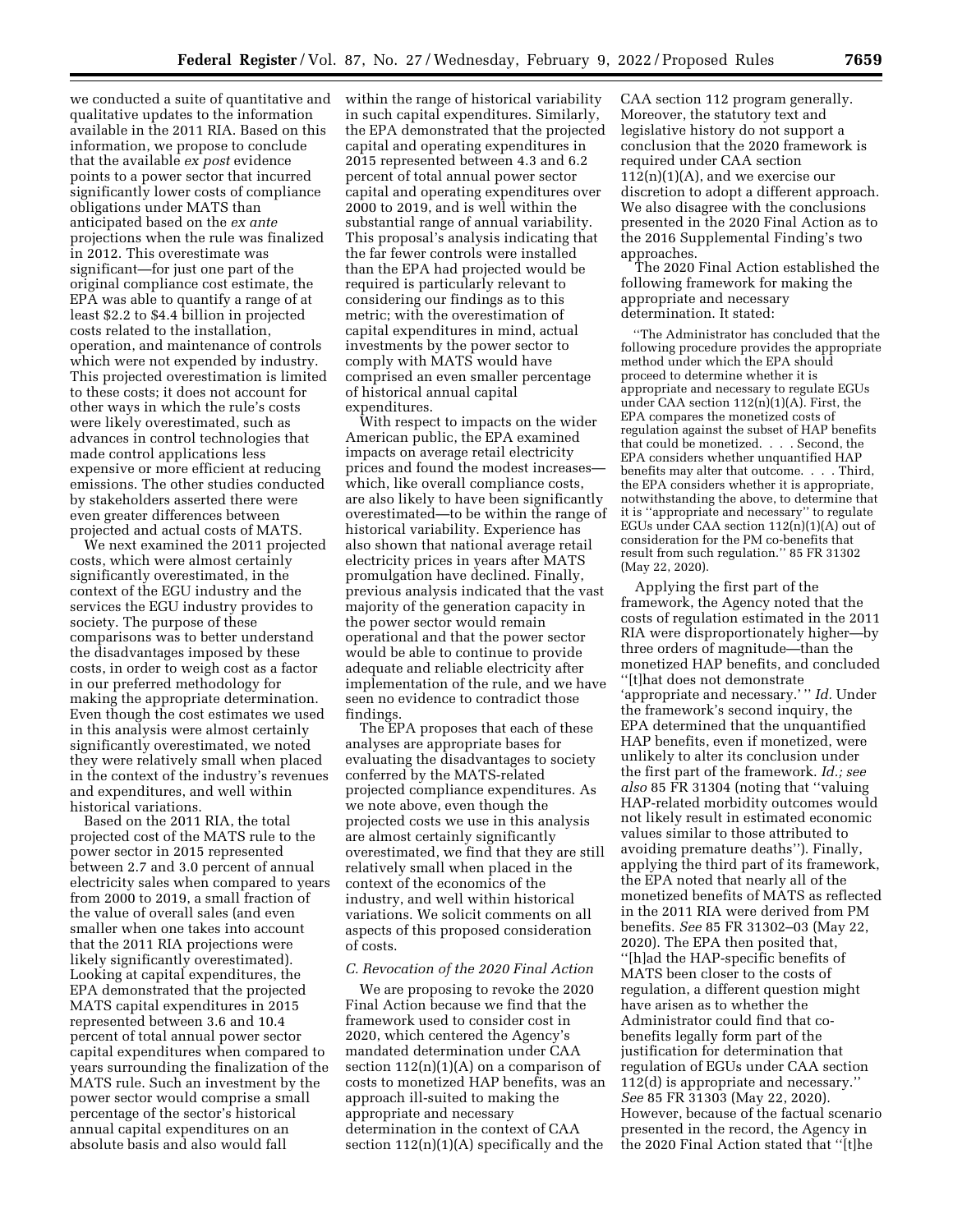EPA does not need to, and does not, determine whether that additional step would be appropriate . . . given that the monetized and unquantified HAPspecific benefits do not come close to a level that would support the prior determination.'' *Id.* In conclusion, the EPA stated that ''[u]nder the interpretation of CAA section  $112(n)(1)(A)$  that the EPA adopts in this action, HAP benefits, as compared to costs, must be the primary question in making the 'appropriate and necessary' determination.'' *Id.* 

We note that the three-step framework employed by the 2020 Final Action is not a BCA conforming to recognized principles (*see, e.g.,* OMB Circular A–4, EPA Economic Guidelines). BCA is a specific tool developed by economists to assess total society-wide benefits and costs, to determine the economic efficiency of a given action. Instead of conforming to this comprehensive approach, the three-step framework focused primarily on comparing the rule's total costs to a very small subset of HAP benefits that could be monetized. The Agency gave secondary weight to the vast majority of the benefits of regulating HAP emissions from stationary sources that cannot be quantified, and completely ignored the non-HAP monetized benefits directly attributable to the MATS rule.

We propose to find that this three-step framework is an unsuitable approach to making the appropriate and necessary determination under CAA section 112(n)(1)(A) because it places undue primacy on those HAP benefits that have been monetized, and fails to consider critical aspects of the inquiry posed to the EPA by Congress in CAA section  $112(n)(1)$ . The 2020 three-step framework also did not in any meaningful way grapple with the bases upon which the EPA had relied to design the 2016 preferred approach, as discussed above, including the broad statutory purpose of CAA section 112 to reduce the volume of HAP emissions with the goal of reducing the risk from HAP emissions to a level that is protective of even the most exposed and most sensitive subpopulations; the fact that we rarely can fully characterize or quantify risks, much less benefits, at a nationwide level; and the fact that except for one of the many health endpoints for only one of the many HAP emitted from EGUs, the EPA lacked the information necessary to monetize any post-control benefit of reductions in HAP emissions. The sole rationale provided in the 2020 Final Action for rejecting the relevance of the statute's clear purpose as evinced in the broader CAA section 112 program and reflected

in the provisions of CAA section 112(n)(1) was that CAA section  $112(n)(1)(A)$  is a separate provision and threshold determination. *See* 85 FR 31293–94 (May 22, 2020). But we do not think it is sensible to view the statute's direction to the EPA to make a separate determination as to EGUs as an invitation to disregard the statutory factors of CAA section 112(n)(1) and the greater statutory context in which that determination exists, and we do not think that the 2020 Final Action provided an adequately reasoned basis for abandoning the interpretation and assessment provided in the 2016 Supplemental Finding. And in any event, we believe the methodology we propose today is better suited to making the statutory finding than the 2020 framework.

In the 2020 rulemaking, the EPA did not explain its rationale for its decision to anchor the appropriate and necessary determination at step one as a comparison between the monetized costs of regulation and *monetized* HAP specific benefits. Rather, the proposed and final rules repeatedly state that the ''primary'' inquiry in the determination should be a comparison of costs and HAP benefits, but did not explain why only *monetized* HAP benefits should be given primacy. *See, e.g.,* 85 FR 31286, 31288, 31303 (May 22, 2020). Given the Agency's recognition of the broad grant of discretion inherent in the phrase ''appropriate and necessary,'' *see* 81 FR 24430–31 (April 25, 2016), its acknowledgement of Congress' ''particularized focus on reducing HAP emissions and addressing public health and environmental risks from those emissions'' in CAA section 112, *see* 85 FR 31299 (May 22, 2020), and its knowledge and recognition that the dollar value of one of its points of comparison represented but a small subset of the advantages of regulation, *see* 85 FR 31302 (May 22, 2020), we now believe it was inappropriate to adopt a framework that first and foremost compared dollar value to dollar value. Nothing in the CAA required the Agency's decision in 2020 to hinge its framework on monetized HAP benefits. The consideration of the non-monetized benefits of MATS *(i.e.,*  dozens of endpoints, including virtually all of the HAP benefits associated with this rule) occurred only at step two, where the Agency considered whether the unquantified benefits, if monetized, were ''likely to overcome the imbalance between the monetized HAP benefits and compliance costs in the record.'' *See* 85 FR 31296 (May 22, 2020). This approach discounts the vast array of

adverse health and environmental impacts associated with HAP emissions from coal- and oil-fired EGUs that have been enumerated by the EPA 109 and discounts the social value (benefit) of avoiding those impacts through regulation, simply because the Agency cannot assign a dollar value to those impacts. Further, the three-step framework gave no consideration to the important statutory objective of protecting the most at-risk subpopulations. As noted above, in CAA section  $112(n)(1)(C)$  Congress directed the EPA to establish threshold levels of exposure under which no adverse effect to human health would be expected to occur, even considering exposures of sensitive populations, and throughout CAA section 112, Congress placed special emphasis on regulating HAP from sources to levels that would be protective of those individuals most exposed to HAP emissions and most sensitive to those exposures. The rigid and narrow approach to making the appropriate and necessary determination in the 2020 Final Action is at odds with the text and purpose of CAA section 112, and is certainly not required under the express terms of CAA section 112 or CAA section  $112(n)(1)(A)$ .

Commenters on the 2019 Proposal objected strenuously to the Agency's revised framework for making the appropriate and necessary determination, arguing that the 2019 Proposal's interpretation ''fails to meaningfully address factors that are 'centrally relevant' to the inquiry of whether it is appropriate and necessary to regulate HAP from EGUs,'' and that the Agency's new interpretation must fall because the EPA failed to provide a reasoned explanation for its change in policy, as required by *Motor Vehicle Mfrs. Ass'n of United States, Inc.* v. *State Farm Mut. Automobile Ins. Co.,*  463 U.S. 29 (1983), and *FCC* v. *Fox Television Stations, Inc.,* 556 U.S. 502 (2009). *See* 85 FR 31294 (May 22, 2020). Among the factors that commenters argued had been inadequately addressed under the new framework were the ''hazards to public health reasonably anticipated to occur'' that had not been monetized; the non-monetizable benefits of HAP regulation such as preservation of tribal social practices; the latency, persistence in the environment, and toxicity of HAP as recognized by Congress; and the distributional impacts on particular communities and individuals most

<sup>109</sup>*See, e.g.,* 65 FR 79829–30 (December 20, 2000); 76 FR 24983–85, 24993–97, 24999–25001, 25003–14, 25015–19 (May 3, 2011).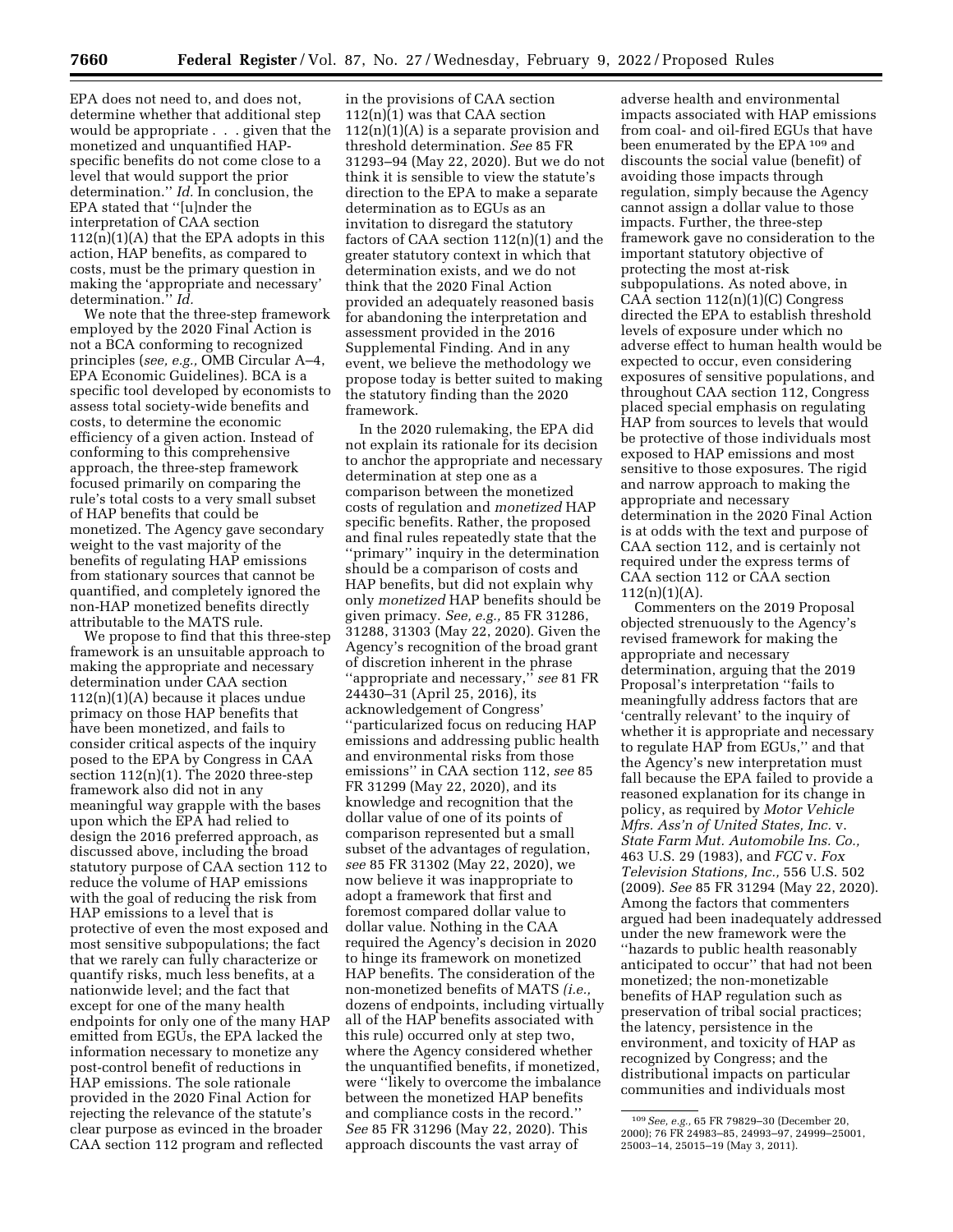impacted by HAP emitted from power plants. In responses to these comments, the EPA claimed that it was not ''disregarding'' or ''dismissing'' the concerns raised by the commenters, but rather simply weighing them differently, and explained that the Administration's changed priorities provided the ''reasoned basis'' for its changed interpretation. *See* 85 FR 31296–97 (May 22, 2020).

Agencies do have broad discretion to re-evaluate policies and change their ''view of what is in the public interest,'' *State Farm,* 463 U.S. at 57, but such reevaluations must still adhere to principles of reasoned decision-making. The 2020 Final Action did not aver that the concerns identified by commenters were factors that the statute does not instruct the Agency to consider in making its appropriate and necessary determination. Instead, the EPA stated that it was permitted to pick its decisional framework and admitted that its decisional framework might undervalue certain factors. For example, with respect to commenters' concerns that the revised appropriate and necessary framework did not adequately account for adverse impacts on tribal culture or undue concentration of public health risks on certain population subgroups or individuals, the EPA stated,

''In a cost-benefit comparison, the overall amount of the benefits stays the same no matter what the distribution of those benefits is. The EPA, therefore, believes it is reasonable to conclude that those factors to which the EPA previously gave significant weight–including qualitative benefits, and distributional concerns and impacts on minorities–will not be given the same weight in a comparison of benefits and costs for this action under CAA section  $112(n)(1)(A)$ ." 85 FR 31297 (May 22, 2020).

The decisional framework in the 2020 Final Action, however, did not give ''less weight'' to these factors—it gave them none. In both the selection and application of its framework, the EPA in the 2020 Final Action effectively ignored these factors altogether, and we do not agree that the inability to monetize a factor should render it unimportant. *Cf. Am. Trucking Ass'ns, Inc.* v. *EPA,* 175 F.3d 1027, 1052–53 (D.C. Cir. 1999), reversed in part on other grounds in *Whitman* v. *Am. Trucking Ass'ns,* 531 U.S. 457 (2001) (holding that the EPA was not permitted to ignore information ''because the . . . benefits are difficult, if not impossible, to quantify reliably and because there is 'no convincing basis for concluding that any such effects . . . would be significant' ''); *Pub. Citizen* v. *Fed. Motor Carrier Safety Admin.,* 374 F.3d 1209,

1219 (D.C. Cir. 2004) (''The mere fact that the magnitude of . . . effects is *uncertain* is no justification for *disregarding* the effect entirely.'') (emphasis in original). The mere mention and summary dismissal of factors does not constitute meaningful consideration of those factors.

In the 2020 Final Action, like the 2016 Supplemental Finding before it, the EPA maintained that there is more than one permissible way to interpret the Agency's obligation to consider cost in the appropriate and necessary determination. Given the Agency's knowledge of the significant risks and often irreversible impacts of HAP exposure on vulnerable populations like developing fetuses, the disproportionate impact of EGU HAP emissions on communities who subsist on freshwater fish due to cultural practices and/or economic necessity, and the record of data demonstrating risks to public health amassed over decades, and, perhaps more importantly, the overwhelming quantity of advantages to regulation that could not be monetized, we do not think that selecting a framework that compared first and foremost monetized HAP benefits with costs was appropriate. And even if the framework ultimately addressed the statutorily relevant factors because at the second step the EPA stated that it was considering non-monetized HAP benefits, we think that the application of that second step fell short. The secondary consideration of nonmonetized HAP benefits in the threestep framework only considered postcontrol HAP-related impacts of regulation insofar as the EPA speculated about what the monetized value of those benefits might be (*see* 85 FR 31296 (May 22, 2020), asserting that monetized value of avoiding morbidity effects such as neurobehavioral impacts is ''small'' compared to monetized value associated with avoided deaths). The Agency did not, at this second step, grapple with the existing risk analyses, including those stemming from the statutorily mandated studies in CAA section 112(n)(1). Those analyses demonstrated substantial public health and environmental hazards, even if the hazards were not translated into post-control monetized benefits. *See White Stallion,* 748 F.3d at 1245. The Agency also did not explain why other attributes of risk—such as impacts on vulnerable populations and the reality that HAP pollution from EGUs is not distributed equally across the population but disproportionately impacts some individuals and communities far more than others were unimportant, stating only that the

selected framework did not accommodate consideration of those factors.

As noted, the Agency did not point to anything in the CAA as supporting the use of its three-step framework. This is in stark contrast to the 2016 Supplemental Finding rulemaking, in which the EPA examined CAA section  $112(n)(1)(A)$  and the other section 112(n)(1) provisions, and the rest of CAA section 112 generally, and D.C. Circuit case law on CAA cost considerations to inform the EPA's interpretation of CAA section 112(n)(1)(A). *See* 80 FR 75030 (December 1, 2015); 2015 Legal Memorandum. In the 2020 Final Action, the EPA merely asserted that a comparison of benefits to costs is ''a traditional and commonplace way to assess costs'' and claimed that the Supreme Court's holding in *Entergy Corp.* v. *Riverkeeper,* 556 U.S. 208 (2009) supported the EPA's 2020 position that, absent an unambiguous prohibition to use a BCA, an agency may generally rely on a BCA as a reasonable way to consider cost. *See* 85 FR 31293 (May 22, 2020). The 2020 Final Action also pointed out ''many references comparing'' costs and benefits from the *Michigan* decision, including: ''EPA refused to consider whether the costs of its decision outweighed the benefits'' (576 U.S. at 743); ''[o]ne would not say that it is rational, never mind 'appropriate,' to impose billions of dollars in economic costs in return for a few dollars in health or environmental benefits'' (*Id.* at 752); and ''[n]o regulation is 'appropriate' if it does more harm than good'' (*Id.*).

But while we agree that a comparison of benefits to costs is a traditional way to assess costs, the 2020 framework was *not* a BCA. There is no economic theory or guidance of which we are aware that endorses the version of BCA presented in the 2020 Final Action, in which total costs are compared against a small subset of total benefits. *See* section III.E for further discussion. Moreover, general support for weighing costs and benefits does not justify placing undue weight on monetized HAP benefits, with secondary consideration for all other benefits, and only valuing those other benefits to the extent of their speculative monetized effects. As noted in Justice Breyer's concurrence in *Entergy Corp.,* the EPA has the ability ''to describe environmental benefits in non-monetized terms and to evaluate both costs and benefits in accordance with its expert judgment and scientific knowledge,'' and to engage in this balancing outside of ''formal cost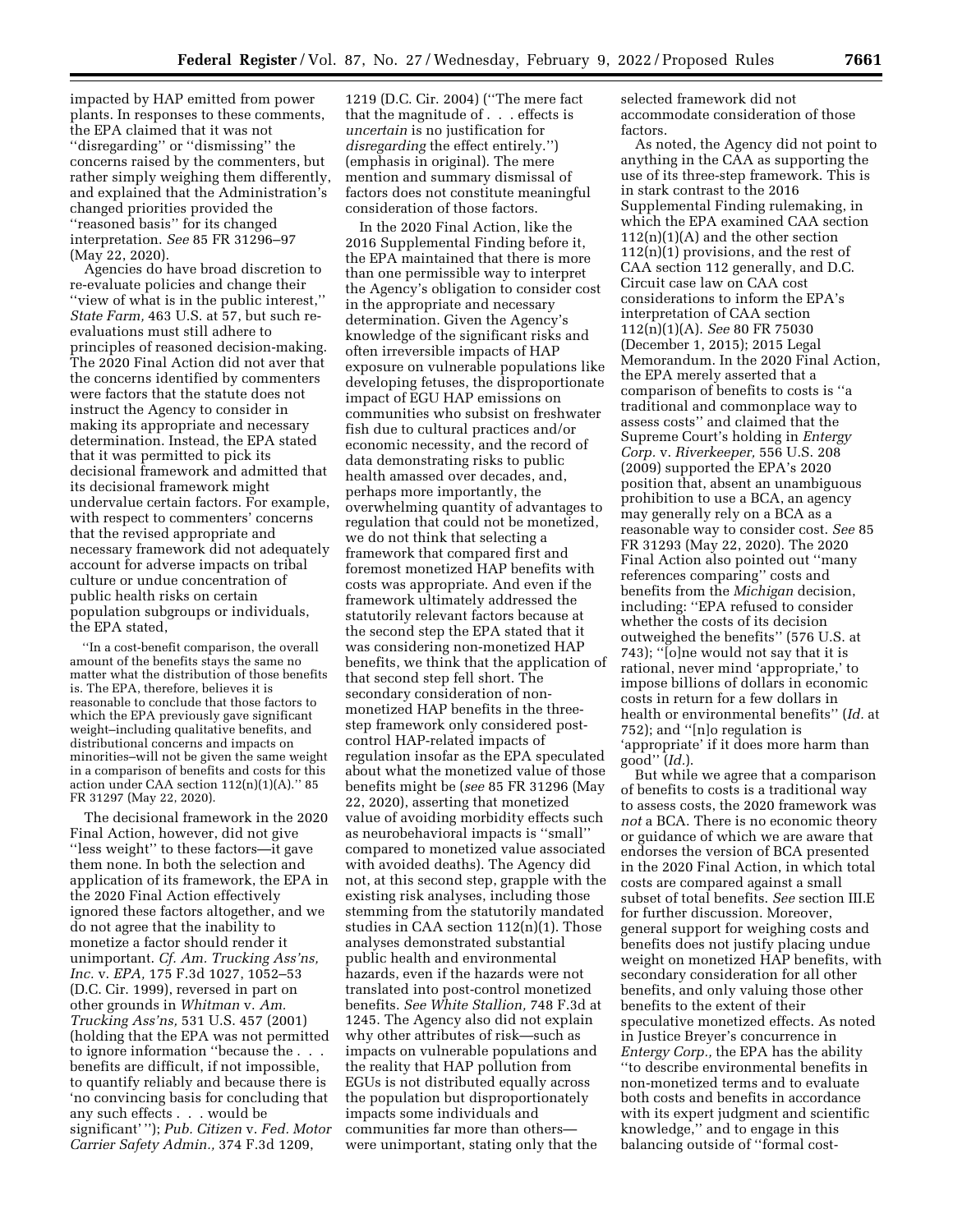benefit proceedings and futile attempts at comprehensive monetization.'' 556 U.S. at 235 (Breyer, J., concurring). Benefits—the advantages of regulation can encompass outcomes that are not or cannot be expressed in terms of dollars and cents, just as the Court found that '' 'cost' includes more than the expense of complying with regulations; any disadvantage could be termed a cost.'' *Michigan,* 576 U.S. at 752. And the Court faulted the EPA's interpretation for ''preclud[ing] the Agency from considering *any* type of cost—including, for instance, harms that regulation might do to human health or the environment. . . . No regulation is 'appropriate' if it does significantly more harm than good.'' *Id.* The constricted view of benefits that the Agency adopted in 2020 was ill-suited to the statutory inquiry as interpreted in *Michigan.* 

The primary basis in the 2020 action upon which the EPA relied to find that the 2016 preferred approach was flawed was that the preferred approach failed to ''satisf[y] the Agency's obligation under CAA section  $112(n)(1)(A)$  as interpreted by the Supreme Court in *Michigan.*'' *See*  84 FR 2674 (February 7, 2019). The 2019 Proposal claimed that the chief flaw of the preferred approach was the Agency's failure to ''meaningfully consider cost within the context of a regulation's benefits,'' asserting that the *Michigan* Court contemplated that a proper consideration of cost would be relative to benefits. *See* 84 FR 2675 (February 7, 2019). But that is not an accurate characterization of the 2016 preferred approach, wherein the Agency weighed the existing record from 2012 demonstrating that HAP emissions from EGUs pose a number of identified hazards to both public health and the environment remaining after imposition of the ARP and other CAA requirements against the cost of MATS. *See* 81 FR 24420 (April 25, 2016) (''After evaluating cost reasonableness using several different metrics, the Administrator has, in accordance with her statutory duty under CAA section  $112(n)(1)(A)$ , weighed cost against the previously identified advantages of regulating HAP emissions from EGUs including the agency's prior conclusions about the significant hazards to public health and the environment associated with such emissions and the volume of HAP that would be reduced by regulation of EGUs under CAA section 112.''). The 2020 Final Action further stated that the preferred approach was an ''unreasonable'' interpretation of CAA section  $112(n)(1)(A)$  and impermissibly de-emphasized the

importance of the cost consideration in the appropriate and necessary determination. *See* 85 FR 31292 (May 22, 2020). It is a decisional framework which rests primarily upon a comparison of the costs of a regulation and the small subset of HAP benefits which could be monetized that does not ''meaningfully consider[s] cost within the context of a regulation's benefits,'' because such a narrow approach relegates as secondary (and in application appeared to ignore altogether) the vast majority of that rule's HAP benefits and other advantages. We therefore propose to revoke the 2020 three-step approach and determination because we do not think it is a suitable way to assess the advantages and disadvantages of regulation under CAA section  $112(n)(1)(A)$  and in applying it, the Agency failed to meaningfully address key facts in the existing record. Even if the Agency's selection of the 2020 framework could be considered a permissible interpretation of the broad ''appropriate and necessary'' determination in CAA section  $112(n)(1)(A)$ , we exercise our discretion under the statute and as described in *Michigan,* to approach the determination differently.

# *D. The Administrator's Proposed Preferred Framework and Proposed Conclusion*

The EPA is proposing a preferred, totality-of-the-circumstances approach as a reasonable way to ''pay attention to the advantages *and* disadvantages of [our] decision,'' *Michigan,* 576 U.S. at 753, in determining whether it is appropriate to regulate coal- and oilfired EGUs under section 112 of the CAA. This approach, including which factors we consider and how much weight we give them, is informed by Congress' design of CAA section 112(n)(1) specifically, and CAA section 112 generally.

Specifically, under this approach we first consider and weigh the advantages of reducing EGU HAP via regulation. We focus on the public health advantages of reducing HAP emissions because in CAA section  $112(n)(1)(A)$ , Congress specifically directed the EPA to regulate EGUs under CAA section 112 after considering the results of the ''study of hazards to public health reasonably anticipated to occur as a result of emissions'' by EGUs. We also consider the other studies commissioned by Congress in CAA sections  $112(n)(1)(B)$  and  $(C)$  and the types of information the statute directed the EPA to examine under those provisions—the rate and mass of EGU

mercury emissions, the health and environmental effects of such emissions, and the threshold level of mercury concentrations in fish tissue which may be consumed (even by sensitive populations) without adverse effects to public health.110 We place considerable weight on the factors addressed in the studies required in the other provisions of CAA section 112(n)(1) because that provision is titled ''Electric utility steam generating units,'' so it is reasonable to conclude that the information in those studies is important and relevant to a determination of whether HAP emissions from EGUs should be regulated under CAA section 112.111 *See Michigan,* 576 U.S. at 753–54 (citing CAA sections  $112(n)(1)(B)$  and (C), its caption, and the additional studies required under those subparagraphs as relevant statutory context for the appropriate and necessary determination).

Notably, the studies of CAA section  $112(n)(1)$  place importance on the same considerations that are expressed in the terms and overall structure of CAA section 112. For example, CAA section  $112(n)(1)(A)$  and section  $112(n)(1)(B)$ both show interest in the amount of HAP emissions from EGUs—section  $112(n)(1)(A)$  by requiring the EPA to estimate the risk remaining after imposition of the ARP and other CAA requirements and section  $112(n)(1)(B)$ by requiring the EPA to study the rate and mass of mercury emissions; therefore, we believe it is reasonable to conclude that we should consider and weigh the volume of toxic pollution EGUs contributed to our air, water, and land absent regulation under CAA section 112, in total and relative to other domestic anthropogenic sources, and the potential to reduce that pollution, thus reducing its grave harms. In addition, the clear goal in CAA section 112(n)(1)(C) and elsewhere to consider risks to the most exposed and susceptible populations supports our decision to place significant weight on reducing the risks of HAP emissions from EGUs to the most sensitive members of the population (*e.g.,*  developing fetuses and children), and communities that are reliant on self-

 $110$  CAA section  $112(n)(1)(B)$  also directs the EPA to study available technologies for controlling mercury and the cost of such controls, and we consider those in our assessment of cost.

<sup>111</sup>The statute directed the EPA to complete all three CAA section  $112(n)(1)$  studies within 4 years of the 1990 Amendments, expressing a sense of urgency with regard to HAP emissions from EGUs on par with addressing HAP emissions from other stationary sources. *See* CAA section 112(e) (establishing schedules for setting standards on listed source categories as expeditiously as practicable, but no later than between 2–10 years).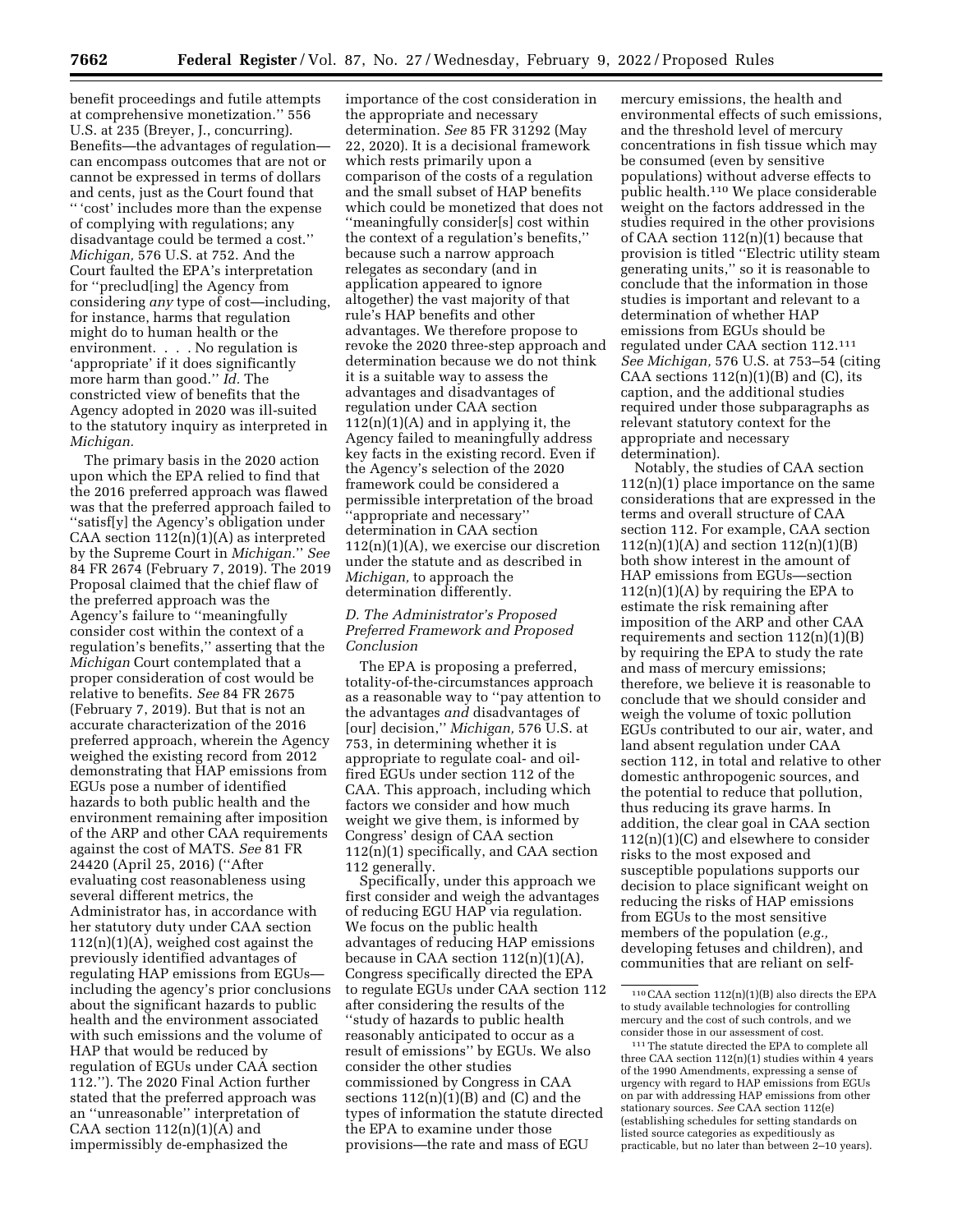caught local fish for their survival. Finally, we also consider the identified risks to the environment posed by mercury and acid-gas HAP, consistent with CAA section  $112(n)(1)(B)$  and the general goal of CAA section 112 to address adverse environmental effects posed by HAP emissions. *See* CAA section 112(a)(7) (defining ''adverse environmental effect'').

We next examine the disadvantages of regulation, principally in the form of the costs incurred to capture HAP before they enter the environment. As with the advantages side of the equation, where we consider the consequences of reducing HAP emissions to human health and the environment, we consider the consequences of these expenditures for the electricity generating sector and society. We therefore consider compliance costs comprehensively, placing them in the context of the effect those expenditures have on the economics of power generation more broadly, the reliability of electricity, and the cost of electricity to consumers. These metrics are relevant to our weighing exercise because they give us a more complete picture of the disadvantages to society imposed by this regulation, and because our conclusion might change depending on how this burden affects the ability of the industry to thrive and provide reliable, affordable electricity to the benefit of all Americans. Consistent with CAA section  $112(n)(1)(B)$ , we further consider relevant control costs for EGUs and the relationship of control costs expected and experienced under the ARP and MATS.

Below, consistent with this framework, we consider and weigh the advantages to regulation against the costs of doing so, giving particular weight to our examination of the public health hazards we reasonably anticipate to occur as a result of HAP emissions from EGUs, and the risks posed by those emissions to exposed and vulnerable populations. We note as well that had we found regulation under CAA section 112 to impose significant barriers to provision of affordable and reliable electricity to the American public, this would have weighed heavily in our decision.

We acknowledge, as we recognized in the 2016 preferred approach, that this approach to making the appropriate and necessary determination is an exercise in judgment, and that ''[r]easonable people, and different decision-makers, can arrive at different conclusions under the same statutory provision,'' (81 FR 24431; April 25, 2016), but this type of weighing of factors and circumstances is an inherent part of regulatory decision-

making. As noted in then-Judge Kavanaugh's dissent in *White Stallion,*  ''All regulations involve tradeoffs, and . . . Congress has assigned EPA, not the courts, to make many discretionary calls to protect both our country's environment and its productive capacity.'' 748 F.3d at 1266 (noting as well that ''if EPA had decided, in an exercise of its judgment, that it was 'appropriate' to regulate electric utilities under the MACT program because the benefits outweigh the costs, that decision would be reviewed under a deferential arbitrary and capricious standard of review''). Bright-line tests and thresholds are not required under the CAA's instruction to determine whether regulation is ''appropriate and necessary,'' nor have courts interpreted broad provisions similar to CAA section  $112(n)(1)(A)$  in such manner. In *Catawba Cty.* v. *EPA,* the D.C. Circuit held that ''[a]n agency is free to adopt a totality-of-the-circumstances test to implement a statute that confers broad authority, even if that test lacks a definite 'threshold' or 'clear line of demarcation to define an open-ended term.' '' 571 F.3d 20, 37 (D.C. Cir. 2009).

In undertaking this analysis, we are cognizant that, while the Agency has been studying the science underlying this determination for decades, the understanding of risks, health, and environmental impacts associated with toxic air pollution continues to evolve. In this notice, we explained the additional information that has become available to the Agency since we performed our national risk assessments, and explained why, despite the certainty of the science demonstrating substantial health risks, we are unable at this time to quantify or monetize many of the effects associated with reducing HAP emissions from EGUs.112 We continue to think it is appropriate to give substantial weight to these public health impacts, even where we lack information to precisely quantify or monetize those impacts. As the D.C. Circuit stated in *Ethyl Corp.* v. *EPA,* 

''Where a statute is precautionary in nature, the evidence difficult to come by, uncertain, or conflicting because it is on the frontiers of scientific knowledge, the regulations designed to protect public health, and the decision that of an expert administrator, we will not demand rigorous step-by-step proof of cause and effect. . . . [I]n such cases, the Administrator may assess risks. . . . The Administrator may apply his expertise to draw conclusions from suspected, but not completely substantiated, relationships between facts, from trends among facts, from theoretical projections from imperfect data, from probative preliminary data not yet certifiable as 'fact,' and the like.''

541 F.2d 1, 28 (D.C. Cir. 1976). *See also Lead Industries Ass'n* v. *EPA,* 647 F.2d 1130, 1155 (D.C. Cir. 1980) (''[R]equiring EPA to wait until it can conclusively demonstrate that a particular effect is adverse to health before it acts is inconsistent with both the [Clean Air] Act's precautionary and preventive orientation and the nature of the Administrator's statutory responsibilities.'').

The EPA is not alone in needing to make difficult judgments about whether a regulation that has a substantial economic impact is ''worth it,'' in the face of uncertainty such as when the advantages of the regulation are hard to quantify in monetary terms. The Transportation Security Administration (TSA), when determining whether to require Advanced Imaging Technology at certain domestic airports, faced assertions that the high cost of widespread deployment of this type of screening was ''not worth the cost.'' TSA acknowledged that it did not ''provide monetized benefits'' or ''degree of benefits'' to justify the use of the screening, but noted that the agency ''uses a risk-based approach . . . in order to try to minimize risk to commercial air travel.'' *See* 81 FR 11364, 11394 (March 3, 2016). The agency pointed out that it could not consider ''only the most easily quantifiable impacts of a terrorist attack, such as the direct cost of an airplane crashing,'' but rather that it had an obligation to ''pursue the most effective security measures reasonably available so that the vulnerability of commercial air travel to terrorist attacks is reduced,'' noting that some commenters were failing to consider the more difficult to quantify aspects of the benefits of avoiding terrorist attacks, such as ''substantial indirect effects and social costs (such as fear) that are harder to measure but which must also be considered by TSA when deciding whether an investment in security is cost-beneficial.'' *Id.* 

In reviewing Agency decisions like these, courts do ''not to substitute [their] judgment[s] for that of the agenc[ies],'' *State Farm,* 463 U.S. at 43 (1983), and ''[t]his is especially true when the agency is called upon to weigh the costs and benefits of alternative policies,'' *Center for Auto Safety* v. *Peck,* 751 F.2d 1336, 1342 (D.C. Cir. 1985). *See also* 

<sup>112</sup>Unquantified effects include additional neurodevelopmental and cardiovascular effects from exposure to methylmercury, ecosystem effects, health risks from exposure to non-mercury HAP, and effects in EJ relevant subpopulations that face disproportionally high risks.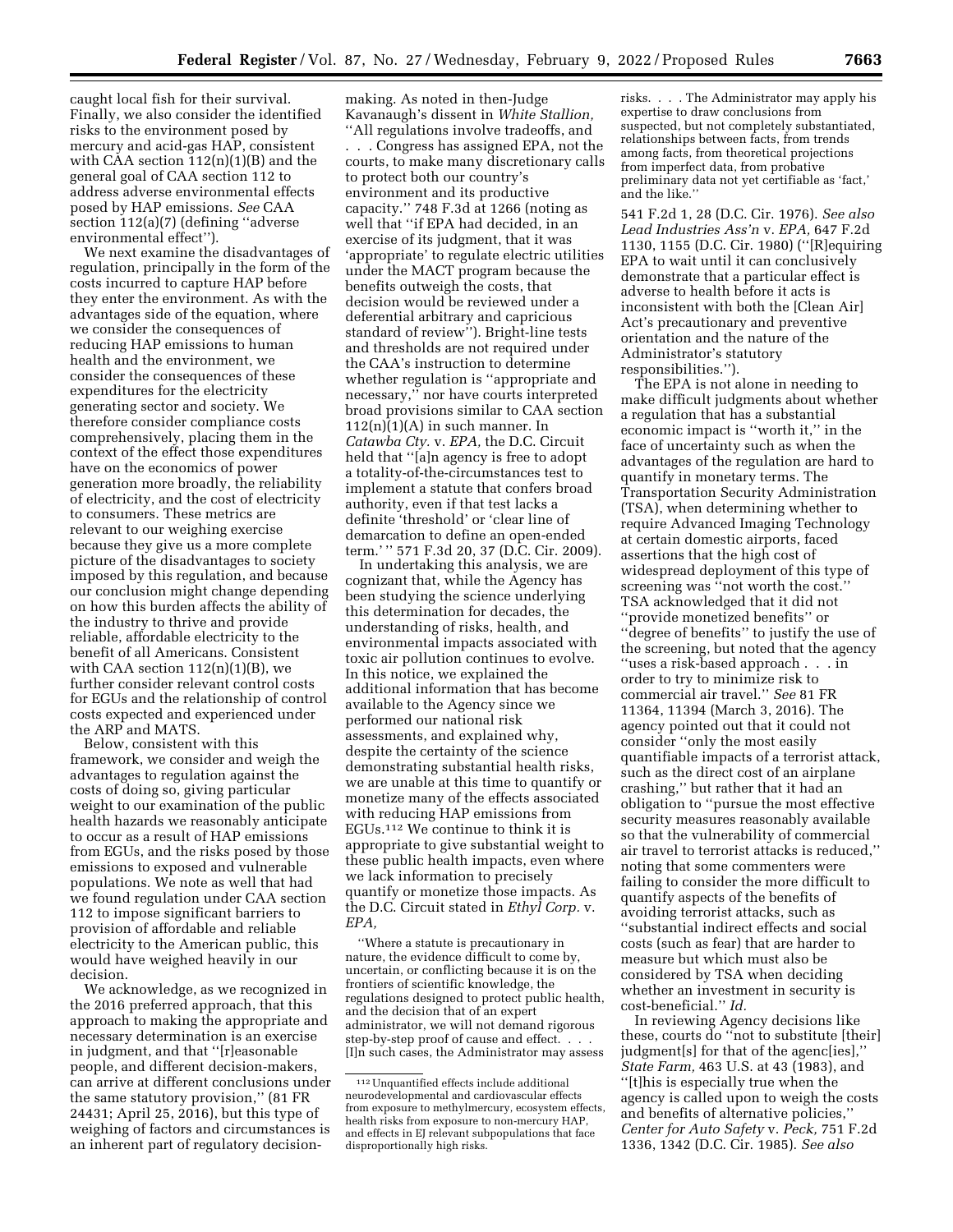*United Church of Christ* v. *FCC,* 707 F.2d 1413, 1440 (D.C. Cir. 1983) (''[C]ost benefit analyses epitomize the types of decisions that are most appropriately entrusted to the expertise of an agency.''). Agencies are entitled to this deference even where, or perhaps particularly where, costs or benefits can be difficult to quantify. For example, in *Consumer Elecs. Ass'n* v. *FCC,* the D.C. Circuit upheld the FCC's mandate to require digital tuners, finding reasonable the Commission's identification of benefits, that is, ''principally speeding the congressionally-mandated conversion to DTV and reclaiming the analog spectrum,'' coupled with the FCC's 'adequate[] estimate[ of] the long-range costs of the digital tuner mandate within a range sufficient for the task at hand . . . and [its finding of] the estimated costs to consumers to be 'within an acceptable range.''' 347 F.3d 291, 303– 04 (D.C. Cir. 2003) (''We will not here second-guess the Commission's weighing of costs and benefits.'').

Similarly, the Food and Drug Administration, in weighing the costs and benefits of deeming electronic cigarettes to be ''tobacco products,'' described the benefits qualitatively, '' 'potentially coming from' . . .

premarket review [*i.e.,* the statutory consequence of deeming], which will result in fewer harmful or additive products from reaching the market than would be the case in the absence of the rule; youth access restrictions and prohibitions on free samples, which can be expected to constrain youth access to tobacco products and curb rising uptake; health warning statements, which will help consumers understand and appreciate the risks of using tobacco products; prohibitions against false or misleading claims and unsubstantiated modified risk claims; and other changes [such as monitoring and ingredient listings].'' *Nicopure Labs, LLC* v. *FDA,*  266 F. Supp. 3d 360, 403–404 (D.D.C. 2017), *aff'd,* 944 F.3d 267 (D.C. Cir. 2019). Plaintiffs challenging the rule claimed that because the FDA had not quantified the benefits of the rule, it ''cannot realistically determine that a rule's benefits justify its costs,'' because ''it does not have . . . a general grasp of the rule's benefits.'' *Id.* at 406. The court disagreed, finding the agency's statement of benefits to have ''provided substantial detail on the benefits of the rule, and the reasons why quantification was not possible'' and in any case agreeing with the agency that there was no obligation to quantify benefits in any particular way. *Id.* 

We think the inquiry posed to the Agency by CAA section  $112(n)(1)(A)$  has

similarities to these other decisions, in which agencies tasked with protecting and serving the American public elected to take actions that would impose significant costs in order to achieve important benefits that could not be precisely quantified or were in some cases uncertain—protection from terrorist attacks, speeding the advancement of digital technology, and subjecting a new product to marketing and safety regulation. In those cases, the framework for decision-making was to make a judgment after a weighing of advantages against disadvantages, considering qualitative factors as well as quantified metrics. Here, we employ a similar totality-of-the-circumstances approach to the CAA section  $112(n)(1)(A)$  inquiry as to whether it is appropriate to regulate HAP emissions from EGUs.

Earlier sections of this preamble (sections III.A. and III.B.) discuss in detail the EPA's evaluation of the public health and environmental advantages of regulating HAP from U.S. EGUs and the reasons it is not possible to quantify or monetize most of those advantages, as well as the EPA's comprehensive assessment of the costs of doing so. We will not in this section repeat every detail and data point, but we incorporate all of that analysis here and highlight only a few of the considerations that weighed heavily in our application of the preferred totalityof-the-circumstances approach.

Under our preferred approach, we first consider the public health advantages to reducing HAP from EGUs, and the other focuses for study identified by Congress in CAA section  $112(n)(1)$ . As noted, we give particular weight in our determination to the information related to the statutory factors identified for the EPA's consideration by the studies—namely, the hazards to public health reasonably anticipated to occur as a result of EGU HAP emissions  $(112(n)(1)(A))$ , the rate and mass of mercury emissions from EGUs  $(112(n)(1)(B))$ , the health and environmental effects of such emissions  $(112(n)(1)(B))$ , and the levels of mercury exposure below which adverse human health effects are not expected to occur as well as the mercury concentrations in the tissue of fish which may be consumed (including by sensitive populations) without adverse effects to public health  $(112(n)(1)(C))$ .

The statutorily mandated studies are the foundation for the Agency's finding that HAP emissions from U.S. EGUs represent a clear hazard to public health and the environment, but as documented in section III.A., the EPA has continued to amass an extensive

body of evidence related to the original study topics that only furthers the conclusions drawn in the earlier studies. As discussed in section III.A, the EPA completed a national-scale risk assessment focused on mercury emissions from U.S. EGUs as part of the 2011 Final Mercury TSD. That assessment specifically examined risk associated with mercury released from U.S. EGUs that deposits to watersheds within the continental U.S., bioaccumulates in fish as methylmercury, and is consumed when fish are eaten by female subsistence fishers of child-bearing age and other freshwater self-caught fish consumers. We focused on the female subsistence fisher subpopulation because there is increased risk for *in utero* exposure and adverse outcomes in children born to female subsistence fishers with elevated exposure to methylmercury.113 Our analysis estimated that 29 percent of the watersheds studied would lead to exposures exceeding the methylmercury RfD for this population, based on *in utero* effects, due in part to the contribution of domestic EGU emissions of mercury. We also found that deposition of mercury emissions from U.S. EGUs alone led to potential exposures that exceed the RfD in up to 10 percent of modeled watersheds.

We have also examined impacts of prenatal methylmercury exposure on unborn children of recreational anglers consuming self-caught fish from inland freshwater lakes, streams, and rivers, and found significant IQ loss in the affected population of children. Our analysis, which we recognized did not cover consumption of recreationally caught seafood from estuaries, coastal waters, and the deep ocean, nevertheless indicated significant health harm from methylmercury exposure. Methylmercury exposure also leads to adverse neurodevelopmental effects such as performance on neurobehavioral tests, particularly on tests of attention, fine motor function, language, and visual spatial ability. *See* section III.A.2.a.

The population that has been of greatest concern with respect to methylmercury exposure is women of childbearing age because the developing fetus is the most sensitive to the effects of methylmercury. *See* 85 FR 24995 (May 3, 2011). In the Mercury Study, the EPA estimated that, at the time of the study, 7 percent of women of childbearing age in the continental U.S.

<sup>113</sup>The NAS Study had also highlighted this population as one of particular concern due to the regular and frequent consumption of relatively large quantities of fish. *See* 65 FR 79830 (December 20, 2000).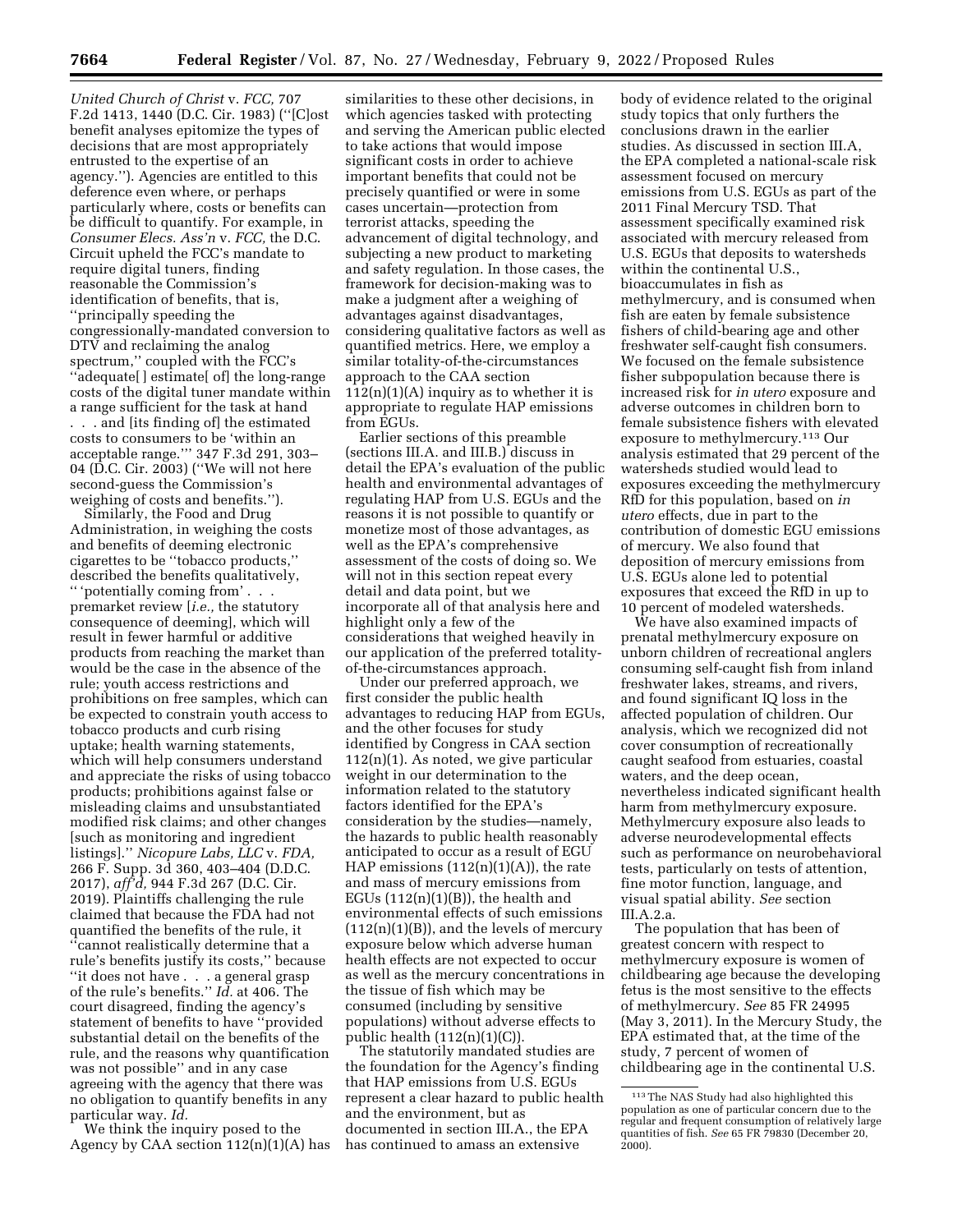(or about 4 million women) were exposed to methylmercury at levels that exceeded the RfD and that about 1 percent of women of childbearing age (or about 580,000 women) had methylmercury exposures three to four times the RfD. *See* 65 FR 79827 (December 20, 2000). We also performed a new bounding analysis for this proposal that focuses on the potential for IQ points lost in children exposed *in utero* through maternal fish consumption by the population of general U.S. fish consumers (section III.A.3.d).

Another important human health impact documented by the EPA over the last 2 decades includes cardiovascular impacts of exposure to methylmercury—including altered blood-pressure and heart-rate variability in children as a result of infant exposure in the womb and higher risk of acute MI, coronary heart disease, and cardiovascular heart disease in adults, due to dietary exposure. Studies that have become available more recently led the EPA to perform new quantitative screening analyses (as described in section III.A.3) to estimate the incidence of MI (heart attack) mortality that may be linked to U.S. EGU mercury emissions. The new analyses performed include an extension of the original watershed-level subsistence fisher methylmercury risk assessment to evaluate the potential for elevated MImortality risk among subsistence fishers (section III.A.3.b; 2021 Risk TSD) and a separate risk assessment examining elevated MI mortality among all adults that explores potential risks associated with exposure of the general U.S. population to methylmercury from domestic EGUs through commerciallysourced fish consumption (section III.A.3.c; 2021 Risk TSD). The updated subsistence fisher analysis estimated that up to 10 percent of modeled watersheds are associated with exposures linked to increased risk of MI mortality, but for some populations such as low-income Black subsistence fishers active in the Southeast, that number is approximately 25 percent of the watersheds modeled. The bounding analysis results estimating MI-mortality attributable to U.S. EGU-sourced mercury for the general U.S. population range from 5 to 91 excess deaths annually. As noted, we give significant weight to these findings and analyses examining public health impacts associated with methylmercury, given the statutory focus in CAA section  $112(n)(1)(B)$  and  $112(n)(1)(C)$  on adverse effects to public health from EGU mercury emissions and the directive to

develop an RfD (''threshold level of mercury exposure below which adverse human health effects are not expected to occur''), and in particular one that is designed to assess ''mercury concentrations in the tissue of fish which may be consumed (including consumption by sensitive populations).'' *See* CAA section  $112(n)(1)(C)$ .

Because of CAA section  $112(n)(1)(A)$ 's broader focus on hazards to public health from all HAP, not just mercury, we also give considerable weight to health effects associated with nonmercury HAP exposure (*see* section III.A.2.b for further detail), including chronic health disorders such as irritation of the lung, skin, and mucus membranes; decreased pulmonary function, pneumonia, or lung damage; detrimental effects on the central nervous system; damage to the kidneys; and alimentary effects such as nausea and vomiting). The 2011 Non-Hg HAP Assessment, performed as part of the EPA's 2012 reaffirmation of the appropriate and necessary determination, expanded on the original CAA section 112(n)(1)(A) Utility Study by examining further public health hazards reasonably anticipated to occur from EGU HAP emissions after imposition of other CAA requirements. This study included a refined chronic inhalation risk assessment that was designed to assess how many coal- and oil-fired EGUs had cancer and noncancer risks associated with them, and indicated that absent regulation, a number of EGUs posed cancer risks to the American public (*see* section III.A.2.b).

As discussed in section II.B, the statutory design of CAA section 112 quickly secured dramatic reductions in the volume of HAP emissions from stationary sources. CAA section  $112(n)(1)(B)$  also directs the EPA to study, in the context of the Mercury Study, the ''rate and mass'' of mercury emissions. We therefore think it is reasonable to consider, in assessing the advantages to regulating HAP emissions from EGUs, what the volume of emissions was from that sector prior to regulation—as an absolute number and relative to other sources—and what the expected volume of emissions would be with CAA section 112(d) standards in place. Prior to the EPA's promulgation of MATS in 2012, the EPA estimated that in 2016, without MATS, coal-fired U.S. EGUs above 25 MW would emit 29 tons of mercury per year. While these mercury emissions from U.S. EGUs represented a decrease from 1990 and 2005 levels (46 tons and 53 tons, respectively), they still represented

nearly half of all anthropogenic mercury emissions in 2011 (29 out of 64 tons total). Considered on a proportional basis, the relative contribution of U.S. EGUs to all domestic anthropogenic mercury emissions was also stark. The EGU sector emitted more than six times as much mercury as any other sector (the next highest being 4.6 tons). *See*  Table 3 at 76 FR 25002 (May 3, 2011). Prior to MATS, U.S. EGUs were estimated to emit the majority of HCl and HF nationally, and were the predominant source of emissions nationally for many metal HAP as well, including antimony, arsenic, chromium, cobalt, and selenium. *Id.* at 25005–06. In 2012, the EPA projected that MATS would result in an 88 percent reduction in hydrogen chloride emissions, a 75 percent reduction in mercury emissions, and a 19 percent reduction in PM emissions (a surrogate for non-mercury metal HAP) from coal-fired units greater than 25 MW in 2015 alone. *See* 77 FR 9424 (February 16, 2012). In fact, actual emission reductions since MATS implementation have been even more substantial. In 2017, by which point all sources were required to have complied with MATS, the EPA estimated that acid gas HAP emissions from EGUs had been reduced by 96 percent, mercury emissions had been reduced by 86 percent, and non-mercury metal HAP emissions had been reduced by 81 percent compared to 2010 levels. *See* 84 FR 2689 (February 7, 2019). Retaining the substantial reductions in the volume of toxic pollution entering our air, water, and land, from this large fleet of domestic sources reduces the substantial risk associated with this pollution faced by all Americans.

Even though reducing HAP from EGUs would benefit all Americans by reducing risk and hazards associated with toxic air pollution, it is worth noting that the impacts of EGU HAP pollution in the U.S. have not been borne equally nationwide. Certain communities and individuals have historically borne greater risk from exposure to HAP emissions from EGUs prior to MATS, as demonstrated by the EPA's risk analyses. The individuals and communities that have been most impacted have shouldered a disproportionate burden for the energy produced by the power sector, which in turn benefits everyone—*i.e.,* these communities are subject to a greater share of the externalities of HAP pollution that is generated by EGUs producing power for everyone. A clear example of these disproportionately impacted populations are subsistence fishers who live near U.S. EGUs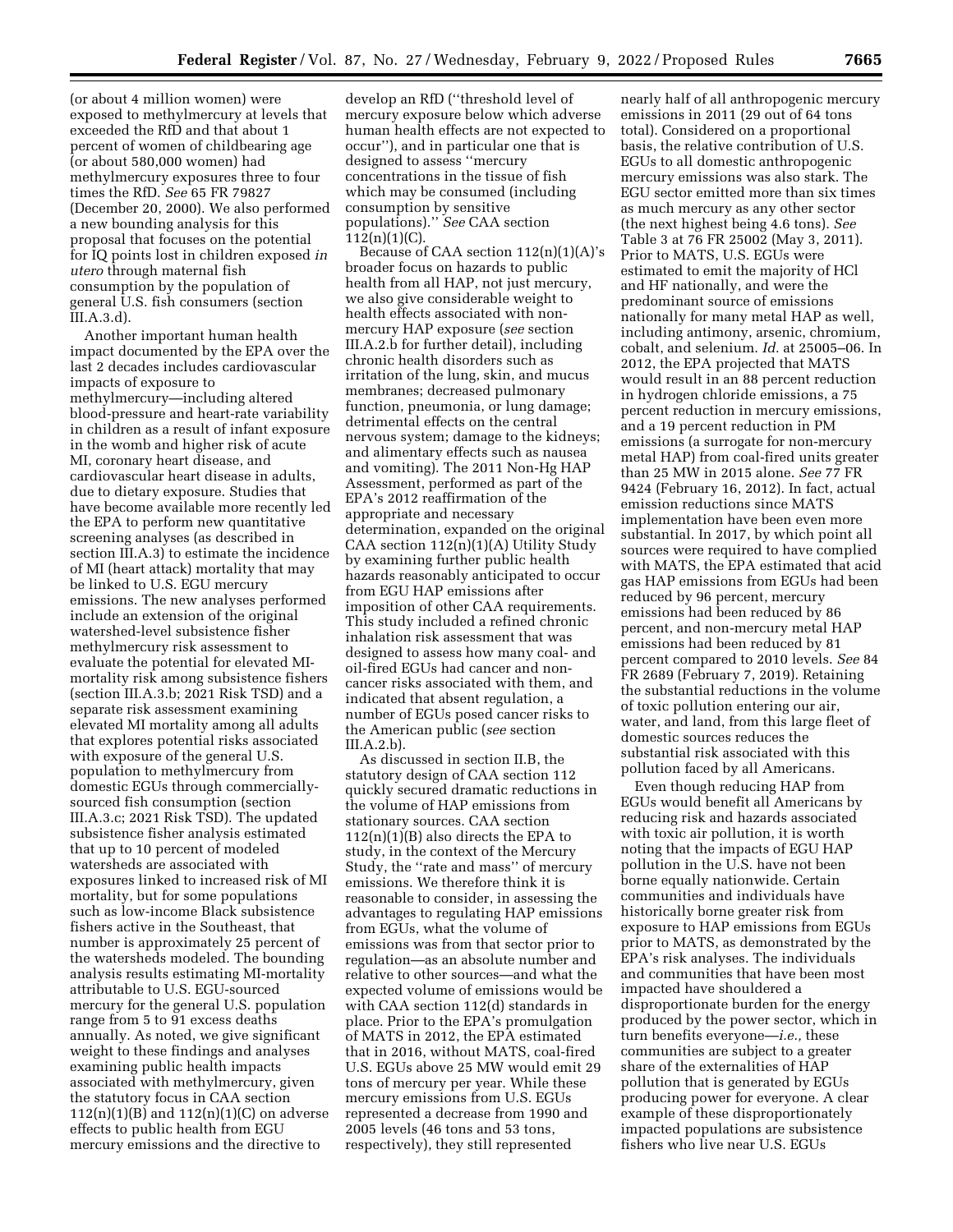experiencing increased risk due to U.S. EGU mercury deposition at the watersheds where they are active (2011 Final Mercury TSD). CAA section  $112(n)(1)(C)$  directed the EPA to examine risks to public health experienced by sensitive populations as a result of the consumption of mercury concentrations in fish tissue, which we think includes fetuses and communities that are reliant on local fish for their survival, and CAA section 112 more generally is drafted in order to be protective of small cohorts of highly exposed and susceptible populations. We therefore weigh heavily the importance of reducing risks to particularly impacted populations, including those who consume large amounts of self-caught fish reflecting cultural practice and/or economic necessity, including tribal populations, specific ethnic communities and lowincome populations including Black persons living in the southeastern U.S.

Consistent with CAA section 112(n)(1)(B) and the general goal of CAA section 112 to reduce risks posed by HAP to the environment, we also consider the ecological effects of methylmercury and acid gas HAP (*see*  section III.A.2.c). Scientific studies have consistently found evidence of adverse impacts of methylmercury on fish-eating birds and mammals, and insect-eating birds. These harmful effects can include slower growth and development, reduced reproduction, and premature mortality. Adverse environmental impacts of emissions of acid gas HAP, in particular HCl, include acidification of terrestrial and aquatic ecosystems. In the EPA's recent *Integrated Science Assessment for Oxides of Nitrogen, Oxides of Sulfur and Particulate Matter*—*Ecological Criteria* (2020), we concluded that the body of evidence is sufficient to infer a causal relationship between acidifying deposition and adverse changes in freshwater biota like plankton, invertebrates, fish, and other organisms. Adverse effects on those animals can include physiological impairment, loss of species, changes in community composition, and biodiversity. Because EGUs contribute to mercury deposition in the U.S., we conclude that EGUs are contributing to the identified adverse environmental effects, and consider the beneficial impacts of mitigating those effects by regulating EGUs.

We turn next in our application of the preferred approach to the consideration of the disadvantages of regulation, which in this case we measure primarily in terms of the costs of that regulation. As discussed in section III.B, for purposes of this preferred totality-of-

the-circumstances approach, we start with the sector-level estimate developed in the 2011 RIA. Given the complex, interconnected nature of the power sector, we think it is appropriate to consider this estimate, which represents the incremental costs to the entire power sector to generate electricity, not just the compliance costs projected to be borne by regulated EGUs. We explain in section III.B that while a precise *ex post*  estimate of this sector-level figure is not possible, we update those aspects of the cost estimate where we can credibly do so (*see* section III.B.2), and our consideration of the cost of regulation therefore takes into account the fact that new analyses performed as part of this proposal demonstrate that the 2011 RIA cost estimate was almost certainly significantly overestimated. We propose to conclude that regulation is appropriate and necessary under either cost estimate.

As with the benefits side of the ledger, where we look comprehensively at the effects of reducing the volume of HAP, we also comprehensively assess costs in an attempt to evaluate the economic impacts of the regulation as a whole. We situate the cost of the regulation in the context of the economics of power generation, as we did in 2016, because we think examining the costs of the rule relative to three sector-wide metrics provides a useful way to evaluate the disadvantages of expending these compliance costs to this sector beyond a single monetary value. For each of these metrics, we use our 2011 estimate of compliance costs, which, as is discussed in section III.B.2 and the Cost TSD, was likely to have been significantly overestimated by a figure in the billions of dollars. We first evaluate the 2011 projected annual compliance costs of MATS as a percent of annual power sector sales, also known as a ''sales test.'' A sales test is a frequently used indicator of potential impacts from compliance costs on regulated industries, and the EPA's analysis showed that projected 2015 compliance costs, based on the 2011 estimate, represented between 2.7–3.5 percent of power sector revenues from historical annual retail electricity sales. *See* section III.B.3; Cost TSD; 80 FR 75033 (December 1, 2015). We also examine the annual capital expenditures that were expected for MATS compliance as compared to the power sector's historical annual capital expenditures. We conclude that projected incremental annual capital expenditures of MATS would be a small percentage of 2011 power sector-level capital expenditures, and well within

the range of historical year-to-year variability on industry capital expenditures. *Id.* Finally, we consider the annual operating or production expenses in addition to capital expenditures because we were encouraged during the 2016 rulemaking to use this broader metric of power industry costs to provide perspective on the cost of MATS relative to total capital and operational expenditures by the industry historically. Consistent with our other findings, we conclude that, even when using the likely overestimated cost of MATS based on the 2011 RIA, the total capital and operational expenditures required by MATS are in the range of about 5 percent of total historical capital and operational expenditures by the power sector during the period of 2000–2011. *See* section III.B.3; Cost TSD; 81 FR 24425 (April 25, 2016). In this proposal, we re-analyze all of these metrics using updated data to reflect more recent information (as of 2019), and took into consideration the fact that the 2011 RIA cost estimate was almost certainly significantly overestimated. All of this new analysis further supports our findings as to the cost of MATS relative to other power sector economics based on the record available to the Agency at the time we were making the threshold determination (*i.e.,* the 2012 record).

Consistent with the *Michigan* Court's instruction to consider all advantages and disadvantages of regulation, we also assess, as we did in 2016, disadvantages to regulation that would flow to the greater American public. Specifically, we examine whether regulation of EGUs would adversely impact the provision of reliable, affordable electricity to the American public, because had regulation been anticipated to have such an effect, it would have weighed heavily on our decision as to whether it was appropriate to require such regulation. The CAA tasks the EPA with the purpose of protecting and enhancing air quality in the U.S., but directs that in doing so we promote public health and welfare *and* the productive capacity of the U.S. population. CAA section  $101(b)(1)$ . As noted, we also think examining these potential impacts is consistent with the ''broad and allencompassing'' nature of the term ''appropriate,'' as characterized by the Supreme Court. *Michigan,* 576 U.S. at 752. We were particularly interested in examining the expected impact of MATS implementation on the retail price of electricity, because in electricity markets, utility expenditures can be fully or partially passed to consumers. It was therefore reasonable to assume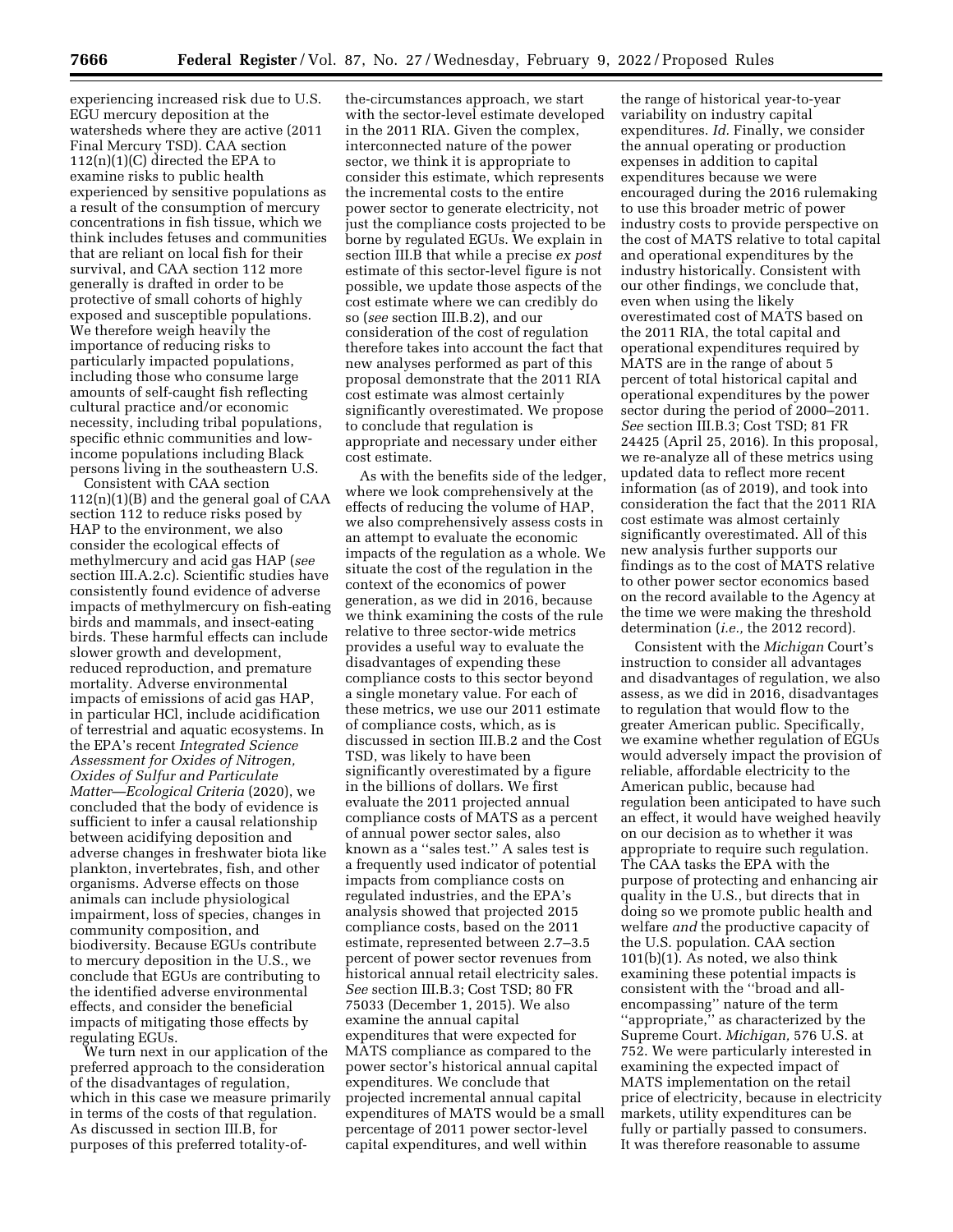that the cost of MATS could result in increased retail electricity prices for consumers, although we emphasize, as we did in 2016, that the electricity price impacts examined under this metric do not reflect *additional* compliance costs on top of the estimate produced in the 2011 RIA but rather reflect the passing on of a share of those costs to consumers (and ultimately reducing the costs EGU owners would otherwise bear). However, even though the impacts on electricity prices are reflected in the total cost estimate to the sector as a whole, we think, for the reasons stated above, that electricity price impacts are worthy of special attention because of the potential effect on the American public.

We therefore estimate the percent increase in retail electricity prices projected to result from MATS compared to historical levels of variation in electricity prices. *See*  section III.B.3; 80 FR 75035 (December 1, 2015). We estimate that retail electricity prices for 2015 would increase by about 0.3 cents per kilowatthour, or 3.1 percent with MATS in place. Between 2000 and 2011, the largest annual year-to-year decrease in retail electricity price was –0.2 cents per kilowatt-hour and the largest year-toyear increase during that period was +0.5 cents per kilowatt-hour. The projected 0.3 cents increase due to MATS was therefore well within normal historical fluctuations. *Id.* As with the other metrics examined, as the increase in retail electricity prices due to MATS was within the normal range of historical variability, a substantially lower estimate for impacts on electricity prices would only further support the EPA's determination. We also note in section III.B.3 that the year-to-year retail electricity price changes in the new information we examined (*i.e.,* years 2011–2019) were within the same ranges observed during the 2000–2011 period, and that in fact, during that period when MATS was implemented, retail electricity prices have generally decreased (9.3 cents per kilowatt-hour in 2011 to 8.7 cents per kilowatt-hour in 2019). Consistent with these observed trends in retail electricity prices, as discussed in section III.B.2 and further below, our *ex post* analysis of MATS indicates that the projected compliance costs in the 2011 RIA—and, as a corollary, the projected increases in retail electricity prices—were likely significantly overestimated. Certainly, we have observed nothing in the data that suggests the regulation of HAP from EGUs resulted in increases in retail electricity prices for the American

public that would warrant substantial concern in our weighing of this factor.

Similar to our reasoning for examining impacts on electricity prices for American consumers, in assessing the potential disadvantages to regulation, we elected to also look at whether the power sector would be able to continue to provide reliable electricity to all Americans after the imposition of MATS. We think this examination naturally fits into our assessment of whether regulation is ''appropriate,'' because had MATS interfered with the provision of reliable electricity to the American public, that would be a significant disadvantage to regulation to weigh in our analysis. In examining this factor, we looked at both resource adequacy and reliability—that is, the provision of generating resources to meet projected load and the maintenance of adequate reserve requirements for each region (resource adequacy) and the sector's ability to deliver the resources to the projected electricity loads so that the overall power grid remains stable (reliability). *See* section III.B.3; U.S. EPA 2011, Resource Adequacy and Reliability TSD; 80 FR 75036 (December 1, 2015). Our analysis indicated that the power sector would have adequate and reliable generating capacity, while maintaining reserve margins over a 3-year MATS compliance period. *Id.* We did not in this proposal update the Resource Adequacy and Reliability Study conducted in 2011, but we note that the EPA, as a primary regulator of EGUs, is keenly aware of adequacy and reliability concerns in the power sector and in particular the relationship of those concerns to environmental regulation. We have not seen evidence in the last decade to suggest that the implementation of MATS caused power sector adequacy and reliability problems, and only a handful of sources obtained administrative orders under the enforcement policy issued with MATS to provide relief to reliability critical units that could not comply with the rule by 2016.

In addition to the cost analyses described above, the EPA revisited its prior records examining the costs of mercury controls consistent with the requirement in CAA section  $112(n)(1)(B)$ , the cost of controls for other HAP emissions from EGUs, and the cost of implementing the utilityspecific ARP, which Congress wrote into the 1990 CAA Amendments and implementation of which Congress anticipated could result in reductions in HAP emissions. 80 FR 75036–37 (December 1, 2015). The ARP, like MATS, was expected to have a

significant financial impact on the power sector, with projections of its cost between \$6 billion to \$9 billion per year (in 2000 dollars), based on the expectation that many utilities would elect to install FGD scrubbers in order to comply with the ARP. *Id.* at 75037. The actual costs of compliance were much less (up to 70 percent lower than initial estimates), in large part because of the utilities' choice to comply with the ARP by switching to low sulfur coal instead of installing scrubbers.114 This choice also resulted in far fewer reductions in HAP emissions than would have occurred if more EGUs had installed  $SO<sub>2</sub>$  scrubbers. We believe the considerable reduction in the implementation cost of the ARP is important because of the economic benefit that accrued from delaying the large capital costs of controls by almost 25 years. With respect to the costs of technology for control of mercury and non-mercury HAP, the record evidence shows that in 2012 controls were available and routinely used and that control costs had declined considerably over time. *Id.* at 75037–38. We also note that, as explained at length in section III.B.2, the actual compliance costs of MATS, with respect to capital and operating expenditures associated with installing and operating controls, were significantly lower than what we projected at the time of the rule. In addition, the newer information examined as part of this proposal demonstrates that actual control costs were much lower than we projected, which weighs further in favor of a conclusion that it is appropriate to impose those costs in order to garner the advantages of regulation.

Our review of the record and application of the preferred totality-ofthe-circumstances approach has demonstrated that we have, over the last 2 decades, amassed a voluminous and scientifically rigorous body of evidence documenting the significant hazards to public health associated with HAP emissions from EGUs, particularly to certain vulnerable populations that bear greater risk from these emissions than the general public. We have looked at the volume of emissions coming from these sources and what the impact of regulation would be on that volume. We examined the cost of regulation to industry (even using an estimate of cost that we know to be higher than what was expended), and the potential

<sup>114</sup>U.S. EPA Clean Air Markets Div., 2011, *National Acid Precipitation Assessment Program Report to Congress 2011: An Integrated Assessment,*  National Science and Technology Council, Washington, DC.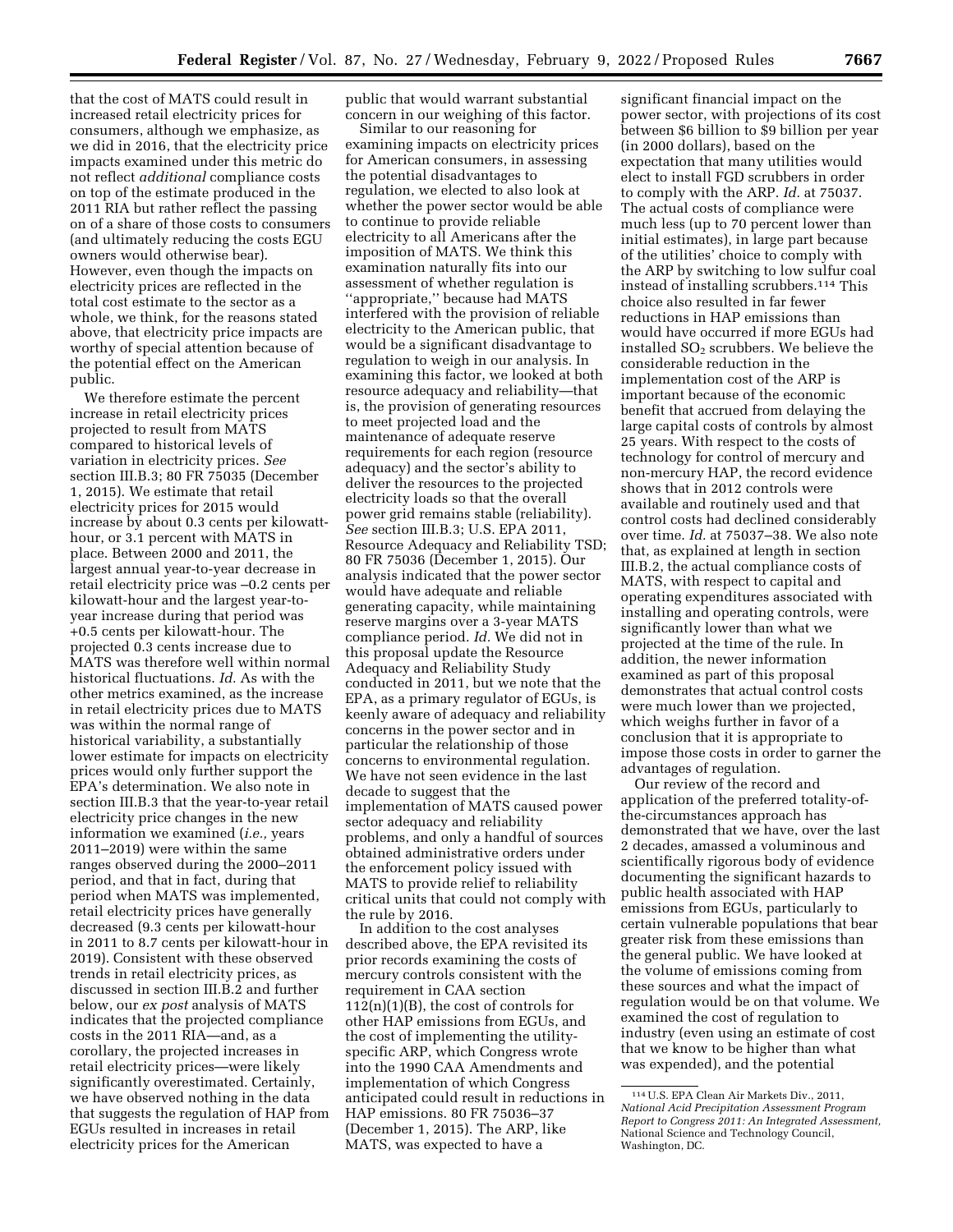adverse impacts that could be felt by the American public via increased electricity prices and access to reliable electricity. And, consistent with the statute, we have also considered adverse impacts of EGU pollution on the environment as well as availability of controls and the costs of those controls.

Even based solely on the record available to us at the time we issued the regulation and made the threshold determination in 2012, we find that the benefits of regulation are manifold, and they address serious risks to vulnerable populations that remained after the implementation of the ARP and other controls imposed upon the power sector that were required under the CAA. We have placed considerable weight on these benefits, given the statutory directive to do so in CAA section  $112(n)(1)(A)$  and Congress' clear purpose in amending CAA section 112 in 1990. In contrast, the costs, while large in absolute terms, were shown in our analyses to be within the range of other expenditures and commensurate with revenues generated by the sector, and our analysis demonstrated that these expenditures would not and did not have any significant impacts on electricity prices or reliability. After considering and weighing all of these facts and circumstances, in an exercise of his discretion under the Act, the Administrator proposes to conclude that the substantial benefits of reducing HAP from EGUs, which accrue in particular to the most vulnerable members of society, are worth the costs. Consequently, we propose to find after weighing the totality of the circumstances, that regulation of HAP from EGUs is appropriate after considering cost.

The newer information examined as part of this proposal regarding both benefits and costs is directionally consistent with all of the findings the EPA has made in the 2016 administrative record. The robust and long-standing scientific foundation regarding the adverse health and environmental risks from mercury and other HAP is fundamentally unchanged since the comprehensive studies that Congress mandated in the CAA were completed decades ago. But in this proposal, we completed screening level risk assessments, informed by newer meta-analyses of the dose-response relationship between methylmercury and cardiovascular disease, which indicate that a segment of the American public is at increased risk of prematurely dying by heart attack due to methylmercury exposure with as many as 91 deaths per year (and possibly more) being attributable to mercury

emissions from EGUs.<sup>115</sup> Further, analyses show that some populations (*e.g.,* low-income Blacks in the Southeast and certain tribal communities engaging in subsistence fishing activity) likely bear a disproportionately higher risk from EGU HAP emissions than the general populace.

The new cost information analyzed by the EPA, discussed in section III.B, indicates that the cost projection used in the 2016 Supplemental Finding (*i.e.,* the 2011 RIA cost estimate) likely significantly overestimated the actual costs of compliance of MATS. Specifically, the EGU sector installed far fewer controls to comply with the HAP emissions standards than projected; certain modeling assumptions, if updated with newer information, would have resulted in a lower cost estimate; unexpected advancements in technology occurred; and the country experienced a dramatic increase in the availability of comparatively inexpensive natural gas. All of these factors likely resulted in a lower actual cost of compliance than the EPA's projected estimates in 2011. We therefore find that when we consider information available to the Agency after implementation of the rule, our conclusion that it was appropriate to regulate this sector for HAP is further strengthened. The costs projected in the 2011 RIA were almost certainly overestimated by an amount in the billions of dollars.

We note as well that during prior rulemaking processes related to the appropriate and necessary determination, stakeholders suggested that undermining the threshold finding in order to pave the way to rescinding MATS would have grave economic and health consequences. Utilities reported that they rely upon the mandated status of MATS in order to recoup expenditures already made to comply with the rule before Public Utility Commission proceedings.116 States asserted that they rely upon the Federal protections achieved by the rule in state implementation planning and other

regulatory efforts.117 And other industries, such as pollution control companies, have made business decisions based on the existence of MATS.118 We think these reliance interests, nearly all of which are aligned, also weigh in favor of retaining the appropriate and necessary determination, particularly given the fact that a significant portion of compliance costs have already been spent.

Finally, while we focus on the HAP benefits, we note that the *Michigan*  court directed that ''any disadvantage could be termed a cost.'' *Michigan,* at 752. The corollary is that any advantage could be termed a benefit. And so, while it is not necessary to our conclusion that regulation is appropriate, we also consider, under our totality-of-thecircumstances approach, whether there are additional advantages or disadvantages to the specific controls imposed under MATS. Specifically, we note that because the controls required to reduce HAP from U.S. EGUs resulted in substantial reductions in co-emitted pollutants, including direct  $PM_{2.5}$  as well as  $SO_2$  and  $NO_X$ , which are both precursors to ozone and fine particle formation, the Administrator's proposed conclusion is further supported by the ramifications of the regulatory requirements in MATS for these pollutants. We propose that the benefits associated with such reductions may be appropriate to consider where the framework for making the CAA section  $112(n)(1)(A)$  determination is a totalityof-the-circumstances approach, and we take comment on that approach. Therefore, while we conclude that the benefits associated with regulating HAP alone outweigh the costs without consideration of non-HAP benefits, we also propose that, to the extent we consider benefits attributable to reductions in co-emitted pollutants as a concomitant advantage, these benefits act to confirm that regulation is

<sup>115</sup>This estimate of premature mortality is for the EGU sector after imposition of the ARP and other CAA requirements, but before MATS implementation.

<sup>116</sup>*See, e.g.,* Comment Letter from Edison Electric Institute, Docket ID Item No. EPA–HQ–OAR–2018– 0794–2267; Comment Letter from Edison Electric Institute, NRECA, American Public Power Association, The Clean Energy Group, Class of '85 Regulatory Response Group, Large Public Power Council, Global Energy Institute, International Brotherhood of Electrical Workers, International Brotherhood of Boilermakers, Iron Ship Builders, Blacksmiths, Forgers & Helpers, and the Laborers' International Union of North America, Docket ID Item No. EPA–HQ–OAR–2018–0794–0577.

<sup>117</sup>*See, e.g.,* Comment Letter from Attorneys General of Massachusetts, California, Connecticut, Delaware, Illinois, Iowa, Maine, Maryland, Michigan, Minnesota, Nevada, New Jersey, New Mexico, New York, North Carolina, Oregon, Rhode Island, Vermont, Virginia, Washington, and the District of Columbia, the Maryland Department of the Environment, the City Solicitor of Baltimore, the Corporation Counsels of Chicago and New York City, the County Attorney of the County of Erie, NY, and the County Counsel for the County of Santa Clara, CA, Docket ID Item No. EPA–HQ–OAR– 2018–0794–1175.

<sup>118</sup>*See, e.g.,* Comment Letter from ADA Carbon Solutions, LLC, Docket ID Item No. EPA–HQ–OAR– 2018–0794–0794; Comment Letter from Advanced Emissions Solutions, Inc., Docket ID Item No. EPA– HQ–OAR–2018–0794–1181; Comment Letter from Exelon Corporation, Docket ID Item No. EPA–HQ– OAR–2018–0794–1158.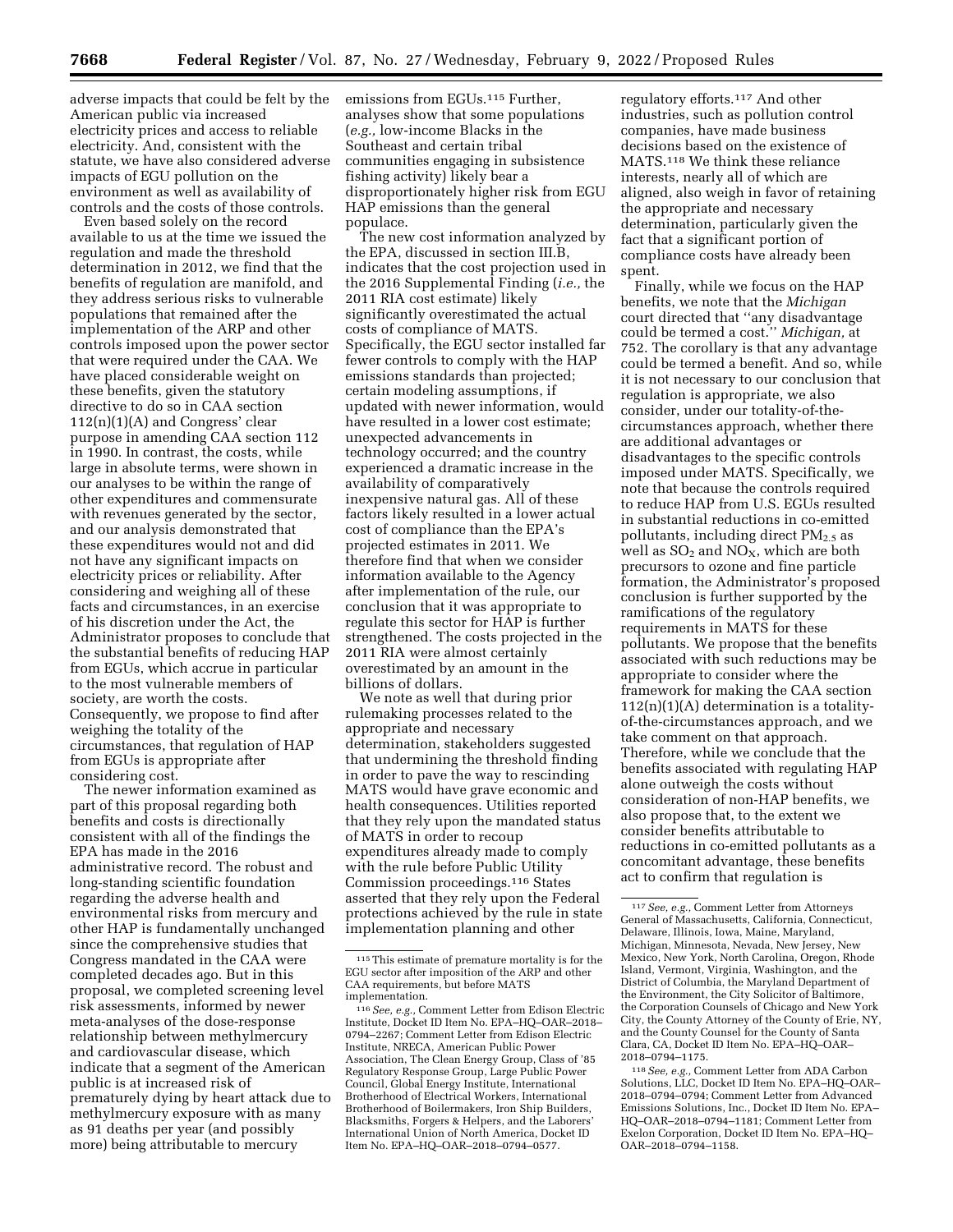appropriate under a totality-of-thecircumstances approach. Specifically, we note that reductions in co-emissions of direct  $PM_{2.5}$ ,  $SO_2$  and  $NO_X$  will have substantial health benefits in the form of decreased risk of premature mortality among adults, and reduced incidence of lung cancer, new onset asthma, exacerbated asthma, and other respiratory and cardiovascular diseases. In the 2011 RIA, the EPA estimated the number and value of avoided  $PM_{2.5}$ related impacts, including 4,200 to 11,000 premature deaths, 4,700 nonfatal heart attacks, 2,600 hospitalizations for respiratory and cardiovascular diseases, 540,000 lost work days, and 3.2 million days when adults restrict normal activities because of respiratory symptoms exacerbated by PM<sub>2.5</sub>. We also estimated substantial additional health improvements for children from reductions in upper and lower respiratory illnesses, acute bronchitis, and asthma attacks. In addition, we estimated the benefit of reductions in  $CO<sub>2</sub>$  emissions under MATS. Although the EPA only partially monetized the benefits associated with these reductions in co-emitted pollutants in the 2011 RIA, the Agency estimated that—due in particular to the strong causal relationship between  $PM_{2.5}$  and premature mortality—these reductions could result in as much as \$90 billion (in 2016 dollars) in additional public health benefits annually. Therefore, if these non-HAP benefits are considered in the totality-of-the-circumstances approach, we take note of the fact that regulating EGUs for HAP emissions results in substantial other health benefits accruing to the American public by virtue of regulating HAP from EGUs.

# *E. The Administrator's Proposed Benefit-Cost Analysis Approach and Proposed Conclusion*

In addition to the preferred approach, we separately put forward an alternative approach, as we did in 2016, to support a determination that it is appropriate and necessary to regulate HAP from EGUs when looking at the results of a formal BCA. The formal BCA we conducted for purposes of meeting Executive Order 12866 using established BCA practices also demonstrates that the benefits estimated for MATS far exceed the estimated costs, as reported in the 2011 RIA.119 In

its net benefits projection, the 2011 RIA monetized only one post control benefit from regulating HAP emissions from EGUs because the Agency did not and does not have the information necessary to monetize the many other benefits associated with reducing HAP emissions from EGUs. *See* section III.A.4. However, the 2011 RIA properly accounted for all benefits by discussing qualitatively those that could not be quantified and/or monetized. While some of the impacts on particularly impacted populations—such as the children of recreational anglers experiencing IQ loss—were reflected in the net benefits calculation, that accounting does not really grapple with the equitable question of whether a subset of Americans should continue to bear disproportionate health risks in order to avoid the increased cost of controlling HAP from EGUs. We continue to prefer a totality-of-thecircumstances approach to making the determination under CAA section  $112(n)(1)(A)$ , but we think that if a BCA is to be used, it should, consistent with economic theory and principles, account for all costs and all benefits.

BCA has been part of executive branch rulemaking for decades. Over the last 50 years, Presidents have issued Executive Orders directing agencies to conduct these analyses as part of the rulemaking development process. Executive Order 12866, currently in effect, requires a quantification of benefits and costs to the extent feasible for any regulatory action that is likely to result in a rule that may have an annual effect on the economy of \$100 million or more or adversely affect in a material way certain facets of society. Executive Order 12866, at section 3(f)(1).

The EPA performed a formal BCA to comport with Executive Order 12866 as part of the 2012 MATS rulemaking process (referred to herein as the 2011 RIA). In the 2016 Supplemental Finding, the EPA relied on the BCA it had performed for Executive Order 12866 purposes as an alternative basis upon which to make the appropriate and necessary determination. That BCA, which reflected in its net benefits calculation only certain categories of benefits that could be confidently monetized, estimated that the final MATS would yield annual *net*  monetized benefits (in 2007 dollars) of between \$37 billion to \$90 billion using a 3-percent discount rate and \$33 billion to \$81 billion using a 7-percent discount rate. *See* 80 FR 75040 (December 1, 2015). These estimates included the

portion of the HAP benefits described in section III.A that could be monetized at the time, along with additional health benefits associated with the controls necessary to control the HAP emissions from U.S. EGUs. Specifically, as noted, the net benefits estimates included only one of the many HAP benefits associated with reduction of HAP. Nonetheless, the monetized benefits of MATS outweighed the estimated \$9.6 billion in annual monetized costs by between 3-to-1 or 9-to-1 depending on the benefit estimate and discount rate used. The implementation of control technologies to reduce HAP emissions from EGU sources also led to reductions in emissions of  $SO_2$ , direct  $PM_{2.5}$ , as well as other precursors to  $PM_{2.5}$  and ozone. In the 2011 RIA, the EPA did not quantify the benefits associated with ozone reductions resulting from the emissions controls under MATS, but we did include estimates of the projected benefits associated with reductions in PM2.5. These benefits were quite substantial and had a large economic value. Newer scientific studies strengthen our understanding of the link between  $PM_{2.5}$  exposure to a variety of health problems, including: premature death, lung cancer, non-fatal heart attacks, new onset asthma, irregular heartbeat, aggravated asthma, decreased lung function, and respiratory symptoms, such as irritation of the airways, coughing or difficulty breathing. Furthermore, since the RIA was completed in 2011, the EPA has updated its conclusions about how PM2.5 emissions can adversely affect the environment through acidic deposition, materials damage, visibility impairment, and exacerbating climate change (EPA, 2019).120 In its most recent review of the effects of ozone pollution, the EPA concluded that ozone is associated with a separate but similarly significant set of adverse outcomes including respiratoryrelated premature death, increased frequency of asthma attacks, aggravated lung disease, and damage to vegetation (EPA, 2020).121

BCAs are a useful tool to ''estimate the *total* costs and benefits to society of an activity or program,'' and ''can be thought of as an accounting framework of the overall social welfare of a program.'' EPA Economic Guidelines, Appendix A, A–6 (emphasis in

<sup>119</sup>We use the term ''formal benefit-cost analysis'' to refer to an economic analysis that attempts to quantify all significant consequences of an action in monetary terms in order to determine whether an action increases economic efficiency. Assuming that all consequences can be monetized, actions

with positive net benefits (*i.e.,* benefits exceed costs) improve economic efficiency.

<sup>120</sup>U.S. EPA. *Integrated Science Assessment (ISA) for Particulate Matter* (Final Report, Dec 2019). U.S. Environmental Protection Agency, Washington, DC, EPA/600/R–19/188, 2019.

<sup>121</sup>U.S. EPA. *Integrated Science Assessment (ISA) for Ozone and Related Photochemical Oxidants*  (Final Report, Apr 2020). U.S. Environmental Protection Agency, Washington, DC, EPA/600/R– 20/012, 2020.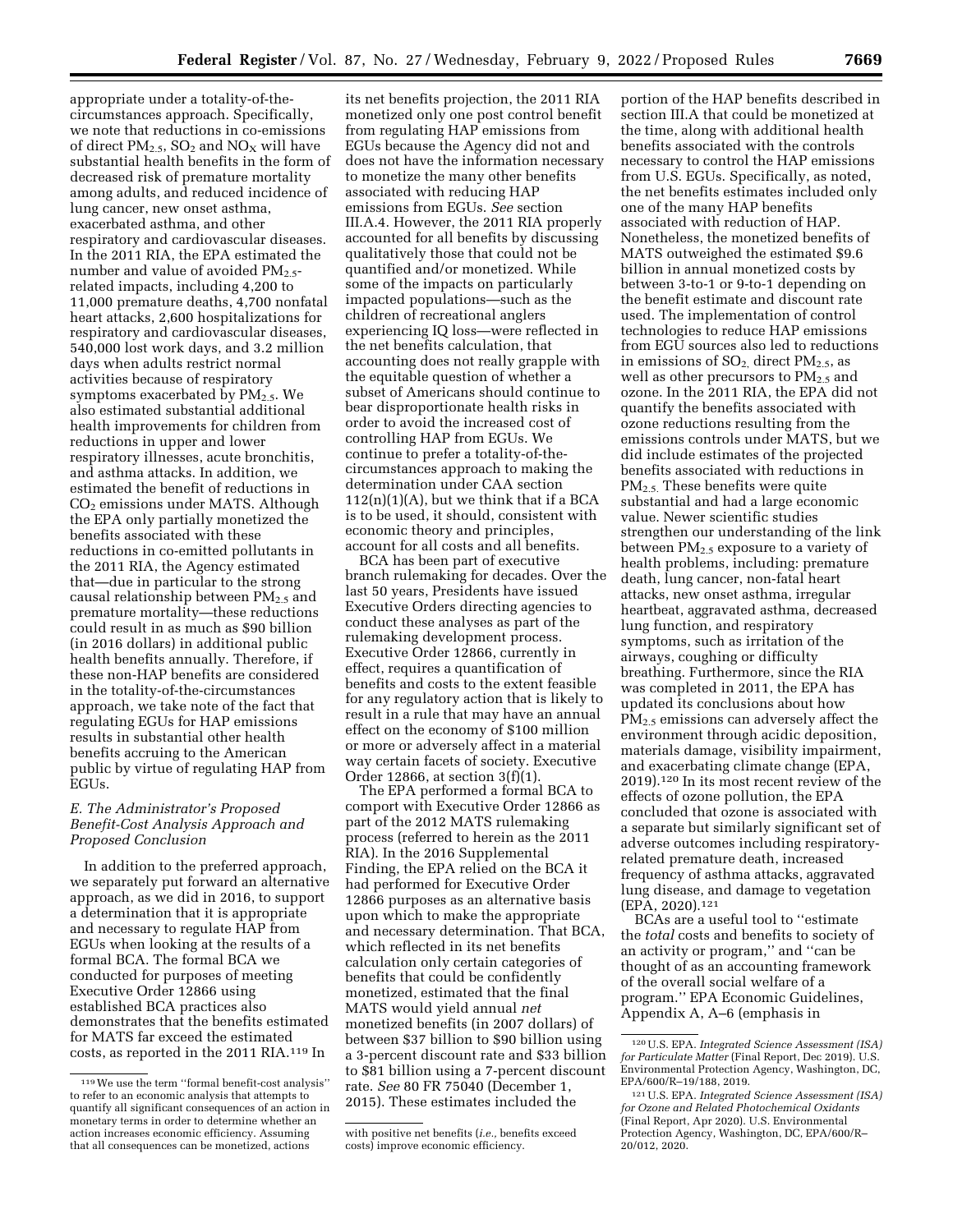original).122 In a BCA, ''[t]he favorable effects of a regulation are the benefits, and the foregone opportunities or losses in utility are the costs. Subtracting the total costs from the total monetized benefits provides an estimate of the regulation's net benefits to society.'' *Id.*  Importantly, however, ''[t]he key to performing BCA lies in the ability to measure both benefits and costs in monetary terms so that they are comparable.'' *Id.; see also* OMB Circular A–4 (''A distinctive feature of BCA is that both benefits and costs are expressed as monetary units, which allows you to evaluate different regulatory options with a variety of attributes using a common measure.'').123

In the 2020 Final Action, the EPA rescinded the 2016 alternative approach on the basis that it was ''fundamentally flawed'' because it applied ''a formal cost-benefit analysis'' to the CAA section  $112(n)(1)(A)$  determination. The Agency's objection at the time to the use of ''a formal cost-benefit analysis'' in the context of this determination was that doing so ''implied that an equal weight was given to the non-HAP co-benefit emission reductions and the HAPspecific benefits of the regulation.'' *See*  85 FR 31299 (May 22, 2020). The Agency concluded that it was not appropriate to use a formal BCA in this situation because ''to give equal weight to the monetized  $PM<sub>2</sub>$ , co-benefits would permit those benefits to become the driver of the regulatory determination, which the EPA believes would not be appropriate.'' *Id.* The EPA reiterated in the 2020 Final Action that ''HAP benefits, as compared to costs, must be the primary question in making the 'appropriate and necessary' determination'' and ''the massive disparity between co-benefits and HAP benefits on this record would mean that that alternative approach clearly elevated co-benefits beyond their permissible role.'' *Id.* at 31303. ''To be valid, the EPA's analytical approach to  $[CAA section 112(n)(1)(A)]$  must recognize Congress' particular concern about risks associated with HAP and the benefits that would accrue from reducing those risks.'' *Id.* at 31301.

We agree that the analytical framework for the appropriate and necessary determination should first and foremost be one that is focused on ''Congress' particular concern about risks associated with HAP and the benefits that would accrue from reducing those risks.'' *Id.* It is for this reason, as discussed in section III.C of this preamble, that we propose to revoke the analytical framework advanced for the appropriate and necessary determination by the 2020 Final Action, as being insufficiently attentive to the public health advantages of regulation. However, if the decisional framework is going to be one that considers advantages to regulation primarily in terms of potential monetized outcomes (*see* 85 FR 31296–97; May 22, 2020), a formal BCA that estimates net outcomes (*i.e.,* by comparing total losses and gains) and conforms to established economic best practices and accounts for *all* of the effects of the rule that can be quantified should be used.<sup>124</sup>

Consistent with scientific principles underlying BCA, both OMB Circular A– 4 and the EPA's Guidelines for Preparation of Economic Analyses direct the Agency to include all benefits in a BCA. Per Circular A–4, OMB instructs ''Your analysis should look beyond the direct benefits and direct costs of your rulemaking and consider any important ancillary benefits and countervailing risks. An ancillary benefit is a favorable impact of the rule that is typically unrelated or secondary to the statutory purpose of the rulemaking.'' Circular A–4 at 26. Similarly, the Guidelines state, ''An economic analysis of regulatory or

policy options should present all identifiable costs and benefits that are incremental to the regulation or policy under consideration. These should include directly intended effects and associated costs, as well as ancillary (or co-) benefits and costs.'' Guidelines at 11–2. As discussed in prior MATS rulemakings (*see, e.g.,* 80 FR 75041; December 1, 2015), installing control technologies and implementing the compliance strategies necessary to reduce the HAP emissions directly regulated by the MATS rule also results in reductions in the emissions of other pollutants such as directly emitted  $PM_{2.5}$  and  $SO_2$  (a  $PM_{2.5}$  precursor). A particularly cost-effective control of emissions of particulate-bound mercury and non-mercury metal HAP is through the use of PM control devices that indiscriminately collect PM along with the metal HAP, which are predominately present as particles. Similarly, emissions of the acid gas HAP are reduced by acid gas controls that are also effective at reducing emissions of SO2 (also an acid gas, but not a HAP). *Id.* While these PM<sub>2.5</sub> and SO<sub>2</sub> emission reductions are not the objective of the MATS rule, the reductions are, in fact, a direct consequence of regulating the HAP emissions from EGUs. Specifically, controls on direct PM2.5 emissions are required to reduce non-mercury metal HAP, while  $SO<sub>2</sub>$  emissions reductions come from controls needed to reduce acid gas emissions from power plants.

However, we recognize that there are significant reasons to question whether a formal BCA is the best way to interpret the Agency's mandate in CAA section  $112(n)(1)(A)$ , and we take comment on whether the Agency should continue to rely on this alternative basis for making its determination. We have consistently taken the position that a formal BCA is not required under CAA section 112(n)(1)(A). *See* 80 FR 75039 (December 1, 2015). As set forth above, in *Michigan,* the Supreme Court declined to hold that CAA section  $112(n)(1)(A)$  required such an assessment, stating, ''We need not and do not hold that the law unambiguously required the Agency, when making this preliminary estimate, to conduct a formal cost-benefit analysis in which each advantage and disadvantage is assigned a monetary value.'' *Michigan,*  576 U.S. at 759. However, the Court did note that ''[c]onsideration of cost reflects the understanding that reasonable regulation ordinarily requires paying attention to the advantages *and* disadvantages of agency decisions.'' *Id.* at 2707. Moreover, in finding the EPA's decision not to

<sup>122</sup>U.S. EPA. 2014. *Guidelines for Preparing Economic Analyses.* EPA–240–R–10–001. National Center for Environmental Economics, Office of Policy. Washington, DC. December. Available at *[https://www.epa.gov/environmental-economics/](https://www.epa.gov/environmental-economics/guidelines-preparing-economic-analyses) [guidelines-preparing-economic-analyses,](https://www.epa.gov/environmental-economics/guidelines-preparing-economic-analyses)* accessed July 23, 2021. Docket ID Item No. EPA–HQ–OAR– 2009–0234–20503.

<sup>123</sup>U.S. OMB. 2003. *Circular A–4 Guidance to Federal Agencies on Preparation of Regulatory Analysis.* Available at *[https://www.whitehouse.gov/](https://www.whitehouse.gov/sites/whitehouse.gov/files/omb/circulars/A4/a-4.pdf) [sites/whitehouse.gov/files/omb/circulars/A4/a-](https://www.whitehouse.gov/sites/whitehouse.gov/files/omb/circulars/A4/a-4.pdf)[4.pdf,](https://www.whitehouse.gov/sites/whitehouse.gov/files/omb/circulars/A4/a-4.pdf)* accessed July 23, 2021.

 $124$  In addition, CAA section  $112(n)(1)(A)$  directs the EPA to evaluate the hazards to public health from EGU HAP emissions that a reasonably anticipated ''after imposition of the other requirements of the [CAA].'' The direction to consider the impacts of non-CAA section 112 requirements on HAP emissions from EGUs demonstrates that Congress understood that criteria pollutant controls would achieve HAP reductions. Given this understanding, it is reasonable for the EPA to consider the consequent criteria pollutant reductions attributable to CAA section 112 standards if a BCA is used to evaluate cost in the context of the appropriate finding. Furthermore, CAA section 112 legislative history not specifically directed at EGUs also supports the consideration of criteria pollutant benefits attributable to the regulation of HAP emissions. Specifically, the Senate report for the 1990 CAA amendments states: ''When establishing technology-based [MACT] standards under this subsection, the Administrator may consider the benefits which result from control of air pollutants that are not listed but the emissions of which are, nevertheless, reduced by control technologies or practices necessary to meet the prescribed limitation.'' A Legislative History of the Clean Air Act Amendments of 1990 (CAA Legislative History), Vol. 5, pp. 8512 (CAA Amendments of 1989; p. 172; Report of the Committee on Environment and Public Works S. 1630).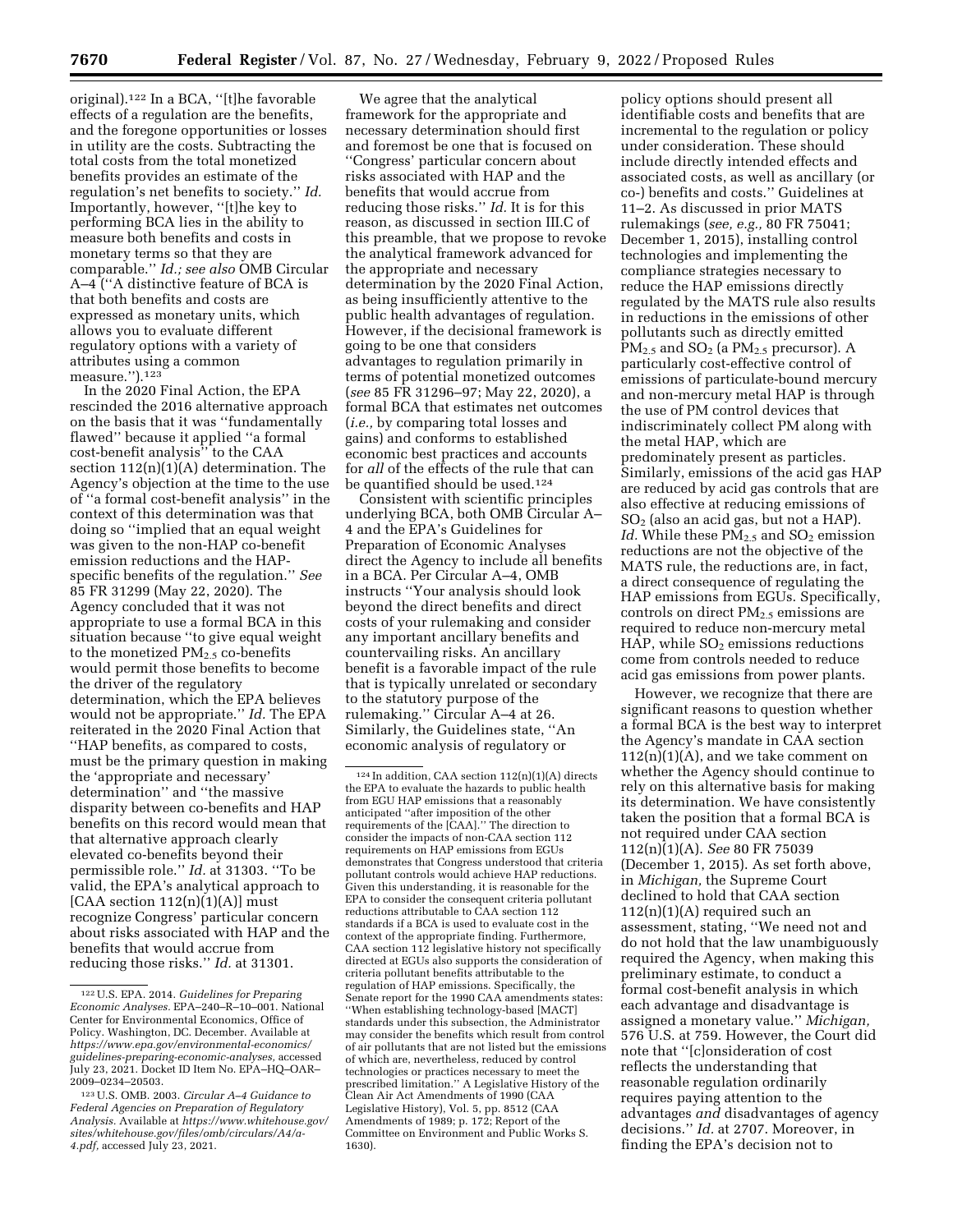consider cost irrational, the Court suggested that unintended disadvantages of a regulation could be considered costs as well, implying that such disadvantages should be accounted for. *Id.* at 2707 (''The Government concedes that if the Agency were to find that emissions from power plants do damage to human health, but that the technologies needed to eliminate these emissions do even more damage to human health, it would still deem regulation appropriate. No regulation is 'appropriate' if it does significantly more harm than good.'').

In the 2015 Proposal, we identified several policy reasons for preferring to apply a totality-of-the-circumstances approach to weighing costs and benefits over using a formal BCA as our decisional framework under CAA section 112(n)(1)(A). *See* 80 FR 75025 (December 1, 2015). We recognized that benefits like those associated with reduction of HAP can be difficult to monetize, and this incomplete quantitative characterization of the positive consequences can underestimate the monetary value of net benefits. *See* 80 FR 75039 (December 1, 2015). This is well-established in the economic literature. As noted in OMB Circular A–4, ''[w]here all benefits and costs can be expressed as monetary units, BCA provides decision makers with a clear indication of the most efficient alternative.'' Circular A–4 at 2. However, ''[w]hen important benefits and costs cannot be expressed in monetary units, BCA is less useful, and it can even be misleading, because the calculation of net benefits in such cases does not provide a full evaluation of all relevant benefits and costs.'' Circular A– 4 at 10. The EPA's Guidelines for Preparation of Economic Analyses also recognizes the limitations of BCA, noting that ''[m]ost important, [BCA] requires assigning monetized values to non-market benefits and costs. In practice it can be very difficult or even impossible to quantify gains and losses in monetary terms (*e.g.,* the loss of a species, intangible effects).'' Guidelines, Appendix A at A–7.

We also pointed out in the 2015 Proposal that national level BCAs may not account for important distributional effects, such as impacts to the most exposed and most sensitive individuals in a population. *See* 80 FR 75040 (December 1, 2015). These distributional effects and equity considerations are often considered outside of (or supplementary to) analyses like BCAs that evaluate whether actions improve economic efficiency (*i.e.,* increase net benefits). For example, children near a facility emitting substantial amounts of

lead are at significantly greater risk of neurocognitive effects (including lost IQ) and other adverse health effects. One perspective on the costs and benefits of controlling lead pollution would be to aggregate those costs and benefits across society, as in a BCA net benefits calculation. However, neither costs nor benefits are spread uniformly across society and failing to take account of that can overlook significant health risks for sensitive subpopulations, such as children exposed to lead pollution. Similarly, in the context of this determination, where we have found disproportionate risk for certain highly exposed or sensitive populations, such considerations are also particularly relevant. *See* section II.B; section III.A.

We note too that OMB Circular A–4 highlights the special challenges associated with the valuation of health outcomes for children and infants, because it is ''rarely feasible to measure a child's willingness to pay for health improvement'' and market valuations such as increased ''wage premiums demanded by workers to accept hazardous jobs are not readily transferred to rules that accomplish health gains for children.'' Circular A– 4 at 31. We take comment on whether a BCA, on its own, is an appropriate tool to make a determination of whether to regulate under CAA section  $112(n)(1)(A)$ , given that it may not meaningfully capture all the societal interests the statute intends the EPA to consider. *See* Guidelines, Appendix A at A–7 (''In some cases a policy may be considered desirable even if the benefits do not outweigh the costs, particularly if there are ethical or equity concerns.'').

With those caveats, we propose to reaffirm using a BCA approach, based on the 2011 RIA performed as part of the original MATS rulemaking, as another way to make the CAA section 112(n)(1)(A) determination of whether it is appropriate to regulate HAP emissions from EGUs.

Applying the alternative approach, based on the 2011 RIA, we propose to find that it is appropriate to regulate EGUs for HAP under CAA section  $112(n)(1)(A)$ . In the 2011 RIA, the total benefits of MATS were estimated to vastly exceed the total costs of the regulation. As we found when applying the 2016 alternative approach, the formal BCA that the EPA performed for the 2012 MATS Final Rule estimated that the final MATS rule would yield annual monetized total benefits (in 2007 dollars) of between \$37 billion to \$90 billion using a 3-percent discount rate and between \$33 billion to \$81 billion using a 7-percent discount rate; this

compares to projected annual compliance costs of \$9.6 billion. This estimate of benefits was limited to those health outcomes the EPA was able to monetize. Despite the fact that these estimates captured only a portion of the benefits of the rule, excluding many important HAP and criteria pollutantrelated endpoints which the Agency was unable to monetize (*see* section III.A.4) and instead discussed qualitatively in the 2011 RIA, it was clear that MATS was projected to generate overwhelmingly net positive effects on society. We continue to think that the BCA approach independently supports the conclusion that regulation of HAP emissions from EGUs is appropriate.

Although as discussed in section III.B.2 it was not possible for the EPA to update the entire comprehensive cost estimate found in the 2011 RIA, we think the new information presented in sections III.A and III.B directionally supports the net benefits calculation of the 2016 alternative approach. That is, we have attempted to quantify additional risks, including risks of premature death from heart attacks that result from exposure to methylmercury associated with domestic EGU emissions, and we believe the 2011 RIA's projected cost was almost certainly significantly overestimated. Therefore, we propose that if BCA is a reasonable tool to use in the context of the EPA's determination under CAA section 112(n)(1)(A), newer data collected since 2011 overwhelmingly support an affirmative determination. Further, that both analytical approaches to addressing the inquiry posed by *Michigan* lead to the same result reinforces the reasonableness of the EPA's ultimate decision that it is appropriate and necessary to regulate HAP emissions from EGUs after considering cost.

In this proposal, the EPA has reexamined the extensive record, amassed over 2 decades, identifying the advantages of regulating HAP from EGUs and evaluating the costs of doing so. We have, for purposes of this proposal, also updated information on both benefits and costs. Of note, we find that new scientific literature indicates that methylmercury exposure from EGUs, absent regulation, poses cardiovascular and neurodevelopmental risks to all Americans and particularly those most exposed to this pollution. With respect to costs, we explain the combination of factors that occurred since the promulgation of MATS that leads us to believe that the projected, sector-level \$9.6 billion estimate of the cost of compliance of the rule in 2015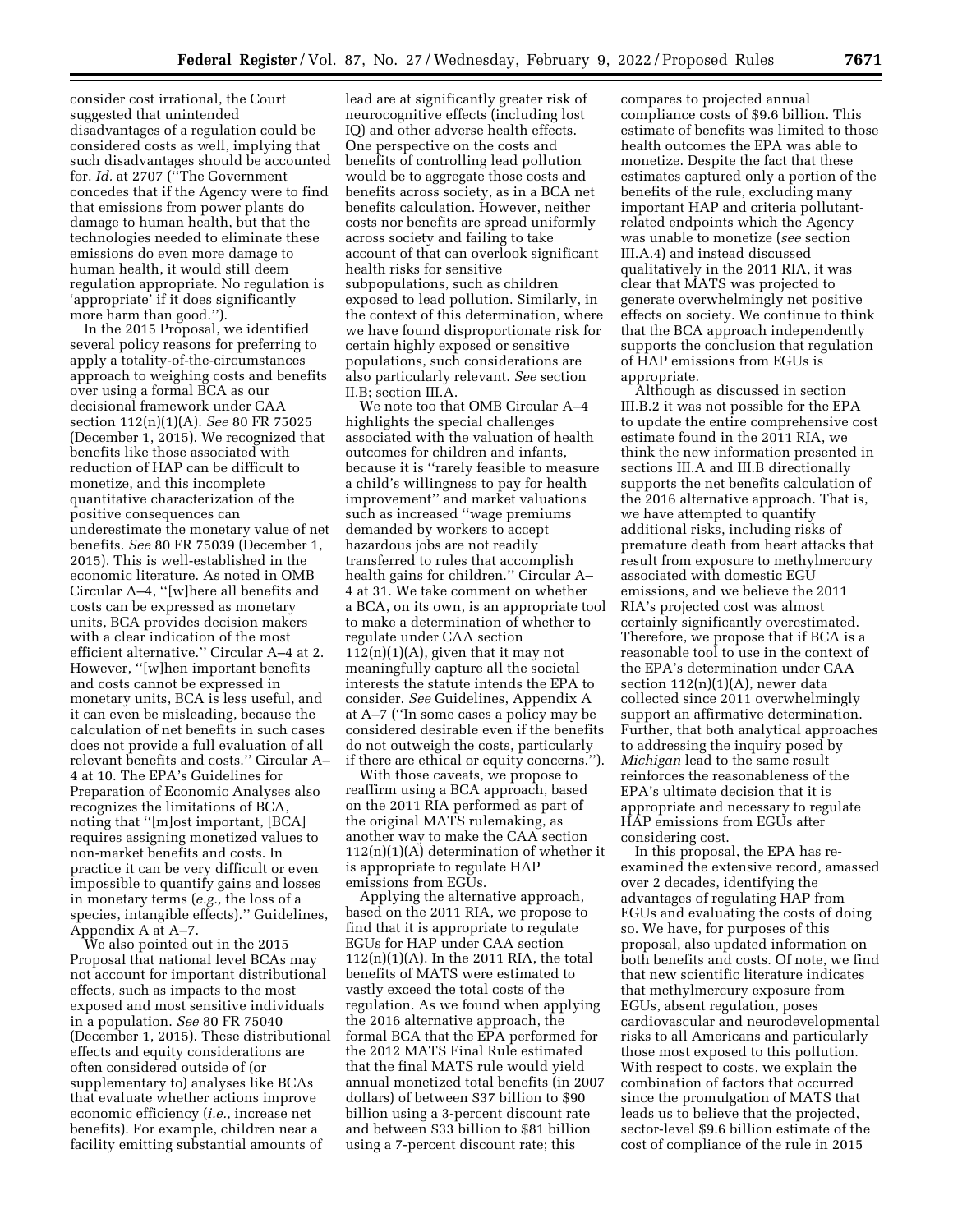was almost certainly significantly overestimated. We propose two different approaches to considering all of this information, applying first a totality-ofthe-circumstances methodology weighing of benefits and costs and focusing particularly on those factors that we were instructed by the statute to study under CAA section 112(n)(1), and next using a formal benefit-cost approach consistent with established guidance and economic principles. Under either approach, whether looking at only the information available at the time of our initial decision to regulate or at all currently available information, we propose to conclude that it remains appropriate and necessary to regulate EGUs for HAP. Substantial emission reductions have occurred after implementation of MATS, the emission limits established pursuant to the Agency's 2012 affirmative appropriate and necessary determination, and these limits provide the only Federal guarantee of these emission reductions from EGUs, which, absent regulation, were the largest domestic anthropogenic source of a number of HAP. Finalizing this affirmative threshold determination would provide important certainty about the future of MATS for regulated industry, states, other stakeholders, and the American public. We take comment on the information relied upon in this proposal and the EPA's proposed approaches to considering that information for this determination.

## **IV. Summary of Cost, Environmental, and Economic Impacts**

The EPA estimates that there are 557 existing EGUs located at 265 facilities that are subject to the MATS rule. Because the EPA is not proposing any amendments to the MATS rule, there would not be any cost, environmental, or economic impacts as a result of the proposed action.

### **V. Request for Comments and for Information To Assist With Review of the 2020 RTR**

On January 20, 2021, President Biden signed Executive Order 13990, ''Protecting Public Health and the Environment and Restoring Science to Tackle the Climate Crisis'' (86 FR 7037; January 25, 2021). That order, among other things, instructs the EPA to consider publishing a proposed rule suspending, revising, or rescinding the May 22, 2020 final action, ''National Emission Standards for Hazardous Air Pollutants: Coal- and Oil-Fired Electric Utility Steam Generating Units— Reconsideration of Supplemental Finding and Residual Risk and Technology Review.'' The 2020 Final

Action contained two distinct, but related, final actions—(1) a reconsideration of the 2016 Supplemental Finding and (2) the RTR. This notice fulfills the Agency's obligation to address the first action. We solicit comments on all aspects of this proposed action.

Separate from this proposal, the EPA has initiated a review of the RTR, taking into account the latest information available on the experience of EGUs in complying with MATS and implementing measures to reduce HAP emissions. As previously noted, since MATS was promulgated in 2012, power sector emissions of mercury, acid gas HAP, and non-mercury metal HAP have decreased by about 86 percent, 96 percent, and 81 percent, respectively, as compared to 2010 emissions levels (Table 4 at 84 FR 2689, February 7, 2019). While EGUs remain the largest domestic emitter of mercury (and other HAP), their emissions and contribution to total mercury in the environment is significantly less now than before MATS implementation. The EPA is seeking input into how both of these facts should factor into its review of the RTR.

In this notice, the EPA is soliciting information to allow for a more thorough review of the 2020 MATS RTR. The EPA is soliciting broadly for any data or information—including riskrelated information—that will assist in the review of the RTR. The EPA is also soliciting specifically for any information on performance or cost of new or additional control technologies, improved methods of operation, or other practices and technologies that may result in cost-effective reductions of HAP emissions from coal- or oil-fired EGUs. In addition, the EPA is interested in receiving information on improvements or upgrades to existing controls that may result in cost-effective reductions of HAP emissions from coalor oil-fired EGUs. The EPA also seeks information on the cost or performance of technologies and practices relating to monitoring of HAP emissions, and control of HAP emissions during startup and shutdown events, that could result in cost-effective reductions in HAP or assure improved operation of existing controls. We are seeking input from all interested stakeholders, including states, owners of EGUs, technology vendors and developers, and communities impacted by the emissions from EGUs.

# **VI. Statutory and Executive Order Reviews**

Additional information about these statutes and Executive Orders can be

found at *[https://www.epa.gov/laws](https://www.epa.gov/laws-regulations/laws-and-executive-orders)[regulations/laws-and-executive-orders.](https://www.epa.gov/laws-regulations/laws-and-executive-orders)* 

# *A. Executive Order 12866: Regulatory Planning and Review and Executive Order 13563: Improving Regulation and Regulatory Review*

This action is a significant regulatory action that was submitted to OMB for review under Executive Order 12866. Any changes made in response to OMB recommendations have been documented in the docket. The EPA does not project any incremental costs or benefits associated with this action because it does not impose standards or other requirements on affected sources.

#### *B. Paperwork Reduction Act (PRA)*

This action does not impose any new information collection burden under the PRA. OMB has previously approved the information collection activities contained in the existing regulations and has assigned OMB control number 2060–0567. This action does not impose an information collection burden because the EPA is not proposing any changes to the information collection requirements.

### *C. Regulatory Flexibility Act (RFA)*

I certify that this action will not have a significant economic impact on a substantial number of small entities under the RFA. This action will not impose any requirements on small entities. The EPA does not project any incremental costs or benefits associated with this action because it does not impose standards or other requirements on affected sources.

### *D. Unfunded Mandates Reform Act (UMRA)*

This action does not contain an unfunded mandate of \$100 million or more as described in UMRA, 2 U.S.C. 1531–1538, and does not significantly or uniquely affect small governments. The action imposes no enforceable duty on any state, local, or tribal governments or the private sector.

### *E. Executive Order 13132: Federalism*

This action does not have federalism implications. It will not have substantial direct effects on the states, on the relationship between the national government and the states, or on the distribution of power and responsibilities among the various levels of government.

# *F. Executive Order 13175: Consultation and Coordination With Indian Tribal Governments*

This action does not have tribal implications as specified in Executive